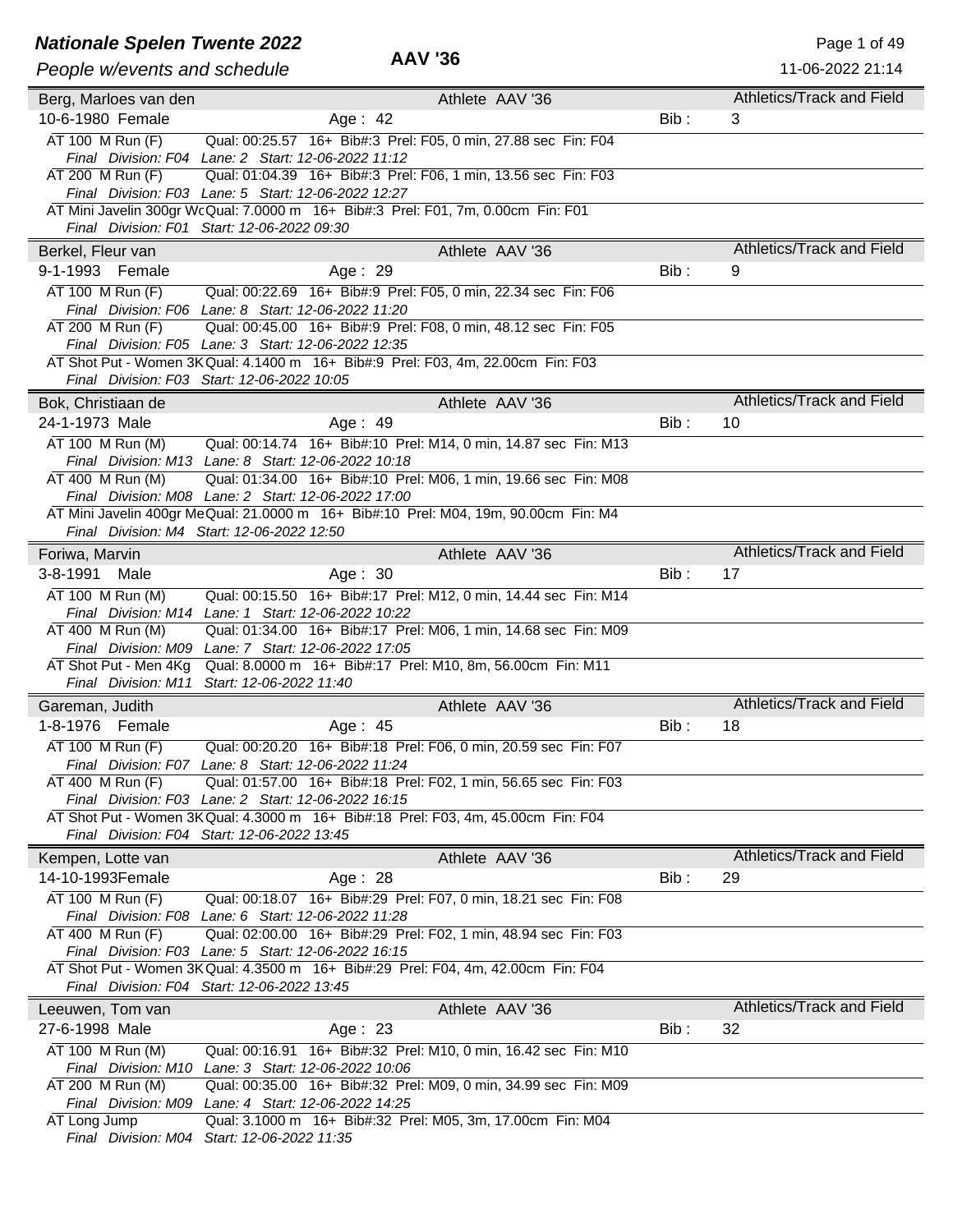## **Nationale Spelen Twente 2022**<br> **AAV '36** Page 2 of 49

| AAV '36<br>People w/events and schedule |                                                                                     |       | 11-06-2022 21:14                 |
|-----------------------------------------|-------------------------------------------------------------------------------------|-------|----------------------------------|
| Ridder, Lars de                         | Athlete AAV '36                                                                     |       | Athletics/Track and Field        |
| 25-8-1992 Male                          | Age: 29                                                                             | Bib : | 33                               |
| AT 100 M Run (M)                        | Qual: 00:17.93 16+ Bib#:33 Prel: M08, 0 min, 17.35 sec Fin: M09                     |       |                                  |
|                                         | Final Division: M09 Lane: 2 Start: 12-06-2022 10:02                                 |       |                                  |
| AT 400 M Run (M)                        | Qual: 01:40.00 16+ Bib#:33 Prel: M05, 1 min, 33.11 sec Fin: M05                     |       |                                  |
|                                         | Final Division: M05 Lane: 8 Start: 12-06-2022 16:45                                 |       |                                  |
|                                         | AT Mini Javelin 400gr MeQual: 11.0000 m 16+ Bib#:33 Prel: M02, 11m, 73.00cm Fin: M4 |       |                                  |
|                                         | Final Division: M4 Start: 12-06-2022 12:50                                          |       |                                  |
| Rietdijk, Frieda                        | Athlete AAV '36                                                                     |       | Athletics/Track and Field        |
| 30-3-1979 Female                        | Age: 43                                                                             | Bib:  | 44                               |
| AT 100 M Run (F)                        | Qual: 00:20.02 16+ Bib#:44 Prel: F06, 0 min, 20.29 sec Fin: F07                     |       |                                  |
|                                         | Final Division: F07 Lane: 2 Start: 12-06-2022 11:24                                 |       |                                  |
| AT 400 M Run (F)                        | Qual: 01:57.00 16+ Bib#:44 Prel: F02, 1 min, 50.30 sec Fin: F03                     |       |                                  |
|                                         | Final Division: F03 Lane: 3 Start: 12-06-2022 16:15                                 |       |                                  |
|                                         | AT Mini Javelin 300gr WcQual: 11.0000 m 16+ Bib#:44 Prel: F02, 13m, 3.00cm Fin: F02 |       |                                  |
|                                         | Final Division: F02 Start: 12-06-2022 09:40                                         |       |                                  |
| Schenk, Remi                            | Athlete AAV '36                                                                     |       | Athletics/Track and Field        |
| 7-9-1985 Male                           | Age: $36$                                                                           | Bib:  | 45                               |
| AT 100 M Run (M)                        | Qual: 00:26.18 16+ Bib#:45 Prel: M04, 0 min, 28.36 sec Fin: M03                     |       |                                  |
|                                         | Final Division: M03 Lane: 4 Start: 12-06-2022 09:38                                 |       |                                  |
| AT 400 M Run (M)                        | Qual: 02:15.00 16+ Bib#:45 Prel: M03, 1 min, 14.85 sec Fin: M09                     |       |                                  |
|                                         | Final Division: M09 Lane: 1 Start: 12-06-2022 17:05                                 |       |                                  |
| AT Long Jump                            | Qual: 1.6000 m 16+ Bib#:45 Prel: M03, 1m, 42.00cm Fin: M02                          |       |                                  |
|                                         | Final Division: M02 Start: 12-06-2022 11:00                                         |       |                                  |
| Scholma, Valentijn                      | Athlete AAV '36                                                                     |       | <b>Athletics/Track and Field</b> |
| 17-1-1998 Male                          | Age: 24                                                                             | Bib:  | 46                               |
| AT 100 M Run (M)                        | Qual: 00:18.00 16+ Bib#:46 Prel: M08, 0 min, 16.44 sec Fin: M10                     |       |                                  |
|                                         | Final Division: M10 Lane: 6 Start: 12-06-2022 10:06                                 |       |                                  |
| AT 400 M Run (M)                        | Qual: 01:40.34 16+ Bib#:46 Prel: M05, 1 min, 24.23 sec Fin: M06                     |       |                                  |
|                                         | Final Division: M06 Lane: 4 Start: 12-06-2022 16:50                                 |       |                                  |
| AT Long Jump                            | Qual: 3.1000 m 16+ Bib#:46 Prel: M04, 2m, 62.00cm Fin: M03                          |       |                                  |
|                                         | Final Division: M03 Start: 12-06-2022 11:15                                         |       |                                  |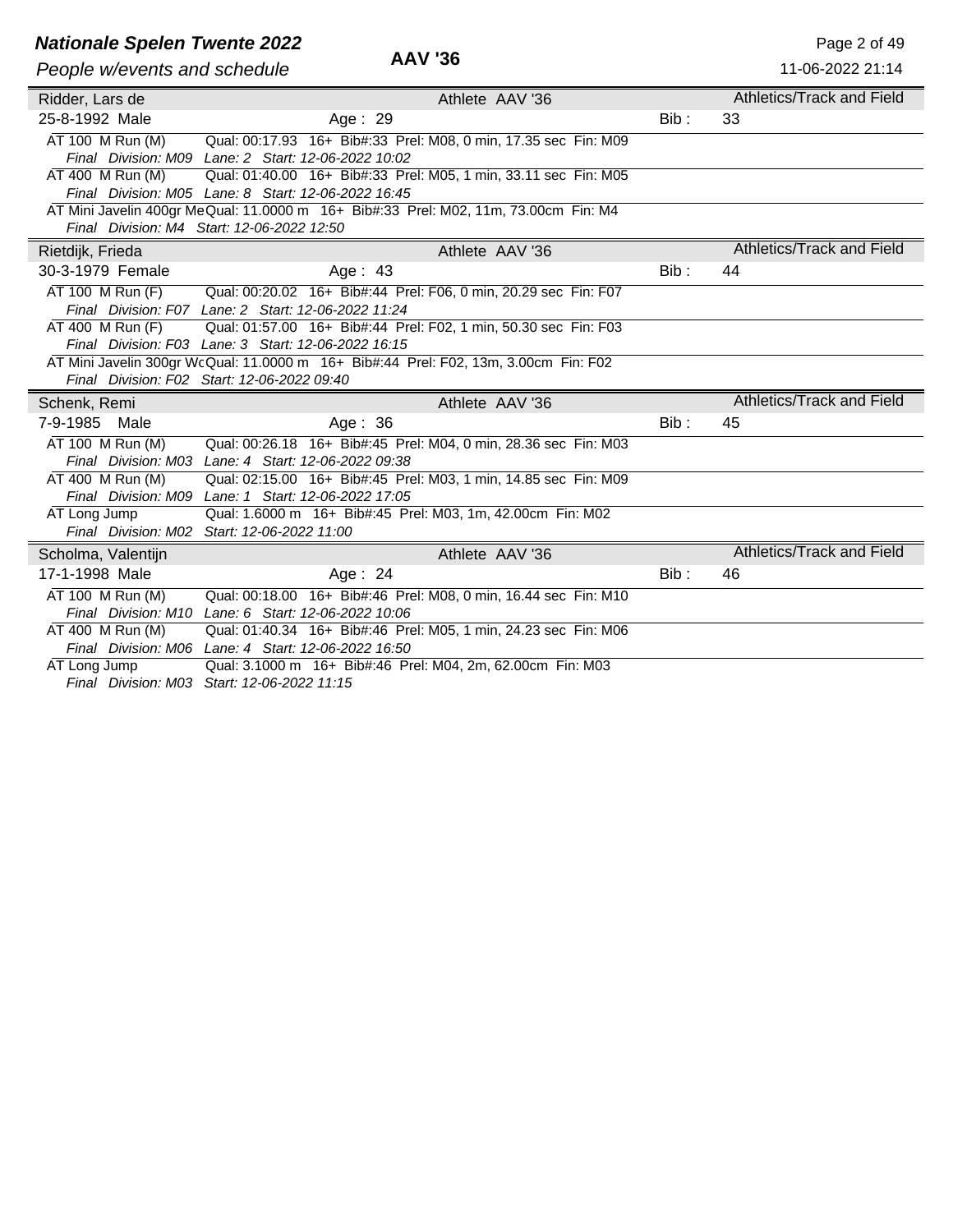## **Nationale Spelen Twente 2022** Page 3 of 49

| People w/events and schedule | AG HON                                                                                |       | 11-06-2022 21:14          |
|------------------------------|---------------------------------------------------------------------------------------|-------|---------------------------|
| Harwig, Olivia               | Athlete AC Tion                                                                       |       | Athletics/Track and Field |
| 11-4-2007 Female             | Age: 15                                                                               | Bib : | 48                        |
| AT 200 M Run (F)             | Qual: 00:30.24 8-15 Bib#:48 Prel: F03, 0 min, 30.19 sec Fin: F02                      |       |                           |
|                              | Final Division: F02 Lane: 4 Start: 12-06-2022 12:23                                   |       |                           |
|                              | AT 400 M Run (F) Qual: 01:19.39 8-15 Bib#:48 Prel: F04, 1 min, 13.65 sec Fin: F04     |       |                           |
|                              | Final Division: F04 Lane: 4 Start: 12-06-2022 16:20                                   |       |                           |
|                              | AT Mini Javelin 300gr MeQual: 22.1300 m 8-15 Bib#:48 Prel: C01, 20m, 26.00cm Fin: C01 |       |                           |

*Final Division: C01 Start: 12-06-2022 13:45*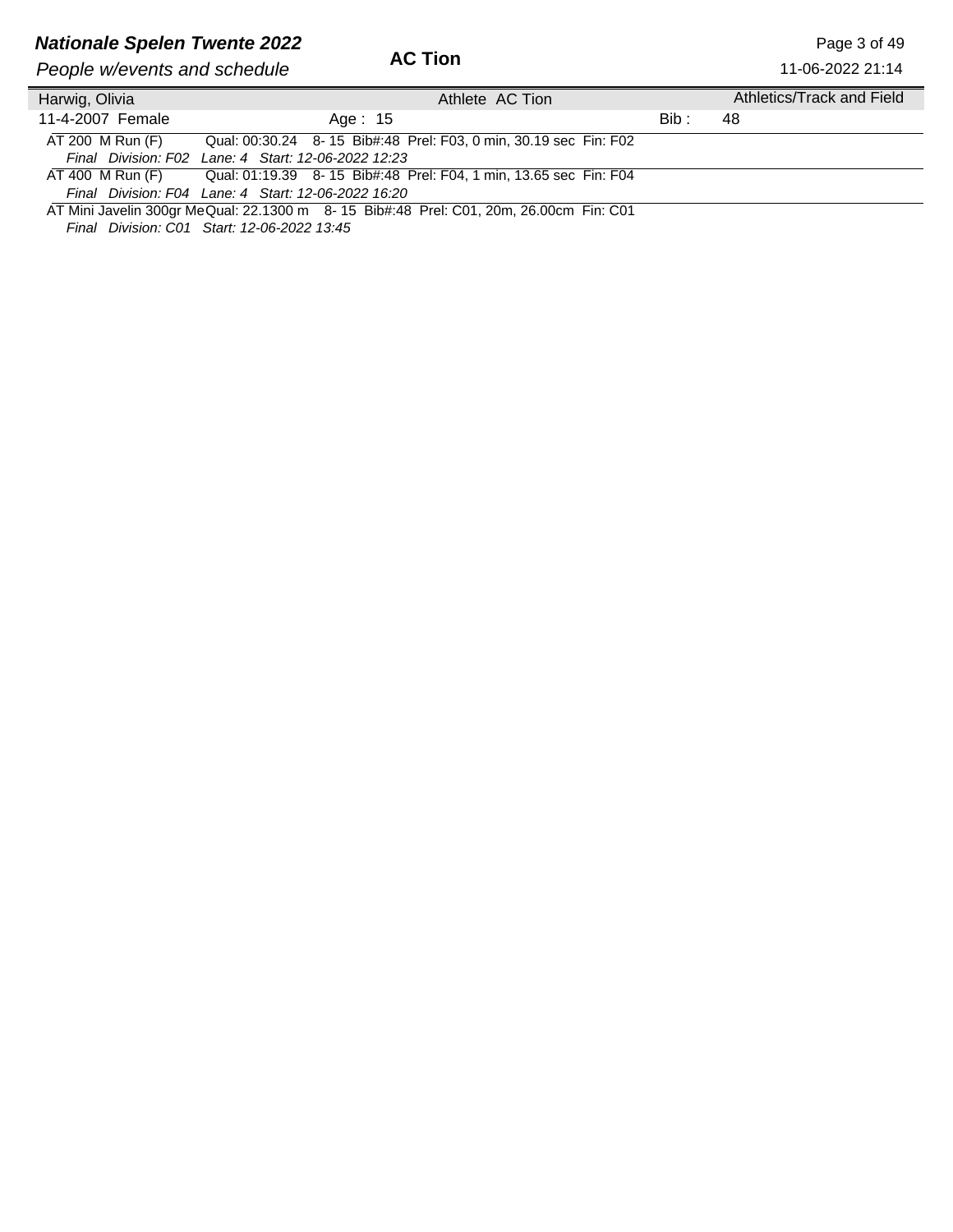## **Nationale Spelen Twente 2022** Page 4 of 49

**People w/events and schedule** 

| People w/events and schedule | Atledo                                                          |       | 11-06-2022 21:14          |
|------------------------------|-----------------------------------------------------------------|-------|---------------------------|
| Bressers, Colin              | Athlete Atledo                                                  |       | Athletics/Track and Field |
| 4-7-2003 Male                | Age: 18                                                         | Bib : | -55                       |
| AT 1500 M Run                | Qual: 04:58.30 16+ Bib#:55 Prel: M06, 4 min, 58.30 sec Fin: M06 |       |                           |
|                              | Final Division: M06 Lane: 3 Start: 12-06-2022 15:55             |       |                           |
| AT 200 M Run (M)             | Qual: 00:33.82 16+ Bib#:55 Prel: M09, 0 min, 26.83 sec Fin: M14 |       |                           |
|                              | Final Division: M14 Lane: 3 Start: 12-06-2022 14:37             |       |                           |
| AT Long Jump                 | Qual: 4.4300 m 16+ Bib#:55 Prel: M08, 4m, 52.00cm Fin: M06      |       |                           |

*Final Division: M06 Start: 12-06-2022 12:15*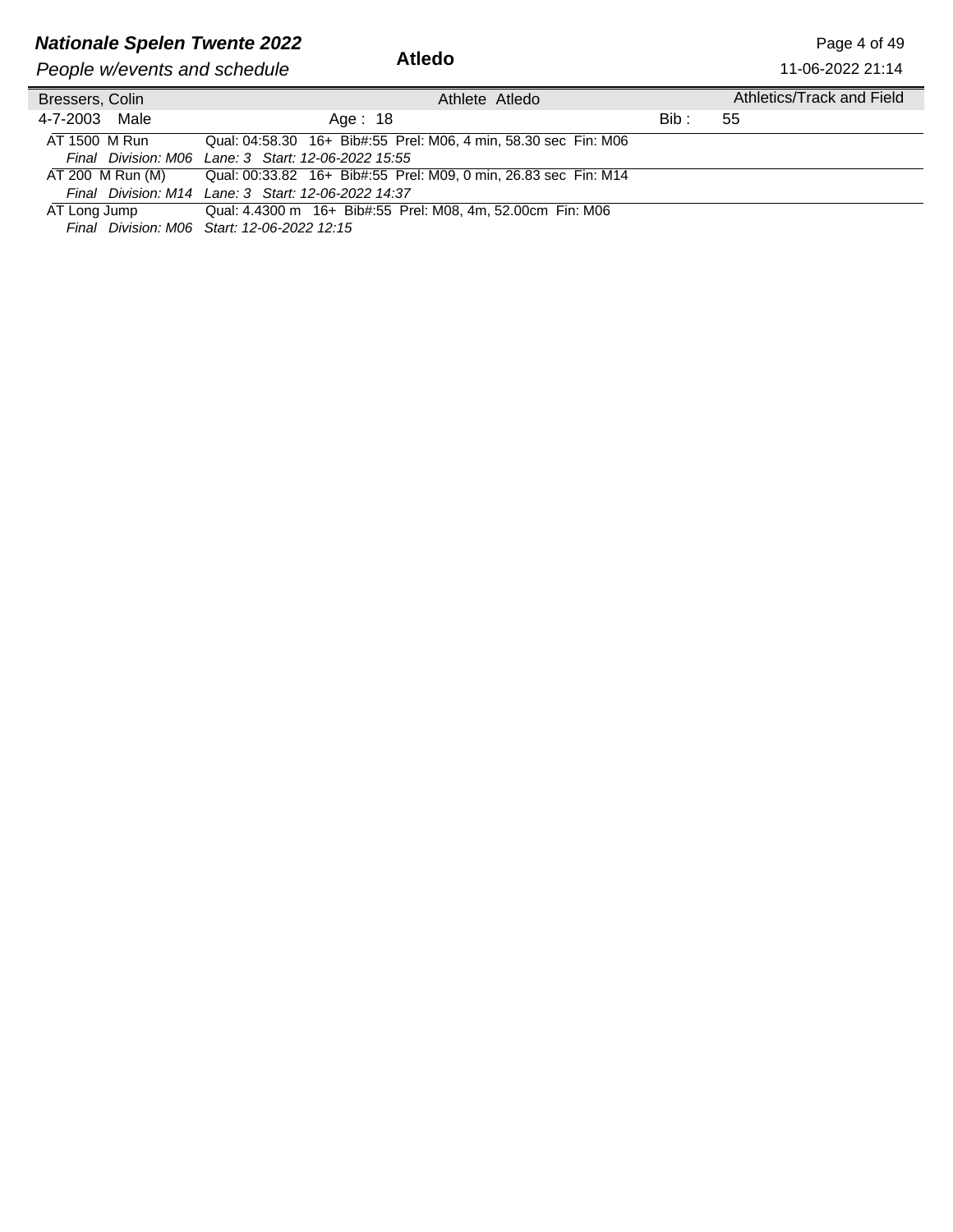## **Nationale Spelen Twente 2022**<br>**Atletiek Helden** Page 1944 Page 5 of 49

*People w/events and schedule* 

11-06-2022 21:14

| Peeters, Rene    | Athlete Atletiek Helden                                         |       | Athletics/Track and Field |
|------------------|-----------------------------------------------------------------|-------|---------------------------|
| 14-11-1992Male   | Age: 29                                                         | Bib : | -30                       |
| AT 1500 M Run    | Qual: 05:40.00 16+ Bib#:30 Prel: M06, 5 min, 57.26 sec Fin: M04 |       |                           |
|                  | Final Division: M04 Lane: 5 Start: 12-06-2022 15:35             |       |                           |
| AT 400 M Run (M) |                                                                 |       |                           |
|                  | Final Division: M08 Lane: 3 Start: 12-06-2022 17:00             |       |                           |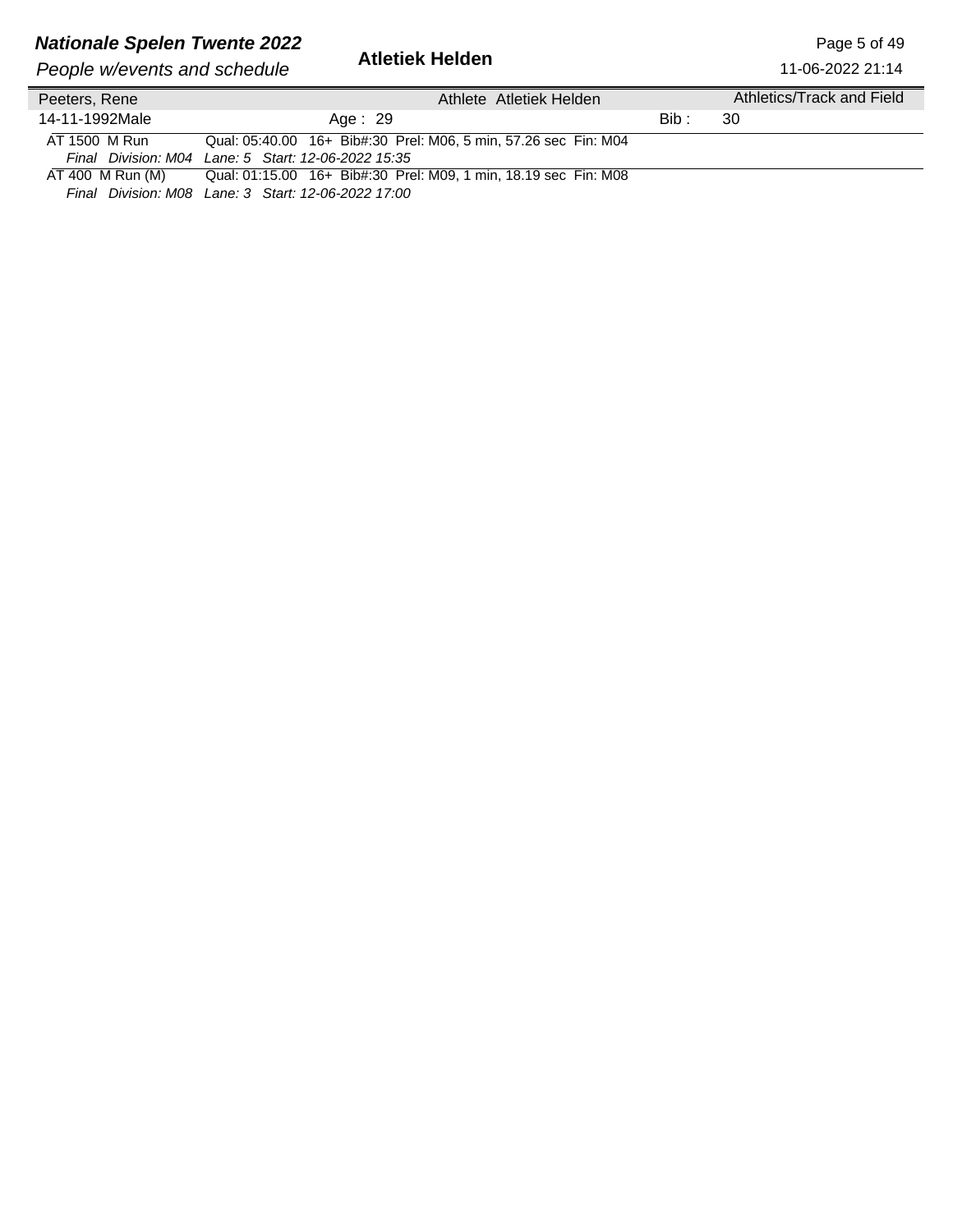# **Nationale Spelen Twente 2022**<br>Page 6 of 49<br>**AV '34** Page 14.06,0000,0144

| People w/events and schedule | AV 34                                                                                                                            |         | 11-06-2022 21:14          |
|------------------------------|----------------------------------------------------------------------------------------------------------------------------------|---------|---------------------------|
| Beekman, Babette             | Athlete AV '34                                                                                                                   |         | Athletics/Track and Field |
| 18-1-1996 Female             | Age: 26                                                                                                                          | $Bib$ : | 63                        |
| AT 100 M Run (F)             | Qual: 00:33.43 16+ Bib#:63 Prel: F03, 0 min, 39.15 sec Fin: F03                                                                  |         |                           |
|                              | Final Division: F03 Lane: 6 Start: 12-06-2022 11:08                                                                              |         |                           |
| AT 200 M Run (F)             | Qual: 01:10.00 16+ Bib#:63 Prel: F05, 1 min, 35.34 sec Fin: F03                                                                  |         |                           |
|                              | Final Division: F03 Lane: 3 Start: 12-06-2022 12:27                                                                              |         |                           |
|                              | AT Shot Put - Women 3K Qual: 3.0000 m 16+ Bib#:63 Prel: F02, 3m, 12.00cm Fin: F02<br>Final Division: F02 Start: 12-06-2022 09:45 |         |                           |
| Hoekstra, Merel              | Athlete AV '34                                                                                                                   |         | Athletics/Track and Field |
| 14-9-2006 Female             | Age: 15                                                                                                                          | Bib:    | 65                        |
| AT 100 M Run (F)             | Qual: 00:18.53 8-15 Bib#:65 Prel: F01, 0 min, 18.07 sec Fin: F02                                                                 |         |                           |
|                              | Final Division: F02 Lane: 3 Start: 12-06-2022 11:04                                                                              |         |                           |
| AT 200 M Run (F)             | Qual: 00:40.41 8-15 Bib#:65 Prel: F01, 0 min, 39.54 sec Fin: F02                                                                 |         |                           |
|                              | Final Division: F02 Lane: 6 Start: 12-06-2022 12:23                                                                              |         |                           |
|                              | AT Shot Put - Women 3K Qual: 6.3200 m 12-15 Bib#:65 Prel: F05, 4m, 2.00cm Fin: F03                                               |         |                           |
|                              | Final Division: F03 Start: 12-06-2022 10:05                                                                                      |         |                           |
| Huisman, Fernando            | Athlete AV '34                                                                                                                   |         | Athletics/Track and Field |
| 14-10-2001Male               | Age: $20$                                                                                                                        | Bib:    | 69                        |
| AT 100 M Run (M)             | Qual: 00:17.03 16+ Bib#:69 Prel: M09, 0 min, 15.70 sec Fin: M11                                                                  |         |                           |
| AT 1500 M Run                | Final Division: M11 Lane: 5 Start: 12-06-2022 10:10                                                                              |         |                           |
|                              | Qual: 07:07.00 16+ Bib#:69 Prel: M02, 6 min, 16.51 sec Fin: M03<br>Final Division: M03 Lane: 2 Start: 12-06-2022 15:25           |         |                           |
| AT Shot Put - Men 4Kg        | Qual: 6.3200 m 16+ Bib#:69 Prel: M08, 7m, 54.00cm Fin: M10                                                                       |         |                           |
|                              | Final Division: M10 Start: 12-06-2022 13:00                                                                                      |         |                           |
| Jager, Tim                   | Athlete AV '34                                                                                                                   |         | Athletics/Track and Field |
| 8-4-2006<br>Male             | Age: 16                                                                                                                          | Bib :   | 70                        |
| AT 200 M Run (M)             | Qual: 00:33.00 16+ Bib#:70 Prel: M10, 0 min, 32.61 sec Fin: M10                                                                  |         |                           |
|                              | Final Division: M10 Lane: 4 Start: 12-06-2022 13:53                                                                              |         |                           |
| AT 400 M Run (M)             | Qual: 01:12.81  16+ Bib#:70  Prel: M09, 1  min, 14.24  sec  Fin: M09                                                             |         |                           |
|                              | Final Division: M09 Lane: 6 Start: 12-06-2022 17:05                                                                              |         |                           |
| AT Shot Put - Men 4Kg        | Qual: 5.9500 m 16+ Bib#:70 Prel: M07, 4m, 45.00cm Fin: M04                                                                       |         |                           |
|                              | Final Division: M04 Start: 12-06-2022 11:20                                                                                      |         | Athletics/Track and Field |
| Jonker, Milan                | Athlete AV '34                                                                                                                   |         |                           |
| 30-8-2005 Male               | Age: 16                                                                                                                          | $Bib$ : | 72                        |
| AT 100 M Run (M)             | Qual: 00:12.77 16+ Bib#:72 Prel: M16, 0 min, 12.27 sec Fin: M16<br>Final Division: M16 Lane: 5 Start: 12-06-2022 10:30           |         |                           |
| AT 200 M Run (M)             | Qual: 00:26.90 16+ Bib#:72 Prel: M13, 0 min, 26.34 sec Fin: M14                                                                  |         |                           |
|                              | Final Division: M14 Lane: 5 Start: 12-06-2022 14:37                                                                              |         |                           |
| AT Long Jump                 | Qual: 3.9000 m 16+ Bib#:72 Prel: M07, 4m, 83.00cm Fin: M07                                                                       |         |                           |
|                              | Final Division: M07 Start: 12-06-2022 12:35                                                                                      |         |                           |
| Kolle, Wesley                | Athlete AV '34                                                                                                                   |         | Athletics/Track and Field |
| 26-10-2004Male               | Age: 17                                                                                                                          | $Bib$ : | 73                        |
| AT 100 M Run (M)             | Qual: 00:18.00 16+ Bib#:73 Prel: M08, 0 min, 14.75 sec Fin: M13                                                                  |         |                           |
|                              | Final Division: M13 Lane: 6 Start: 12-06-2022 10:18                                                                              |         |                           |
| AT 200 M Run (M)             | Qual: 00:38.00 16+ Bib#:73 Prel: M08, 0 min, 31.99 sec Fin: M11<br>Final Division: M11 Lane: 6 Start: 12-06-2022 14:29           |         |                           |
| AT Long Jump                 | Qual: 3.2000 m 16+ Bib#:73 Prel: M05, 3m, 75.00cm Fin: M05                                                                       |         |                           |
|                              | Final Division: M05 Start: 12-06-2022 11:55                                                                                      |         |                           |
| Simons, Luka                 | Athlete AV '34                                                                                                                   |         | Athletics/Track and Field |
| 11-5-2009 Female             | Age: 13                                                                                                                          | Bib:    | 74                        |
| AT 100 M Run (F)             | Qual: 00:17.90 8-15 Bib#:74 Prel: F02, 0 min, 17.16 sec Fin: F02                                                                 |         |                           |
|                              | Final Division: F02 Lane: 5 Start: 12-06-2022 11:04                                                                              |         |                           |
| AT 200 M Run (F)             | Qual: 00:37.34 8-15 Bib#:74 Prel: F03, 0 min, 38.57 sec Fin: F02                                                                 |         |                           |
|                              | Final Division: F02 Lane: 3 Start: 12-06-2022 12:23                                                                              |         |                           |
| AT Long Jump                 | Qual: 2.3200 m 8-15 Bib#:74 Prel: F01, 2m, 53.00cm Fin: F01<br>Final Division: F01 Start: 12-06-2022 13:45                       |         |                           |
|                              |                                                                                                                                  |         |                           |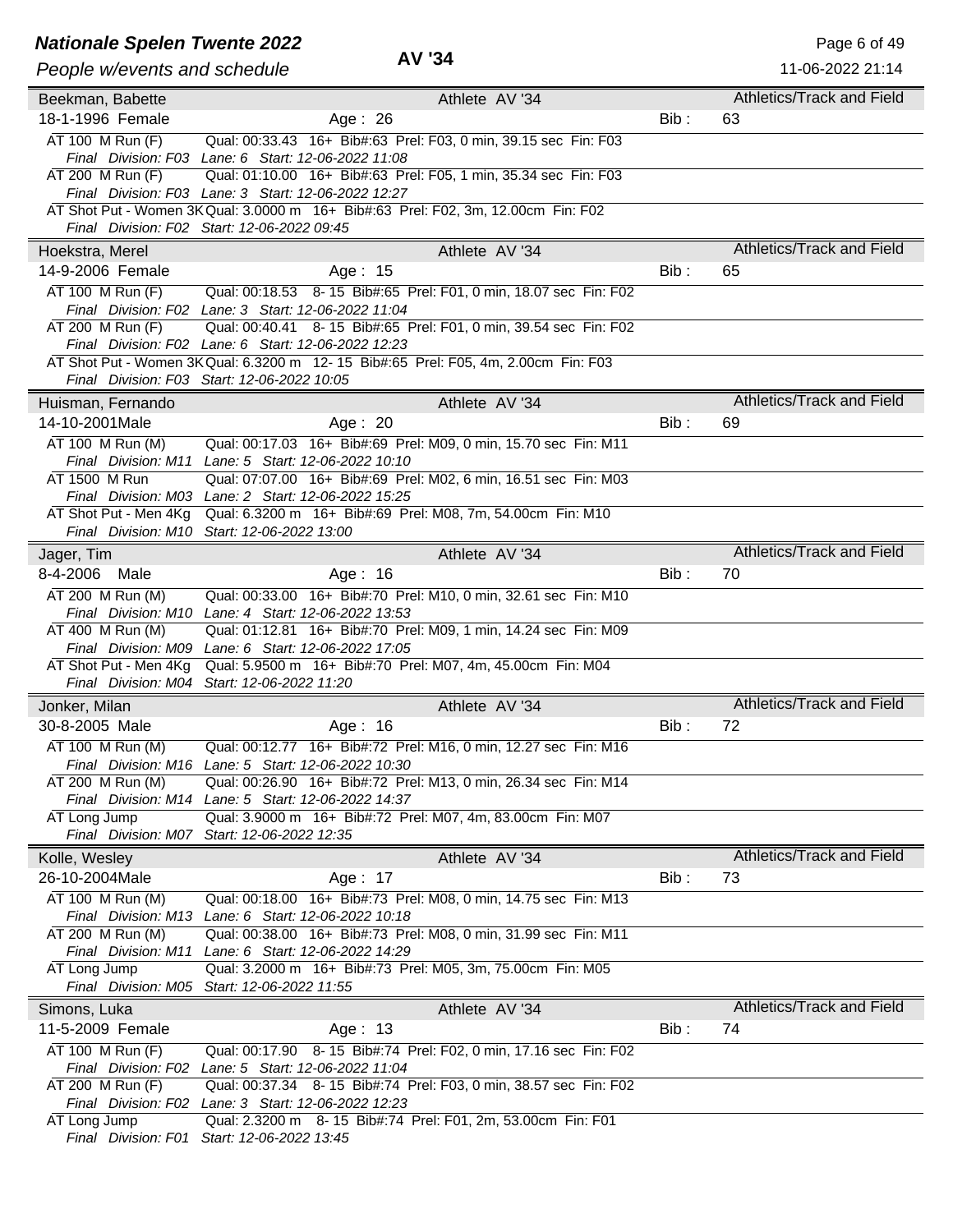## **Nationale Spelen Twente 2022**<br> **AV '34** Page 7 of 49

| People w/events and schedule | AV '34                                                          |       | 11-06-2022 21:14                 |
|------------------------------|-----------------------------------------------------------------|-------|----------------------------------|
| Spindler, Tom                | Athlete AV '34                                                  |       | Athletics/Track and Field        |
| 26-4-1999 Male               | Age: $23$                                                       | Bib:  | 75                               |
| AT 100 M Run (M)             | Qual: 00:27.30 16+ Bib#:75 Prel: M03, 0 min, 21.20 sec Fin: M06 |       |                                  |
|                              | Final Division: M06 Lane: 8 Start: 12-06-2022 09:50             |       |                                  |
| AT 200 M Run (M)             | Qual: 01:00.00 16+ Bib#:75 Prel: M03, 0 min, 48.51 sec Fin: M04 |       |                                  |
|                              | Final Division: M04 Lane: 6 Start: 12-06-2022 14:05             |       |                                  |
| AT Shot Put - Men 4Kg        | Qual: 4.1000 m 16+ Bib#:75 Prel: M04, 3m, 98.00cm Fin: M03      |       |                                  |
|                              | Final Division: M03 Start: 12-06-2022 11:05                     |       |                                  |
| Veeken, Job-Anton van der    | Athlete AV '34                                                  |       | Athletics/Track and Field        |
| 29-7-1979 Male               | Age: $42$                                                       | Bib:  | 76                               |
| AT 100 M Run (M)             | Qual: 00:16.50 16+ Bib#:76 Prel: M10, 0 min, 17.65 sec Fin: M08 |       |                                  |
|                              | Final Division: M08 Lane: 4 Start: 12-06-2022 09:58             |       |                                  |
| AT 1500 M Run                | Qual: 05:30.00 16+ Bib#:76 Prel: M06, 5 min, 33.45 sec Fin: M05 |       |                                  |
|                              | Final Division: M05 Lane: 4 Start: 12-06-2022 15:45             |       |                                  |
| AT Shot Put - Men 4Kg        | Qual: 3.0000 m 16+ Bib#:76 Prel: M02, 2m, 58.00cm Fin: M01      |       |                                  |
|                              | Final Division: M01 Start: 12-06-2022 10:40                     |       |                                  |
| Venema, Teun                 | Athlete AV '34                                                  |       | <b>Athletics/Track and Field</b> |
| 3-5-2005<br>Male             | Age: 17                                                         | Bib : | 77                               |
| AT 100 M Run (M)             | Qual: 00:14.14 16+ Bib#:77 Prel: M15, 0 min, 13.61 sec Fin: M15 |       |                                  |
|                              | Final Division: M15 Lane: 3 Start: 12-06-2022 10:26             |       |                                  |
| AT 400 M Run (M)             | Qual: 01:08.64 16+ Bib#:77 Prel: M10, 1 min, 6.98 sec Fin: M10  |       |                                  |
|                              | Final Division: M10 Lane: 6 Start: 12-06-2022 17:10             |       |                                  |
| AT Shot Put - Men 4Kg        | Qual: 7.9200 m 16+ Bib#:77 Prel: M10, 8m, 52.00cm Fin: M11      |       |                                  |
| Final Division: M11          | Start: 12-06-2022 11:40                                         |       |                                  |
| Vliet, Marijn van            | Athlete AV '34                                                  |       | Athletics/Track and Field        |
| 14-2-2002 Male               | Age: $20$                                                       | Bib:  | 79                               |
| AT 100 M Run (M)             | Qual: 00:14.72 16+ Bib#:79 Prel: M14, 0 min, 13.86 sec Fin: M14 |       |                                  |
|                              | Final Division: M14 Lane: 4 Start: 12-06-2022 10:22             |       |                                  |
| AT 200 M Run (M)             | Qual: 00:30.00 16+ Bib#:79 Prel: M12, 0 min, 30.38 sec Fin: M12 |       |                                  |
|                              | Final Division: M12 Lane: 3 Start: 12-06-2022 13:49             |       |                                  |
| AT Shot Put - Men 4Kg        | Qual: 9.0400 m 16+ Bib#:79 Prel: M11, 9m, 19.00cm Fin: M11      |       |                                  |
| Final Division: M11          | Start: 12-06-2022 11:40                                         |       |                                  |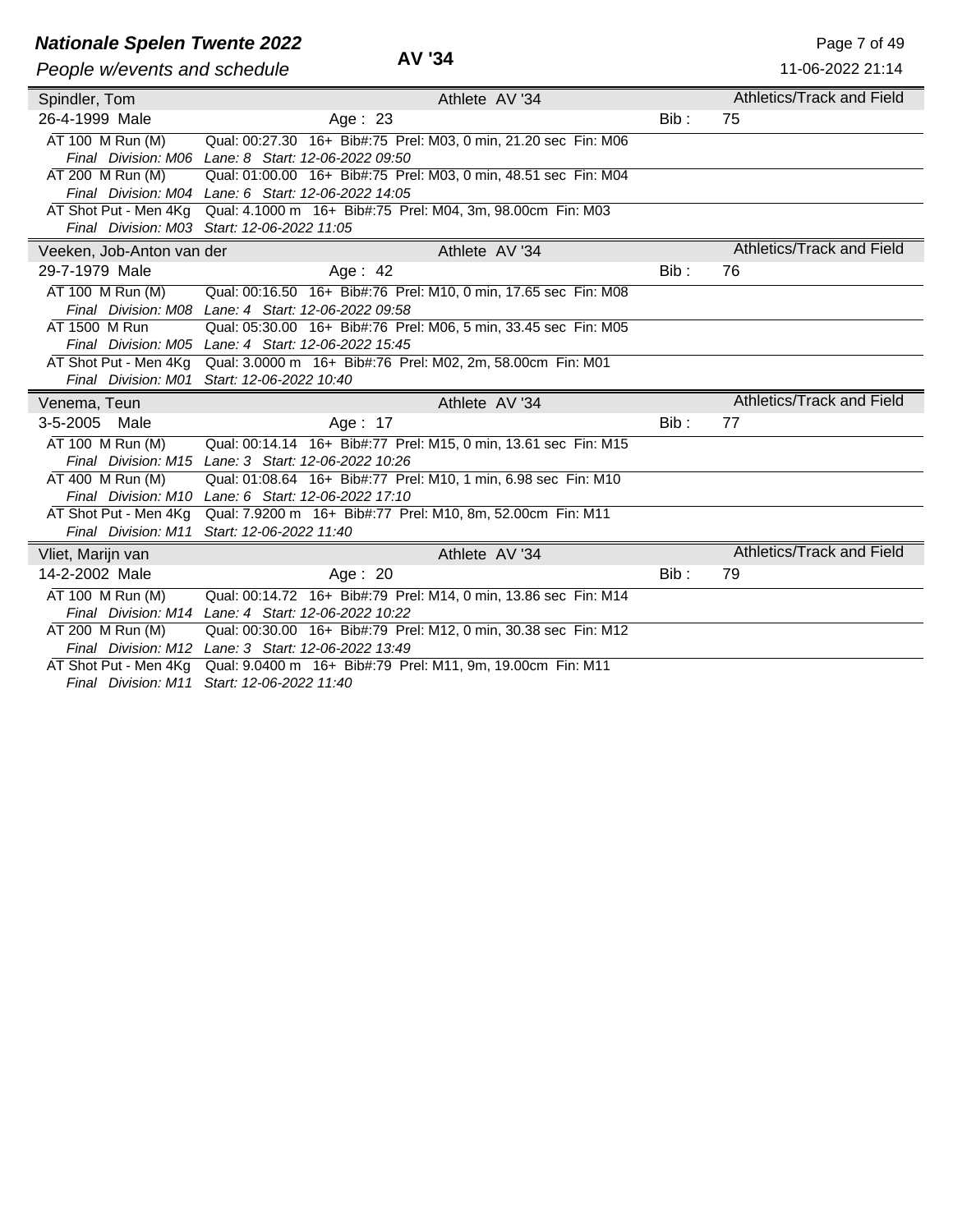### **Nationale Spelen Twente 2022** Page 8 of 49

| People w/events and schedule | AV Atos                                                                          |         | 11-06-2022 21:14          |
|------------------------------|----------------------------------------------------------------------------------|---------|---------------------------|
| Boer, Sjaak de               | Athlete AV Atos                                                                  |         | Athletics/Track and Field |
| 29-4-1968 Male               | Age: 54                                                                          | $Bib$ : | 80                        |
| AT 100 M Run (M)             | Qual: 00:22.00 16+ Bib#:80 Prel: M05, 0 min, 24.41 sec Fin: M04                  |         |                           |
|                              | Final Division: M04 Lane: 5 Start: 12-06-2022 09:42                              |         |                           |
| AT 200 M Run (M)             | Qual: 00:48.00 16+ Bib#:80 Prel: M05, 0 min, 42.24 sec Fin: M06                  |         |                           |
|                              | Final Division: M06 Lane: 7 Start: 12-06-2022 14:13                              |         |                           |
|                              | AT Shot Put - Men 4Kg Qual: 4.9000 m 16+ Bib#:80 Prel: M05, 4m, 62.00cm Fin: M05 |         |                           |
|                              | Final Division: M05 Start: 12-06-2022 15:05                                      |         |                           |
| Dalloe, Perez                | Athlete AV Atos                                                                  |         | Athletics/Track and Field |
| $1 - 1 - 1988$<br>Male       | Age: $34$                                                                        | Bib:    | 81                        |
| AT 100 M Run (M)             | Qual: 00:15.00 16+ Bib#:81 Prel: M13, 0 min, 15.19 sec Fin: M12                  |         |                           |
|                              | Final Division: M12 Lane: 2 Start: 12-06-2022 10:14                              |         |                           |
| AT 1500 M Run                | Qual: 05:45.00 16+ Bib#:81 Prel: M05, 5 min, 36.83 sec Fin: M05                  |         |                           |
|                              | Final Division: M05 Lane: 2 Start: 12-06-2022 15:45                              |         |                           |
| AT Long Jump                 | Qual: 3.4000 m 16+ Bib#:81 Prel: M05, 3m, 24.00cm Fin: M04                       |         |                           |
|                              | Final Division: M04 Start: 12-06-2022 11:35                                      |         |                           |
| Gronthoud, Ruben             | Athlete AV Atos                                                                  |         | Athletics/Track and Field |
| 23-12-1980Male               | Age: $41$                                                                        | $Bib$ : | 82                        |
| AT 1500 M Run                | Qual: 06:45.00 16+ Bib#:82 Prel: M03, 6 min, 50.02 sec Fin: M02                  |         |                           |
|                              | Final Division: M02 Lane: 6 Start: 12-06-2022 15:05                              |         |                           |
| AT 400 M Run (M)             | Qual: 01:35.00 16+ Bib#:82 Prel: M06, 1 min, 23.16 sec Fin: M07                  |         |                           |
|                              | Final Division: M07 Lane: 7 Start: 12-06-2022 16:55                              |         |                           |
| AT Shot Put - Men 4Kg        | Qual: 5.2500 m 16+ Bib#:82 Prel: M06, 5m, 31.00cm Fin: M06                       |         |                           |
|                              | Final Division: M06 Start: 12-06-2022 12:00                                      |         |                           |
| Riksten, Claudia             | Athlete AV Atos                                                                  |         | Athletics/Track and Field |
| 5-4-1984 Female              | Age: 38                                                                          | Bib:    | 83                        |
| AT 100 M Run (F)             | Qual: 00:14.30 16+ Bib#:83 Prel: F09, 0 min, 15.29 sec Fin: F09                  |         |                           |
|                              | Final Division: F09 Lane: 5 Start: 12-06-2022 11:32                              |         |                           |
| AT 400 M Run (F)             | Qual: 01:20.00 16+ Bib#:83 Prel: F04, 1 min, 21.18 sec Fin: F04                  |         |                           |
|                              | Final Division: F04 Lane: 5 Start: 12-06-2022 16:20                              |         |                           |
| AT Long Jump                 | Qual: 4.1000 m 16+ Bib#:83 Prel: F04, 3m, 66.00cm Fin: F04                       |         |                           |

*Final Division: F04 Start: 12-06-2022 14:35*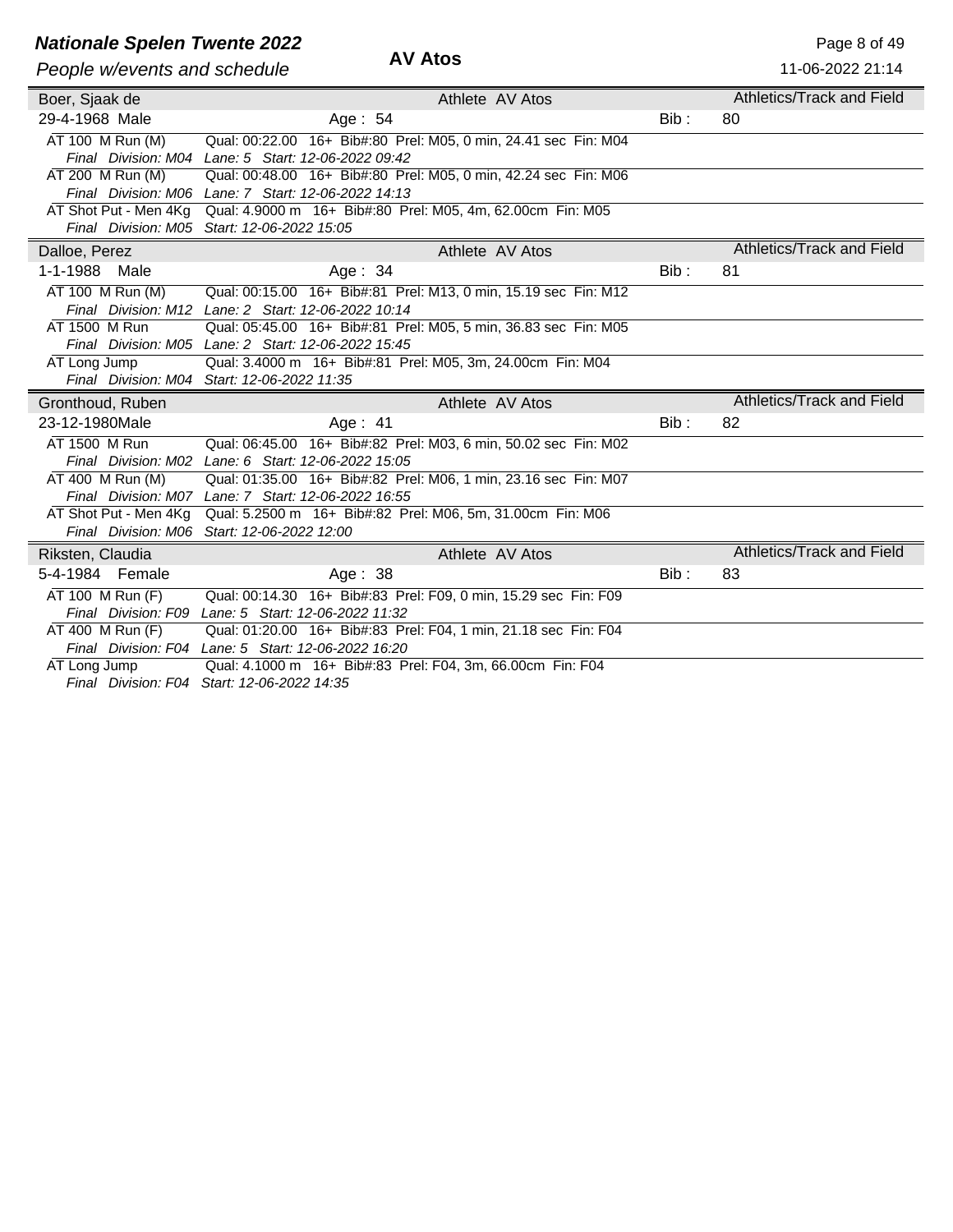## **Nationale Spelen Twente 2022** Page 9 of 49

**People w/events and schedule** 

11-06-2022 21:14

| Mentjens, Lara   | Athlete AV Dokey                                                                    |       | Athletics/Track and Field |
|------------------|-------------------------------------------------------------------------------------|-------|---------------------------|
| 15-8-2006 Female | Age: 15                                                                             | Bib : | 84                        |
| AT 100 M Run (F) | Qual: 00:22.57 8-15 Bib#:84 Prel: F01, 0 min, 22.16 sec Fin: F01                    |       |                           |
|                  | Final Division: F01 Lane: 5 Start: 12-06-2022 11:00                                 |       |                           |
| AT 200 M Run (F) | Qual: 00:58.21  8- 15  Bib#:84  Prel: F01, 0  min, 46.93  sec  Fin: F01             |       |                           |
|                  | Final Division: F01 Lane: 5 Start: 12-06-2022 12:19                                 |       |                           |
|                  | AT Shot Put - Women 3K Qual: 4.1000 m 12-15 Bib#:84 Prel: F03, 4m, 79.00cm Fin: F04 |       |                           |

*Final Division: F04 Start: 12-06-2022 13:45*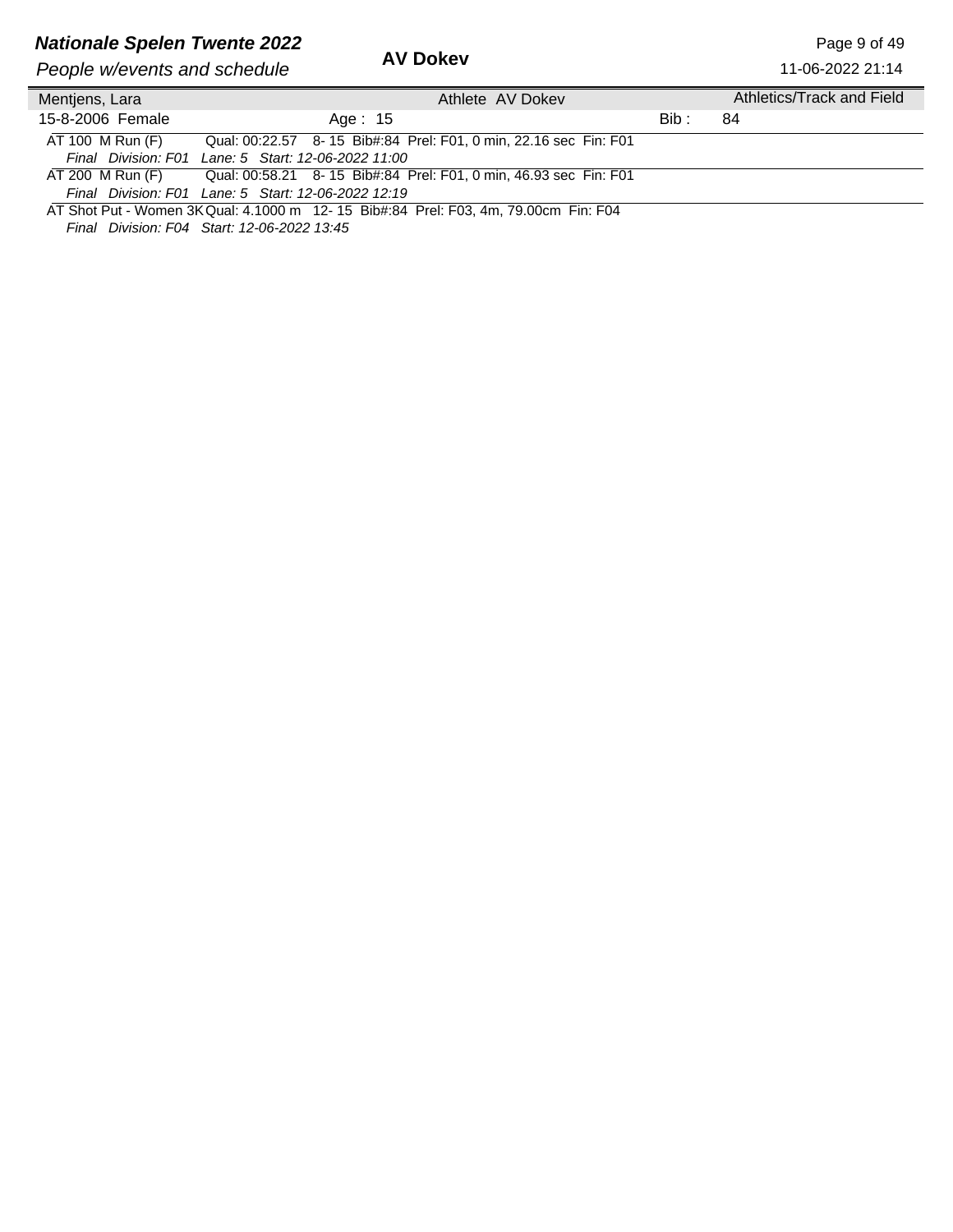### **Nationale Spelen Twente 2022** AV Edam **Advisor AV Edam** Page 10 of 49

| People w/events and schedule       | <b>AV Edam</b>                                                                                                                               |                 |         | 11-06-2022 21:14                 |
|------------------------------------|----------------------------------------------------------------------------------------------------------------------------------------------|-----------------|---------|----------------------------------|
| Bakels, Wim                        |                                                                                                                                              | Athlete AV Edam |         | Athletics/Track and Field        |
| 2-12-1957 Male                     | Age: 64                                                                                                                                      |                 | Bib:    | 85                               |
| AT 200 M Run (M)                   | Qual: 00:38.75 16+ Bib#:85 Prel: M08, 0 min, 43.82 sec Fin: M05                                                                              |                 |         |                                  |
| AT 400 M Run (M)                   | Final Division: M05 Lane: 5 Start: 12-06-2022 14:09<br>Qual: 01:35.70 16+ Bib#:85 Prel: M06, 1 min, 43.36 sec Fin: M04                       |                 |         |                                  |
|                                    | Final Division: M04 Lane: 1 Start: 12-06-2022 16:40                                                                                          |                 |         |                                  |
| AT Shot Put - Men 4Kg              | Qual: 6.7700 m 16+ Bib#:85 Prel: M08, 5m, 33.00cm Fin: M06                                                                                   |                 |         |                                  |
|                                    | Final Division: M06 Start: 12-06-2022 12:00                                                                                                  |                 |         |                                  |
| Bakker, Robin                      |                                                                                                                                              | Athlete AV Edam |         | Athletics/Track and Field        |
| 6-8-1997<br>Male                   | Age: $24$                                                                                                                                    |                 | Bib:    | 86                               |
| AT 100 M Run (M)                   | Qual: 00:15.89  16+ Bib#:86  Prel: M11, 0 min, 14.43 sec  Fin: M14                                                                           |                 |         |                                  |
|                                    | Final Division: M14 Lane: 7 Start: 12-06-2022 10:22                                                                                          |                 |         |                                  |
| AT 200 M Run (M)                   | Qual: 00:32.90 16+ Bib#:86 Prel: M10, 0 min, 30.47 sec Fin: M12                                                                              |                 |         |                                  |
|                                    | Final Division: M12 Lane: 6 Start: 12-06-2022 13:49                                                                                          |                 |         |                                  |
| AT High Jump                       | Qual: 1.2300 m 16+ Bib#:86 Prel: M01, 1m, 25.00cm Fin: M01<br>Final Division: M01 Start: 12-06-2022 15:10                                    |                 |         |                                  |
|                                    |                                                                                                                                              | Athlete AV Edam |         | Athletics/Track and Field        |
| Beersma, Antje<br>28-2-1990 Female | Age: 32                                                                                                                                      |                 | $Bib$ : | 87                               |
|                                    |                                                                                                                                              |                 |         |                                  |
|                                    | AT 100 M Frame Runnin Qual: 00:33.00 16+ Bib#:87 Prel: F01, 0 min, 23.74 sec Fin: F01<br>Final Division: F01 Lane: 6 Start: 12-06-2022 10:50 |                 |         |                                  |
|                                    | AT Shot Put - Women 3K Qual: 4.5700 m 16+ Bib#:87 Prel: F04, 4m, 90.00cm Fin: F05                                                            |                 |         |                                  |
|                                    | Final Division: F05 Start: 12-06-2022 14:05                                                                                                  |                 |         |                                  |
| Boer, Maico de                     |                                                                                                                                              | Athlete AV Edam |         | <b>Athletics/Track and Field</b> |
| 18-8-2000 Male                     | Age: 21                                                                                                                                      |                 | Bib:    | 88                               |
| AT 100 M Run (M)                   | Qual: 00:15.89 16+ Bib#:88 Prel: M11, 0 min, 15.37 sec Fin: M12                                                                              |                 |         |                                  |
|                                    | Final Division: M12 Lane: 7 Start: 12-06-2022 10:14                                                                                          |                 |         |                                  |
| AT 1500 M Run                      | Qual: 05:47.00 16+ Bib#:88 Prel: M05, 5 min, 43.70 sec Fin: M05                                                                              |                 |         |                                  |
|                                    | Final Division: M05 Lane: 1 Start: 12-06-2022 15:45                                                                                          |                 |         |                                  |
| AT Shot Put - Men 4Kg              | Qual: 6.2600 m 16+ Bib#:88 Prel: M07, 8m, 3.00cm Fin: M10                                                                                    |                 |         |                                  |
|                                    | Final Division: M10 Start: 12-06-2022 13:00                                                                                                  |                 |         |                                  |
| Boer, Mikaylo de                   |                                                                                                                                              | Athlete AV Edam |         | Athletics/Track and Field        |
| 24-1-2014 Male                     | Age: $8$                                                                                                                                     |                 | Bib:    | 89                               |
| AT 100 M Run (M)                   | Qual: 00:23.45 8-15 Bib#:89 Prel: M01, 0 min, 20.98 sec Fin: M01                                                                             |                 |         |                                  |
| AT 400 M Run (M)                   | Final Division: M01 Lane: 3 Start: 12-06-2022 09:30<br>Qual: 02:10.00 8-15 Bib#:89 Prel: M01, 1 min, 38.23 sec Fin: M01                      |                 |         |                                  |
|                                    | Final Division: M01 Lane: 5 Start: 12-06-2022 16:25                                                                                          |                 |         |                                  |
| AT Long Jump                       | Qual: 2.2300 m 8-15 Bib#:89 Prel: M02, 2m, 44.00cm Fin: M01                                                                                  |                 |         |                                  |
|                                    | Final Division: M01 Start: 12-06-2022 10:45                                                                                                  |                 |         |                                  |
| Bond, Tom                          |                                                                                                                                              | Athlete AV Edam |         | Athletics/Track and Field        |
| 13-10-2003Male                     | Age: 18                                                                                                                                      |                 | Bib:    | 90                               |
| AT 200 M Run (M)                   | Qual: 00:32.50 16+ Bib#:90 Prel: M10, 0 min, 42.94 sec Fin: M06                                                                              |                 |         |                                  |
|                                    | Final Division: M06 Lane: 8 Start: 12-06-2022 14:13                                                                                          |                 |         |                                  |
| AT 400 M Run (M)                   | Qual: 01:43.64 16+ Bib#:90 Prel: M05, 1 min, 26.59 sec Fin: M06                                                                              |                 |         |                                  |
|                                    | Final Division: M06 Lane: 7 Start: 12-06-2022 16:50                                                                                          |                 |         |                                  |
| AT Long Jump                       | Qual: 3.4300 m 16+ Bib#:90 Prel: M05, 3m, 43.00cm Fin: M05<br>Final Division: M05 Start: 12-06-2022 11:55                                    |                 |         |                                  |
|                                    |                                                                                                                                              | Athlete AV Edam |         | Athletics/Track and Field        |
| Gort, Bart<br>14-4-1992 Male       | Age: 30                                                                                                                                      |                 | Bib :   | 91                               |
| AT 1500 M Run                      | Qual: 06:25.00 16+ Bib#:91 Prel: M04, 7 min, 51.05 sec Fin: M01                                                                              |                 |         |                                  |
|                                    | Final Division: M01 Lane: 1 Start: 12-06-2022 15:15                                                                                          |                 |         |                                  |
| AT 400 M Run (M)                   | Qual: 01:43.64 16+ Bib#:91 Prel: M05, 2 min, 7.43 sec Fin: M02                                                                               |                 |         |                                  |
|                                    | Final Division: M02 Lane: 2 Start: 12-06-2022 16:30                                                                                          |                 |         |                                  |
|                                    | AT Mini Javelin 400gr MeQual: 11.4100 m 16+ Bib#:91 Prel: M03, 5m, 58.00cm Fin: M1                                                           |                 |         |                                  |
|                                    | Final Division: M1 Start: 12-06-2022 12:20                                                                                                   |                 |         |                                  |
| <b>AT Softball Throw</b>           | Qual: 11.4100 m 16+ Bib#:91                                                                                                                  |                 |         | Scratched                        |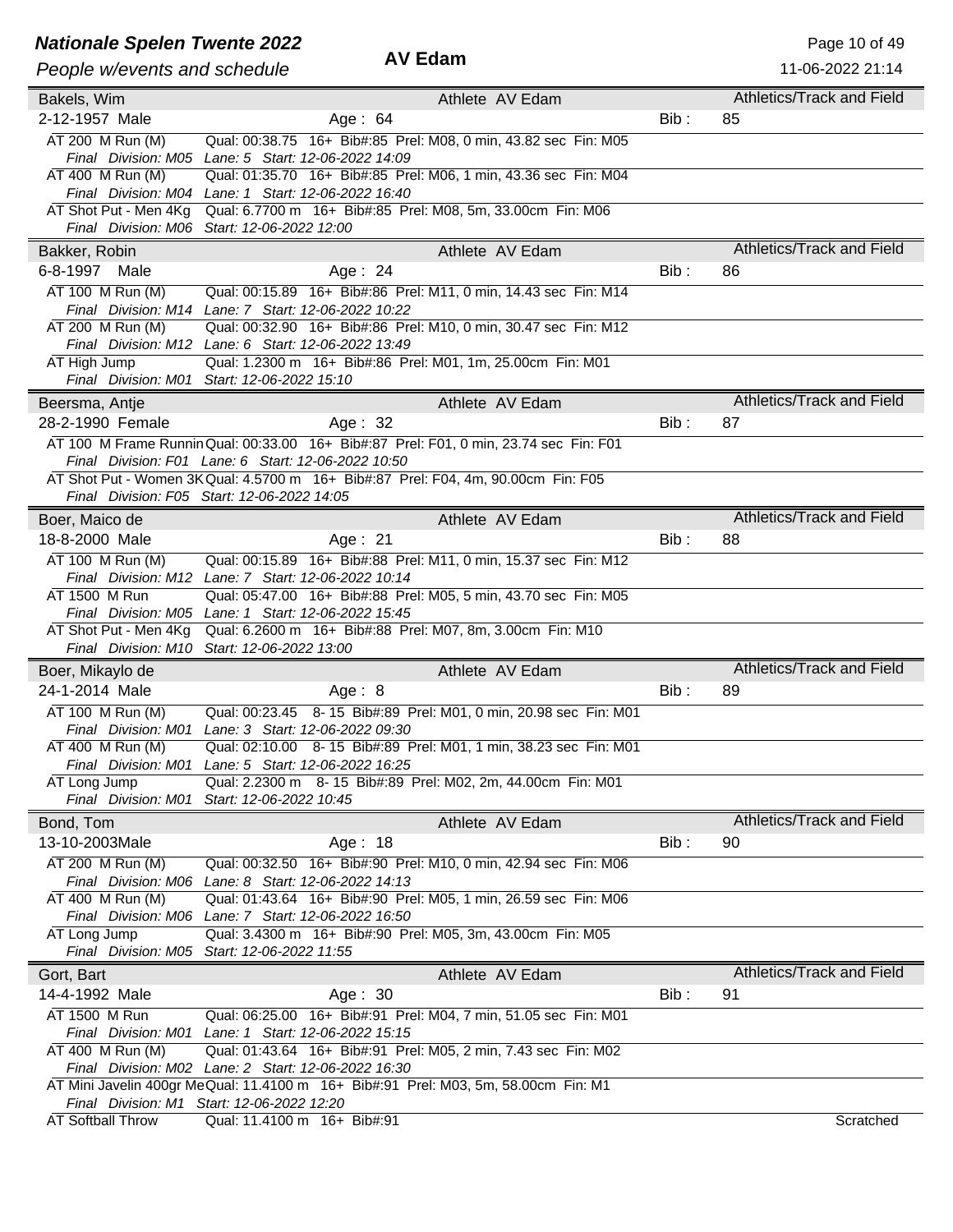| <b>Nationale Spelen Twente 2022</b> |                                                                                  |         | Page 11 of 49                    |
|-------------------------------------|----------------------------------------------------------------------------------|---------|----------------------------------|
| People w/events and schedule        | <b>AV Edam</b>                                                                   |         | 11-06-2022 21:14                 |
| Mol, Mark                           | Athlete AV Edam                                                                  |         | Athletics/Track and Field        |
| 20-1-2000 Male                      | Age: 22                                                                          | $Bib$ : | 92                               |
| AT 50 M Run                         | Qual: 00:15.29 16+ Bib#:92 Prel: M01, 0 min, 13.74 sec Fin: M01                  |         |                                  |
|                                     | Final Division: M01 Lane: 5 Start: 12-06-2022 11:48                              |         |                                  |
| <b>AT Softball Throw</b>            | Qual: 5.6500 m 16+ Bib#:92 Prel: M01, 7m, 75.00cm Fin: C01                       |         |                                  |
|                                     | Final Division: C01 Start: 12-06-2022 14:20                                      |         |                                  |
|                                     | AT Standing Long Jump Qual: 0.5500 m 16+ Bib#:92 Prel: C01, 0m, 78.00cm Fin: C02 |         |                                  |
|                                     | Final Division: C02 Start: 12-06-2022 10:10                                      |         |                                  |
| Nuij, Sebastiaan                    | Athlete AV Edam                                                                  |         | Athletics/Track and Field        |
| 17-7-1984 Male                      | Age: 37                                                                          | $Bib$ : | 93                               |
| AT 100 M Run (M)                    | Qual: 00:16.27 16+ Bib#:93 Prel: M10, 0 min, 16.78 sec Fin: M10                  |         |                                  |
|                                     | Final Division: M10 Lane: 8 Start: 12-06-2022 10:06                              |         |                                  |
| AT 200 M Run (M)                    | Qual: 00:38.90 16+ Bib#:93 Prel: M08, 0 min, 36.72 sec Fin: M08                  |         |                                  |
|                                     | Final Division: M08 Lane: 4 Start: 12-06-2022 14:21                              |         |                                  |
| AT Shot Put - Men 4Kg               | Qual: 6.4800 m 16+ Bib#:93 Prel: M08, 6m, 84.00cm Fin: M09                       |         |                                  |
|                                     | Final Division: M09 Start: 12-06-2022 15:45                                      |         |                                  |
| Rijswijk, Ralf                      | Athlete AV Edam                                                                  |         | <b>Athletics/Track and Field</b> |
| 25-6-1986 Male                      | Age: 35                                                                          | $Bib$ : | 94                               |
| AT 1500 M Run                       | Qual: 05:56.53 16+ Bib#:94 Prel: M05, 5 min, 54.88 sec Fin: M04                  |         |                                  |
|                                     | Final Division: M04 Lane: 2 Start: 12-06-2022 15:35                              |         |                                  |
| AT 200 M Run (M)                    | Qual: 00:33.60 16+ Bib#:94 Prel: M10, 0 min, 31.19 sec Fin: M12                  |         |                                  |
|                                     | Final Division: M12 Lane: 1 Start: 12-06-2022 13:49                              |         |                                  |
| AT Long Jump                        | Qual: 3.6200 m 16+ Bib#:94 Prel: M06, 3m, 50.00cm Fin: M05                       |         |                                  |
|                                     | Final Division: M05 Start: 12-06-2022 11:55                                      |         |                                  |
| Tol, Dick                           | Athlete AV Edam                                                                  |         | Athletics/Track and Field        |
| 26-10-1978Male                      | Age: 43                                                                          | Bib:    | 96                               |
| AT 100 M Run (M)                    | Qual: 00:15.20 16+ Bib#:96 Prel: M12, 0 min, 16.82 sec Fin: M09                  |         |                                  |
|                                     | Final Division: M09 Lane: 4 Start: 12-06-2022 10:02                              |         |                                  |
| AT 200 M Run (M)                    | Qual: 00:39.40 16+ Bib#:96 Prel: M07, 0 min, 33.42 sec Fin: M10                  |         |                                  |
|                                     | Final Division: M10 Lane: 6 Start: 12-06-2022 13:53                              |         |                                  |
| AT Shot Put - Men 4Kg               | Qual: 6.3300 m 16+ Bib#:96 Prel: M08, 7m, 79.00cm Fin: M10                       |         |                                  |
|                                     | Final Division: M10 Start: 12-06-2022 13:00                                      |         |                                  |
| Zanten, Frank van                   | Athlete AV Edam                                                                  |         | Athletics/Track and Field        |
| 14-6-1991 Male                      | Age: 30                                                                          | Bib:    | 97                               |

*Final Division: M14 Lane: 3 Start: 12-06-2022 10:22* AT 200 M Run (M) *Final Division: M13 Lane: 6 Start: 12-06-2022 14:33* Qual: 00:27.90 16+ Bib#:97 Prel: M13, 0 min, 29.70 sec Fin: M13

AT Mini Javelin 400gr MeQual: 16.1200 m 16+ Bib#:97 Prel: M03, 10m, 17.00cm Fin: M3

Qual: 00:12.92 16+ Bib#:97 Prel: M16, 0 min, 13.97 sec Fin: M14

*Final Division: M3 Start: 12-06-2022 12:40*

AT 100 M Run (M)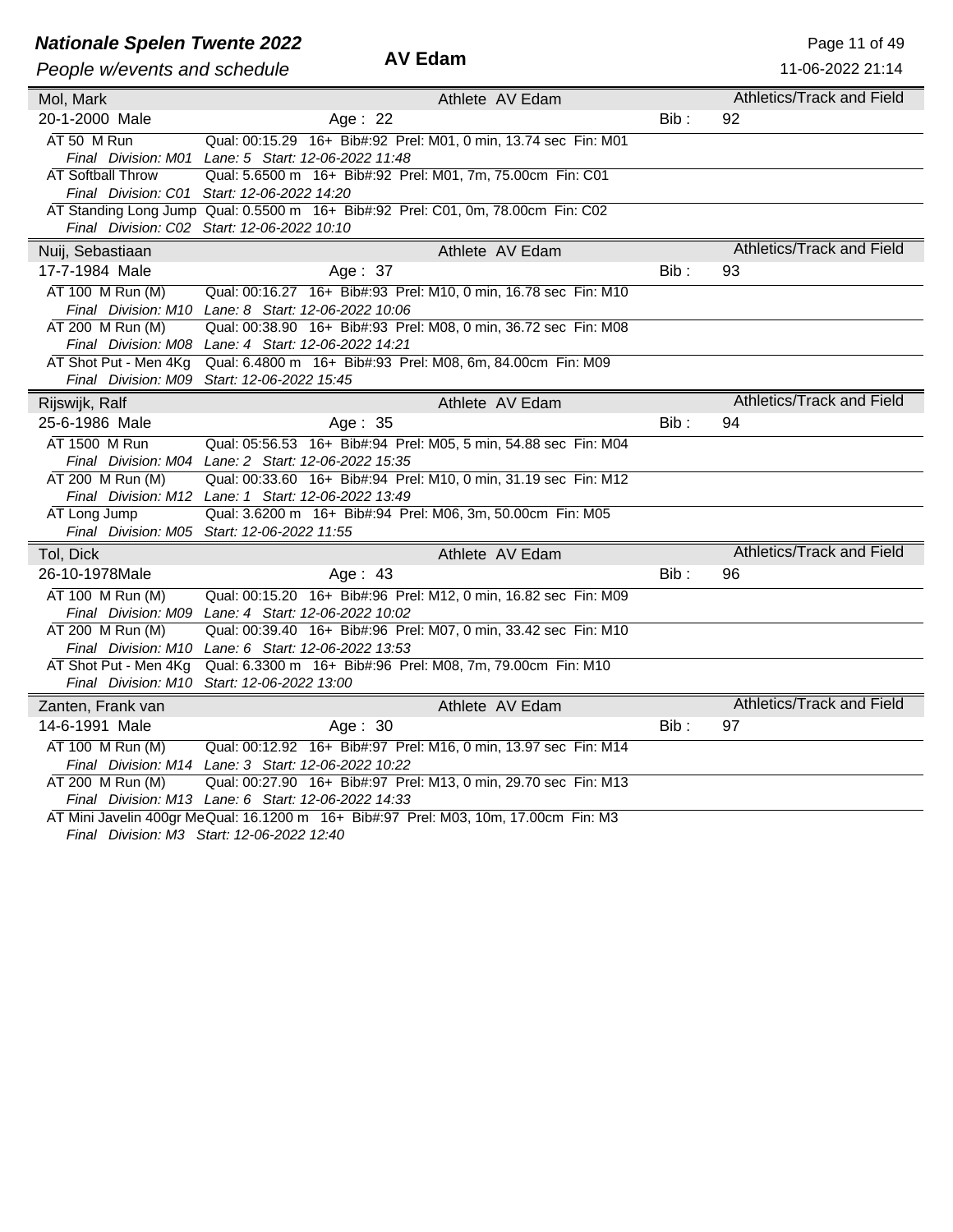#### **Nationale Spelen Twente 2022** AM **Page 12 of 49** Page 12 of 49

| People w/events and schedule        | <b>AV Generaal Michaëlis</b>                                                                                                             |         | 11-06-2022 21:14          |
|-------------------------------------|------------------------------------------------------------------------------------------------------------------------------------------|---------|---------------------------|
| Erp, Carlijn van                    | Athlete AV Generaal Michaëlis                                                                                                            |         | Athletics/Track and Field |
| 12-7-2002 Female                    | Age: 19                                                                                                                                  | Bib:    | 98                        |
| AT 100 M Run (F)                    | Qual: 00:28.45 16+ Bib#:98 Prel: F04, 0 min, 27.04 sec Fin: F04                                                                          |         |                           |
|                                     | Final Division: F04 Lane: 6 Start: 12-06-2022 11:12                                                                                      |         |                           |
| AT 400 M Run (F)                    | Qual: 02:10.48 16+ Bib#:98 Prel: F01, 2 min, 18.00 sec Fin: F02                                                                          |         |                           |
|                                     | Final Division: F02 Lane: 2 Start: 12-06-2022 16:10                                                                                      |         |                           |
|                                     | AT Shot Put - Women 3K Qual: 4.2800 m 16+ Bib#:98 Prel: F03, 4m, 28.00cm Fin: F03<br>Final Division: F03 Start: 12-06-2022 10:05         |         |                           |
| Heuvel, Sjoerd van den              | Athlete AV Generaal Michaëlis                                                                                                            |         | Athletics/Track and Field |
| 26-4-1981 Male                      | Age: $41$                                                                                                                                | Bib :   | 99                        |
| AT 100 M Run (M)                    | Qual: 00:16.95  16+ Bib#:99  Prel: M09, 0  min, 18.51 sec  Fin: M08                                                                      |         |                           |
|                                     | Final Division: M08 Lane: 1 Start: 12-06-2022 09:58                                                                                      |         |                           |
| AT Shot Put - Men 4Kg               | Qual: 5.0900 m 16+ Bib#:99 Prel: M06, 4m, 74.00cm Fin: M05                                                                               |         |                           |
|                                     | Final Division: M05 Start: 12-06-2022 15:05                                                                                              |         |                           |
| Koppers, Anton                      | Athlete AV Generaal Michaëlis                                                                                                            |         | Athletics/Track and Field |
| 7-8-1968<br>Male                    | Age: 53                                                                                                                                  | Bib:    | 100                       |
| AT 100 M Run (M)                    | Qual: 00:17.63 16+ Bib#:100 Prel: M09, 0 min, 19.20 sec Fin: M07                                                                         |         |                           |
|                                     | Final Division: M07 Lane: 2 Start: 12-06-2022 09:54                                                                                      |         |                           |
| AT 200 M Run (M)                    | Qual: 00:40.24 16+ Bib#:100 Prel: M07, 0 min, 37.05 sec Fin: M08                                                                         |         |                           |
|                                     | Final Division: M08 Lane: 2 Start: 12-06-2022 14:21                                                                                      |         |                           |
|                                     | AT Shot Put - Men 4Kg Qual: 5.3000 m 16+ Bib#:100 Prel: M06, 4m, 45.00cm Fin: M04<br>Final Division: M04 Start: 12-06-2022 11:20         |         |                           |
|                                     | Athlete AV Generaal Michaëlis                                                                                                            |         | Athletics/Track and Field |
| Kuijk, Mike van<br>9-6-1989<br>Male |                                                                                                                                          | Bib:    | 101                       |
|                                     | Age: 33                                                                                                                                  |         |                           |
| AT 50 M Run                         | Qual: 00:20.16 16+ Bib#:101 Prel: C02, 0 min, 15.13 sec Fin: M01<br>Final Division: M01 Lane: 3 Start: 12-06-2022 11:48                  |         |                           |
| <b>AT Softball Throw</b>            | Qual: 10.8700 m 16+ Bib#:101 Prel: C02, 10m, 79.00cm Fin: M1                                                                             |         |                           |
|                                     | Final Division: M1 Start: 12-06-2022 14:40                                                                                               |         |                           |
|                                     | AT Standing Long Jump Qual: 0.7000 m 16+ Bib#:101 Prel: C01, 0m, 70.00cm Fin: C02                                                        |         |                           |
|                                     | Final Division: C02 Start: 12-06-2022 10:10                                                                                              |         |                           |
| Kuik, Jolanda van                   | Athlete AV Generaal Michaëlis                                                                                                            |         | Athletics/Track and Field |
| 15-3-1968 Female                    | Age: 54                                                                                                                                  | Bib :   | 102                       |
| AT 100 M Run (F)                    | Qual: 00:20.59 16+ Bib#:102 Prel: F06, 0 min, 19.52 sec Fin: F07                                                                         |         |                           |
|                                     | Final Division: F07 Lane: 4 Start: 12-06-2022 11:24                                                                                      |         |                           |
| AT 200 M Run (F)                    | Qual: 00:48.89  16+ Bib#:102  Prel: F07, 0 min, 44.49 sec Fin: F06                                                                       |         |                           |
|                                     | Final Division: F06 Lane: 6 Start: 12-06-2022 12:39                                                                                      |         |                           |
| AT Long Jump                        | Qual: 1.9000 m 16+ Bib#:102 Prel: F03, 1m, 77.00cm Fin: F02<br>Final Division: F02 Start: 12-06-2022 13:55                               |         |                           |
| Laat, Martijn de                    | Athlete AV Generaal Michaëlis                                                                                                            |         | Athletics/Track and Field |
| 26-7-1990 Male                      | Age: 31                                                                                                                                  | $Bib$ : | 103                       |
| AT 100 M Run (M)                    | Qual: 00:15.85 16+ Bib#:103 Prel: M11, 0 min, 15.51 sec Fin: M12                                                                         |         |                           |
|                                     | Final Division: M12 Lane: 8 Start: 12-06-2022 10:14                                                                                      |         |                           |
| AT 400 M Run (M)                    | Qual: 01:13.25 16+ Bib#:103 Prel: M09, 1 min, 17.50 sec Fin: M08                                                                         |         |                           |
|                                     | Final Division: M08 Lane: 5 Start: 12-06-2022 17:00                                                                                      |         |                           |
| AT Long Jump                        | Qual: 3.7000 m 16+ Bib#:103 Prel: M06, 3m, 1.00cm Fin: M04                                                                               |         |                           |
|                                     | Final Division: M04 Start: 12-06-2022 11:35                                                                                              |         |                           |
| Verdonk, Marianne                   | Athlete AV Generaal Michaëlis                                                                                                            |         | Athletics/Track and Field |
| 31-8-1986 Female                    | Age: 35                                                                                                                                  | Bib :   | 104                       |
| AT 200 M Run (F)                    | Qual: 00:31.24 16+ Bib#:104 Prel: F10, 0 min, 30.43 sec Fin: F08                                                                         |         |                           |
|                                     | Final Division: F08 Lane: 4 Start: 12-06-2022 12:47                                                                                      |         |                           |
| AT 800 M Run                        | Qual: 03:05.95 16+ Bib#:104 Prel: F02, 3 min, 2.56 sec Fin: F2                                                                           |         |                           |
|                                     | Final Division: F2 Lane: 5 Start: 12-06-2022 17:25<br>AT Shot Put - Women 3K Qual: 7.6400 m 16+ Bib#:104 Prel: F06, 7m, 95.00cm Fin: F07 |         |                           |
|                                     |                                                                                                                                          |         |                           |

*Final Division: F07 Start: 12-06-2022 14:45*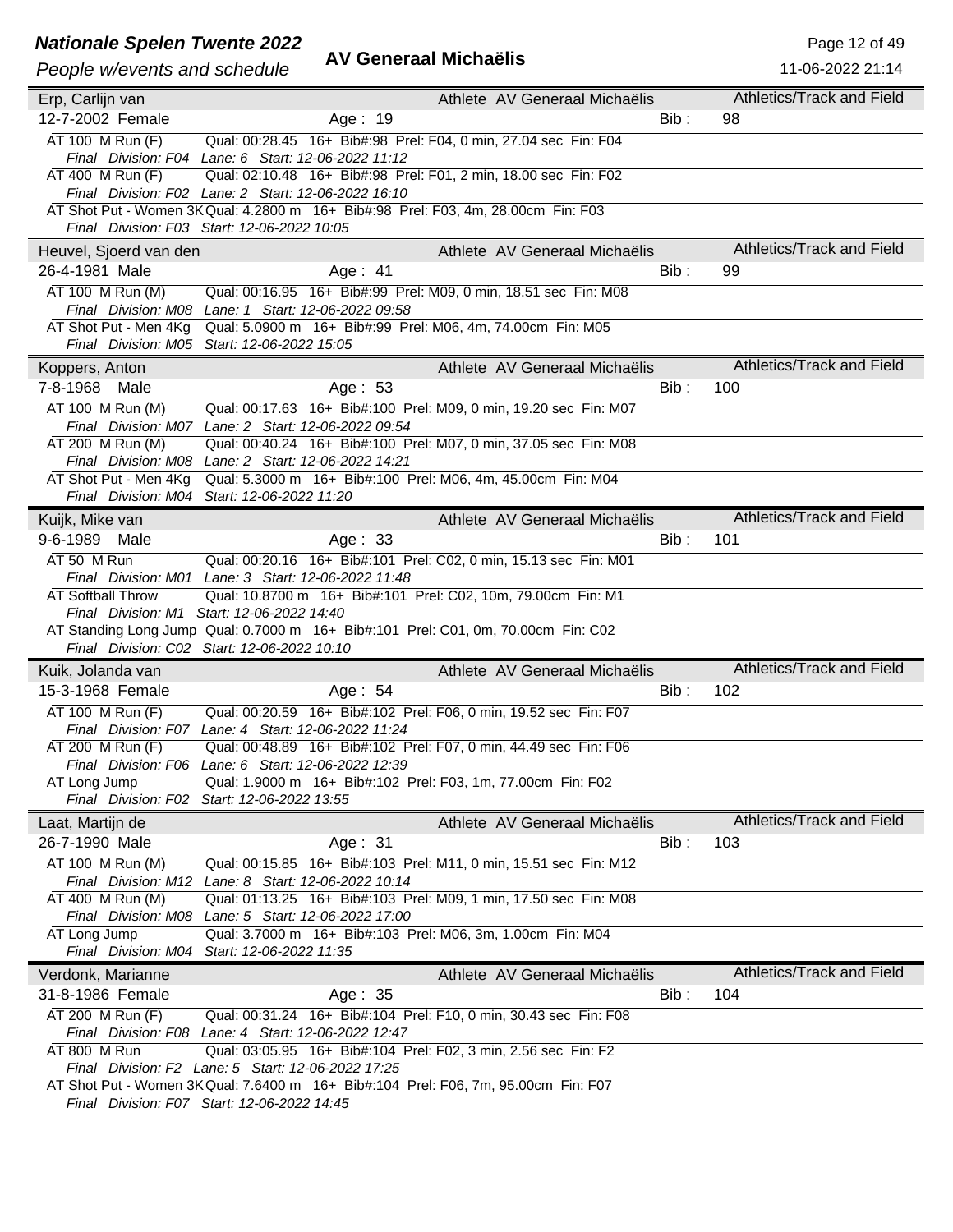### **Nationale Spelen Twente 2022** AV Gouda<br>
AV Gouda

| Athletics/Track and Field<br>Athlete AV Gouda<br>Karssen, Freek<br>$Bib$ :<br>30-3-2003 Male<br>Age: 19<br>105<br>AT 50 M Run<br>Qual: 00:20.00 16+ Bib#:105 Prel: C02, 0 min, 17.31 sec Fin: C01<br>Final Division: C01 Lane: 4 Start: 12-06-2022 11:40<br><b>AT Softball Throw</b><br>Qual: 5.0000 m 16+ Bib#:105 Prel: C01, 2m, 53.00cm Fin: C02<br>Final Division: C02 Start: 12-06-2022 14:30<br>AT Standing Long Jump Qual: 1.0000 m 16+ Bib#:105 Prel: M01, 0m, 27.00cm Fin: C01<br>Final Division: C01 Start: 12-06-2022 10:00<br>Athletics/Track and Field<br>Athlete AV Gouda<br>Koolmees, Michael<br>20-6-1988 Male<br>$Bib$ :<br>Age: $33$<br>106<br>AT 100 M Run (M)<br>Qual: 00:14.50 16+ Bib#:106 Prel: M14, 0 min, 15.07 sec Fin: M12<br>Final Division: M12 Lane: 5 Start: 12-06-2022 10:14<br>AT 200 M Run (M)<br>Qual: 00:31.00 16+ Bib#:106 Prel: M12, 0 min, 32.52 sec Fin: M11<br>Final Division: M11 Lane: 7 Start: 12-06-2022 14:29<br>AT Long Jump<br>Qual: 4.0000 m 16+ Bib#:106 Prel: M07, 3m, 91.00cm Fin: M05<br>Final Division: M05 Start: 12-06-2022 11:55<br><b>Athletics/Track and Field</b><br>Athlete AV Gouda<br>Rabouw, Stefan<br>$Bib$ :<br>2-10-1995 Male<br>Age: 26<br>107<br>AT 100 M Run (M)<br>Qual: 00:12.30 16+ Bib#:107 Prel: M16, 0 min, 12.06 sec Fin: M16<br>Final Division: M16 Lane: 4 Start: 12-06-2022 10:30<br>AT 200 M Run (M)<br>Qual: 00:26.20 16+ Bib#:107 Prel: M14, 0 min, 25.09 sec Fin: M14<br>Final Division: M14 Lane: 4 Start: 12-06-2022 14:37<br>Qual: 5.8000 m 16+ Bib#:107 Prel: M08, 5m, 67.00cm Fin: M07<br>AT Long Jump<br>Final Division: M07 Start: 12-06-2022 12:35<br>Athletics/Track and Field<br>Rijk, Peter<br>Athlete AV Gouda<br>3-2-1983<br>Age: 39<br>$Bib$ :<br>108<br>Male<br>AT 100 M Run (M)<br>Qual: 00:18.00 16+ Bib#:108 Prel: M07, 0 min, 21.18 sec Fin: M06<br>Final Division: M06 Lane: 1 Start: 12-06-2022 09:50<br>Qual: 00:44.00 16+ Bib#:108 Prel: M06, 0 min, 40.50 sec Fin: M05<br>AT 200 M Run (M)<br>Final Division: M05 Lane: 4 Start: 12-06-2022 14:09<br>AT Shot Put - Men 4Kg<br>Qual: 5.0000 m 16+ Bib#:108 Prel: M06, 5m, 57.00cm Fin: M06<br>Final Division: M06 Start: 12-06-2022 12:00<br>Athletics/Track and Field<br>Athlete AV Gouda<br>Schwiebbe, Wouter<br>1-9-1988 Male<br>Bib:<br>109<br>Age: 33<br>AT 100 M Run (M)<br>Qual: 00:15.00 16+ Bib#:109 Prel: M13, 0 min, 16.00 sec Fin: M11<br>Final Division: M11 Lane: 8 Start: 12-06-2022 10:10<br>AT 400 M Run (M)<br>Qual: 01:15.00 16+ Bib#:109 Prel: M08, 1 min, 20.62 sec Fin: M07<br>Final Division: M07 Lane: 5 Start: 12-06-2022 16:55<br>AT Shot Put - Men 4Kg<br>Qual: 6.5000 m 16+ Bib#:109 Prel: M08, 6m, 23.00cm Fin: M08<br>Final Division: M08 Start: 12-06-2022 12:40<br>Athletics/Track and Field<br>Athlete AV Gouda<br>Tok, Nicky van<br>15-10-1994Female<br>$Bib$ :<br>Age: 27<br>111<br>AT 100 M Run (F)<br>Qual: 00:18.00 16+ Bib#:111 Prel: F08, 0 min, 19.08 sec Fin: F08<br>Final Division: F08 Lane: 1 Start: 12-06-2022 11:28<br>AT 200 M Run (F)<br>Qual: 00:40.00 16+ Bib#:111 Prel: F09, 0 min, 41.79 sec Fin: F07<br>Final Division: F07 Lane: 1 Start: 12-06-2022 12:43<br>AT Shot Put - Women 3K Qual: 6.0000 m 16+ Bib#:111 Prel: F05, 5m, 68.00cm Fin: F06<br>Final Division: F06 Start: 12-06-2022 14:25<br>Athletics/Track and Field<br>Athlete AV Gouda<br>Visser, Judith |
|--------------------------------------------------------------------------------------------------------------------------------------------------------------------------------------------------------------------------------------------------------------------------------------------------------------------------------------------------------------------------------------------------------------------------------------------------------------------------------------------------------------------------------------------------------------------------------------------------------------------------------------------------------------------------------------------------------------------------------------------------------------------------------------------------------------------------------------------------------------------------------------------------------------------------------------------------------------------------------------------------------------------------------------------------------------------------------------------------------------------------------------------------------------------------------------------------------------------------------------------------------------------------------------------------------------------------------------------------------------------------------------------------------------------------------------------------------------------------------------------------------------------------------------------------------------------------------------------------------------------------------------------------------------------------------------------------------------------------------------------------------------------------------------------------------------------------------------------------------------------------------------------------------------------------------------------------------------------------------------------------------------------------------------------------------------------------------------------------------------------------------------------------------------------------------------------------------------------------------------------------------------------------------------------------------------------------------------------------------------------------------------------------------------------------------------------------------------------------------------------------------------------------------------------------------------------------------------------------------------------------------------------------------------------------------------------------------------------------------------------------------------------------------------------------------------------------------------------------------------------------------------------------------------------------------------------------------------------------------------------------------------------------------------------------------------------------------------------------------------------------------------------------------------------------------------------------------------------------------------------------------------------------------------------------------------------------------------------------------------------------------------|
|                                                                                                                                                                                                                                                                                                                                                                                                                                                                                                                                                                                                                                                                                                                                                                                                                                                                                                                                                                                                                                                                                                                                                                                                                                                                                                                                                                                                                                                                                                                                                                                                                                                                                                                                                                                                                                                                                                                                                                                                                                                                                                                                                                                                                                                                                                                                                                                                                                                                                                                                                                                                                                                                                                                                                                                                                                                                                                                                                                                                                                                                                                                                                                                                                                                                                                                                                                                      |
|                                                                                                                                                                                                                                                                                                                                                                                                                                                                                                                                                                                                                                                                                                                                                                                                                                                                                                                                                                                                                                                                                                                                                                                                                                                                                                                                                                                                                                                                                                                                                                                                                                                                                                                                                                                                                                                                                                                                                                                                                                                                                                                                                                                                                                                                                                                                                                                                                                                                                                                                                                                                                                                                                                                                                                                                                                                                                                                                                                                                                                                                                                                                                                                                                                                                                                                                                                                      |
|                                                                                                                                                                                                                                                                                                                                                                                                                                                                                                                                                                                                                                                                                                                                                                                                                                                                                                                                                                                                                                                                                                                                                                                                                                                                                                                                                                                                                                                                                                                                                                                                                                                                                                                                                                                                                                                                                                                                                                                                                                                                                                                                                                                                                                                                                                                                                                                                                                                                                                                                                                                                                                                                                                                                                                                                                                                                                                                                                                                                                                                                                                                                                                                                                                                                                                                                                                                      |
|                                                                                                                                                                                                                                                                                                                                                                                                                                                                                                                                                                                                                                                                                                                                                                                                                                                                                                                                                                                                                                                                                                                                                                                                                                                                                                                                                                                                                                                                                                                                                                                                                                                                                                                                                                                                                                                                                                                                                                                                                                                                                                                                                                                                                                                                                                                                                                                                                                                                                                                                                                                                                                                                                                                                                                                                                                                                                                                                                                                                                                                                                                                                                                                                                                                                                                                                                                                      |
|                                                                                                                                                                                                                                                                                                                                                                                                                                                                                                                                                                                                                                                                                                                                                                                                                                                                                                                                                                                                                                                                                                                                                                                                                                                                                                                                                                                                                                                                                                                                                                                                                                                                                                                                                                                                                                                                                                                                                                                                                                                                                                                                                                                                                                                                                                                                                                                                                                                                                                                                                                                                                                                                                                                                                                                                                                                                                                                                                                                                                                                                                                                                                                                                                                                                                                                                                                                      |
|                                                                                                                                                                                                                                                                                                                                                                                                                                                                                                                                                                                                                                                                                                                                                                                                                                                                                                                                                                                                                                                                                                                                                                                                                                                                                                                                                                                                                                                                                                                                                                                                                                                                                                                                                                                                                                                                                                                                                                                                                                                                                                                                                                                                                                                                                                                                                                                                                                                                                                                                                                                                                                                                                                                                                                                                                                                                                                                                                                                                                                                                                                                                                                                                                                                                                                                                                                                      |
|                                                                                                                                                                                                                                                                                                                                                                                                                                                                                                                                                                                                                                                                                                                                                                                                                                                                                                                                                                                                                                                                                                                                                                                                                                                                                                                                                                                                                                                                                                                                                                                                                                                                                                                                                                                                                                                                                                                                                                                                                                                                                                                                                                                                                                                                                                                                                                                                                                                                                                                                                                                                                                                                                                                                                                                                                                                                                                                                                                                                                                                                                                                                                                                                                                                                                                                                                                                      |
|                                                                                                                                                                                                                                                                                                                                                                                                                                                                                                                                                                                                                                                                                                                                                                                                                                                                                                                                                                                                                                                                                                                                                                                                                                                                                                                                                                                                                                                                                                                                                                                                                                                                                                                                                                                                                                                                                                                                                                                                                                                                                                                                                                                                                                                                                                                                                                                                                                                                                                                                                                                                                                                                                                                                                                                                                                                                                                                                                                                                                                                                                                                                                                                                                                                                                                                                                                                      |
|                                                                                                                                                                                                                                                                                                                                                                                                                                                                                                                                                                                                                                                                                                                                                                                                                                                                                                                                                                                                                                                                                                                                                                                                                                                                                                                                                                                                                                                                                                                                                                                                                                                                                                                                                                                                                                                                                                                                                                                                                                                                                                                                                                                                                                                                                                                                                                                                                                                                                                                                                                                                                                                                                                                                                                                                                                                                                                                                                                                                                                                                                                                                                                                                                                                                                                                                                                                      |
|                                                                                                                                                                                                                                                                                                                                                                                                                                                                                                                                                                                                                                                                                                                                                                                                                                                                                                                                                                                                                                                                                                                                                                                                                                                                                                                                                                                                                                                                                                                                                                                                                                                                                                                                                                                                                                                                                                                                                                                                                                                                                                                                                                                                                                                                                                                                                                                                                                                                                                                                                                                                                                                                                                                                                                                                                                                                                                                                                                                                                                                                                                                                                                                                                                                                                                                                                                                      |
|                                                                                                                                                                                                                                                                                                                                                                                                                                                                                                                                                                                                                                                                                                                                                                                                                                                                                                                                                                                                                                                                                                                                                                                                                                                                                                                                                                                                                                                                                                                                                                                                                                                                                                                                                                                                                                                                                                                                                                                                                                                                                                                                                                                                                                                                                                                                                                                                                                                                                                                                                                                                                                                                                                                                                                                                                                                                                                                                                                                                                                                                                                                                                                                                                                                                                                                                                                                      |
|                                                                                                                                                                                                                                                                                                                                                                                                                                                                                                                                                                                                                                                                                                                                                                                                                                                                                                                                                                                                                                                                                                                                                                                                                                                                                                                                                                                                                                                                                                                                                                                                                                                                                                                                                                                                                                                                                                                                                                                                                                                                                                                                                                                                                                                                                                                                                                                                                                                                                                                                                                                                                                                                                                                                                                                                                                                                                                                                                                                                                                                                                                                                                                                                                                                                                                                                                                                      |
|                                                                                                                                                                                                                                                                                                                                                                                                                                                                                                                                                                                                                                                                                                                                                                                                                                                                                                                                                                                                                                                                                                                                                                                                                                                                                                                                                                                                                                                                                                                                                                                                                                                                                                                                                                                                                                                                                                                                                                                                                                                                                                                                                                                                                                                                                                                                                                                                                                                                                                                                                                                                                                                                                                                                                                                                                                                                                                                                                                                                                                                                                                                                                                                                                                                                                                                                                                                      |
|                                                                                                                                                                                                                                                                                                                                                                                                                                                                                                                                                                                                                                                                                                                                                                                                                                                                                                                                                                                                                                                                                                                                                                                                                                                                                                                                                                                                                                                                                                                                                                                                                                                                                                                                                                                                                                                                                                                                                                                                                                                                                                                                                                                                                                                                                                                                                                                                                                                                                                                                                                                                                                                                                                                                                                                                                                                                                                                                                                                                                                                                                                                                                                                                                                                                                                                                                                                      |
|                                                                                                                                                                                                                                                                                                                                                                                                                                                                                                                                                                                                                                                                                                                                                                                                                                                                                                                                                                                                                                                                                                                                                                                                                                                                                                                                                                                                                                                                                                                                                                                                                                                                                                                                                                                                                                                                                                                                                                                                                                                                                                                                                                                                                                                                                                                                                                                                                                                                                                                                                                                                                                                                                                                                                                                                                                                                                                                                                                                                                                                                                                                                                                                                                                                                                                                                                                                      |
|                                                                                                                                                                                                                                                                                                                                                                                                                                                                                                                                                                                                                                                                                                                                                                                                                                                                                                                                                                                                                                                                                                                                                                                                                                                                                                                                                                                                                                                                                                                                                                                                                                                                                                                                                                                                                                                                                                                                                                                                                                                                                                                                                                                                                                                                                                                                                                                                                                                                                                                                                                                                                                                                                                                                                                                                                                                                                                                                                                                                                                                                                                                                                                                                                                                                                                                                                                                      |
|                                                                                                                                                                                                                                                                                                                                                                                                                                                                                                                                                                                                                                                                                                                                                                                                                                                                                                                                                                                                                                                                                                                                                                                                                                                                                                                                                                                                                                                                                                                                                                                                                                                                                                                                                                                                                                                                                                                                                                                                                                                                                                                                                                                                                                                                                                                                                                                                                                                                                                                                                                                                                                                                                                                                                                                                                                                                                                                                                                                                                                                                                                                                                                                                                                                                                                                                                                                      |
|                                                                                                                                                                                                                                                                                                                                                                                                                                                                                                                                                                                                                                                                                                                                                                                                                                                                                                                                                                                                                                                                                                                                                                                                                                                                                                                                                                                                                                                                                                                                                                                                                                                                                                                                                                                                                                                                                                                                                                                                                                                                                                                                                                                                                                                                                                                                                                                                                                                                                                                                                                                                                                                                                                                                                                                                                                                                                                                                                                                                                                                                                                                                                                                                                                                                                                                                                                                      |
|                                                                                                                                                                                                                                                                                                                                                                                                                                                                                                                                                                                                                                                                                                                                                                                                                                                                                                                                                                                                                                                                                                                                                                                                                                                                                                                                                                                                                                                                                                                                                                                                                                                                                                                                                                                                                                                                                                                                                                                                                                                                                                                                                                                                                                                                                                                                                                                                                                                                                                                                                                                                                                                                                                                                                                                                                                                                                                                                                                                                                                                                                                                                                                                                                                                                                                                                                                                      |
|                                                                                                                                                                                                                                                                                                                                                                                                                                                                                                                                                                                                                                                                                                                                                                                                                                                                                                                                                                                                                                                                                                                                                                                                                                                                                                                                                                                                                                                                                                                                                                                                                                                                                                                                                                                                                                                                                                                                                                                                                                                                                                                                                                                                                                                                                                                                                                                                                                                                                                                                                                                                                                                                                                                                                                                                                                                                                                                                                                                                                                                                                                                                                                                                                                                                                                                                                                                      |
|                                                                                                                                                                                                                                                                                                                                                                                                                                                                                                                                                                                                                                                                                                                                                                                                                                                                                                                                                                                                                                                                                                                                                                                                                                                                                                                                                                                                                                                                                                                                                                                                                                                                                                                                                                                                                                                                                                                                                                                                                                                                                                                                                                                                                                                                                                                                                                                                                                                                                                                                                                                                                                                                                                                                                                                                                                                                                                                                                                                                                                                                                                                                                                                                                                                                                                                                                                                      |
|                                                                                                                                                                                                                                                                                                                                                                                                                                                                                                                                                                                                                                                                                                                                                                                                                                                                                                                                                                                                                                                                                                                                                                                                                                                                                                                                                                                                                                                                                                                                                                                                                                                                                                                                                                                                                                                                                                                                                                                                                                                                                                                                                                                                                                                                                                                                                                                                                                                                                                                                                                                                                                                                                                                                                                                                                                                                                                                                                                                                                                                                                                                                                                                                                                                                                                                                                                                      |
|                                                                                                                                                                                                                                                                                                                                                                                                                                                                                                                                                                                                                                                                                                                                                                                                                                                                                                                                                                                                                                                                                                                                                                                                                                                                                                                                                                                                                                                                                                                                                                                                                                                                                                                                                                                                                                                                                                                                                                                                                                                                                                                                                                                                                                                                                                                                                                                                                                                                                                                                                                                                                                                                                                                                                                                                                                                                                                                                                                                                                                                                                                                                                                                                                                                                                                                                                                                      |
|                                                                                                                                                                                                                                                                                                                                                                                                                                                                                                                                                                                                                                                                                                                                                                                                                                                                                                                                                                                                                                                                                                                                                                                                                                                                                                                                                                                                                                                                                                                                                                                                                                                                                                                                                                                                                                                                                                                                                                                                                                                                                                                                                                                                                                                                                                                                                                                                                                                                                                                                                                                                                                                                                                                                                                                                                                                                                                                                                                                                                                                                                                                                                                                                                                                                                                                                                                                      |
|                                                                                                                                                                                                                                                                                                                                                                                                                                                                                                                                                                                                                                                                                                                                                                                                                                                                                                                                                                                                                                                                                                                                                                                                                                                                                                                                                                                                                                                                                                                                                                                                                                                                                                                                                                                                                                                                                                                                                                                                                                                                                                                                                                                                                                                                                                                                                                                                                                                                                                                                                                                                                                                                                                                                                                                                                                                                                                                                                                                                                                                                                                                                                                                                                                                                                                                                                                                      |
|                                                                                                                                                                                                                                                                                                                                                                                                                                                                                                                                                                                                                                                                                                                                                                                                                                                                                                                                                                                                                                                                                                                                                                                                                                                                                                                                                                                                                                                                                                                                                                                                                                                                                                                                                                                                                                                                                                                                                                                                                                                                                                                                                                                                                                                                                                                                                                                                                                                                                                                                                                                                                                                                                                                                                                                                                                                                                                                                                                                                                                                                                                                                                                                                                                                                                                                                                                                      |
|                                                                                                                                                                                                                                                                                                                                                                                                                                                                                                                                                                                                                                                                                                                                                                                                                                                                                                                                                                                                                                                                                                                                                                                                                                                                                                                                                                                                                                                                                                                                                                                                                                                                                                                                                                                                                                                                                                                                                                                                                                                                                                                                                                                                                                                                                                                                                                                                                                                                                                                                                                                                                                                                                                                                                                                                                                                                                                                                                                                                                                                                                                                                                                                                                                                                                                                                                                                      |
|                                                                                                                                                                                                                                                                                                                                                                                                                                                                                                                                                                                                                                                                                                                                                                                                                                                                                                                                                                                                                                                                                                                                                                                                                                                                                                                                                                                                                                                                                                                                                                                                                                                                                                                                                                                                                                                                                                                                                                                                                                                                                                                                                                                                                                                                                                                                                                                                                                                                                                                                                                                                                                                                                                                                                                                                                                                                                                                                                                                                                                                                                                                                                                                                                                                                                                                                                                                      |
|                                                                                                                                                                                                                                                                                                                                                                                                                                                                                                                                                                                                                                                                                                                                                                                                                                                                                                                                                                                                                                                                                                                                                                                                                                                                                                                                                                                                                                                                                                                                                                                                                                                                                                                                                                                                                                                                                                                                                                                                                                                                                                                                                                                                                                                                                                                                                                                                                                                                                                                                                                                                                                                                                                                                                                                                                                                                                                                                                                                                                                                                                                                                                                                                                                                                                                                                                                                      |
|                                                                                                                                                                                                                                                                                                                                                                                                                                                                                                                                                                                                                                                                                                                                                                                                                                                                                                                                                                                                                                                                                                                                                                                                                                                                                                                                                                                                                                                                                                                                                                                                                                                                                                                                                                                                                                                                                                                                                                                                                                                                                                                                                                                                                                                                                                                                                                                                                                                                                                                                                                                                                                                                                                                                                                                                                                                                                                                                                                                                                                                                                                                                                                                                                                                                                                                                                                                      |
|                                                                                                                                                                                                                                                                                                                                                                                                                                                                                                                                                                                                                                                                                                                                                                                                                                                                                                                                                                                                                                                                                                                                                                                                                                                                                                                                                                                                                                                                                                                                                                                                                                                                                                                                                                                                                                                                                                                                                                                                                                                                                                                                                                                                                                                                                                                                                                                                                                                                                                                                                                                                                                                                                                                                                                                                                                                                                                                                                                                                                                                                                                                                                                                                                                                                                                                                                                                      |
|                                                                                                                                                                                                                                                                                                                                                                                                                                                                                                                                                                                                                                                                                                                                                                                                                                                                                                                                                                                                                                                                                                                                                                                                                                                                                                                                                                                                                                                                                                                                                                                                                                                                                                                                                                                                                                                                                                                                                                                                                                                                                                                                                                                                                                                                                                                                                                                                                                                                                                                                                                                                                                                                                                                                                                                                                                                                                                                                                                                                                                                                                                                                                                                                                                                                                                                                                                                      |
|                                                                                                                                                                                                                                                                                                                                                                                                                                                                                                                                                                                                                                                                                                                                                                                                                                                                                                                                                                                                                                                                                                                                                                                                                                                                                                                                                                                                                                                                                                                                                                                                                                                                                                                                                                                                                                                                                                                                                                                                                                                                                                                                                                                                                                                                                                                                                                                                                                                                                                                                                                                                                                                                                                                                                                                                                                                                                                                                                                                                                                                                                                                                                                                                                                                                                                                                                                                      |
|                                                                                                                                                                                                                                                                                                                                                                                                                                                                                                                                                                                                                                                                                                                                                                                                                                                                                                                                                                                                                                                                                                                                                                                                                                                                                                                                                                                                                                                                                                                                                                                                                                                                                                                                                                                                                                                                                                                                                                                                                                                                                                                                                                                                                                                                                                                                                                                                                                                                                                                                                                                                                                                                                                                                                                                                                                                                                                                                                                                                                                                                                                                                                                                                                                                                                                                                                                                      |
|                                                                                                                                                                                                                                                                                                                                                                                                                                                                                                                                                                                                                                                                                                                                                                                                                                                                                                                                                                                                                                                                                                                                                                                                                                                                                                                                                                                                                                                                                                                                                                                                                                                                                                                                                                                                                                                                                                                                                                                                                                                                                                                                                                                                                                                                                                                                                                                                                                                                                                                                                                                                                                                                                                                                                                                                                                                                                                                                                                                                                                                                                                                                                                                                                                                                                                                                                                                      |
|                                                                                                                                                                                                                                                                                                                                                                                                                                                                                                                                                                                                                                                                                                                                                                                                                                                                                                                                                                                                                                                                                                                                                                                                                                                                                                                                                                                                                                                                                                                                                                                                                                                                                                                                                                                                                                                                                                                                                                                                                                                                                                                                                                                                                                                                                                                                                                                                                                                                                                                                                                                                                                                                                                                                                                                                                                                                                                                                                                                                                                                                                                                                                                                                                                                                                                                                                                                      |
|                                                                                                                                                                                                                                                                                                                                                                                                                                                                                                                                                                                                                                                                                                                                                                                                                                                                                                                                                                                                                                                                                                                                                                                                                                                                                                                                                                                                                                                                                                                                                                                                                                                                                                                                                                                                                                                                                                                                                                                                                                                                                                                                                                                                                                                                                                                                                                                                                                                                                                                                                                                                                                                                                                                                                                                                                                                                                                                                                                                                                                                                                                                                                                                                                                                                                                                                                                                      |
|                                                                                                                                                                                                                                                                                                                                                                                                                                                                                                                                                                                                                                                                                                                                                                                                                                                                                                                                                                                                                                                                                                                                                                                                                                                                                                                                                                                                                                                                                                                                                                                                                                                                                                                                                                                                                                                                                                                                                                                                                                                                                                                                                                                                                                                                                                                                                                                                                                                                                                                                                                                                                                                                                                                                                                                                                                                                                                                                                                                                                                                                                                                                                                                                                                                                                                                                                                                      |
|                                                                                                                                                                                                                                                                                                                                                                                                                                                                                                                                                                                                                                                                                                                                                                                                                                                                                                                                                                                                                                                                                                                                                                                                                                                                                                                                                                                                                                                                                                                                                                                                                                                                                                                                                                                                                                                                                                                                                                                                                                                                                                                                                                                                                                                                                                                                                                                                                                                                                                                                                                                                                                                                                                                                                                                                                                                                                                                                                                                                                                                                                                                                                                                                                                                                                                                                                                                      |
|                                                                                                                                                                                                                                                                                                                                                                                                                                                                                                                                                                                                                                                                                                                                                                                                                                                                                                                                                                                                                                                                                                                                                                                                                                                                                                                                                                                                                                                                                                                                                                                                                                                                                                                                                                                                                                                                                                                                                                                                                                                                                                                                                                                                                                                                                                                                                                                                                                                                                                                                                                                                                                                                                                                                                                                                                                                                                                                                                                                                                                                                                                                                                                                                                                                                                                                                                                                      |
|                                                                                                                                                                                                                                                                                                                                                                                                                                                                                                                                                                                                                                                                                                                                                                                                                                                                                                                                                                                                                                                                                                                                                                                                                                                                                                                                                                                                                                                                                                                                                                                                                                                                                                                                                                                                                                                                                                                                                                                                                                                                                                                                                                                                                                                                                                                                                                                                                                                                                                                                                                                                                                                                                                                                                                                                                                                                                                                                                                                                                                                                                                                                                                                                                                                                                                                                                                                      |
|                                                                                                                                                                                                                                                                                                                                                                                                                                                                                                                                                                                                                                                                                                                                                                                                                                                                                                                                                                                                                                                                                                                                                                                                                                                                                                                                                                                                                                                                                                                                                                                                                                                                                                                                                                                                                                                                                                                                                                                                                                                                                                                                                                                                                                                                                                                                                                                                                                                                                                                                                                                                                                                                                                                                                                                                                                                                                                                                                                                                                                                                                                                                                                                                                                                                                                                                                                                      |
|                                                                                                                                                                                                                                                                                                                                                                                                                                                                                                                                                                                                                                                                                                                                                                                                                                                                                                                                                                                                                                                                                                                                                                                                                                                                                                                                                                                                                                                                                                                                                                                                                                                                                                                                                                                                                                                                                                                                                                                                                                                                                                                                                                                                                                                                                                                                                                                                                                                                                                                                                                                                                                                                                                                                                                                                                                                                                                                                                                                                                                                                                                                                                                                                                                                                                                                                                                                      |
|                                                                                                                                                                                                                                                                                                                                                                                                                                                                                                                                                                                                                                                                                                                                                                                                                                                                                                                                                                                                                                                                                                                                                                                                                                                                                                                                                                                                                                                                                                                                                                                                                                                                                                                                                                                                                                                                                                                                                                                                                                                                                                                                                                                                                                                                                                                                                                                                                                                                                                                                                                                                                                                                                                                                                                                                                                                                                                                                                                                                                                                                                                                                                                                                                                                                                                                                                                                      |
|                                                                                                                                                                                                                                                                                                                                                                                                                                                                                                                                                                                                                                                                                                                                                                                                                                                                                                                                                                                                                                                                                                                                                                                                                                                                                                                                                                                                                                                                                                                                                                                                                                                                                                                                                                                                                                                                                                                                                                                                                                                                                                                                                                                                                                                                                                                                                                                                                                                                                                                                                                                                                                                                                                                                                                                                                                                                                                                                                                                                                                                                                                                                                                                                                                                                                                                                                                                      |
|                                                                                                                                                                                                                                                                                                                                                                                                                                                                                                                                                                                                                                                                                                                                                                                                                                                                                                                                                                                                                                                                                                                                                                                                                                                                                                                                                                                                                                                                                                                                                                                                                                                                                                                                                                                                                                                                                                                                                                                                                                                                                                                                                                                                                                                                                                                                                                                                                                                                                                                                                                                                                                                                                                                                                                                                                                                                                                                                                                                                                                                                                                                                                                                                                                                                                                                                                                                      |
| 112<br>Age: 33<br>Bib:<br>13-1-1989 Female                                                                                                                                                                                                                                                                                                                                                                                                                                                                                                                                                                                                                                                                                                                                                                                                                                                                                                                                                                                                                                                                                                                                                                                                                                                                                                                                                                                                                                                                                                                                                                                                                                                                                                                                                                                                                                                                                                                                                                                                                                                                                                                                                                                                                                                                                                                                                                                                                                                                                                                                                                                                                                                                                                                                                                                                                                                                                                                                                                                                                                                                                                                                                                                                                                                                                                                                           |
| AT 100 M Run (F)<br>Qual: 00:18.50 16+ Bib#:112 Prel: F07, 0 min, 18.17 sec Fin: F08<br>Final Division: F08 Lane: 5 Start: 12-06-2022 11:28                                                                                                                                                                                                                                                                                                                                                                                                                                                                                                                                                                                                                                                                                                                                                                                                                                                                                                                                                                                                                                                                                                                                                                                                                                                                                                                                                                                                                                                                                                                                                                                                                                                                                                                                                                                                                                                                                                                                                                                                                                                                                                                                                                                                                                                                                                                                                                                                                                                                                                                                                                                                                                                                                                                                                                                                                                                                                                                                                                                                                                                                                                                                                                                                                                          |
|                                                                                                                                                                                                                                                                                                                                                                                                                                                                                                                                                                                                                                                                                                                                                                                                                                                                                                                                                                                                                                                                                                                                                                                                                                                                                                                                                                                                                                                                                                                                                                                                                                                                                                                                                                                                                                                                                                                                                                                                                                                                                                                                                                                                                                                                                                                                                                                                                                                                                                                                                                                                                                                                                                                                                                                                                                                                                                                                                                                                                                                                                                                                                                                                                                                                                                                                                                                      |
|                                                                                                                                                                                                                                                                                                                                                                                                                                                                                                                                                                                                                                                                                                                                                                                                                                                                                                                                                                                                                                                                                                                                                                                                                                                                                                                                                                                                                                                                                                                                                                                                                                                                                                                                                                                                                                                                                                                                                                                                                                                                                                                                                                                                                                                                                                                                                                                                                                                                                                                                                                                                                                                                                                                                                                                                                                                                                                                                                                                                                                                                                                                                                                                                                                                                                                                                                                                      |
| AT 200 M Run (F)<br>Qual: 00:40.00 16+ Bib#:112 Prel: F09, 0 min, 45.50 sec Fin: F06<br>Final Division: F06 Lane: 2 Start: 12-06-2022 12:39                                                                                                                                                                                                                                                                                                                                                                                                                                                                                                                                                                                                                                                                                                                                                                                                                                                                                                                                                                                                                                                                                                                                                                                                                                                                                                                                                                                                                                                                                                                                                                                                                                                                                                                                                                                                                                                                                                                                                                                                                                                                                                                                                                                                                                                                                                                                                                                                                                                                                                                                                                                                                                                                                                                                                                                                                                                                                                                                                                                                                                                                                                                                                                                                                                          |

*Final Division: F06 Start: 12-06-2022 14:25*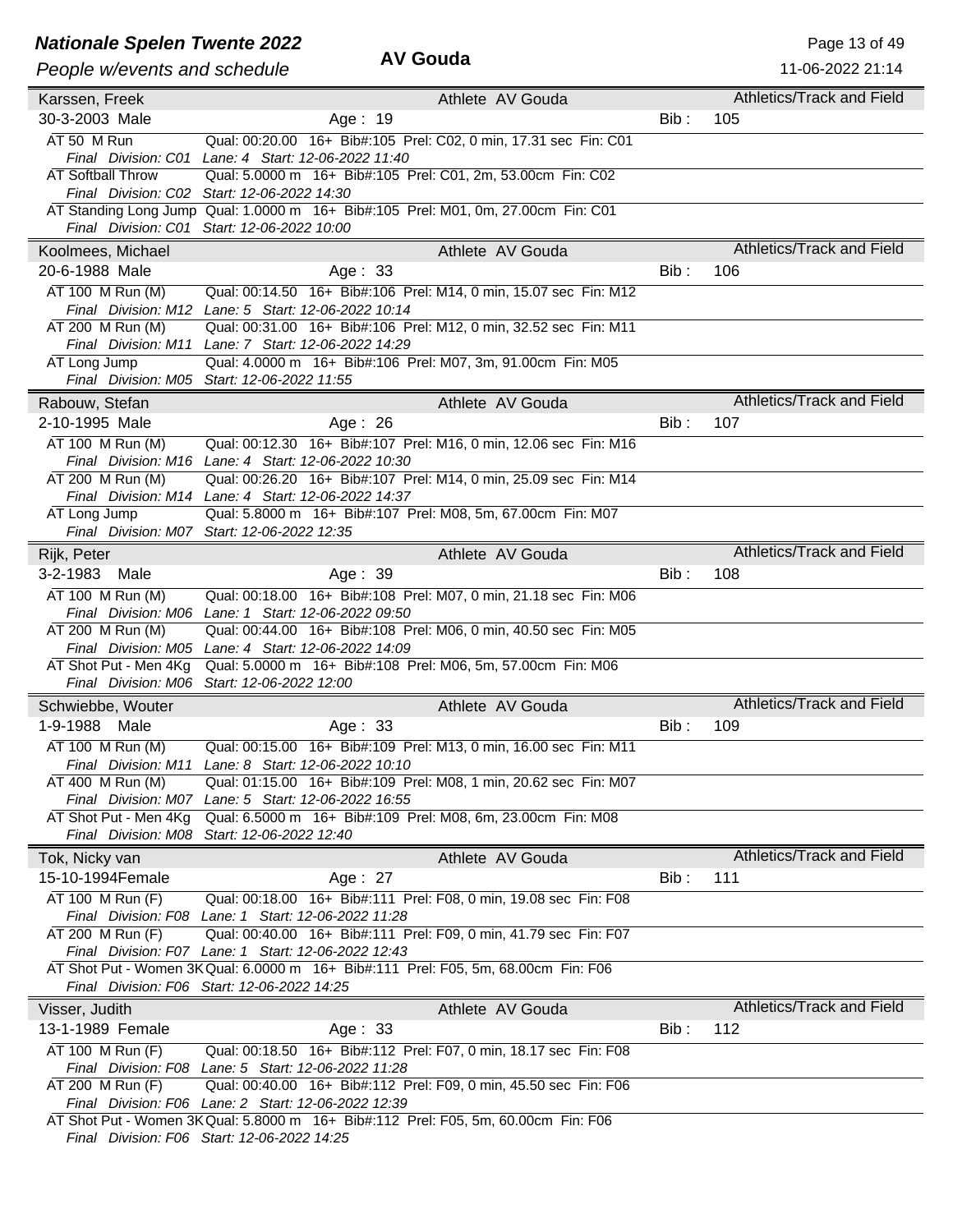## **Nationale Spelen Twente 2022**<br>**AV Haaksbergen** Page 14 of 49

| People w/events and schedule                        | AV Haaksbergen                                                                          |       | 11-06-2022 21:14          |
|-----------------------------------------------------|-----------------------------------------------------------------------------------------|-------|---------------------------|
| Peters, Max                                         | Athlete AV Haaksbergen                                                                  |       | Athletics/Track and Field |
| 25-7-2007 Male                                      | Age: 14                                                                                 | Bib : | 113                       |
| Final Division: M01 Lane: 2 Start: 12-06-2022 10:45 | AT 100 M Frame Runnin Qual: 00:36.03 8-15 Bib#:113 Prel: M01, 0 min, 26.25 sec Fin: M01 |       |                           |
| Final Division: M02 Lane: 8 Start: 12-06-2022 14:45 | AT 200 M Frame Runnin Qual: 01:03.00 8-15 Bib#:113 Prel: M01, 0 min, 50.95 sec Fin: M02 |       |                           |
| Pietersen, Silvester                                | Athlete AV Haaksbergen                                                                  |       | Athletics/Track and Field |
| 21-7-2006 Male                                      | Age: 15                                                                                 | Bib : | 114                       |
| Final Division: M01 Lane: 6 Start: 12-06-2022 10:45 | AT 100 M Frame Runnin Qual: 00:56.63 8-15 Bib#:114 Prel: M01, 0 min, 36.36 sec Fin: M01 |       |                           |

AT 200 M Frame Running Qual: 01:46.22 8- 15 Bib#:114 Prel: M01, 1 min, 15.57 sec Fin: M01 *Final Division: M01 Lane: 6 Start: 12-06-2022 14:41*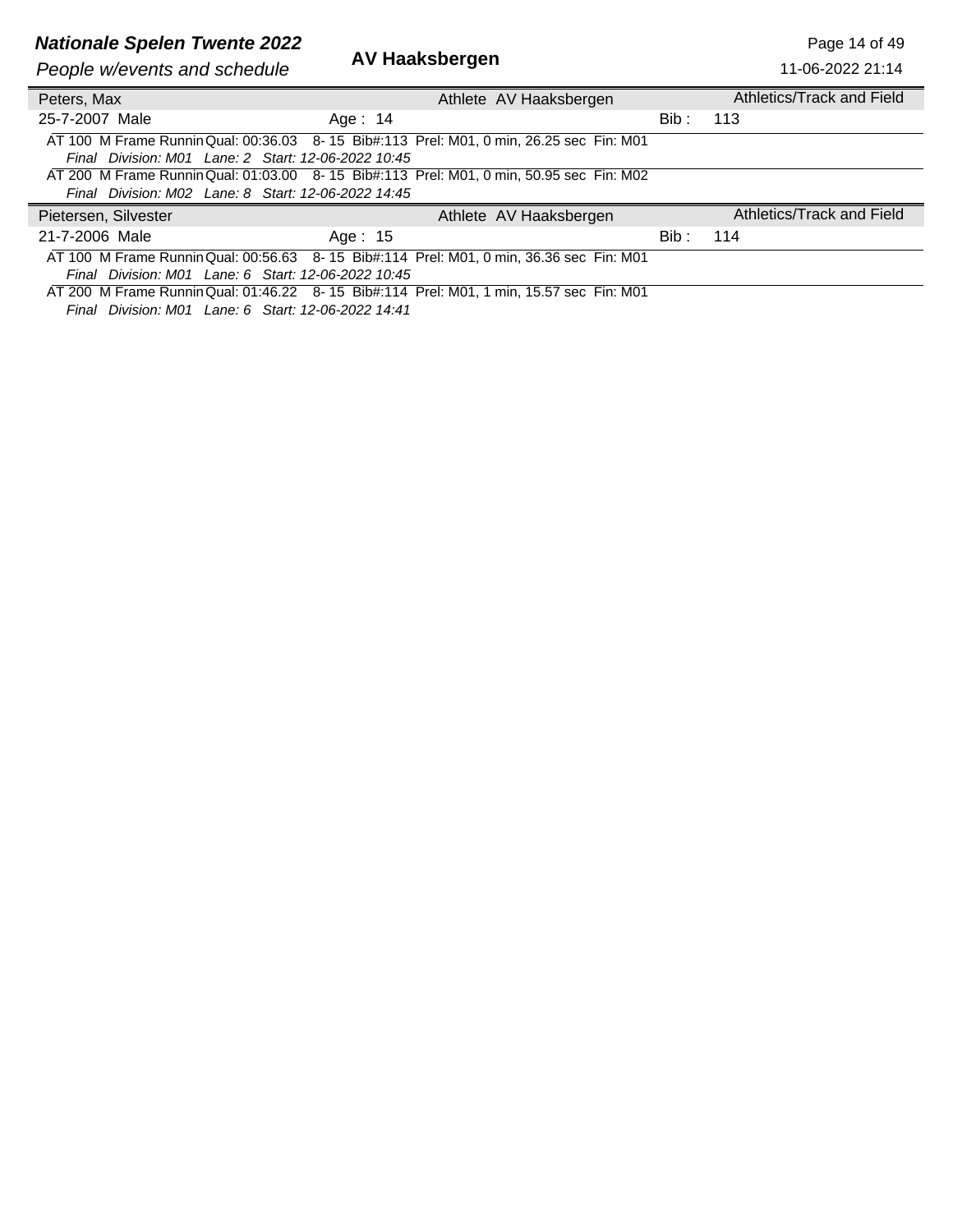## **Nationale Spelen Twente 2022**<br>**AV Haarlemmermeer** Page 15 of 49

**People w/events and schedule** 

 $\overline{a}$ 

| People w/events and schedule | AV HAANGINNENINGEN                                                                |       | 11-06-2022 21:14          |
|------------------------------|-----------------------------------------------------------------------------------|-------|---------------------------|
| Hussaerts, Ruben             | Athlete AV Haarlemmermeer                                                         |       | Athletics/Track and Field |
| 1-6-1990 Male                | Age: $32$                                                                         | Bib : | 115                       |
| AT 100 M Run (M)             | Qual: 00:15.90 16+ Bib#:115 Prel: M11, 0 min, 15.89 sec Fin: M11                  |       |                           |
|                              | Final Division: M11 Lane: 2 Start: 12-06-2022 10:10                               |       |                           |
|                              | AT 400 M Run (M) Qual: 01:25.71 16+ Bib#:115 Prel: M07, 1 min, 26.27 sec Fin: M06 |       |                           |
|                              | Final Division: M06 Lane: 2 Start: 12-06-2022 16:50                               |       |                           |
|                              | AT Shot Put - Men 4Kg Qual: 7.9500 m 16+ Bib#:115 Prel: M10, 7m, 80.00cm Fin: M10 |       |                           |
|                              | Final Division: M10 Start: 12-06-2022 13:00                                       |       |                           |
|                              |                                                                                   |       |                           |
| Wolters, Fabian              | Athlete AV Haarlemmermeer                                                         |       | Athletics/Track and Field |
| 8-6-1998<br>Male             | Age: $24$                                                                         | Bib : | 116                       |
| AT 100 M Run (M)             | Qual: 00:15.50 16+ Bib#:116 Prel: M12, 0 min, 15.14 sec Fin: M12                  |       |                           |
|                              | Final Division: M12 Lane: 6 Start: 12-06-2022 10:14                               |       |                           |
| AT 400 M Run (M)             | Qual: 01:23.60 16+ Bib#:116 Prel: M07, 1 min, 24.73 sec Fin: M06                  |       |                           |
|                              | Final Division: M06 Lane: 5 Start: 12-06-2022 16:50                               |       |                           |
| AT Long Jump                 | Qual: 3.4900 m 16+ Bib#:116 Prel: M06, 2m, 87.00cm Fin: M03                       |       |                           |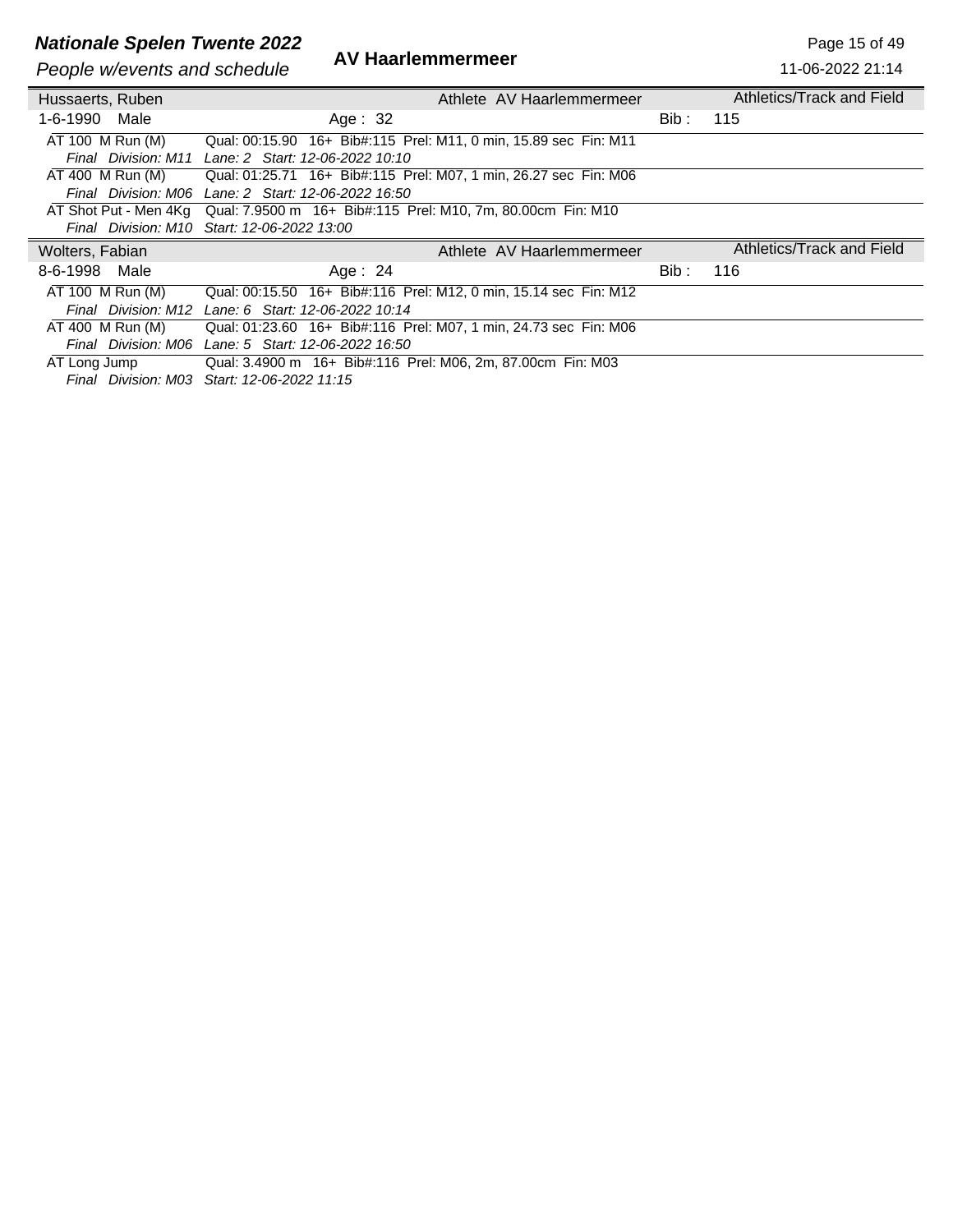## **Nationale Spelen Twente 2022**<br>**AV Hanzesport** Page 16 of 49

#### *People w/events and schedule* **AV Hanzesport**

| People w/events and schedule         | <b>AV Hanzesport</b>                                                                                                    |      | 11-06-2022 21:14                 |
|--------------------------------------|-------------------------------------------------------------------------------------------------------------------------|------|----------------------------------|
| Boehmer, Ruben                       | Athlete AV Hanzesport                                                                                                   |      | Athletics/Track and Field        |
| 19-9-2003 Male                       | Age: 18                                                                                                                 | Bib: | 117                              |
| AT 100 M Run (M)                     | Qual: 00:19.30 16+ Bib#:117 Prel: M07, 0 min, 15.91 sec Fin: M11<br>Final Division: M11 Lane: 7 Start: 12-06-2022 10:10 |      |                                  |
| AT 400 M Run (M)                     | Qual: 01:09.30 16+ Bib#:117 Prel: M09, 1 min, 21.12 sec Fin: M07                                                        |      |                                  |
| AT Long Jump                         | Final Division: M07 Lane: 3 Start: 12-06-2022 16:55<br>Qual: 3.0400 m 16+ Bib#:117 Prel: M04, 2m, 83.00cm Fin: M03      |      |                                  |
|                                      | Final Division: M03 Start: 12-06-2022 11:15                                                                             |      |                                  |
| Bosch, Rosalie                       | Athlete AV Hanzesport                                                                                                   |      | Athletics/Track and Field        |
| 8-2-2002 Female                      | Age: 20                                                                                                                 | Bib: | 118                              |
| AT 100 M Run (F)                     | Qual: 00:25.00 16+ Bib#:118 Prel: F05, 0 min, 22.97 sec Fin: F05                                                        |      |                                  |
|                                      | Final Division: F05 Lane: 6 Start: 12-06-2022 11:16                                                                     |      |                                  |
| AT 200 M Run (F)                     | Qual: 01:00.00 16+ Bib#:118 Prel: F06, 0 min, 50.94 sec Fin: F05<br>Final Division: F05 Lane: 2 Start: 12-06-2022 12:35 |      |                                  |
| AT Long Jump                         | Qual: 1.5000 m 16+ Bib#:118 Prel: F02, 1m, 72.00cm Fin: F02                                                             |      |                                  |
| Final Division: F02                  | Start: 12-06-2022 13:55                                                                                                 |      |                                  |
| Kolk, Mattis van der                 | Athlete AV Hanzesport                                                                                                   |      | Athletics/Track and Field        |
| 24-6-2005 Male                       | Age: $16$                                                                                                               | Bib: | 119                              |
| AT 50 M Run                          | Qual: 00:10.82 16+ Bib#:119 Prel: M01, 0 min, 11.11 sec Fin: M01                                                        |      |                                  |
|                                      | Final Division: M01 Lane: 4 Start: 12-06-2022 11:48                                                                     |      |                                  |
| <b>AT Softball Throw</b>             | Qual: 10.1800 m 16+ Bib#:119 Prel: M01, 4m, 80.00cm Fin: C01                                                            |      |                                  |
| Final Division: C01                  | Start: 12-06-2022 14:20                                                                                                 |      |                                  |
|                                      | AT Standing Long Jump Qual: 0.9300 m 16+ Bib#:119 Prel: M01, 1m, 8.00cm Fin: M01                                        |      |                                  |
|                                      | Final Division: M01 Start: 12-06-2022 10:20                                                                             |      |                                  |
| Kranen, David                        | Athlete AV Hanzesport                                                                                                   |      | Athletics/Track and Field        |
| 28-6-2003 Male                       | Age: 18                                                                                                                 | Bib: | 120                              |
| AT 100 M Run (M)                     | Qual: 00:17.65 16+ Bib#:120 Prel: M09, 0 min, 19.63 sec Fin: M07                                                        |      |                                  |
|                                      | Final Division: M07 Lane: 8 Start: 12-06-2022 09:54                                                                     |      |                                  |
| AT 200 M Run (M)                     | Qual: 00:36.15 16+ Bib#:120 Prel: M08, 0 min, 40.83 sec Fin: M06                                                        |      |                                  |
|                                      | Final Division: M06 Lane: 5 Start: 12-06-2022 14:13                                                                     |      |                                  |
| AT Long Jump                         | Qual: 2.1400 m 16+ Bib#:120 Prel: M03, 1m, 88.00cm Fin: M02<br>Final Division: M02 Start: 12-06-2022 11:00              |      |                                  |
|                                      |                                                                                                                         |      | Athletics/Track and Field        |
| Silvertand, Tobias<br>23-7-2000 Male | Athlete AV Hanzesport                                                                                                   | Bib: | 121                              |
|                                      | Age: 21                                                                                                                 |      |                                  |
| AT 100 M Run (M)                     | Qual: 00:15.89 16+ Bib#:121 Prel: M11, 0 min, 16.16 sec Fin: M10<br>Final Division: M10 Lane: 4 Start: 12-06-2022 10:06 |      |                                  |
| AT 400 M Run (M)                     | Qual: 01:20.45 16+ Bib#:121 Prel: M08, 1 min, 18.46 sec Fin: M08                                                        |      |                                  |
| Final Division: M08                  | Lane: 6 Start: 12-06-2022 17:00                                                                                         |      |                                  |
| AT Shot Put - Men 4Kg                | Qual: 5.1000 m 16+ Bib#:121 Prel: M06, 4m, 94.00cm Fin: M05                                                             |      |                                  |
|                                      | Final Division: M05 Start: 12-06-2022 15:05                                                                             |      |                                  |
| Speijker, Izabella                   | Athlete AV Hanzesport                                                                                                   |      | <b>Athletics/Track and Field</b> |
| 7-6-1999 Female                      | Age: $23$                                                                                                               | Bib: | 122                              |
| AT 100 M Run (F)                     | Qual: 00:26.14 16+ Bib#:122 Prel: F05, 0 min, 21.20 sec Fin: F06                                                        |      |                                  |
| Final Division: F06                  | Lane: 3 Start: 12-06-2022 11:20                                                                                         |      |                                  |
| AT 400 M Run (F)                     | Qual: 02:06.30 16+ Bib#:122 Prel: F02, 1 min, 57.67 sec Fin: F03                                                        |      |                                  |
|                                      | Final Division: F03 Lane: 7 Start: 12-06-2022 16:15                                                                     |      |                                  |
| AT Long Jump                         | Qual: 1.5100 m 16+ Bib#:122 Prel: F02, 1m, 46.00cm Fin: F02                                                             |      |                                  |
| Final Division: F02                  | Start: 12-06-2022 13:55                                                                                                 |      |                                  |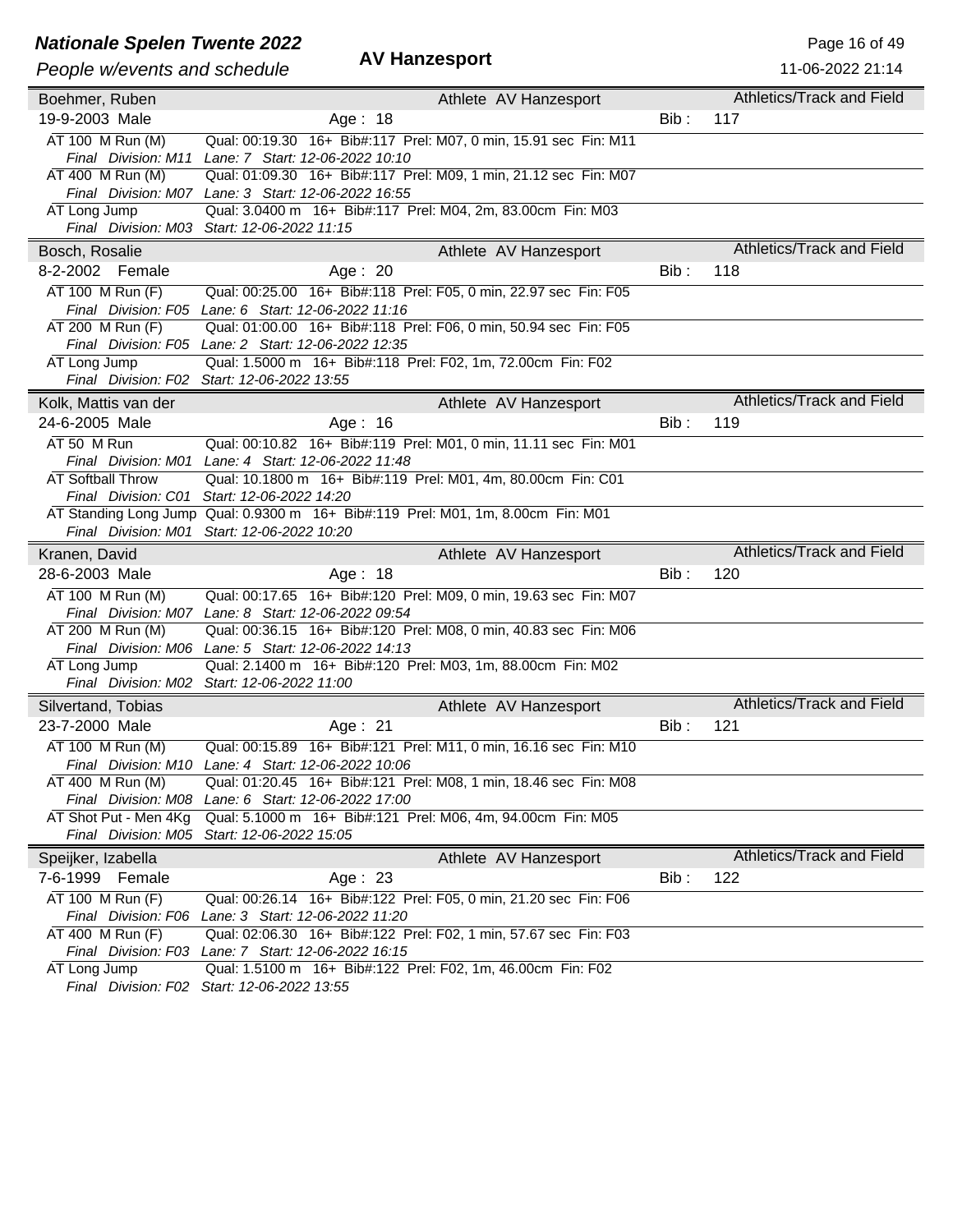### **Nationale Spelen Twente 2022** And All Control of the Page 17 of 49

### *People w/events and schedule* **AV Lycurgus**

| People w/events and schedule | Av Lyvuryus                                                                                                                               |         | 11-06-2022 21:14                 |
|------------------------------|-------------------------------------------------------------------------------------------------------------------------------------------|---------|----------------------------------|
| Bakker, Marthijn             | Athlete AV Lycurgus                                                                                                                       |         | Athletics/Track and Field        |
| 28-11-1991Male               | Age: $30$                                                                                                                                 | Bib:    | 123                              |
| AT 200 M Run (M)             | Qual: 00:35.00 16+ Bib#:123 Prel: M09, 0 min, 38.02 sec Fin: M08                                                                          |         |                                  |
|                              | Final Division: M08 Lane: 8 Start: 12-06-2022 14:21                                                                                       |         |                                  |
| AT 400 M Run (M)             | Qual: 01:48.00 16+ Bib#:123 Prel: M05, 1 min, 29.20 sec Fin: M05                                                                          |         |                                  |
|                              | Final Division: M05 Lane: 4 Start: 12-06-2022 16:45                                                                                       |         |                                  |
| AT Shot Put - Men 4Kg        | Qual: 5.5000 m 16+ Bib#:123 Prel: M07, 6m, 56.00cm Fin: M08                                                                               |         |                                  |
|                              | Final Division: M08 Start: 12-06-2022 12:40                                                                                               |         |                                  |
| Bom, Niels                   | Athlete AV Lycurgus                                                                                                                       |         | Athletics/Track and Field        |
| 14-11-2005Male               | Age: 16                                                                                                                                   | $Bib$ : | 124                              |
| AT 100 M Run (M)             | Qual: 00:24.00 16+ Bib#:124 Prel: M04, 0 min, 22.66 sec Fin: M05                                                                          |         |                                  |
|                              | Final Division: M05 Lane: 6 Start: 12-06-2022 09:46                                                                                       |         |                                  |
| AT 200 M Run (M)             | Qual: 00:53.00 16+ Bib#:124 Prel: M04, 0 min, 48.25 sec Fin: M04                                                                          |         |                                  |
|                              | Final Division: M04 Lane: 3 Start: 12-06-2022 14:05                                                                                       |         |                                  |
| AT Shot Put - Men 4Kg        | Qual: 2.5000 m 16+ Bib#:124 Prel: M02, 3m, 38.00cm Fin: M02                                                                               |         |                                  |
|                              | Final Division: M02 Start: 12-06-2022 10:50                                                                                               |         |                                  |
| Boot, Sabrina                | Athlete AV Lycurgus                                                                                                                       |         | <b>Athletics/Track and Field</b> |
| 27-9-1989 Female             | Age: 32                                                                                                                                   | Bib:    | 125                              |
| AT 100 M Run (F)             | Qual: 00:22.00 16+ Bib#:125 Prel: F06, 0 min, 24.35 sec Fin: F05                                                                          |         |                                  |
|                              | Final Division: F05 Lane: 2 Start: 12-06-2022 11:16                                                                                       |         |                                  |
| AT 200 M Run (F)             | Qual: 00:51.00 16+ Bib#:125 Prel: F07, 0 min, 58.49 sec Fin: F04                                                                          |         |                                  |
|                              | Final Division: F04 Lane: 6 Start: 12-06-2022 12:31<br>AT Shot Put - Women 3K Qual: 4.7000 m 16+ Bib#:125 Prel: F04, 5m, 11.00cm Fin: F05 |         |                                  |
|                              | Final Division: F05 Start: 12-06-2022 14:05                                                                                               |         |                                  |
| Bouwhuis, Cecil              | Athlete AV Lycurgus                                                                                                                       |         | <b>Athletics/Track and Field</b> |
| 11-5-1971 Female             | Age: 51                                                                                                                                   | Bib:    | 126                              |
| AT 100 M Run (F)             | Qual: 00:22.00 16+ Bib#:126 Prel: F06, 0 min, 24.90 sec Fin: F05                                                                          |         |                                  |
|                              | Final Division: F05 Lane: 7 Start: 12-06-2022 11:16                                                                                       |         |                                  |
| AT 400 M Run (F)             | Qual: 02:10.00 16+ Bib#:126 Prel: F01, 2 min, 11.28 sec Fin: F02                                                                          |         |                                  |
|                              | Final Division: F02 Lane: 3 Start: 12-06-2022 16:10                                                                                       |         |                                  |
|                              | AT Shot Put - Women 3K Qual: 2.5000 m 16+ Bib#:126 Prel: F01, 2m, 15.00cm Fin: F01                                                        |         |                                  |
|                              | Final Division: F01 Start: 12-06-2022 09:30                                                                                               |         |                                  |
| Boven, Sascha van            | Athlete AV Lycurgus                                                                                                                       |         | Athletics/Track and Field        |
| 4-9-1995 Female              | Age: $26$                                                                                                                                 | Bib:    | 127                              |
| AT 100 M Run (F)             | Qual: 00:16.60 16+ Bib#:127 Prel: F09, 0 min, 17.08 sec Fin: F09                                                                          |         |                                  |
|                              | Final Division: F09 Lane: 2 Start: 12-06-2022 11:32                                                                                       |         |                                  |
| AT 800 M Run                 | Qual: 03:30.00 16+ Bib#:127 Prel: F02, 3 min, 43.36 sec Fin: F2                                                                           |         |                                  |
|                              | Final Division: F2 Lane: 3 Start: 12-06-2022 17:25                                                                                        |         |                                  |
| AT Long Jump                 | Qual: 3.7500 m 16+ Bib#:127 Prel: F04, 2m, 92.00cm Fin: F04                                                                               |         |                                  |
|                              | Final Division: F04 Start: 12-06-2022 14:35                                                                                               |         |                                  |
| Cornelisse, Rick             | Athlete AV Lycurgus                                                                                                                       |         | Athletics/Track and Field        |
| 22-4-2005 Male               | Age: 17                                                                                                                                   | Bib:    | 128                              |
| AT 100 M Run (M)             | Qual: 00:22.00 16+ Bib#:128 Prel: M05, 0 min, 21.48 sec Fin: M05                                                                          |         |                                  |
| AT 200 M Run (M)             | Final Division: M05 Lane: 4 Start: 12-06-2022 09:46<br>Qual: 00:50.00 16+ Bib#:128 Prel: M05, 0 min, 47.15 sec Fin: M04                   |         |                                  |
|                              | Final Division: M04 Lane: 4 Start: 12-06-2022 14:05                                                                                       |         |                                  |
| AT Shot Put - Men 4Kg        | Qual: 2.0000 m 16+ Bib#:128 Prel: M02, 3m, 13.00cm Fin: M02                                                                               |         |                                  |
|                              | Final Division: M02 Start: 12-06-2022 10:50                                                                                               |         |                                  |
| Dekker, Minette              | Athlete AV Lycurgus                                                                                                                       |         | Athletics/Track and Field        |
| 28-6-1984 Female             | Age: 37                                                                                                                                   | Bib:    | 129                              |
| AT 100 M Run (F)             | Qual: 00:24.00 16+ Bib#:129 Prel: F05, 0 min, 28.38 sec Fin: F03                                                                          |         |                                  |
|                              | Final Division: F03 Lane: 4 Start: 12-06-2022 11:08                                                                                       |         |                                  |
| AT 200 M Run (F)             | Qual: 00:59.00 16+ Bib#:129 Prel: F06, 1 min, 1.97 sec Fin: F03                                                                           |         |                                  |
|                              | Final Division: F03 Lane: 4 Start: 12-06-2022 12:27                                                                                       |         |                                  |
|                              | AT Shot Put - Women 3K Qual: 2.5000 m 16+ Bib#:129 Prel: F01, 2m, 46.00cm Fin: F01                                                        |         |                                  |

*Final Division: F01 Start: 12-06-2022 09:30*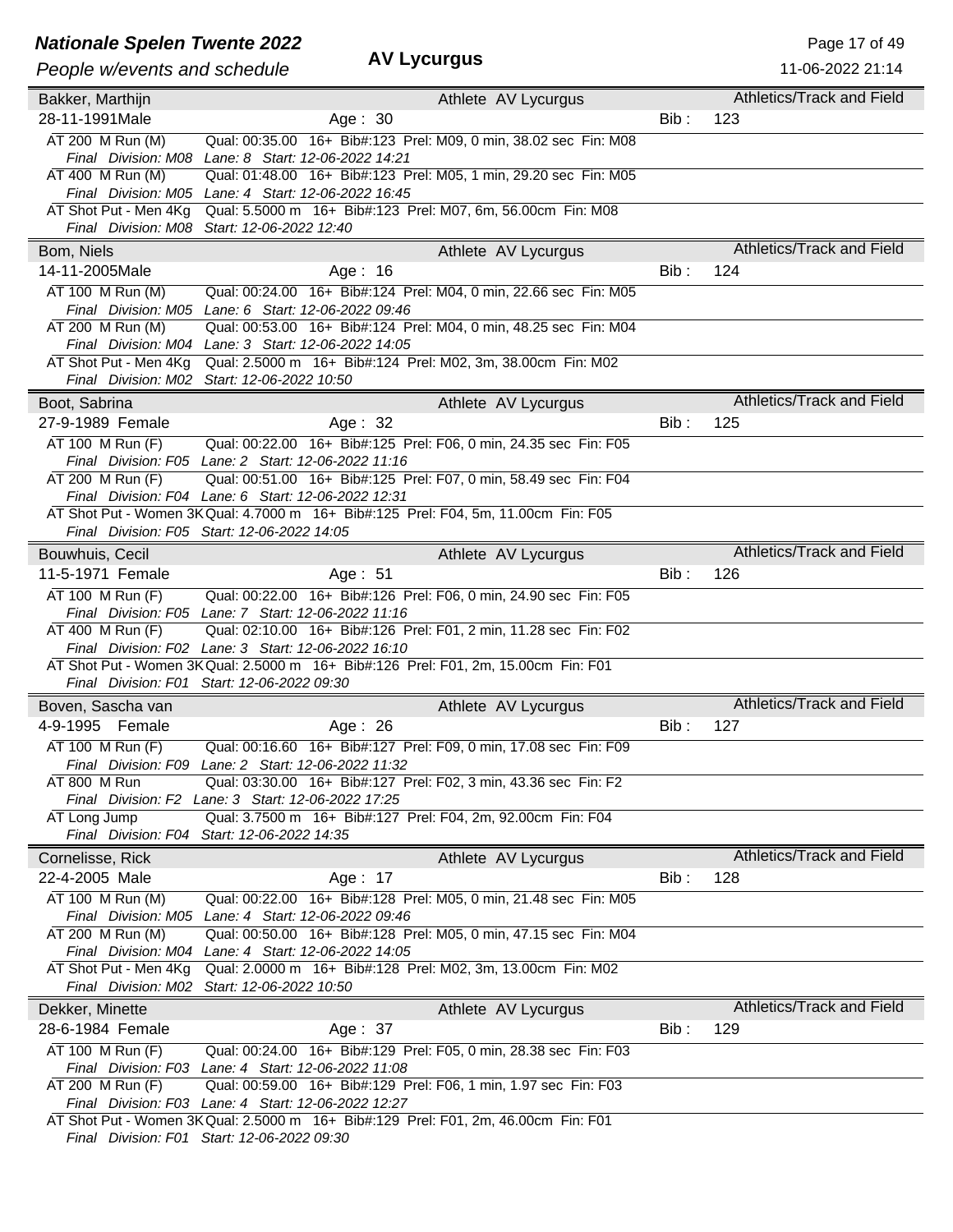### **Nationale Spelen Twente 2022** And All Control of the Page 18 of 49

### *People w/events and schedule* **AV Lycurgus**

| People w/events and schedule | лт шусигуиз                                                                                                                       |         | 11-06-2022 21:14                 |
|------------------------------|-----------------------------------------------------------------------------------------------------------------------------------|---------|----------------------------------|
| Eijben, Bart                 | Athlete AV Lycurgus                                                                                                               |         | Athletics/Track and Field        |
| 24-10-2003Male               | Age: 18                                                                                                                           | Bib:    | 130                              |
| AT 100 M Run (M)             | Qual: 00:19.00 16+ Bib#:130 Prel: M07, 0 min, 19.09 sec Fin: M07                                                                  |         |                                  |
|                              | Final Division: M07 Lane: 6 Start: 12-06-2022 09:54                                                                               |         |                                  |
| AT 400 M Run (M)             | Qual: 01:52.00 16+ Bib#:130 Prel: M04, 1 min, 29.91 sec Fin: M05                                                                  |         |                                  |
|                              | Final Division: M05 Lane: 5 Start: 12-06-2022 16:45                                                                               |         |                                  |
| AT Long Jump                 | Qual: 2.5000 m 16+ Bib#:130 Prel: M03, 1m, 84.00cm Fin: M02                                                                       |         |                                  |
|                              | Final Division: M02 Start: 12-06-2022 11:00                                                                                       |         |                                  |
| Jak, Julien                  | Athlete AV Lycurgus                                                                                                               |         | Athletics/Track and Field        |
| 27-7-1994 Male               | Age: 27                                                                                                                           | Bib:    | 132                              |
| AT 100 M Run (M)             | Qual: 00:19.50 16+ Bib#:132 Prel: M06, 0 min, 19.62 sec Fin: M07                                                                  |         |                                  |
|                              | Final Division: M07 Lane: 1 Start: 12-06-2022 09:54                                                                               |         |                                  |
| AT 200 M Run (M)             | Qual: 00:49.00 16+ Bib#:132 Prel: M05, 0 min, 45.96 sec Fin: M05                                                                  |         |                                  |
|                              | Final Division: M05 Lane: 1 Start: 12-06-2022 14:09                                                                               |         |                                  |
| AT Shot Put - Men 4Kg        | Qual: 4.5000 m 16+ Bib#:132 Prel: M04, 4m, 24.00cm Fin: M03                                                                       |         |                                  |
|                              | Final Division: M03 Start: 12-06-2022 11:05                                                                                       |         |                                  |
| Jak, Sebastian               | Athlete AV Lycurgus                                                                                                               |         | <b>Athletics/Track and Field</b> |
| 13-3-1992 Male               | Age: 30                                                                                                                           | $Bib$ : | 133                              |
| AT 100 M Run (M)             | Qual: 00:18.00 16+ Bib#:133 Prel: M07, 0 min, 18.21 sec Fin: M08                                                                  |         |                                  |
|                              | Final Division: M08 Lane: 2 Start: 12-06-2022 09:58                                                                               |         |                                  |
| AT 200 M Run (M)             | Qual: 00:45.00 16+ Bib#:133 Prel: M05, 0 min, 41.55 sec Fin: M06                                                                  |         |                                  |
|                              | Final Division: M06 Lane: 2 Start: 12-06-2022 14:13                                                                               |         |                                  |
| AT Shot Put - Men 4Kg        | Qual: 5.0000 m 16+ Bib#:133 Prel: M06, 5m, 46.00cm Fin: M06                                                                       |         |                                  |
|                              | Final Division: M06 Start: 12-06-2022 12:00                                                                                       |         |                                  |
| Knijn, Rosalie               | Athlete AV Lycurgus                                                                                                               |         | <b>Athletics/Track and Field</b> |
| 26-7-1993 Female             | Age: 28                                                                                                                           | Bib:    | 134                              |
| AT 100 M Run (F)             | Qual: 00:17.80  16+ Bib#:134  Prel: F08, 0 min, 20.27 sec  Fin: F07                                                               |         |                                  |
|                              | Final Division: F07 Lane: 6 Start: 12-06-2022 11:24                                                                               |         |                                  |
| AT 200 M Run (F)             | Qual: 00:37.00 16+ Bib#:134 Prel: F09, 0 min, 45.55 sec Fin: F06                                                                  |         |                                  |
|                              | Final Division: F06 Lane: 7 Start: 12-06-2022 12:39                                                                               |         |                                  |
|                              | AT Shot Put - Women 3K Qual: 4.2000 m 16+ Bib#:134 Prel: F03, 4m, 91.00cm Fin: F05<br>Final Division: F05 Start: 12-06-2022 14:05 |         |                                  |
|                              |                                                                                                                                   |         | Athletics/Track and Field        |
| Kraal, Kevin                 | Athlete AV Lycurgus                                                                                                               |         |                                  |
| 31-7-1995 Male               | Age: 26                                                                                                                           | Bib:    | 135                              |
| AT 100 M Run (M)             | Qual: 00:16.50 16+ Bib#:135 Prel: M10, 0 min, 15.71 sec Fin: M11                                                                  |         |                                  |
| AT 200 M Run (M)             | Final Division: M11 Lane: 3 Start: 12-06-2022 10:10<br>Qual: 00:33.00 16+ Bib#:135 Prel: M10, 0 min, 35.60 sec Fin: M09           |         |                                  |
|                              | Final Division: M09 Lane: 3 Start: 12-06-2022 14:25                                                                               |         |                                  |
| AT Shot Put - Men 4Kg        | Qual: 7.5000 m 16+ Bib#:135 Prel: M09, 8m, 31.00cm Fin: M11                                                                       |         |                                  |
|                              | Final Division: M11 Start: 12-06-2022 11:40                                                                                       |         |                                  |
| Kreulen, Jeroen              | Athlete AV Lycurgus                                                                                                               |         | Athletics/Track and Field        |
| 27-1-1991 Male               | Age: 31                                                                                                                           | Bib:    | 136                              |
| AT 100 M Run (M)             | Qual: 00:15.20 16+ Bib#:136 Prel: M12, 0 min, 14.75 sec Fin: M13                                                                  |         |                                  |
|                              | Final Division: M13 Lane: 2 Start: 12-06-2022 10:18                                                                               |         |                                  |
| AT 400 M Run (M)             | Qual: 01:09.50 16+ Bib#:136 Prel: M09, 1 min, 9.11 sec Fin: M09                                                                   |         |                                  |
|                              | Final Division: M09 Lane: 2 Start: 12-06-2022 17:05                                                                               |         |                                  |
| AT Shot Put - Men 4Kg        | Qual: 5.0000 m 16+ Bib#:136 Prel: M05, 5m, 35.00cm Fin: M06                                                                       |         |                                  |
|                              | Final Division: M06 Start: 12-06-2022 12:00                                                                                       |         |                                  |
| Kunst, Elise                 | Athlete AV Lycurgus                                                                                                               |         | Athletics/Track and Field        |
| 17-4-1994 Female             | Age: 28                                                                                                                           | Bib:    | 137                              |
| AT 100 M Run (F)             | Qual: 00:20.00 16+ Bib#:137 Prel: F07, 0 min, 22.83 sec Fin: F05                                                                  |         |                                  |
|                              | Final Division: F05 Lane: 3 Start: 12-06-2022 11:16                                                                               |         |                                  |
| AT 200 M Run (F)             | Qual: 00:51.00 16+ Bib#:137 Prel: F07, 0 min, 59.08 sec Fin: F04                                                                  |         |                                  |
|                              | Final Division: F04 Lane: 2 Start: 12-06-2022 12:31                                                                               |         |                                  |
|                              | AT Shot Put - Women 3K Qual: 5.2000 m 16+ Bib#:137 Prel: F04, 6m, 37.00cm Fin: F06                                                |         |                                  |

*Final Division: F06 Start: 12-06-2022 14:25*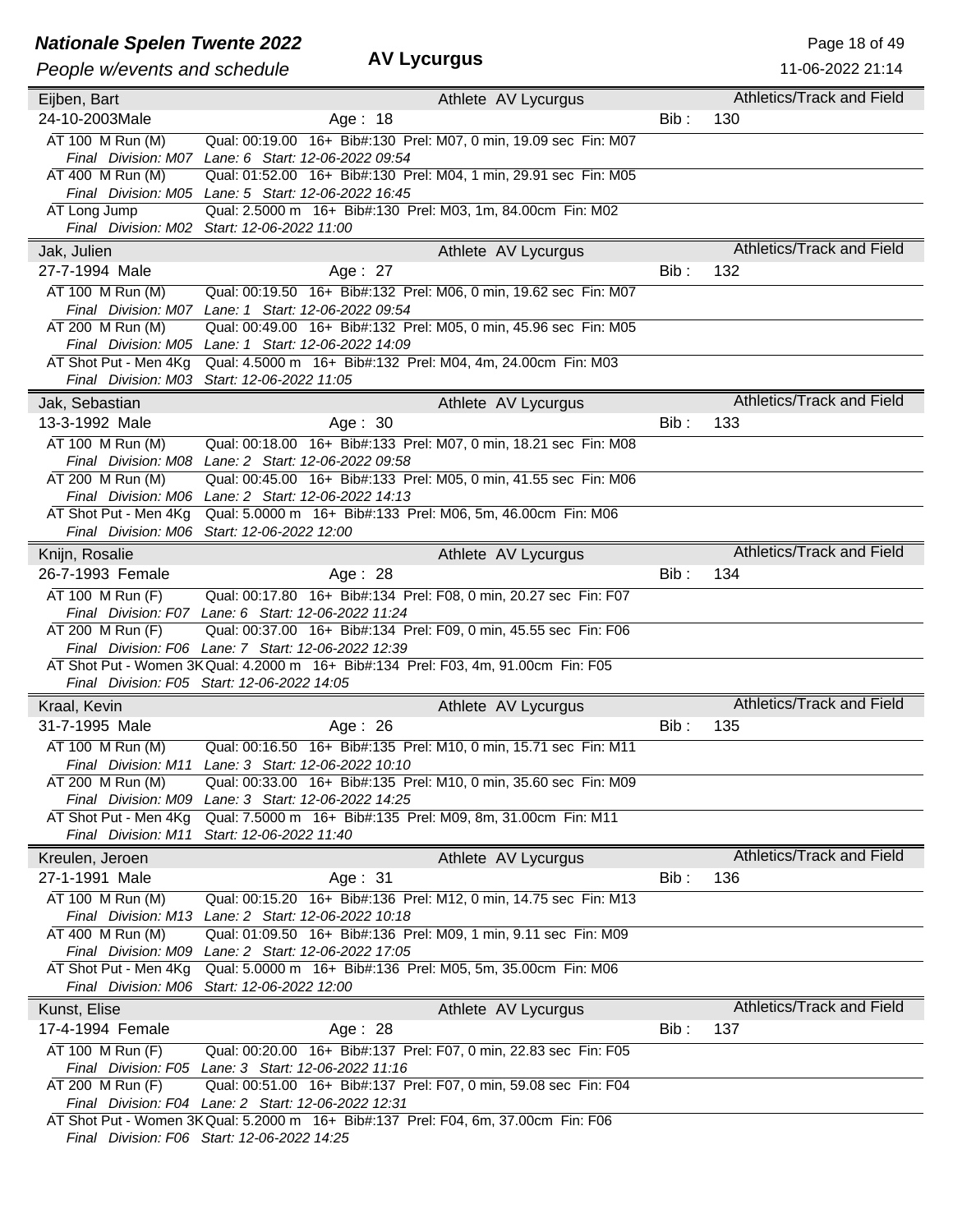### **Nationale Spelen Twente 2022** AM **AND Page 19 of 49** Page 19 of 49

### *People w/events and schedule* **AV Lycurgus**

| People w/events and schedule                 | -yvurguo                                                                                                                |      | 11-06-2022 21:14                 |
|----------------------------------------------|-------------------------------------------------------------------------------------------------------------------------|------|----------------------------------|
| Logt, Glenn van der                          | Athlete AV Lycurgus                                                                                                     |      | Athletics/Track and Field        |
| 11-5-2002 Male                               | Age: 20                                                                                                                 | Bib: | 138                              |
| AT 100 M Run (M)                             | Qual: 00:16.50 16+ Bib#:138 Prel: M10, 0 min, 15.39 sec Fin: M12                                                        |      |                                  |
|                                              | Final Division: M12 Lane: 1 Start: 12-06-2022 10:14                                                                     |      |                                  |
| AT 400 M Run (M)                             | Qual: 01:23.00 16+ Bib#:138 Prel: M07, 1 min, 21.20 sec Fin: M07                                                        |      |                                  |
|                                              | Final Division: M07 Lane: 6 Start: 12-06-2022 16:55                                                                     |      |                                  |
| AT High Jump                                 | Qual: 1.3000 m 16+ Bib#:138 Prel: M02, 1m, 35.00cm Fin: M02                                                             |      |                                  |
|                                              | Final Division: M02 Start: 12-06-2022 11:25                                                                             |      |                                  |
| Schorsij, Katinka                            | Athlete AV Lycurgus                                                                                                     |      | Athletics/Track and Field        |
| 31-8-2002 Female                             | Age: 19                                                                                                                 | Bib: | 142                              |
| AT 100 M Run (F)                             | Qual: 00:22.00 16+ Bib#:142 Prel: F06, 0 min, 20.79 sec Fin: F06                                                        |      |                                  |
|                                              | Final Division: F06 Lane: 4 Start: 12-06-2022 11:20                                                                     |      |                                  |
| AT 200 M Run (F)                             | Qual: 00:45.00 16+ Bib#:142 Prel: F08, 0 min, 47.80 sec Fin: F05<br>Final Division: F05 Lane: 5 Start: 12-06-2022 12:35 |      |                                  |
|                                              | AT Shot Put - Women 3K Qual: 3.5000 m 16+ Bib#:142 Prel: F02, 3m, 16.00cm Fin: F02                                      |      |                                  |
|                                              | Final Division: F02 Start: 12-06-2022 09:45                                                                             |      |                                  |
| Schurink, Steven                             | Athlete AV Lycurgus                                                                                                     |      | Athletics/Track and Field        |
| 27-9-1969 Male                               | Age: 52                                                                                                                 | Bib: | 143                              |
| AT 100 M Run (M)                             | Qual: 00:18.00 16+ Bib#:143 Prel: M08, 0 min, 19.87 sec Fin: M06                                                        |      |                                  |
|                                              | Final Division: M06 Lane: 5 Start: 12-06-2022 09:50                                                                     |      |                                  |
| AT 200 M Run (M)                             | Qual: 00:42.00 16+ Bib#:143 Prel: M06, 0 min, 40.76 sec Fin: M06                                                        |      |                                  |
|                                              | Final Division: M06 Lane: 4 Start: 12-06-2022 14:13                                                                     |      |                                  |
| AT Shot Put - Men 4Kg                        | Qual: 8.0000 m 16+ Bib#:143 Prel: M10, 7m, 21.00cm Fin: M09                                                             |      |                                  |
|                                              | Final Division: M09 Start: 12-06-2022 15:45                                                                             |      |                                  |
| Servaas, Frank                               | Athlete AV Lycurgus                                                                                                     |      | <b>Athletics/Track and Field</b> |
| 4-2-1990 Male                                | Age: 32                                                                                                                 | Bib: | 144                              |
| AT 100 M Run (M)                             | Qual: 00:19.50 16+ Bib#:144 Prel: M06, 0 min, 18.19 sec Fin: M08                                                        |      |                                  |
|                                              |                                                                                                                         |      |                                  |
|                                              | Final Division: M08 Lane: 6 Start: 12-06-2022 09:58                                                                     |      |                                  |
| AT 400 M Run (M)                             | Qual: 01:52.00 16+ Bib#:144 Prel: M04, 1 min, 34.95 sec Fin: M04                                                        |      |                                  |
|                                              | Final Division: M04 Lane: 5 Start: 12-06-2022 16:40                                                                     |      |                                  |
| AT Shot Put - Men 4Kg                        | Qual: 4.5000 m 16+ Bib#:144 Prel: M04, 4m, 26.00cm Fin: M03                                                             |      |                                  |
|                                              | Final Division: M03 Start: 12-06-2022 11:05                                                                             |      |                                  |
| Stoevelaar, Ruben                            | Athlete AV Lycurgus                                                                                                     |      | Athletics/Track and Field        |
| 30-7-1984 Male                               | Age: 37                                                                                                                 | Bib: | 145                              |
| AT 100 M Run (M)                             | Qual: 00:19.50 16+ Bib#:145 Prel: M06, 0 min, 20.38 sec Fin: M06                                                        |      |                                  |
|                                              | Final Division: M06 Lane: 3 Start: 12-06-2022 09:50                                                                     |      |                                  |
| AT 200 M Run (M)                             | Qual: 00:48.00 16+ Bib#:145 Prel: M05, 0 min, 43.95 sec Fin: M05<br>Final Division: M05 Lane: 3 Start: 12-06-2022 14:09 |      |                                  |
| AT Shot Put - Men 4Kg                        | Qual: 5.0000 m 16+ Bib#:145 Prel: M06, 6m, 22.00cm Fin: M08                                                             |      |                                  |
|                                              | Final Division: M08 Start: 12-06-2022 12:40                                                                             |      |                                  |
| Timmers, Jakko                               | Athlete AV Lycurgus                                                                                                     |      | Athletics/Track and Field        |
| 18-3-1966 Male                               | Age: 56                                                                                                                 | Bib: | 146                              |
| AT 100 M Run (M)                             | Qual: 00:16.00 16+ Bib#:146 Prel: M11, 0 min, 16.41 sec Fin: M10                                                        |      |                                  |
|                                              | Final Division: M10 Lane: 5 Start: 12-06-2022 10:06                                                                     |      |                                  |
| AT 1500 M Run                                | Qual: 06:50.00 16+ Bib#:146 Prel: M03, 6 min, 57.57 sec Fin: M01                                                        |      |                                  |
|                                              | Final Division: M01 Lane: 3 Start: 12-06-2022 15:15                                                                     |      |                                  |
| Velde, Sebastiaan van de                     | Athlete AV Lycurgus                                                                                                     |      | Athletics/Track and Field        |
| 29-10-1982Male                               | Age: 39                                                                                                                 | Bib: | 147                              |
| AT 100 M Run (M)                             | Qual: 00:20.00 16+ Bib#:147 Prel: M06, 0 min, 18.90 sec Fin: M07                                                        |      |                                  |
|                                              | Final Division: M07 Lane: 5 Start: 12-06-2022 09:54                                                                     |      |                                  |
| AT 200 M Run (M)                             | Qual: 00:52.00 16+ Bib#:147 Prel: M04, 0 min, 44.02 sec Fin: M05                                                        |      |                                  |
| Final Division: M05<br>AT Shot Put - Men 4Kg | Lane: 6 Start: 12-06-2022 14:09<br>Qual: 7.0000 m 16+ Bib#:147 Prel: M09, 7m, 10.00cm Fin: M09                          |      |                                  |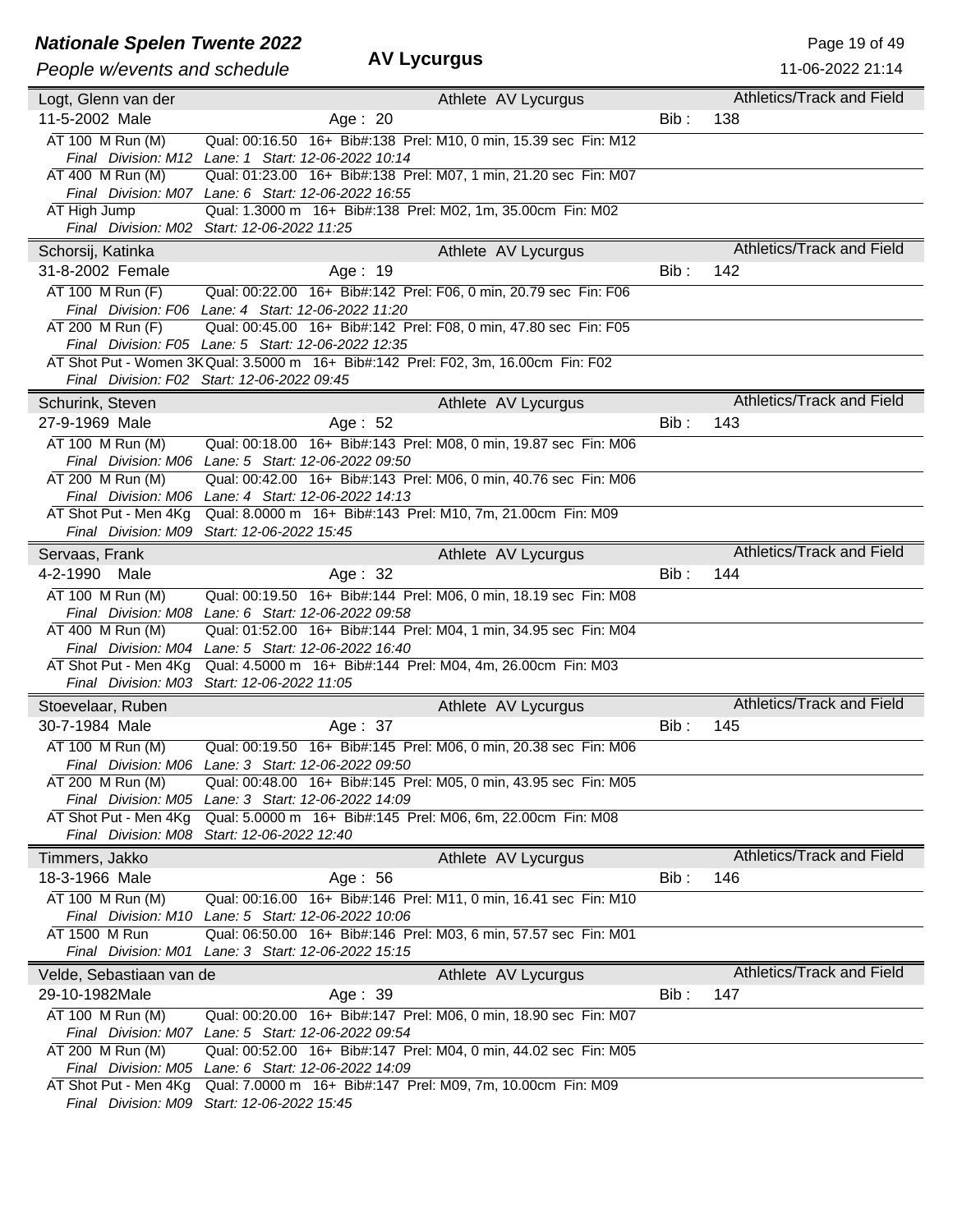# **Nationale Spelen Twente 2022**<br>**AV Lycurgus** Page 20 of 49

| People w/events and schedule | <b>AV Lycurgus</b>                                                                                                                        |      | 11-06-2022 21:14                 |  |
|------------------------------|-------------------------------------------------------------------------------------------------------------------------------------------|------|----------------------------------|--|
| Verlaan, Quincy              | Athlete AV Lycurgus                                                                                                                       |      | <b>Athletics/Track and Field</b> |  |
| 1-5-2004 Male                | Age: 18                                                                                                                                   | Bib: | 148                              |  |
| AT 100 M Run (M)             | Qual: 00:13.00 16+ Bib#:148 Prel: M15, 0 min, 13.11 sec Fin: M16                                                                          |      |                                  |  |
|                              | Final Division: M16 Lane: 6 Start: 12-06-2022 10:30                                                                                       |      |                                  |  |
| AT 200 M Run (M)             | Qual: 00:28.00 16+ Bib#:148 Prel: M13, 0 min, 27.24 sec Fin: M13                                                                          |      |                                  |  |
|                              | Final Division: M13 Lane: 4 Start: 12-06-2022 14:33                                                                                       |      |                                  |  |
| AT Long Jump                 | Qual: 4.4000 m 16+ Bib#:148 Prel: M08, 4m, 0.00cm Fin: M06<br>Final Division: M06 Start: 12-06-2022 12:15                                 |      |                                  |  |
|                              |                                                                                                                                           |      | Athletics/Track and Field        |  |
| Verlaan, Youri               | Athlete AV Lycurgus                                                                                                                       |      |                                  |  |
| 31-10-2006Male               | Age: 15                                                                                                                                   | Bib: | 149                              |  |
| AT 100 M Run (M)             | Qual: 00:17.50 8-15 Bib#:149 Prel: M02, 0 min, 17.13 sec Fin: M02                                                                         |      |                                  |  |
| AT 200 M Run (M)             | Final Division: M02 Lane: 3 Start: 12-06-2022 09:34<br>Qual: 00:42.00 8-15 Bib#:149 Prel: M01, 0 min, 37.25 sec Fin: M01                  |      |                                  |  |
|                              | Final Division: M01 Lane: 3 Start: 12-06-2022 14:50                                                                                       |      |                                  |  |
| AT Shot Put - Men 4Kg        | Qual: 5.5000 m 8-15 Bib#:149 Prel: M01, 5m, 43.00cm Fin: M06                                                                              |      |                                  |  |
|                              | Final Division: M06 Start: 12-06-2022 12:00                                                                                               |      |                                  |  |
| Weema, Sandra                | Athlete AV Lycurgus                                                                                                                       |      | <b>Athletics/Track and Field</b> |  |
| 19-10-1985Female             | Age: 36                                                                                                                                   | Bib: | 150                              |  |
| AT 100 M Run (F)             | Qual: 00:20.00 16+ Bib#:150 Prel: F07, 0 min, 21.28 sec Fin: F06                                                                          |      |                                  |  |
|                              | Final Division: F06 Lane: 2 Start: 12-06-2022 11:20                                                                                       |      |                                  |  |
| AT 200 M Run (F)             | Qual: 00:50.00 16+ Bib#:150 Prel: F07, 0 min, 46.66 sec Fin: F06                                                                          |      |                                  |  |
|                              | Final Division: F06 Lane: 8 Start: 12-06-2022 12:39                                                                                       |      |                                  |  |
|                              | AT Shot Put - Women 3K Qual: 4.0000 m 16+ Bib#:150 Prel: F03, 4m, 36.00cm Fin: F03<br>Final Division: F03 Start: 12-06-2022 10:05         |      |                                  |  |
|                              |                                                                                                                                           |      | <b>Athletics/Track and Field</b> |  |
| Weert, Dominique van         | Athlete AV Lycurgus                                                                                                                       |      |                                  |  |
| 7-9-2005 Female              | Age: 16                                                                                                                                   | Bib: | 151                              |  |
| AT 100 M Run (F)             | Qual: 00:22.54 16+ Bib#:151 Prel: F05, 0 min, 20.37 sec Fin: F07                                                                          |      |                                  |  |
| AT 400 M Run (F)             | Final Division: F07 Lane: 1 Start: 12-06-2022 11:24<br>Qual: 02:10.00 16+ Bib#:151 Prel: F01, 1 min, 52.35 sec Fin: F03                   |      |                                  |  |
|                              | Final Division: F03 Lane: 6 Start: 12-06-2022 16:15                                                                                       |      |                                  |  |
| AT Long Jump                 | Qual: 2.5000 m 16+ Bib#:151 Prel: F03, 2m, 0.00cm Fin: F03                                                                                |      |                                  |  |
|                              | Final Division: F03 Start: 12-06-2022 14:15                                                                                               |      |                                  |  |
| Zandwijk, Ghysandra van      | Athlete AV Lycurgus                                                                                                                       |      | Athletics/Track and Field        |  |
| 10-11-1997Female             | Age: 24                                                                                                                                   | Bib: | 153                              |  |
| AT 100 M Run (F)             | Qual: 00:18.00 16+ Bib#:153 Prel: F08, 0 min, 18.17 sec Fin: F08                                                                          |      |                                  |  |
|                              | Final Division: F08 Lane: 3 Start: 12-06-2022 11:28                                                                                       |      |                                  |  |
| AT 200 M Run (F)             | Qual: 00:42.00 16+ Bib#:153 Prel: F08, 0 min, 37.42 sec Fin: F07                                                                          |      |                                  |  |
|                              | Final Division: F07 Lane: 6 Start: 12-06-2022 12:43<br>AT Shot Put - Women 3K Qual: 4.5000 m 16+ Bib#:153 Prel: F04, 5m, 67.00cm Fin: F06 |      |                                  |  |
|                              |                                                                                                                                           |      |                                  |  |

*Final Division: F06 Start: 12-06-2022 14:25*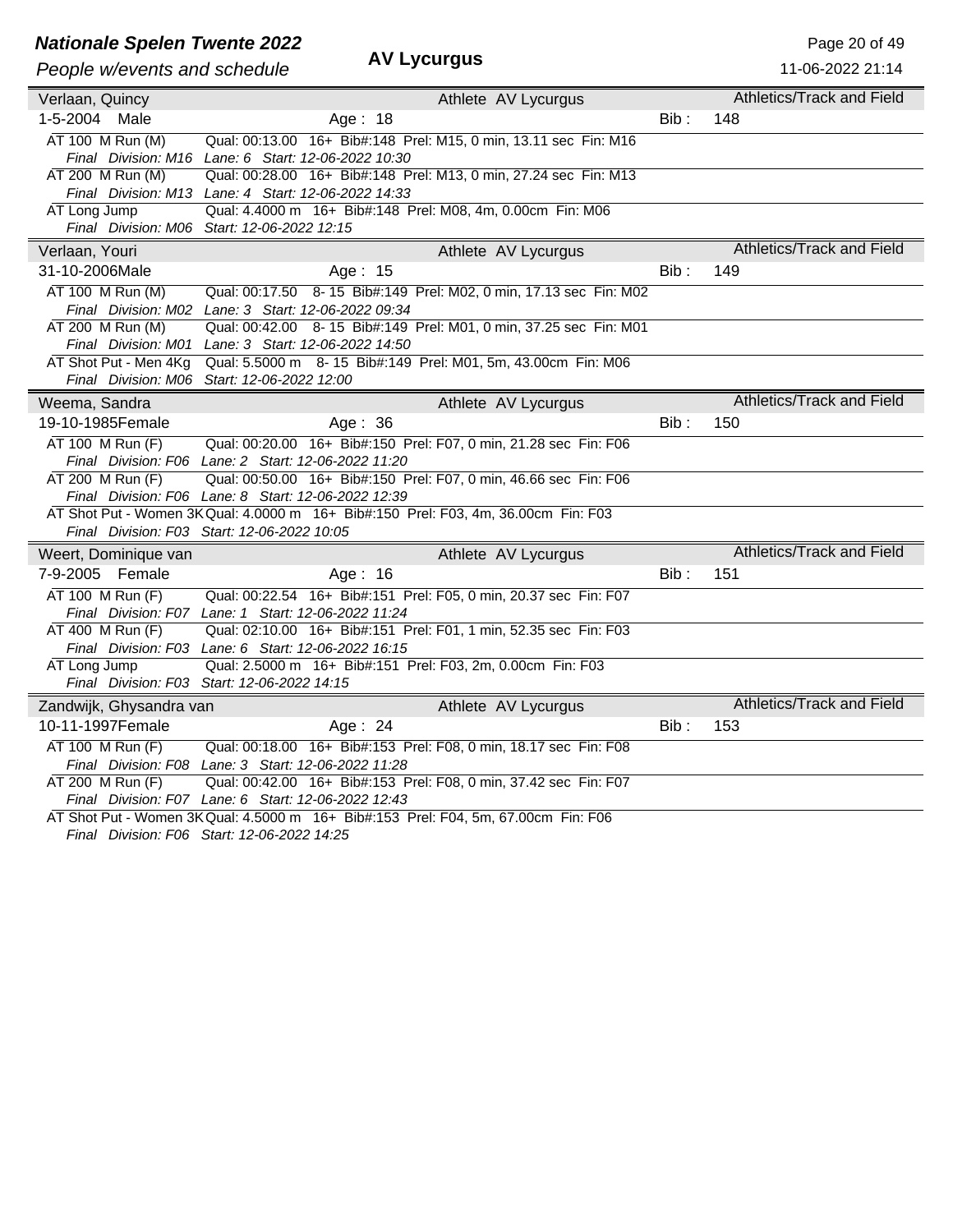## **Nationale Spelen Twente 2022**<br>**AV Scheldesport Page 21 of 49** Page 21 of 49

### *People w/events and schedule* **AV Scheldesport**

| People w/events and schedule | <b>AV Scheldesport</b>                                                                                                   |       | 11-06-2022 21:14          |
|------------------------------|--------------------------------------------------------------------------------------------------------------------------|-------|---------------------------|
|                              |                                                                                                                          |       | Athletics/Track and Field |
| Adriaansen, Kim              | Athlete AV Scheldesport                                                                                                  |       |                           |
| 17-4-2002 Female             | Age: 20                                                                                                                  | Bib:  | 154                       |
| AT 100 M Run (F)             | Qual: 00:17.85 16+ Bib#:154 Prel: F08, 0 min, 16.97 sec Fin: F09                                                         |       |                           |
|                              | Final Division: F09 Lane: 6 Start: 12-06-2022 11:32                                                                      |       |                           |
| $AT 200$ M Run (F)           | Qual: 00:37.67 16+ Bib#:154 Prel: F09, 0 min, 36.00 sec Fin: F07                                                         |       |                           |
| AT Long Jump                 | Final Division: F07 Lane: 4 Start: 12-06-2022 12:43<br>Qual: 3.4500 m 16+ Bib#:154 Prel: F04, 3m, 4.00cm Fin: F04        |       |                           |
|                              | Final Division: F04 Start: 12-06-2022 14:35                                                                              |       |                           |
| Adriaansen, Massimo          |                                                                                                                          |       | Athletics/Track and Field |
|                              | Athlete AV Scheldesport                                                                                                  |       |                           |
| 22-2-2004 Male               | Age: 18                                                                                                                  | Bib:  | 155                       |
| AT 100 M Run (M)             | Qual: 00:14.90 16+ Bib#:155 Prel: M13, 0 min, 14.64 sec Fin: M13                                                         |       |                           |
|                              | Final Division: M13 Lane: 5 Start: 12-06-2022 10:18                                                                      |       |                           |
| AT 200 M Run (M)             | Qual: 00:31.97 16+ Bib#:155 Prel: M11, 0 min, 30.27 sec Fin: M12<br>Final Division: M12 Lane: 5 Start: 12-06-2022 13:49  |       |                           |
| AT High Jump                 | Qual: 1.1500 m 16+ Bib#:155 Prel: M01, 1m, 25.00cm Fin: M01                                                              |       |                           |
|                              | Final Division: M01 Start: 12-06-2022 15:10                                                                              |       |                           |
| Baan, Marijn                 | Athlete AV Scheldesport                                                                                                  |       | Athletics/Track and Field |
| 6-6-2000 Male                | Age: $22$                                                                                                                | Bib:  | 156                       |
|                              |                                                                                                                          |       |                           |
| AT 100 M Run (M)             | Qual: 00:18.68 16+ Bib#:156 Prel: M07, 0 min, 17.39 sec Fin: M09                                                         |       |                           |
| AT 200 M Run (M)             | Final Division: M09 Lane: 7 Start: 12-06-2022 10:02<br>Qual: 00:44.23 16+ Bib#:156 Prel: M06, 0 min, 38.08 sec Fin: M07  |       |                           |
|                              | Final Division: M07 Lane: 4 Start: 12-06-2022 14:17                                                                      |       |                           |
| AT Shot Put - Men 4Kg        | Qual: 6.8400 m 16+ Bib#:156 Prel: M08, 6m, 91.00cm Fin: M09                                                              |       |                           |
|                              | Final Division: M09 Start: 12-06-2022 15:45                                                                              |       |                           |
| Beukelman, Alicia            | Athlete AV Scheldesport                                                                                                  |       | Athletics/Track and Field |
| 2-9-2008 Female              | Age: 13                                                                                                                  | Bib:  | 157                       |
|                              |                                                                                                                          |       |                           |
| AT 100 M Run (F)             | Qual: 00:18.21 8-15 Bib#:157 Prel: F02, 0 min, 15.73 sec Fin: F02<br>Final Division: F02 Lane: 4 Start: 12-06-2022 11:04 |       |                           |
| AT 200 M Run (F)             | Qual: 00:38.42 8-15 Bib#:157 Prel: F01, 0 min, 35.11 sec Fin: F02                                                        |       |                           |
|                              | Final Division: F02 Lane: 5 Start: 12-06-2022 12:23                                                                      |       |                           |
| AT Long Jump                 | Qual: 1.9800 m 8-15 Bib#:157 Prel: F01, 3m, 14.00cm Fin: F01                                                             |       |                           |
|                              | Final Division: F01 Start: 12-06-2022 13:45                                                                              |       |                           |
| Dierckx, Dyon                | Athlete AV Scheldesport                                                                                                  |       | Athletics/Track and Field |
| 26-12-1998Male               | Age: 23                                                                                                                  | Bib : | 158                       |
| AT 100 M Run (M)             | Qual: 00:24.93 16+ Bib#:158 Prel: M04, 0 min, 22.89 sec Fin: M05                                                         |       |                           |
|                              | Final Division: M05 Lane: 2 Start: 12-06-2022 09:46                                                                      |       |                           |
| AT 200 M Run (M)             | Qual: 00:54.68 16+ Bib#:158 Prel: M04, 0 min, 49.39 sec Fin: M03                                                         |       |                           |
|                              | Final Division: M03 Lane: 4 Start: 12-06-2022 14:01                                                                      |       |                           |
|                              | AT Mini Javelin 400gr Me Qual: 5.8600 m 16+ Bib#:158 Prel: M01, 7m, 21.00cm Fin: M2                                      |       |                           |
|                              | Final Division: M2 Start: 12-06-2022 12:30                                                                               |       |                           |
| Fermont, Sebastian           | Athlete AV Scheldesport                                                                                                  |       | Athletics/Track and Field |
| 7-12-2000 Male               | Age: 21                                                                                                                  | Bib : | 159                       |
| AT 100 M Run (M)             | Qual: 00:14.03 16+ Bib#:159 Prel: M15, 0 min, 13.44 sec Fin: M15                                                         |       |                           |
|                              | Final Division: M15 Lane: 4 Start: 12-06-2022 10:26                                                                      |       |                           |
| AT 400 M Run (M)             | Qual: 01:12.40 16+ Bib#:159 Prel: M09, 1 min, 3.74 sec Fin: M10                                                          |       |                           |
|                              | Final Division: M10 Lane: 5 Start: 12-06-2022 17:10                                                                      |       |                           |
| AT High Jump                 | Qual: 1.2000 m 16+ Bib#:159 Prel: M01, 1m, 30.00cm Fin: M02                                                              |       |                           |
|                              | Final Division: M02 Start: 12-06-2022 11:25                                                                              |       |                           |
| Groot, Anne-Claire de        | Athlete AV Scheldesport                                                                                                  |       | Athletics/Track and Field |
| 11-7-2004 Female             | Age: 17                                                                                                                  | Bib:  | 160                       |
| AT 100 M Run (F)             | Qual: 00:17.49 16+ Bib#:160 Prel: F08, 0 min, 16.82 sec Fin: F09                                                         |       |                           |
|                              | Final Division: F09 Lane: 3 Start: 12-06-2022 11:32                                                                      |       |                           |
| AT 200 M Run (F)             | Qual: 00:37.67 16+ Bib#:160 Prel: F09, 0 min, 34.67 sec Fin: F08                                                         |       |                           |
|                              | Final Division: F08 Lane: 3 Start: 12-06-2022 12:47                                                                      |       |                           |
| AT Long Jump                 | Qual: 3.4500 m 16+ Bib#:160 Prel: F04, 2m, 54.00cm Fin: F03                                                              |       |                           |
|                              | Final Division: F03 Start: 12-06-2022 14:15                                                                              |       |                           |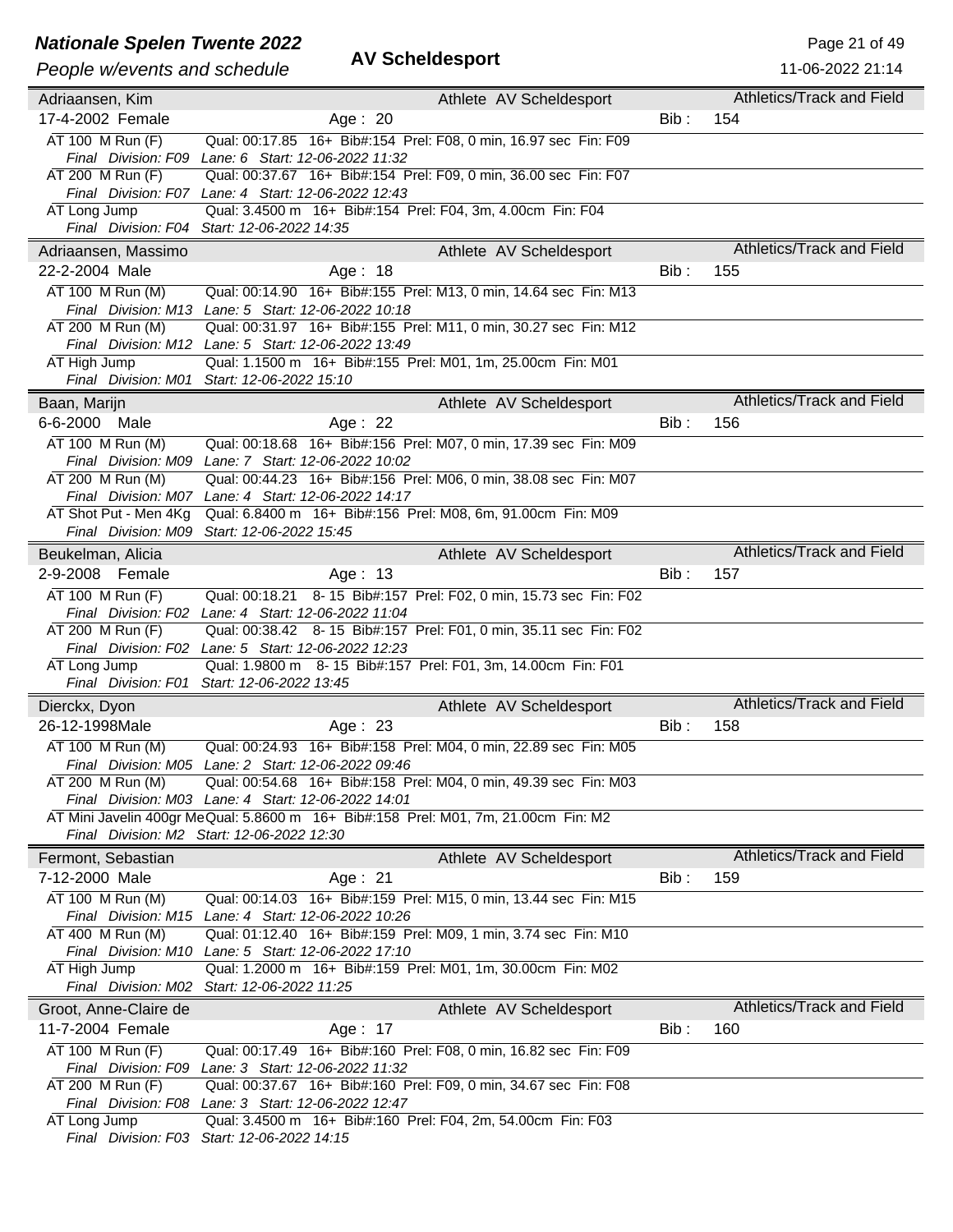## **Nationale Spelen Twente 2022**<br>**AV Scheldesport Page 22 of 49** Page 22 of 49

| Athletics/Track and Field<br>Athlete AV Scheldesport<br>Harlaar, Ronnie<br>16-9-1977 Male<br>Age: 44<br>$Bib$ :<br>161<br>AT 100 M Run (M)<br>Qual: 00:17.38 16+ Bib#:161 Prel: M09, 0 min, 17.01 sec Fin: M09<br>Final Division: M09 Lane: 3 Start: 12-06-2022 10:02<br>AT 200 M Run (M)<br>Qual: 00:42.19 16+ Bib#:161 Prel: M06, 0 min, 37.08 sec Fin: M08<br>Final Division: M08 Lane: 7 Start: 12-06-2022 14:21<br>AT Shot Put - Men 4Kg Qual: 6.9400 m 16+ Bib#:161 Prel: M09, 6m, 60.00cm Fin: M08<br>Final Division: M08 Start: 12-06-2022 12:40<br>Athletics/Track and Field<br>Moolenbroek, Felicia van<br>Athlete AV Scheldesport<br>20-7-1995 Female<br>162<br>Age: $26$<br>Bib:<br>AT 100 M Run (F)<br>Qual: 00:28.86 16+ Bib#:162 Prel: F04, 0 min, 20.35 sec Fin: F07<br>Final Division: F07 Lane: 7 Start: 12-06-2022 11:24<br>Qual: 00:53.24 16+ Bib#:162 Prel: F07, 0 min, 42.84 sec Fin: F06<br>AT 200 M Run (F)<br>Final Division: F06 Lane: 4 Start: 12-06-2022 12:39<br>AT Mini Javelin 300gr WcQual: 7.1000 m 16+ Bib#:162 Prel: F01, 7m, 6.00cm Fin: F01<br>Final Division: F01 Start: 12-06-2022 09:30<br>Athletics/Track and Field<br>Most, Richard van der<br>Athlete AV Scheldesport<br>21-10-1989Male<br>Bib:<br>163<br>Age: $32$<br>AT 1500 M Run<br>Qual: 07:49.10 16+ Bib#:163 Prel: M02, 6 min, 38.21 sec Fin: M02<br>Final Division: M02 Lane: 2 Start: 12-06-2022 15:05<br>Qual: 01:33.50 16+ Bib#:163 Prel: M07, 1 min, 14.64 sec Fin: M09<br>AT 400 M Run (M)<br>Final Division: M09 Lane: 2 Start: 12-06-2022 17:05<br>AT Shot Put - Men 4Kg<br>Qual: 7.0500 m 16+ Bib#:163 Prel: M09, 5m, 95.00cm Fin: M07<br>Final Division: M07 Start: 12-06-2022 12:20<br>Athletics/Track and Field<br>Athlete AV Scheldesport<br>Plas, Wesley van der<br>$Bib$ :<br>5-2-1990 Male<br>Age: 32<br>164<br>AT 1500 M Run<br>Qual: 07:38.10 16+ Bib#:164 Prel: M02, 7 min, 21.55 sec Fin: M01<br>Final Division: M01 Lane: 2 Start: 12-06-2022 15:15<br>AT 200 M Run (M)<br>Qual: 00:32.40 16+ Bib#:164 Prel: M11, 0 min, 33.88 sec Fin: M10<br>Final Division: M10 Lane: 1 Start: 12-06-2022 13:53<br>Qual: 5.5500 m 16+ Bib#:164 Prel: M07, 5m, 89.00cm Fin: M07<br>AT Shot Put - Men 4Kg<br>Final Division: M07 Start: 12-06-2022 12:20<br>Athletics/Track and Field<br>Athlete AV Scheldesport<br>Timmner, Maarten<br>7-9-1998<br>Male<br>Age: 23<br>Bib :<br>165<br>AT 1500 M Run<br>Qual: 06:09.90 16+ Bib#:165 Prel: M04, 5 min, 26.47 sec Fin: M06<br>Final Division: M06 Lane: 2 Start: 12-06-2022 15:55<br>AT 400 M Run (M)<br>Qual: 01:10.27 16+ Bib#:165 Prel: M09, 1 min, 12.00 sec Fin: M09<br>Final Division: M09 Lane: 3 Start: 12-06-2022 17:05<br>AT Mini Javelin 400gr MeQual: 11.4000 m 16+ Bib#:165 Prel: M03, 11m, 89.00cm Fin: M4<br>Final Division: M4 Start: 12-06-2022 12:50<br>Athletics/Track and Field<br>Timmner, Xander<br>Athlete AV Scheldesport<br>7-9-1998<br>Age: $23$<br>166<br>Male<br>Bib :<br>AT 100 M Run (M)<br>Qual: 00:18.75 16+ Bib#:166 Prel: M07, 0 min, 17.11 sec Fin: M09<br>Final Division: M09 Lane: 6 Start: 12-06-2022 10:02<br>AT 200 M Run (M)<br>Qual: 00:38.13 16+ Bib#:166 Prel: M08, 0 min, 36.09 sec Fin: M09<br>Final Division: M09 Lane: 6 Start: 12-06-2022 14:25<br>AT Mini Javelin 400gr MeQual: 7.4500 m 16+ Bib#:166 Prel: M02, 9m, 78.00cm Fin: M3<br>Final Division: M3 Start: 12-06-2022 12:40<br>Athletics/Track and Field<br>Athlete AV Scheldesport<br>Vissers, Jaimy<br>8-3-2005 Male<br>Age: 17<br>Bib:<br>167<br>AT 100 M Run (M)<br>Qual: 00:17.27 16+ Bib#:167 Prel: M09, 0 min, 16.98 sec Fin: M09<br>Final Division: M09 Lane: 5 Start: 12-06-2022 10:02<br>AT 200 M Run (M)<br>Qual: 00:41.19 16+ Bib#:167 Prel: M07, 0 min, 34.80 sec Fin: M10<br>Final Division: M10 Lane: 8 Start: 12-06-2022 13:53<br>AT Mini Javelin 400gr MeQual: 11.9000 m 16+ Bib#:167 Prel: M03, 10m, 26.00cm Fin: M3<br>Final Division: M3 Start: 12-06-2022 12:40 | People w/events and schedule | <b>AV Scheldesport</b> | 11-06-2022 21:14 |
|-----------------------------------------------------------------------------------------------------------------------------------------------------------------------------------------------------------------------------------------------------------------------------------------------------------------------------------------------------------------------------------------------------------------------------------------------------------------------------------------------------------------------------------------------------------------------------------------------------------------------------------------------------------------------------------------------------------------------------------------------------------------------------------------------------------------------------------------------------------------------------------------------------------------------------------------------------------------------------------------------------------------------------------------------------------------------------------------------------------------------------------------------------------------------------------------------------------------------------------------------------------------------------------------------------------------------------------------------------------------------------------------------------------------------------------------------------------------------------------------------------------------------------------------------------------------------------------------------------------------------------------------------------------------------------------------------------------------------------------------------------------------------------------------------------------------------------------------------------------------------------------------------------------------------------------------------------------------------------------------------------------------------------------------------------------------------------------------------------------------------------------------------------------------------------------------------------------------------------------------------------------------------------------------------------------------------------------------------------------------------------------------------------------------------------------------------------------------------------------------------------------------------------------------------------------------------------------------------------------------------------------------------------------------------------------------------------------------------------------------------------------------------------------------------------------------------------------------------------------------------------------------------------------------------------------------------------------------------------------------------------------------------------------------------------------------------------------------------------------------------------------------------------------------------------------------------------------------------------------------------------------------------------------------------------------------------------------------------------------------------------------------------------------------------------------------------------------------------------------------------------------------------------------------------------------------------------------------------------------------------------------------------------------------------------------------------------------------------------------------------------------------------------------------------------------------------------------------------------------------------------------------------------------------------------------------------------|------------------------------|------------------------|------------------|
|                                                                                                                                                                                                                                                                                                                                                                                                                                                                                                                                                                                                                                                                                                                                                                                                                                                                                                                                                                                                                                                                                                                                                                                                                                                                                                                                                                                                                                                                                                                                                                                                                                                                                                                                                                                                                                                                                                                                                                                                                                                                                                                                                                                                                                                                                                                                                                                                                                                                                                                                                                                                                                                                                                                                                                                                                                                                                                                                                                                                                                                                                                                                                                                                                                                                                                                                                                                                                                                                                                                                                                                                                                                                                                                                                                                                                                                                                                                                                     |                              |                        |                  |
|                                                                                                                                                                                                                                                                                                                                                                                                                                                                                                                                                                                                                                                                                                                                                                                                                                                                                                                                                                                                                                                                                                                                                                                                                                                                                                                                                                                                                                                                                                                                                                                                                                                                                                                                                                                                                                                                                                                                                                                                                                                                                                                                                                                                                                                                                                                                                                                                                                                                                                                                                                                                                                                                                                                                                                                                                                                                                                                                                                                                                                                                                                                                                                                                                                                                                                                                                                                                                                                                                                                                                                                                                                                                                                                                                                                                                                                                                                                                                     |                              |                        |                  |
|                                                                                                                                                                                                                                                                                                                                                                                                                                                                                                                                                                                                                                                                                                                                                                                                                                                                                                                                                                                                                                                                                                                                                                                                                                                                                                                                                                                                                                                                                                                                                                                                                                                                                                                                                                                                                                                                                                                                                                                                                                                                                                                                                                                                                                                                                                                                                                                                                                                                                                                                                                                                                                                                                                                                                                                                                                                                                                                                                                                                                                                                                                                                                                                                                                                                                                                                                                                                                                                                                                                                                                                                                                                                                                                                                                                                                                                                                                                                                     |                              |                        |                  |
|                                                                                                                                                                                                                                                                                                                                                                                                                                                                                                                                                                                                                                                                                                                                                                                                                                                                                                                                                                                                                                                                                                                                                                                                                                                                                                                                                                                                                                                                                                                                                                                                                                                                                                                                                                                                                                                                                                                                                                                                                                                                                                                                                                                                                                                                                                                                                                                                                                                                                                                                                                                                                                                                                                                                                                                                                                                                                                                                                                                                                                                                                                                                                                                                                                                                                                                                                                                                                                                                                                                                                                                                                                                                                                                                                                                                                                                                                                                                                     |                              |                        |                  |
|                                                                                                                                                                                                                                                                                                                                                                                                                                                                                                                                                                                                                                                                                                                                                                                                                                                                                                                                                                                                                                                                                                                                                                                                                                                                                                                                                                                                                                                                                                                                                                                                                                                                                                                                                                                                                                                                                                                                                                                                                                                                                                                                                                                                                                                                                                                                                                                                                                                                                                                                                                                                                                                                                                                                                                                                                                                                                                                                                                                                                                                                                                                                                                                                                                                                                                                                                                                                                                                                                                                                                                                                                                                                                                                                                                                                                                                                                                                                                     |                              |                        |                  |
|                                                                                                                                                                                                                                                                                                                                                                                                                                                                                                                                                                                                                                                                                                                                                                                                                                                                                                                                                                                                                                                                                                                                                                                                                                                                                                                                                                                                                                                                                                                                                                                                                                                                                                                                                                                                                                                                                                                                                                                                                                                                                                                                                                                                                                                                                                                                                                                                                                                                                                                                                                                                                                                                                                                                                                                                                                                                                                                                                                                                                                                                                                                                                                                                                                                                                                                                                                                                                                                                                                                                                                                                                                                                                                                                                                                                                                                                                                                                                     |                              |                        |                  |
|                                                                                                                                                                                                                                                                                                                                                                                                                                                                                                                                                                                                                                                                                                                                                                                                                                                                                                                                                                                                                                                                                                                                                                                                                                                                                                                                                                                                                                                                                                                                                                                                                                                                                                                                                                                                                                                                                                                                                                                                                                                                                                                                                                                                                                                                                                                                                                                                                                                                                                                                                                                                                                                                                                                                                                                                                                                                                                                                                                                                                                                                                                                                                                                                                                                                                                                                                                                                                                                                                                                                                                                                                                                                                                                                                                                                                                                                                                                                                     |                              |                        |                  |
|                                                                                                                                                                                                                                                                                                                                                                                                                                                                                                                                                                                                                                                                                                                                                                                                                                                                                                                                                                                                                                                                                                                                                                                                                                                                                                                                                                                                                                                                                                                                                                                                                                                                                                                                                                                                                                                                                                                                                                                                                                                                                                                                                                                                                                                                                                                                                                                                                                                                                                                                                                                                                                                                                                                                                                                                                                                                                                                                                                                                                                                                                                                                                                                                                                                                                                                                                                                                                                                                                                                                                                                                                                                                                                                                                                                                                                                                                                                                                     |                              |                        |                  |
|                                                                                                                                                                                                                                                                                                                                                                                                                                                                                                                                                                                                                                                                                                                                                                                                                                                                                                                                                                                                                                                                                                                                                                                                                                                                                                                                                                                                                                                                                                                                                                                                                                                                                                                                                                                                                                                                                                                                                                                                                                                                                                                                                                                                                                                                                                                                                                                                                                                                                                                                                                                                                                                                                                                                                                                                                                                                                                                                                                                                                                                                                                                                                                                                                                                                                                                                                                                                                                                                                                                                                                                                                                                                                                                                                                                                                                                                                                                                                     |                              |                        |                  |
|                                                                                                                                                                                                                                                                                                                                                                                                                                                                                                                                                                                                                                                                                                                                                                                                                                                                                                                                                                                                                                                                                                                                                                                                                                                                                                                                                                                                                                                                                                                                                                                                                                                                                                                                                                                                                                                                                                                                                                                                                                                                                                                                                                                                                                                                                                                                                                                                                                                                                                                                                                                                                                                                                                                                                                                                                                                                                                                                                                                                                                                                                                                                                                                                                                                                                                                                                                                                                                                                                                                                                                                                                                                                                                                                                                                                                                                                                                                                                     |                              |                        |                  |
|                                                                                                                                                                                                                                                                                                                                                                                                                                                                                                                                                                                                                                                                                                                                                                                                                                                                                                                                                                                                                                                                                                                                                                                                                                                                                                                                                                                                                                                                                                                                                                                                                                                                                                                                                                                                                                                                                                                                                                                                                                                                                                                                                                                                                                                                                                                                                                                                                                                                                                                                                                                                                                                                                                                                                                                                                                                                                                                                                                                                                                                                                                                                                                                                                                                                                                                                                                                                                                                                                                                                                                                                                                                                                                                                                                                                                                                                                                                                                     |                              |                        |                  |
|                                                                                                                                                                                                                                                                                                                                                                                                                                                                                                                                                                                                                                                                                                                                                                                                                                                                                                                                                                                                                                                                                                                                                                                                                                                                                                                                                                                                                                                                                                                                                                                                                                                                                                                                                                                                                                                                                                                                                                                                                                                                                                                                                                                                                                                                                                                                                                                                                                                                                                                                                                                                                                                                                                                                                                                                                                                                                                                                                                                                                                                                                                                                                                                                                                                                                                                                                                                                                                                                                                                                                                                                                                                                                                                                                                                                                                                                                                                                                     |                              |                        |                  |
|                                                                                                                                                                                                                                                                                                                                                                                                                                                                                                                                                                                                                                                                                                                                                                                                                                                                                                                                                                                                                                                                                                                                                                                                                                                                                                                                                                                                                                                                                                                                                                                                                                                                                                                                                                                                                                                                                                                                                                                                                                                                                                                                                                                                                                                                                                                                                                                                                                                                                                                                                                                                                                                                                                                                                                                                                                                                                                                                                                                                                                                                                                                                                                                                                                                                                                                                                                                                                                                                                                                                                                                                                                                                                                                                                                                                                                                                                                                                                     |                              |                        |                  |
|                                                                                                                                                                                                                                                                                                                                                                                                                                                                                                                                                                                                                                                                                                                                                                                                                                                                                                                                                                                                                                                                                                                                                                                                                                                                                                                                                                                                                                                                                                                                                                                                                                                                                                                                                                                                                                                                                                                                                                                                                                                                                                                                                                                                                                                                                                                                                                                                                                                                                                                                                                                                                                                                                                                                                                                                                                                                                                                                                                                                                                                                                                                                                                                                                                                                                                                                                                                                                                                                                                                                                                                                                                                                                                                                                                                                                                                                                                                                                     |                              |                        |                  |
|                                                                                                                                                                                                                                                                                                                                                                                                                                                                                                                                                                                                                                                                                                                                                                                                                                                                                                                                                                                                                                                                                                                                                                                                                                                                                                                                                                                                                                                                                                                                                                                                                                                                                                                                                                                                                                                                                                                                                                                                                                                                                                                                                                                                                                                                                                                                                                                                                                                                                                                                                                                                                                                                                                                                                                                                                                                                                                                                                                                                                                                                                                                                                                                                                                                                                                                                                                                                                                                                                                                                                                                                                                                                                                                                                                                                                                                                                                                                                     |                              |                        |                  |
|                                                                                                                                                                                                                                                                                                                                                                                                                                                                                                                                                                                                                                                                                                                                                                                                                                                                                                                                                                                                                                                                                                                                                                                                                                                                                                                                                                                                                                                                                                                                                                                                                                                                                                                                                                                                                                                                                                                                                                                                                                                                                                                                                                                                                                                                                                                                                                                                                                                                                                                                                                                                                                                                                                                                                                                                                                                                                                                                                                                                                                                                                                                                                                                                                                                                                                                                                                                                                                                                                                                                                                                                                                                                                                                                                                                                                                                                                                                                                     |                              |                        |                  |
|                                                                                                                                                                                                                                                                                                                                                                                                                                                                                                                                                                                                                                                                                                                                                                                                                                                                                                                                                                                                                                                                                                                                                                                                                                                                                                                                                                                                                                                                                                                                                                                                                                                                                                                                                                                                                                                                                                                                                                                                                                                                                                                                                                                                                                                                                                                                                                                                                                                                                                                                                                                                                                                                                                                                                                                                                                                                                                                                                                                                                                                                                                                                                                                                                                                                                                                                                                                                                                                                                                                                                                                                                                                                                                                                                                                                                                                                                                                                                     |                              |                        |                  |
|                                                                                                                                                                                                                                                                                                                                                                                                                                                                                                                                                                                                                                                                                                                                                                                                                                                                                                                                                                                                                                                                                                                                                                                                                                                                                                                                                                                                                                                                                                                                                                                                                                                                                                                                                                                                                                                                                                                                                                                                                                                                                                                                                                                                                                                                                                                                                                                                                                                                                                                                                                                                                                                                                                                                                                                                                                                                                                                                                                                                                                                                                                                                                                                                                                                                                                                                                                                                                                                                                                                                                                                                                                                                                                                                                                                                                                                                                                                                                     |                              |                        |                  |
|                                                                                                                                                                                                                                                                                                                                                                                                                                                                                                                                                                                                                                                                                                                                                                                                                                                                                                                                                                                                                                                                                                                                                                                                                                                                                                                                                                                                                                                                                                                                                                                                                                                                                                                                                                                                                                                                                                                                                                                                                                                                                                                                                                                                                                                                                                                                                                                                                                                                                                                                                                                                                                                                                                                                                                                                                                                                                                                                                                                                                                                                                                                                                                                                                                                                                                                                                                                                                                                                                                                                                                                                                                                                                                                                                                                                                                                                                                                                                     |                              |                        |                  |
|                                                                                                                                                                                                                                                                                                                                                                                                                                                                                                                                                                                                                                                                                                                                                                                                                                                                                                                                                                                                                                                                                                                                                                                                                                                                                                                                                                                                                                                                                                                                                                                                                                                                                                                                                                                                                                                                                                                                                                                                                                                                                                                                                                                                                                                                                                                                                                                                                                                                                                                                                                                                                                                                                                                                                                                                                                                                                                                                                                                                                                                                                                                                                                                                                                                                                                                                                                                                                                                                                                                                                                                                                                                                                                                                                                                                                                                                                                                                                     |                              |                        |                  |
|                                                                                                                                                                                                                                                                                                                                                                                                                                                                                                                                                                                                                                                                                                                                                                                                                                                                                                                                                                                                                                                                                                                                                                                                                                                                                                                                                                                                                                                                                                                                                                                                                                                                                                                                                                                                                                                                                                                                                                                                                                                                                                                                                                                                                                                                                                                                                                                                                                                                                                                                                                                                                                                                                                                                                                                                                                                                                                                                                                                                                                                                                                                                                                                                                                                                                                                                                                                                                                                                                                                                                                                                                                                                                                                                                                                                                                                                                                                                                     |                              |                        |                  |
|                                                                                                                                                                                                                                                                                                                                                                                                                                                                                                                                                                                                                                                                                                                                                                                                                                                                                                                                                                                                                                                                                                                                                                                                                                                                                                                                                                                                                                                                                                                                                                                                                                                                                                                                                                                                                                                                                                                                                                                                                                                                                                                                                                                                                                                                                                                                                                                                                                                                                                                                                                                                                                                                                                                                                                                                                                                                                                                                                                                                                                                                                                                                                                                                                                                                                                                                                                                                                                                                                                                                                                                                                                                                                                                                                                                                                                                                                                                                                     |                              |                        |                  |
|                                                                                                                                                                                                                                                                                                                                                                                                                                                                                                                                                                                                                                                                                                                                                                                                                                                                                                                                                                                                                                                                                                                                                                                                                                                                                                                                                                                                                                                                                                                                                                                                                                                                                                                                                                                                                                                                                                                                                                                                                                                                                                                                                                                                                                                                                                                                                                                                                                                                                                                                                                                                                                                                                                                                                                                                                                                                                                                                                                                                                                                                                                                                                                                                                                                                                                                                                                                                                                                                                                                                                                                                                                                                                                                                                                                                                                                                                                                                                     |                              |                        |                  |
|                                                                                                                                                                                                                                                                                                                                                                                                                                                                                                                                                                                                                                                                                                                                                                                                                                                                                                                                                                                                                                                                                                                                                                                                                                                                                                                                                                                                                                                                                                                                                                                                                                                                                                                                                                                                                                                                                                                                                                                                                                                                                                                                                                                                                                                                                                                                                                                                                                                                                                                                                                                                                                                                                                                                                                                                                                                                                                                                                                                                                                                                                                                                                                                                                                                                                                                                                                                                                                                                                                                                                                                                                                                                                                                                                                                                                                                                                                                                                     |                              |                        |                  |
|                                                                                                                                                                                                                                                                                                                                                                                                                                                                                                                                                                                                                                                                                                                                                                                                                                                                                                                                                                                                                                                                                                                                                                                                                                                                                                                                                                                                                                                                                                                                                                                                                                                                                                                                                                                                                                                                                                                                                                                                                                                                                                                                                                                                                                                                                                                                                                                                                                                                                                                                                                                                                                                                                                                                                                                                                                                                                                                                                                                                                                                                                                                                                                                                                                                                                                                                                                                                                                                                                                                                                                                                                                                                                                                                                                                                                                                                                                                                                     |                              |                        |                  |
|                                                                                                                                                                                                                                                                                                                                                                                                                                                                                                                                                                                                                                                                                                                                                                                                                                                                                                                                                                                                                                                                                                                                                                                                                                                                                                                                                                                                                                                                                                                                                                                                                                                                                                                                                                                                                                                                                                                                                                                                                                                                                                                                                                                                                                                                                                                                                                                                                                                                                                                                                                                                                                                                                                                                                                                                                                                                                                                                                                                                                                                                                                                                                                                                                                                                                                                                                                                                                                                                                                                                                                                                                                                                                                                                                                                                                                                                                                                                                     |                              |                        |                  |
|                                                                                                                                                                                                                                                                                                                                                                                                                                                                                                                                                                                                                                                                                                                                                                                                                                                                                                                                                                                                                                                                                                                                                                                                                                                                                                                                                                                                                                                                                                                                                                                                                                                                                                                                                                                                                                                                                                                                                                                                                                                                                                                                                                                                                                                                                                                                                                                                                                                                                                                                                                                                                                                                                                                                                                                                                                                                                                                                                                                                                                                                                                                                                                                                                                                                                                                                                                                                                                                                                                                                                                                                                                                                                                                                                                                                                                                                                                                                                     |                              |                        |                  |
|                                                                                                                                                                                                                                                                                                                                                                                                                                                                                                                                                                                                                                                                                                                                                                                                                                                                                                                                                                                                                                                                                                                                                                                                                                                                                                                                                                                                                                                                                                                                                                                                                                                                                                                                                                                                                                                                                                                                                                                                                                                                                                                                                                                                                                                                                                                                                                                                                                                                                                                                                                                                                                                                                                                                                                                                                                                                                                                                                                                                                                                                                                                                                                                                                                                                                                                                                                                                                                                                                                                                                                                                                                                                                                                                                                                                                                                                                                                                                     |                              |                        |                  |
|                                                                                                                                                                                                                                                                                                                                                                                                                                                                                                                                                                                                                                                                                                                                                                                                                                                                                                                                                                                                                                                                                                                                                                                                                                                                                                                                                                                                                                                                                                                                                                                                                                                                                                                                                                                                                                                                                                                                                                                                                                                                                                                                                                                                                                                                                                                                                                                                                                                                                                                                                                                                                                                                                                                                                                                                                                                                                                                                                                                                                                                                                                                                                                                                                                                                                                                                                                                                                                                                                                                                                                                                                                                                                                                                                                                                                                                                                                                                                     |                              |                        |                  |
|                                                                                                                                                                                                                                                                                                                                                                                                                                                                                                                                                                                                                                                                                                                                                                                                                                                                                                                                                                                                                                                                                                                                                                                                                                                                                                                                                                                                                                                                                                                                                                                                                                                                                                                                                                                                                                                                                                                                                                                                                                                                                                                                                                                                                                                                                                                                                                                                                                                                                                                                                                                                                                                                                                                                                                                                                                                                                                                                                                                                                                                                                                                                                                                                                                                                                                                                                                                                                                                                                                                                                                                                                                                                                                                                                                                                                                                                                                                                                     |                              |                        |                  |
|                                                                                                                                                                                                                                                                                                                                                                                                                                                                                                                                                                                                                                                                                                                                                                                                                                                                                                                                                                                                                                                                                                                                                                                                                                                                                                                                                                                                                                                                                                                                                                                                                                                                                                                                                                                                                                                                                                                                                                                                                                                                                                                                                                                                                                                                                                                                                                                                                                                                                                                                                                                                                                                                                                                                                                                                                                                                                                                                                                                                                                                                                                                                                                                                                                                                                                                                                                                                                                                                                                                                                                                                                                                                                                                                                                                                                                                                                                                                                     |                              |                        |                  |
|                                                                                                                                                                                                                                                                                                                                                                                                                                                                                                                                                                                                                                                                                                                                                                                                                                                                                                                                                                                                                                                                                                                                                                                                                                                                                                                                                                                                                                                                                                                                                                                                                                                                                                                                                                                                                                                                                                                                                                                                                                                                                                                                                                                                                                                                                                                                                                                                                                                                                                                                                                                                                                                                                                                                                                                                                                                                                                                                                                                                                                                                                                                                                                                                                                                                                                                                                                                                                                                                                                                                                                                                                                                                                                                                                                                                                                                                                                                                                     |                              |                        |                  |
|                                                                                                                                                                                                                                                                                                                                                                                                                                                                                                                                                                                                                                                                                                                                                                                                                                                                                                                                                                                                                                                                                                                                                                                                                                                                                                                                                                                                                                                                                                                                                                                                                                                                                                                                                                                                                                                                                                                                                                                                                                                                                                                                                                                                                                                                                                                                                                                                                                                                                                                                                                                                                                                                                                                                                                                                                                                                                                                                                                                                                                                                                                                                                                                                                                                                                                                                                                                                                                                                                                                                                                                                                                                                                                                                                                                                                                                                                                                                                     |                              |                        |                  |
|                                                                                                                                                                                                                                                                                                                                                                                                                                                                                                                                                                                                                                                                                                                                                                                                                                                                                                                                                                                                                                                                                                                                                                                                                                                                                                                                                                                                                                                                                                                                                                                                                                                                                                                                                                                                                                                                                                                                                                                                                                                                                                                                                                                                                                                                                                                                                                                                                                                                                                                                                                                                                                                                                                                                                                                                                                                                                                                                                                                                                                                                                                                                                                                                                                                                                                                                                                                                                                                                                                                                                                                                                                                                                                                                                                                                                                                                                                                                                     |                              |                        |                  |
|                                                                                                                                                                                                                                                                                                                                                                                                                                                                                                                                                                                                                                                                                                                                                                                                                                                                                                                                                                                                                                                                                                                                                                                                                                                                                                                                                                                                                                                                                                                                                                                                                                                                                                                                                                                                                                                                                                                                                                                                                                                                                                                                                                                                                                                                                                                                                                                                                                                                                                                                                                                                                                                                                                                                                                                                                                                                                                                                                                                                                                                                                                                                                                                                                                                                                                                                                                                                                                                                                                                                                                                                                                                                                                                                                                                                                                                                                                                                                     |                              |                        |                  |
|                                                                                                                                                                                                                                                                                                                                                                                                                                                                                                                                                                                                                                                                                                                                                                                                                                                                                                                                                                                                                                                                                                                                                                                                                                                                                                                                                                                                                                                                                                                                                                                                                                                                                                                                                                                                                                                                                                                                                                                                                                                                                                                                                                                                                                                                                                                                                                                                                                                                                                                                                                                                                                                                                                                                                                                                                                                                                                                                                                                                                                                                                                                                                                                                                                                                                                                                                                                                                                                                                                                                                                                                                                                                                                                                                                                                                                                                                                                                                     |                              |                        |                  |
|                                                                                                                                                                                                                                                                                                                                                                                                                                                                                                                                                                                                                                                                                                                                                                                                                                                                                                                                                                                                                                                                                                                                                                                                                                                                                                                                                                                                                                                                                                                                                                                                                                                                                                                                                                                                                                                                                                                                                                                                                                                                                                                                                                                                                                                                                                                                                                                                                                                                                                                                                                                                                                                                                                                                                                                                                                                                                                                                                                                                                                                                                                                                                                                                                                                                                                                                                                                                                                                                                                                                                                                                                                                                                                                                                                                                                                                                                                                                                     |                              |                        |                  |
|                                                                                                                                                                                                                                                                                                                                                                                                                                                                                                                                                                                                                                                                                                                                                                                                                                                                                                                                                                                                                                                                                                                                                                                                                                                                                                                                                                                                                                                                                                                                                                                                                                                                                                                                                                                                                                                                                                                                                                                                                                                                                                                                                                                                                                                                                                                                                                                                                                                                                                                                                                                                                                                                                                                                                                                                                                                                                                                                                                                                                                                                                                                                                                                                                                                                                                                                                                                                                                                                                                                                                                                                                                                                                                                                                                                                                                                                                                                                                     |                              |                        |                  |
|                                                                                                                                                                                                                                                                                                                                                                                                                                                                                                                                                                                                                                                                                                                                                                                                                                                                                                                                                                                                                                                                                                                                                                                                                                                                                                                                                                                                                                                                                                                                                                                                                                                                                                                                                                                                                                                                                                                                                                                                                                                                                                                                                                                                                                                                                                                                                                                                                                                                                                                                                                                                                                                                                                                                                                                                                                                                                                                                                                                                                                                                                                                                                                                                                                                                                                                                                                                                                                                                                                                                                                                                                                                                                                                                                                                                                                                                                                                                                     |                              |                        |                  |
|                                                                                                                                                                                                                                                                                                                                                                                                                                                                                                                                                                                                                                                                                                                                                                                                                                                                                                                                                                                                                                                                                                                                                                                                                                                                                                                                                                                                                                                                                                                                                                                                                                                                                                                                                                                                                                                                                                                                                                                                                                                                                                                                                                                                                                                                                                                                                                                                                                                                                                                                                                                                                                                                                                                                                                                                                                                                                                                                                                                                                                                                                                                                                                                                                                                                                                                                                                                                                                                                                                                                                                                                                                                                                                                                                                                                                                                                                                                                                     |                              |                        |                  |
|                                                                                                                                                                                                                                                                                                                                                                                                                                                                                                                                                                                                                                                                                                                                                                                                                                                                                                                                                                                                                                                                                                                                                                                                                                                                                                                                                                                                                                                                                                                                                                                                                                                                                                                                                                                                                                                                                                                                                                                                                                                                                                                                                                                                                                                                                                                                                                                                                                                                                                                                                                                                                                                                                                                                                                                                                                                                                                                                                                                                                                                                                                                                                                                                                                                                                                                                                                                                                                                                                                                                                                                                                                                                                                                                                                                                                                                                                                                                                     |                              |                        |                  |
|                                                                                                                                                                                                                                                                                                                                                                                                                                                                                                                                                                                                                                                                                                                                                                                                                                                                                                                                                                                                                                                                                                                                                                                                                                                                                                                                                                                                                                                                                                                                                                                                                                                                                                                                                                                                                                                                                                                                                                                                                                                                                                                                                                                                                                                                                                                                                                                                                                                                                                                                                                                                                                                                                                                                                                                                                                                                                                                                                                                                                                                                                                                                                                                                                                                                                                                                                                                                                                                                                                                                                                                                                                                                                                                                                                                                                                                                                                                                                     |                              |                        |                  |
|                                                                                                                                                                                                                                                                                                                                                                                                                                                                                                                                                                                                                                                                                                                                                                                                                                                                                                                                                                                                                                                                                                                                                                                                                                                                                                                                                                                                                                                                                                                                                                                                                                                                                                                                                                                                                                                                                                                                                                                                                                                                                                                                                                                                                                                                                                                                                                                                                                                                                                                                                                                                                                                                                                                                                                                                                                                                                                                                                                                                                                                                                                                                                                                                                                                                                                                                                                                                                                                                                                                                                                                                                                                                                                                                                                                                                                                                                                                                                     |                              |                        |                  |
|                                                                                                                                                                                                                                                                                                                                                                                                                                                                                                                                                                                                                                                                                                                                                                                                                                                                                                                                                                                                                                                                                                                                                                                                                                                                                                                                                                                                                                                                                                                                                                                                                                                                                                                                                                                                                                                                                                                                                                                                                                                                                                                                                                                                                                                                                                                                                                                                                                                                                                                                                                                                                                                                                                                                                                                                                                                                                                                                                                                                                                                                                                                                                                                                                                                                                                                                                                                                                                                                                                                                                                                                                                                                                                                                                                                                                                                                                                                                                     |                              |                        |                  |
|                                                                                                                                                                                                                                                                                                                                                                                                                                                                                                                                                                                                                                                                                                                                                                                                                                                                                                                                                                                                                                                                                                                                                                                                                                                                                                                                                                                                                                                                                                                                                                                                                                                                                                                                                                                                                                                                                                                                                                                                                                                                                                                                                                                                                                                                                                                                                                                                                                                                                                                                                                                                                                                                                                                                                                                                                                                                                                                                                                                                                                                                                                                                                                                                                                                                                                                                                                                                                                                                                                                                                                                                                                                                                                                                                                                                                                                                                                                                                     |                              |                        |                  |
|                                                                                                                                                                                                                                                                                                                                                                                                                                                                                                                                                                                                                                                                                                                                                                                                                                                                                                                                                                                                                                                                                                                                                                                                                                                                                                                                                                                                                                                                                                                                                                                                                                                                                                                                                                                                                                                                                                                                                                                                                                                                                                                                                                                                                                                                                                                                                                                                                                                                                                                                                                                                                                                                                                                                                                                                                                                                                                                                                                                                                                                                                                                                                                                                                                                                                                                                                                                                                                                                                                                                                                                                                                                                                                                                                                                                                                                                                                                                                     |                              |                        |                  |
|                                                                                                                                                                                                                                                                                                                                                                                                                                                                                                                                                                                                                                                                                                                                                                                                                                                                                                                                                                                                                                                                                                                                                                                                                                                                                                                                                                                                                                                                                                                                                                                                                                                                                                                                                                                                                                                                                                                                                                                                                                                                                                                                                                                                                                                                                                                                                                                                                                                                                                                                                                                                                                                                                                                                                                                                                                                                                                                                                                                                                                                                                                                                                                                                                                                                                                                                                                                                                                                                                                                                                                                                                                                                                                                                                                                                                                                                                                                                                     |                              |                        |                  |
|                                                                                                                                                                                                                                                                                                                                                                                                                                                                                                                                                                                                                                                                                                                                                                                                                                                                                                                                                                                                                                                                                                                                                                                                                                                                                                                                                                                                                                                                                                                                                                                                                                                                                                                                                                                                                                                                                                                                                                                                                                                                                                                                                                                                                                                                                                                                                                                                                                                                                                                                                                                                                                                                                                                                                                                                                                                                                                                                                                                                                                                                                                                                                                                                                                                                                                                                                                                                                                                                                                                                                                                                                                                                                                                                                                                                                                                                                                                                                     |                              |                        |                  |
|                                                                                                                                                                                                                                                                                                                                                                                                                                                                                                                                                                                                                                                                                                                                                                                                                                                                                                                                                                                                                                                                                                                                                                                                                                                                                                                                                                                                                                                                                                                                                                                                                                                                                                                                                                                                                                                                                                                                                                                                                                                                                                                                                                                                                                                                                                                                                                                                                                                                                                                                                                                                                                                                                                                                                                                                                                                                                                                                                                                                                                                                                                                                                                                                                                                                                                                                                                                                                                                                                                                                                                                                                                                                                                                                                                                                                                                                                                                                                     |                              |                        |                  |
|                                                                                                                                                                                                                                                                                                                                                                                                                                                                                                                                                                                                                                                                                                                                                                                                                                                                                                                                                                                                                                                                                                                                                                                                                                                                                                                                                                                                                                                                                                                                                                                                                                                                                                                                                                                                                                                                                                                                                                                                                                                                                                                                                                                                                                                                                                                                                                                                                                                                                                                                                                                                                                                                                                                                                                                                                                                                                                                                                                                                                                                                                                                                                                                                                                                                                                                                                                                                                                                                                                                                                                                                                                                                                                                                                                                                                                                                                                                                                     |                              |                        |                  |
|                                                                                                                                                                                                                                                                                                                                                                                                                                                                                                                                                                                                                                                                                                                                                                                                                                                                                                                                                                                                                                                                                                                                                                                                                                                                                                                                                                                                                                                                                                                                                                                                                                                                                                                                                                                                                                                                                                                                                                                                                                                                                                                                                                                                                                                                                                                                                                                                                                                                                                                                                                                                                                                                                                                                                                                                                                                                                                                                                                                                                                                                                                                                                                                                                                                                                                                                                                                                                                                                                                                                                                                                                                                                                                                                                                                                                                                                                                                                                     |                              |                        |                  |
|                                                                                                                                                                                                                                                                                                                                                                                                                                                                                                                                                                                                                                                                                                                                                                                                                                                                                                                                                                                                                                                                                                                                                                                                                                                                                                                                                                                                                                                                                                                                                                                                                                                                                                                                                                                                                                                                                                                                                                                                                                                                                                                                                                                                                                                                                                                                                                                                                                                                                                                                                                                                                                                                                                                                                                                                                                                                                                                                                                                                                                                                                                                                                                                                                                                                                                                                                                                                                                                                                                                                                                                                                                                                                                                                                                                                                                                                                                                                                     |                              |                        |                  |
|                                                                                                                                                                                                                                                                                                                                                                                                                                                                                                                                                                                                                                                                                                                                                                                                                                                                                                                                                                                                                                                                                                                                                                                                                                                                                                                                                                                                                                                                                                                                                                                                                                                                                                                                                                                                                                                                                                                                                                                                                                                                                                                                                                                                                                                                                                                                                                                                                                                                                                                                                                                                                                                                                                                                                                                                                                                                                                                                                                                                                                                                                                                                                                                                                                                                                                                                                                                                                                                                                                                                                                                                                                                                                                                                                                                                                                                                                                                                                     |                              |                        |                  |
|                                                                                                                                                                                                                                                                                                                                                                                                                                                                                                                                                                                                                                                                                                                                                                                                                                                                                                                                                                                                                                                                                                                                                                                                                                                                                                                                                                                                                                                                                                                                                                                                                                                                                                                                                                                                                                                                                                                                                                                                                                                                                                                                                                                                                                                                                                                                                                                                                                                                                                                                                                                                                                                                                                                                                                                                                                                                                                                                                                                                                                                                                                                                                                                                                                                                                                                                                                                                                                                                                                                                                                                                                                                                                                                                                                                                                                                                                                                                                     |                              |                        |                  |
|                                                                                                                                                                                                                                                                                                                                                                                                                                                                                                                                                                                                                                                                                                                                                                                                                                                                                                                                                                                                                                                                                                                                                                                                                                                                                                                                                                                                                                                                                                                                                                                                                                                                                                                                                                                                                                                                                                                                                                                                                                                                                                                                                                                                                                                                                                                                                                                                                                                                                                                                                                                                                                                                                                                                                                                                                                                                                                                                                                                                                                                                                                                                                                                                                                                                                                                                                                                                                                                                                                                                                                                                                                                                                                                                                                                                                                                                                                                                                     |                              |                        |                  |
|                                                                                                                                                                                                                                                                                                                                                                                                                                                                                                                                                                                                                                                                                                                                                                                                                                                                                                                                                                                                                                                                                                                                                                                                                                                                                                                                                                                                                                                                                                                                                                                                                                                                                                                                                                                                                                                                                                                                                                                                                                                                                                                                                                                                                                                                                                                                                                                                                                                                                                                                                                                                                                                                                                                                                                                                                                                                                                                                                                                                                                                                                                                                                                                                                                                                                                                                                                                                                                                                                                                                                                                                                                                                                                                                                                                                                                                                                                                                                     |                              |                        |                  |
|                                                                                                                                                                                                                                                                                                                                                                                                                                                                                                                                                                                                                                                                                                                                                                                                                                                                                                                                                                                                                                                                                                                                                                                                                                                                                                                                                                                                                                                                                                                                                                                                                                                                                                                                                                                                                                                                                                                                                                                                                                                                                                                                                                                                                                                                                                                                                                                                                                                                                                                                                                                                                                                                                                                                                                                                                                                                                                                                                                                                                                                                                                                                                                                                                                                                                                                                                                                                                                                                                                                                                                                                                                                                                                                                                                                                                                                                                                                                                     |                              |                        |                  |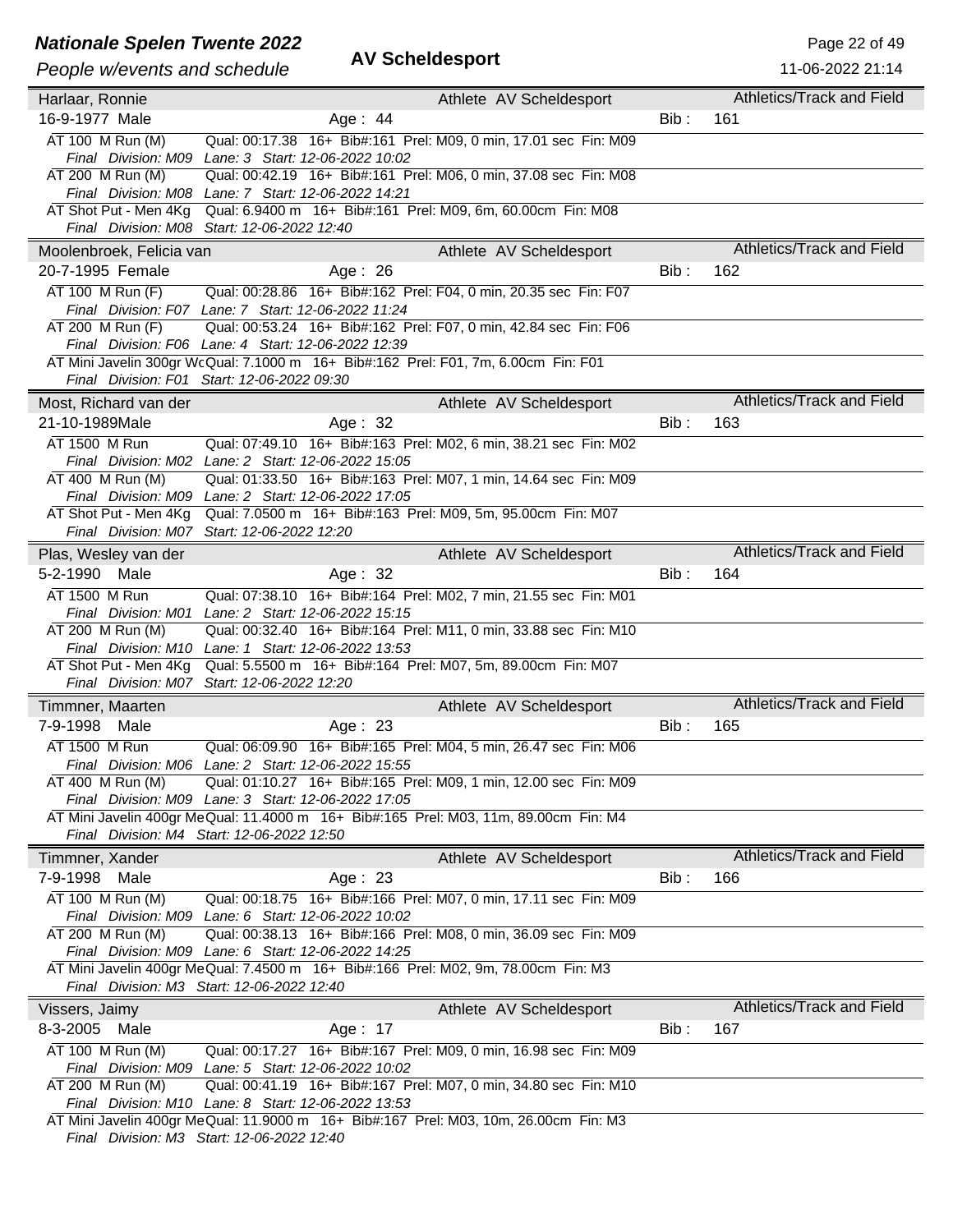## **Nationale Spelen Twente 2022**<br>**AV Scheldesport Page 23 of 49** Page 23 of 49

| People w/events and schedule |                                                                                    | AV SCREIGESPORT                                                  |       | 11-06-2022 21:14          |
|------------------------------|------------------------------------------------------------------------------------|------------------------------------------------------------------|-------|---------------------------|
| Wijsevelde, Nathalie         |                                                                                    | Athlete AV Scheldesport                                          |       | Athletics/Track and Field |
| 22-5-1985 Female             | Age: 37                                                                            |                                                                  | Bib : | 168                       |
| AT 100 M Run (F)             | Final Division: F06 Lane: 5 Start: 12-06-2022 11:20                                | Qual: 00:20.89 16+ Bib#:168 Prel: F06, 0 min, 21.11 sec Fin: F06 |       |                           |
| AT 200 M Run (F)             | Final Division: F06 Lane: 1 Start: 12-06-2022 12:39                                | Qual: 00:44.75 16+ Bib#:168 Prel: F08, 0 min, 45.89 sec Fin: F06 |       |                           |
|                              | AT Shot Put - Women 3K Qual: 7.6400 m 16+ Bib#:168 Prel: F06, 7m, 78.00cm Fin: F07 |                                                                  |       |                           |

*Final Division: F07 Start: 12-06-2022 14:45*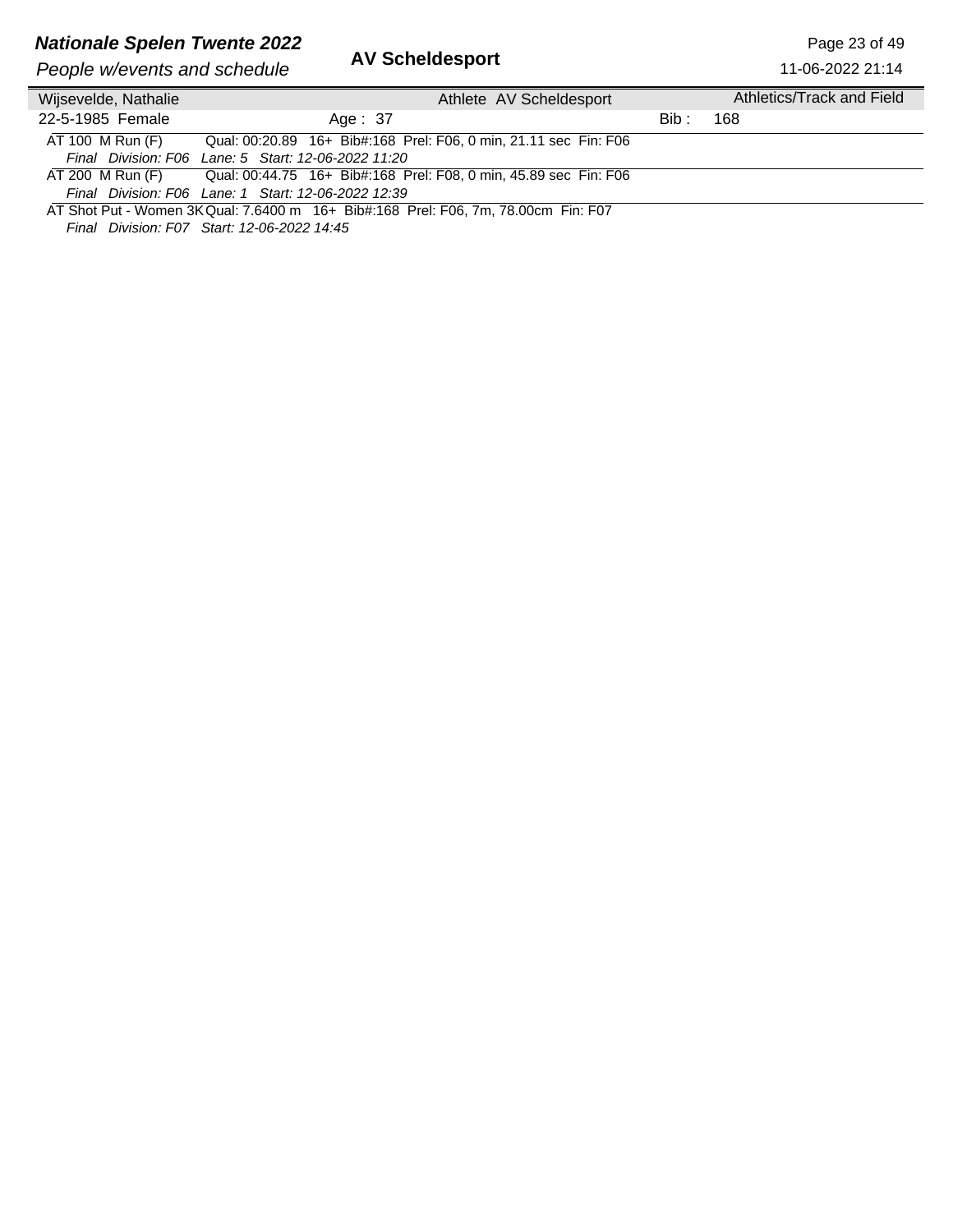#### **Nationale Spelen Twente 2022** And **Containers** Page 24 of 49

| People w/events and schedule | <b>AV Spark Spijkenisse</b>                                                                                                      |         | 11-06-2022 21:14          |
|------------------------------|----------------------------------------------------------------------------------------------------------------------------------|---------|---------------------------|
| Dikkenberg, Vera             | Athlete AV Spark Spijkenisse                                                                                                     |         | Athletics/Track and Field |
| 20-7-1985 Female             | Age: 36                                                                                                                          | Bib :   | 169                       |
| AT 100 M Run (F)             | Qual: 00:19.91  16+ Bib#:169  Prel: F07, 0 min, 21.28 sec  Fin: F06                                                              |         |                           |
|                              | Final Division: F06 Lane: 6 Start: 12-06-2022 11:20                                                                              |         |                           |
| AT 200 M Run (F)             | Qual: 00:46.16  16+ Bib#:169  Prel: F08, 0 min, 51.44 sec Fin: F05                                                               |         |                           |
|                              | Final Division: F05 Lane: 7 Start: 12-06-2022 12:35                                                                              |         |                           |
|                              | AT Shot Put - Women 3K Qual: 3.9800 m 16+ Bib#:169 Prel: F03, 4m, 53.00cm Fin: F04                                               |         |                           |
|                              | Final Division: F04 Start: 12-06-2022 13:45                                                                                      |         |                           |
| Groen, Sem                   | Athlete AV Spark Spijkenisse                                                                                                     |         | Athletics/Track and Field |
| 8-12-2006 Male               | Age: 15                                                                                                                          | Bib:    | 170                       |
| AT 100 M Run (M)             | Qual: 00:16.29 8-15 Bib#:170 Prel: M02, 0 min, 15.40 sec Fin: M02                                                                |         |                           |
| AT 400 M Run (M)             | Final Division: M02 Lane: 4 Start: 12-06-2022 09:34<br>Qual: 01:15.94 8-15 Bib#:170 Prel: M02, 1 min, 9.52 sec Fin: M01          |         |                           |
|                              | Final Division: M01 Lane: 7 Start: 12-06-2022 16:25                                                                              |         |                           |
| AT Long Jump                 | Qual: 3.7200 m 8-15 Bib#:170 Prel: M02, 3m, 63.00cm Fin: M01                                                                     |         |                           |
|                              | Final Division: M01 Start: 12-06-2022 10:45                                                                                      |         |                           |
| Huiskamp, Andrea             | Athlete AV Spark Spijkenisse                                                                                                     |         | Athletics/Track and Field |
| 1-12-1964 Female             | Age: 57                                                                                                                          | Bib:    | 171                       |
| AT 50 M Run                  | Qual: 00:20.01 16+ Bib#:171 Prel: C02, 0 min, 20.72 sec Fin: C01                                                                 |         |                           |
|                              | Final Division: C01 Lane: 5 Start: 12-06-2022 11:40                                                                              |         |                           |
| <b>AT Softball Throw</b>     | Qual: 4.0100 m 16+ Bib#:171 Prel: C01, 3m, 14.00cm Fin: C02                                                                      |         |                           |
|                              | Final Division: C02 Start: 12-06-2022 14:30<br>AT Standing Long Jump Qual: 0.3000 m 16+ Bib#:171 Prel: C01, 0m, 20.00cm Fin: C01 |         |                           |
|                              | Final Division: C01 Start: 12-06-2022 10:00                                                                                      |         |                           |
| Hulst, Bryan                 | Athlete AV Spark Spijkenisse                                                                                                     |         | Athletics/Track and Field |
| 28-3-2000 Male               | Age: 22                                                                                                                          | $Bib$ : | 172                       |
| AT 200 M Run (M)             | Qual: 00:29.18 16+ Bib#:172 Prel: M13, 0 min, 31.33 sec Fin: M11                                                                 |         |                           |
| Final Division: M11          | Lane: 5 Start: 12-06-2022 14:29                                                                                                  |         |                           |
| AT 400 M Run (M)             | Qual: 01:06.53 16+ Bib#:172 Prel: M10, 1 min, 11.55 sec Fin: M09                                                                 |         |                           |
|                              | Final Division: M09 Lane: 5 Start: 12-06-2022 17:05                                                                              |         |                           |
| AT High Jump                 | Qual: 1.3500 m 16+ Bib#:172 Prel: M02, 1m, 15.00cm Fin: M01                                                                      |         |                           |
|                              | Final Division: M01 Start: 12-06-2022 15:10                                                                                      |         |                           |
| Jaspers, Jeroen              | Athlete AV Spark Spijkenisse                                                                                                     |         | Athletics/Track and Field |
| 20-2-1987 Male               | Age: 35                                                                                                                          | Bib:    | 173                       |
| AT 100 M Run (M)             | Qual: 00:21.95 16+ Bib#:173 Prel: M05, 0 min, 31.45 sec Fin: M03                                                                 |         |                           |
|                              | Final Division: M03 Lane: 5 Start: 12-06-2022 09:38                                                                              |         |                           |
| AT 400 M Run (M)             | Qual: 02:19.32  16+ Bib#:173  Prel: M03, 2  min, 20.82 sec  Fin: M02                                                             |         |                           |
|                              | Final Division: M02 Lane: 5 Start: 12-06-2022 16:30                                                                              |         |                           |
| AT Shot Put - Men 4Kg        | Qual: 4.8100 m 16+ Bib#:173 Prel: M05, 3m, 55.00cm Fin: M02<br>Final Division: M02 Start: 12-06-2022 10:50                       |         |                           |
| Korte, Danny de              | Athlete AV Spark Spijkenisse                                                                                                     |         | Athletics/Track and Field |
| 4-2-2004 Male                | Age: 18                                                                                                                          | Bib :   | 174                       |
| AT 100 M Run (M)             | Qual: 00:24.54 16+ Bib#:174 Prel: M04, 0 min, 41.26 sec Fin: M03                                                                 |         |                           |
|                              | Final Division: M03 Lane: 3 Start: 12-06-2022 09:38                                                                              |         |                           |
| AT 200 M Run (M)             | Qual: 00:53.16 16+ Bib#:174 Prel: M04, 1 min, 38.71 sec Fin: M02                                                                 |         |                           |
|                              | Final Division: M02 Lane: 6 Start: 12-06-2022 13:57                                                                              |         |                           |
| AT Shot Put - Men 4Kg        | Qual: 3.1600 m 16+ Bib#:174 Prel: M03, 3m, 90.00cm Fin: M03                                                                      |         |                           |
|                              | Final Division: M03 Start: 12-06-2022 11:05                                                                                      |         |                           |
| Nadort, Sander van de        | Athlete AV Spark Spijkenisse                                                                                                     |         | Athletics/Track and Field |
| 2-8-1980 Male                | Age: 41                                                                                                                          | Bib:    | 175                       |
| AT 1500 M Run                | Qual: 05:07.41 16+ Bib#:175 Prel: M06, 5 min, 51.21 sec Fin: M04                                                                 |         |                           |
|                              | Final Division: M04 Lane: 3 Start: 12-06-2022 15:35                                                                              |         |                           |
| AT 200 M Run (M)             | Qual: 00:30.59 16+ Bib#:175 Prel: M12, 0 min, 33.06 sec Fin: M10<br>Final Division: M10 Lane: 5 Start: 12-06-2022 13:53          |         |                           |
| AT Shot Put - Men 4Kg        | Qual: 7.3600 m 16+ Bib#:175 Prel: M09, 7m, 59.00cm Fin: M10                                                                      |         |                           |
|                              | Final Division: M10 Start: 12-06-2022 13:00                                                                                      |         |                           |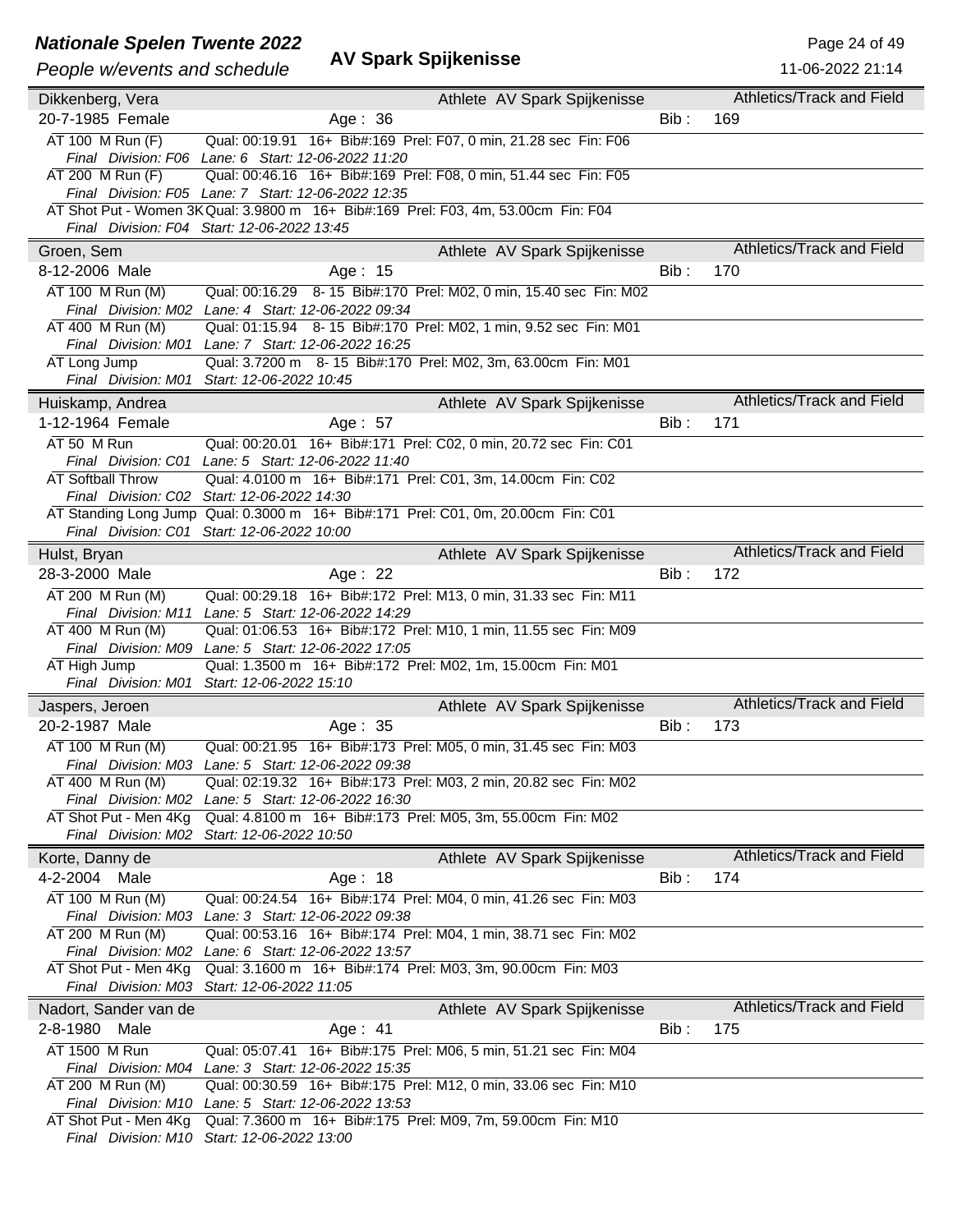# *Nationale Spelen Twente 2022*<br>*People w/eyents and schedule* **AV Spark Spijkenisse**<br>People w/eyents and schedule **AV Spark Spijkenisse**

#### **People w/events and schedule**

| People w/events and schedule | AV OPAIN OPIJNEIIISSE                                             |       | 11-06-2022 21:14          |
|------------------------------|-------------------------------------------------------------------|-------|---------------------------|
| Oladipo, Alexandro           | Athlete AV Spark Spijkenisse                                      |       | Athletics/Track and Field |
| 7-11-2009 Male               | Age: $12$                                                         | Bib : | 176                       |
| AT 100 M Run (M)             | Qual: 00:17.81 8-15 Bib#:176 Prel: M02, 0 min, 18.01 sec Fin: M02 |       |                           |
|                              | Final Division: M02 Lane: 6 Start: 12-06-2022 09:34               |       |                           |
| AT 400 M Run (M)             | Qual: 01:34.16 8-15 Bib#:176 Prel: M02, 1 min, 35.07 sec Fin: M01 |       |                           |
|                              | Final Division: M01 Lane: 4 Start: 12-06-2022 16:25               |       |                           |
| AT Shot Put - Men 4Kg        | Qual: 3.1400 m 8-15 Bib#:176 Prel: M01, 2m, 59.00cm Fin: M01      |       |                           |
|                              | Final Division: M01 Start: 12-06-2022 10:40                       |       |                           |
| Stolk, Ben                   | Athlete AV Spark Spijkenisse                                      |       | Athletics/Track and Field |
| 4-2-1981<br>Male             | Age: $41$                                                         | Bib:  | 177                       |
| AT 100 M Run (M)             | Qual: 00:17.75 16+ Bib#:177 Prel: M08, 0 min, 22.63 sec Fin: M05  |       |                           |
|                              | Final Division: M05 Lane: 3 Start: 12-06-2022 09:46               |       |                           |
| AT 400 M Run (M)             | Qual: 01:40.74 16+ Bib#:177 Prel: M05, 1 min, 52.29 sec Fin: M03  |       |                           |
|                              | Final Division: M03 Lane: 5 Start: 12-06-2022 16:35               |       |                           |
| AT Shot Put - Men 4Kg        | Qual: 4.9900 m 16+ Bib#:177 Prel: M05, 4m, 43.00cm Fin: M04       |       |                           |
|                              | Final Division: M04 Start: 12-06-2022 11:20                       |       |                           |
| Visscher, Dennis             | Athlete AV Spark Spijkenisse                                      |       | Athletics/Track and Field |
| Male<br>9-4-1997             | Age: 25                                                           | Bib : | 178                       |
| AT 1500 M Run                | Qual: 04:57.47 16+ Bib#:178 Prel: M06, 5 min, 45.88 sec Fin: M05  |       |                           |
| Final Division: M05          | Lane: 6 Start: 12-06-2022 15:45                                   |       |                           |
| AT 400 M Run (M)             | Qual: 00:58.66 16+ Bib#:178 Prel: M10, 1 min, 10.52 sec Fin: M09  |       |                           |
|                              | Final Division: M09 Lane: 4 Start: 12-06-2022 17:05               |       |                           |
| AT High Jump                 | Qual: 1.5500 m 16+ Bib#:178 Prel: M02, 1m, 40.00cm Fin: M02       |       |                           |
|                              | $\Gamma$ inal Division: 1400 $\Omega$ taut: 40.00.0000 44:05      |       |                           |

*Final Division: M02 Start: 12-06-2022 11:25*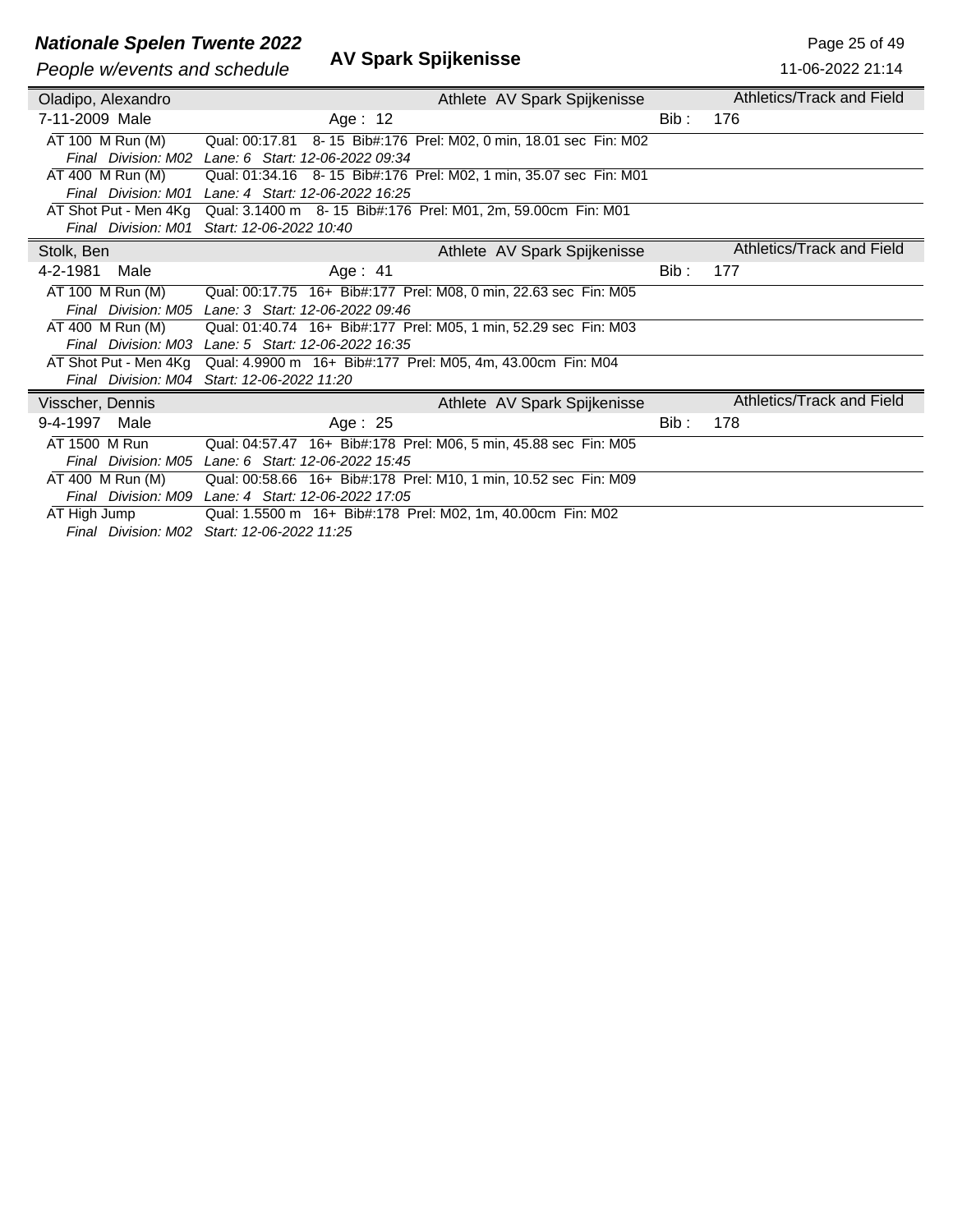### **Nationale Spelen Twente 2022** AV Sprint AV Solution AV Spelen 2022

| People w/events and schedule       | <b>AV Sprint</b>                                                                                                        |      | 11-06-2022 21:14          |
|------------------------------------|-------------------------------------------------------------------------------------------------------------------------|------|---------------------------|
|                                    |                                                                                                                         |      | Athletics/Track and Field |
| Beute, Jordan                      | Athlete AV Sprint                                                                                                       |      |                           |
| 27-10-2003Male                     | Age: 18                                                                                                                 | Bib: | 179                       |
| AT 100 M Run (M)                   | Qual: 00:14.68 16+ Bib#:179 Prel: M14, 0 min, 14.60 sec Fin: M13<br>Final Division: M13 Lane: 4 Start: 12-06-2022 10:18 |      |                           |
| AT 1500 M Run                      | Qual: 06:08.20 16+ Bib#:179 Prel: M04, 6 min, 18.90 sec Fin: M02                                                        |      |                           |
|                                    | Final Division: M02 Lane: 3 Start: 12-06-2022 15:05                                                                     |      |                           |
| AT Long Jump                       | Qual: 3.3000 m 16+ Bib#:179 Prel: M05, 3m, 30.00cm Fin: M04                                                             |      |                           |
|                                    | Final Division: M04 Start: 12-06-2022 11:35                                                                             |      |                           |
| Dijk, Dion van                     | Athlete AV Sprint                                                                                                       |      | Athletics/Track and Field |
| 15-8-2008 Male                     | Age: 13                                                                                                                 | Bib: | 180                       |
| AT 200 M Run (M)                   | Qual: 01:06.45 8-15 Bib#:180 Prel: M01, 1 min, 10.54 sec Fin: M01                                                       |      |                           |
|                                    | Final Division: M01 Lane: 2 Start: 12-06-2022 14:50                                                                     |      |                           |
| AT 400 M Run (M)                   | Qual: 03:20.40  8- 15  Bib#:180  Prel: M01, 2  min, 49.86 sec  Fin: M01                                                 |      |                           |
|                                    | Final Division: M01 Lane: 6 Start: 12-06-2022 16:25                                                                     |      |                           |
| AT Shot Put - Men 4Kg              | Qual: 2.0500 m 8-15 Bib#:180 Prel: M01, 2m, 15.00cm Fin: M01<br>Final Division: M01 Start: 12-06-2022 10:40             |      |                           |
|                                    |                                                                                                                         |      | Athletics/Track and Field |
| Graumans, Sander<br>4-12-2000 Male | Athlete AV Sprint<br>Age: 21                                                                                            | Bib: | 181                       |
| AT 1500 M Run                      | Qual: 06:10.24 16+ Bib#:181 Prel: M04, 5 min, 40.60 sec Fin: M05                                                        |      |                           |
|                                    | Final Division: M05 Lane: 5 Start: 12-06-2022 15:45                                                                     |      |                           |
| AT 200 M Run (M)                   | Qual: 00:34.72 16+ Bib#:181 Prel: M09, 0 min, 30.68 sec Fin: M12                                                        |      |                           |
|                                    | Final Division: M12 Lane: 2 Start: 12-06-2022 13:49                                                                     |      |                           |
| AT Long Jump                       | Qual: 3.6500 m 16+ Bib#:181 Prel: M06, 3m, 67.00cm Fin: M05                                                             |      |                           |
|                                    | Final Division: M05 Start: 12-06-2022 11:55                                                                             |      |                           |
| Haans, Kelsey                      | Athlete AV Sprint                                                                                                       |      | Athletics/Track and Field |
| 31-8-1994 Female                   | Age: 27                                                                                                                 | Bib: | 182                       |
| AT 100 M Run (F)                   | Qual: 00:31.00 16+ Bib#:182 Prel: F03, 0 min, 22.41 sec Fin: F05                                                        |      |                           |
|                                    | Final Division: F05 Lane: 4 Start: 12-06-2022 11:16                                                                     |      |                           |
| AT 800 M Run                       | Qual: 04:46.00 16+ Bib#:182 Prel: F01, 4 min, 46.15 sec Fin: F1                                                         |      |                           |
| AT Long Jump                       | Final Division: F1 Lane: 5 Start: 12-06-2022 17:15<br>Qual: 1.5400 m 16+ Bib#:182 Prel: F02, 1m, 97.00cm Fin: F03       |      |                           |
|                                    | Final Division: F03 Start: 12-06-2022 14:15                                                                             |      |                           |
| Hout, Sven van den                 | Athlete AV Sprint                                                                                                       |      | Athletics/Track and Field |
| 5-2-1990 Male                      | Age: 32                                                                                                                 | Bib: | 183                       |
| AT 100 M Run (M)                   | Qual: 00:13.24 16+ Bib#:183 Prel: M15, 0 min, 13.08 sec Fin: M16                                                        |      |                           |
|                                    | Final Division: M16 Lane: 3 Start: 12-06-2022 10:30                                                                     |      |                           |
| AT 400 M Run (M)                   | Qual: 01:05.20 16+ Bib#:183 Prel: M10, 1 min, 0.82 sec Fin: M10                                                         |      |                           |
|                                    | Final Division: M10 Lane: 4 Start: 12-06-2022 17:10                                                                     |      |                           |
| AT Long Jump                       | Qual: 4.4800 m 16+ Bib#:183 Prel: M08, 4m, 91.00cm Fin: M07                                                             |      |                           |
|                                    | Final Division: M07 Start: 12-06-2022 12:35                                                                             |      |                           |
| Kwaak, Arianne van der             | Athlete AV Sprint                                                                                                       |      | Athletics/Track and Field |
| 5-11-1988 Female                   | Age: 33                                                                                                                 | Bib: | 184                       |
| AT 100 M Run (F)                   | Qual: 00:37.00 16+ Bib#:184 Prel: F03, 0 min, 25.58 sec Fin: F04                                                        |      |                           |
| AT 400 M Run (F)                   | Final Division: F04 Lane: 5 Start: 12-06-2022 11:12<br>Qual: 03:17.00 16+ Bib#:184 Prel: F01, 2 min, 22.23 sec Fin: F01 |      |                           |
|                                    | Final Division: F01 Lane: 4 Start: 12-06-2022 16:05                                                                     |      |                           |
|                                    | AT Shot Put - Women 3K Qual: 2.7600 m 16+ Bib#:184 Prel: F02, 3m, 8.00cm Fin: F02                                       |      |                           |
|                                    | Final Division: F02 Start: 12-06-2022 09:45                                                                             |      |                           |
| Leeuwen, Lars van                  | Athlete AV Sprint                                                                                                       |      | Athletics/Track and Field |
| 12-1-2001 Male                     | Age: 21                                                                                                                 | Bib: | 185                       |
| AT 100 M Run (M)                   | Qual: 00:15.08 16+ Bib#:185 Prel: M12, 0 min, 15.01 sec Fin: M12                                                        |      |                           |
|                                    | Final Division: M12 Lane: 4 Start: 12-06-2022 10:14                                                                     |      |                           |
| AT 400 M Run (M)                   | Qual: 01:48.13 16+ Bib#:185 Prel: M04, 1 min, 32.73 sec Fin: M05                                                        |      |                           |
| AT Long Jump                       | Final Division: M05 Lane: 7 Start: 12-06-2022 16:45<br>Qual: 3.3800 m 16+ Bib#:185 Prel: M05, 2m, 73.00cm Fin: M03      |      |                           |
|                                    | Final Division: M03 Start: 12-06-2022 11:15                                                                             |      |                           |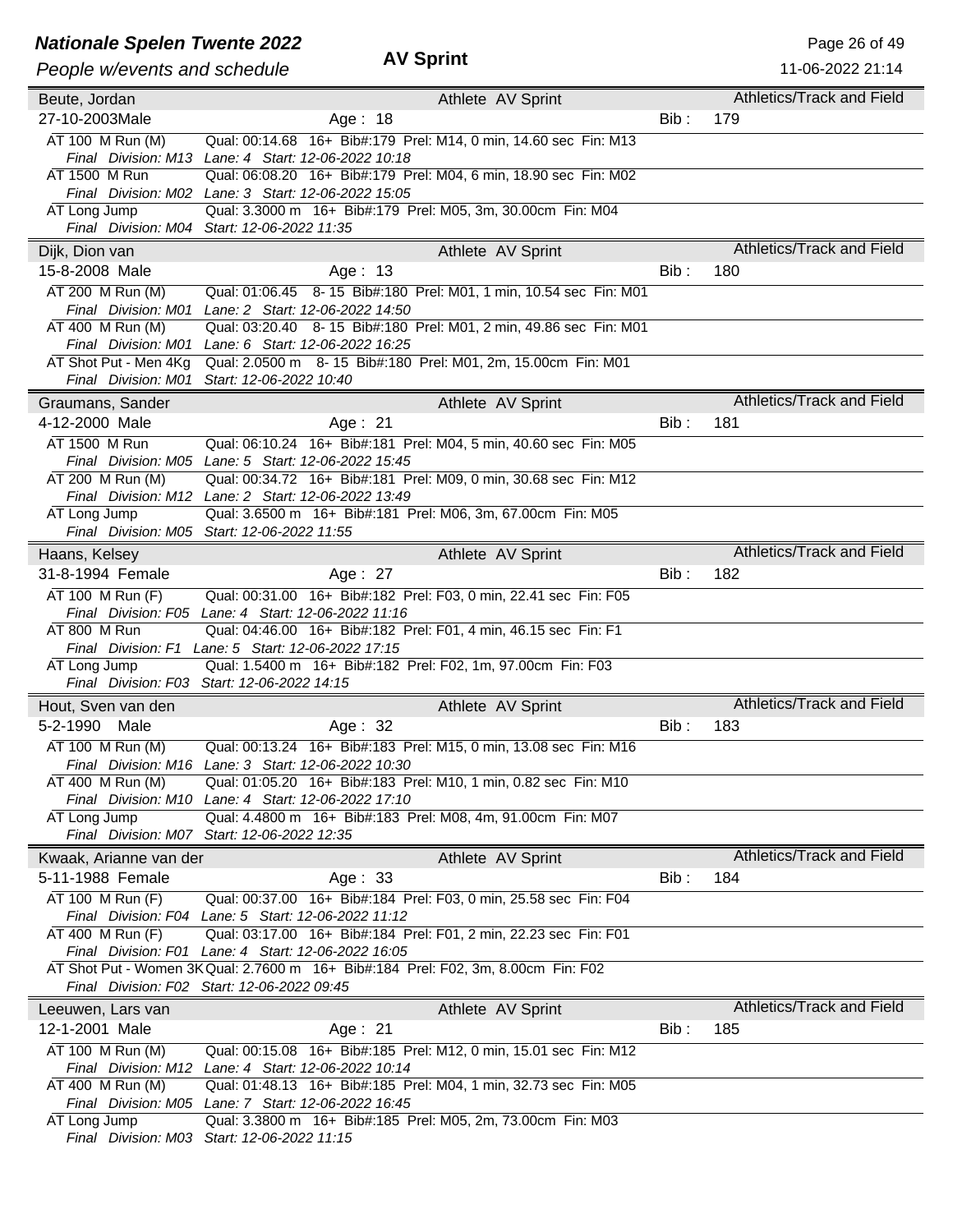### **Nationale Spelen Twente 2022** AM Sprint Mational Accounts 2022

| People w/events and schedule          | <b>AV Sprint</b>                                                                                                                          |         | 11-06-2022 21:14          |
|---------------------------------------|-------------------------------------------------------------------------------------------------------------------------------------------|---------|---------------------------|
|                                       |                                                                                                                                           |         |                           |
| Luijkx, Mark                          | Athlete AV Sprint                                                                                                                         |         | Athletics/Track and Field |
| 24-8-1999 Male                        | Age: 22                                                                                                                                   | $Bib$ : | 186                       |
| AT 1500 M Run                         | Qual: 06:05.24 16+ Bib#:186 Prel: M05, 5 min, 59.93 sec Fin: M04<br>Final Division: M04 Lane: 6 Start: 12-06-2022 15:35                   |         |                           |
| AT 400 M Run (M)                      | Qual: 01:39.75 16+ Bib#:186 Prel: M06, 1 min, 20.62 sec Fin: M07                                                                          |         |                           |
|                                       | Final Division: M07 Lane: 4 Start: 12-06-2022 16:55                                                                                       |         |                           |
| AT Long Jump                          | Qual: 3.1900 m 16+ Bib#:186 Prel: M05, 3m, 12.00cm Fin: M04                                                                               |         |                           |
|                                       | Final Division: M04 Start: 12-06-2022 11:35                                                                                               |         |                           |
| Maastricht, Arie van                  | Athlete AV Sprint                                                                                                                         |         | Athletics/Track and Field |
| 14-8-1997 Male                        | Age: $24$                                                                                                                                 | Bib:    | 187                       |
| AT 1500 M Run                         | Qual: 07:15.28 16+ Bib#:187 Prel: M02, 7 min, 32.89 sec Fin: M01                                                                          |         |                           |
|                                       | Final Division: M01 Lane: 5 Start: 12-06-2022 15:15                                                                                       |         |                           |
| AT 400 M Run (M)                      | Qual: 01:48.10 16+ Bib#:187 Prel: M05, 1 min, 31.16 sec Fin: M05                                                                          |         |                           |
|                                       | Final Division: M05 Lane: 6 Start: 12-06-2022 16:45                                                                                       |         |                           |
| AT Long Jump                          | Qual: 2.5000 m 16+ Bib#:187 Prel: M03, 1m, 95.00cm Fin: M02<br>Final Division: M02 Start: 12-06-2022 11:00                                |         |                           |
| Pellicaan, Jeffrey                    | Athlete AV Sprint                                                                                                                         |         | Athletics/Track and Field |
| 19-3-1995 Male                        | Age: 27                                                                                                                                   | Bib:    | 188                       |
| AT 200 M Run (M)                      | Qual: 00:55.10 16+ Bib#:188 Prel: M04, 0 min, 53.04 sec Fin: M02                                                                          |         |                           |
|                                       | Final Division: M02 Lane: 4 Start: 12-06-2022 13:57                                                                                       |         |                           |
| AT 400 M Run (M)                      | Qual: 01:58.10 16+ Bib#:188 Prel: M04, 1 min, 59.53 sec Fin: M03                                                                          |         |                           |
| Final Division: M03                   | Lane: 6 Start: 12-06-2022 16:35                                                                                                           |         |                           |
| AT Shot Put - Men 4Kg                 | Qual: 3.1800 m 16+ Bib#:188 Prel: M03, 2m, 99.00cm Fin: M02                                                                               |         |                           |
|                                       | Final Division: M02 Start: 12-06-2022 10:50                                                                                               |         |                           |
| Riel, Cynthia                         | Athlete AV Sprint                                                                                                                         |         | Athletics/Track and Field |
| 26-6-1999 Female                      | Age: 22                                                                                                                                   | $Bib$ : | 189                       |
| AT 200 M Run (F)                      | Qual: 00:59.30 16+ Bib#:189 Prel: F06, 0 min, 56.67 sec Fin: F04                                                                          |         |                           |
|                                       | Final Division: F04 Lane: 3 Start: 12-06-2022 12:31                                                                                       |         |                           |
| AT 400 M Run (F)                      | Qual: 01:58.30 16+ Bib#:189 Prel: F02, 2 min, 40.29 sec Fin: F01                                                                          |         |                           |
|                                       | Final Division: F01 Lane: 3 Start: 12-06-2022 16:05<br>AT Shot Put - Women 3K Qual: 4.9600 m 16+ Bib#:189 Prel: F04, 5m, 20.00cm Fin: F05 |         |                           |
|                                       | Final Division: F05 Start: 12-06-2022 14:05                                                                                               |         |                           |
| Stoop, Joury                          | Athlete AV Sprint                                                                                                                         |         | Athletics/Track and Field |
| 10-7-1997 Male                        | Age: 24                                                                                                                                   | Bib:    | 190                       |
| AT 100 M Run (M)                      | Qual: 00:16.45 16+ Bib#:190 Prel: M10, 0 min, 16.67 sec Fin: M10                                                                          |         |                           |
|                                       | Final Division: M10 Lane: 1 Start: 12-06-2022 10:06                                                                                       |         |                           |
| AT 200 M Run (M)                      | Qual: 00:39.10 16+ Bib#:190 Prel: M07, 0 min, 39.73 sec Fin: M07                                                                          |         |                           |
|                                       | Final Division: M07 Lane: 7 Start: 12-06-2022 14:17                                                                                       |         |                           |
| AT Long Jump                          | Qual: 2.8500 m 16+ Bib#:190 Prel: M04, 3m, 13.00cm Fin: M04<br>Final Division: M04 Start: 12-06-2022 11:35                                |         |                           |
|                                       |                                                                                                                                           |         | Athletics/Track and Field |
| Viellevoye, Mathieu<br>17-10-2002Male | Athlete AV Sprint<br>Age: 19                                                                                                              | Bib:    | 191                       |
| AT 200 M Run (M)                      |                                                                                                                                           |         |                           |
|                                       | Qual: 01:08.13 16+ Bib#:191 Prel: M02, 0 min, 33.15 sec Fin: M10<br>Final Division: M10 Lane: 3 Start: 12-06-2022 13:53                   |         |                           |
| AT 400 M Run (M)                      | Qual: 01:33.00 16+ Bib#:191 Prel: M07, 1 min, 16.94 sec Fin: M08                                                                          |         |                           |
|                                       | Final Division: M08 Lane: 4 Start: 12-06-2022 17:00                                                                                       |         |                           |
| AT Long Jump                          | Qual: 3.0400 m 16+ Bib#:191 Prel: M04, 3m, 60.00cm Fin: M05                                                                               |         |                           |
|                                       | Final Division: M05 Start: 12-06-2022 11:55                                                                                               |         |                           |
| Wielenga, Andreas                     | Athlete AV Sprint                                                                                                                         |         | Athletics/Track and Field |
| 30-6-1990 Male                        | Age: 31                                                                                                                                   | Bib:    | 192                       |
| AT 200 M Run (M)                      | Qual: 00:47.00 16+ Bib#:192 Prel: M05, 0 min, 36.78 sec Fin: M08                                                                          |         |                           |
|                                       | Final Division: M08 Lane: 5 Start: 12-06-2022 14:21                                                                                       |         |                           |
| AT 400 M Run (M)                      | Qual: 01:48.13 16+ Bib#:192 Prel: M04, 1 min, 28.21 sec Fin: M06                                                                          |         |                           |
| AT Long Jump                          | Final Division: M06 Lane: 8 Start: 12-06-2022 16:50<br>Qual: 2.8100 m 16+ Bib#:192 Prel: M04, 3m, 23.00cm Fin: M04                        |         |                           |
|                                       | Final Division: M04 Start: 12-06-2022 11:35                                                                                               |         |                           |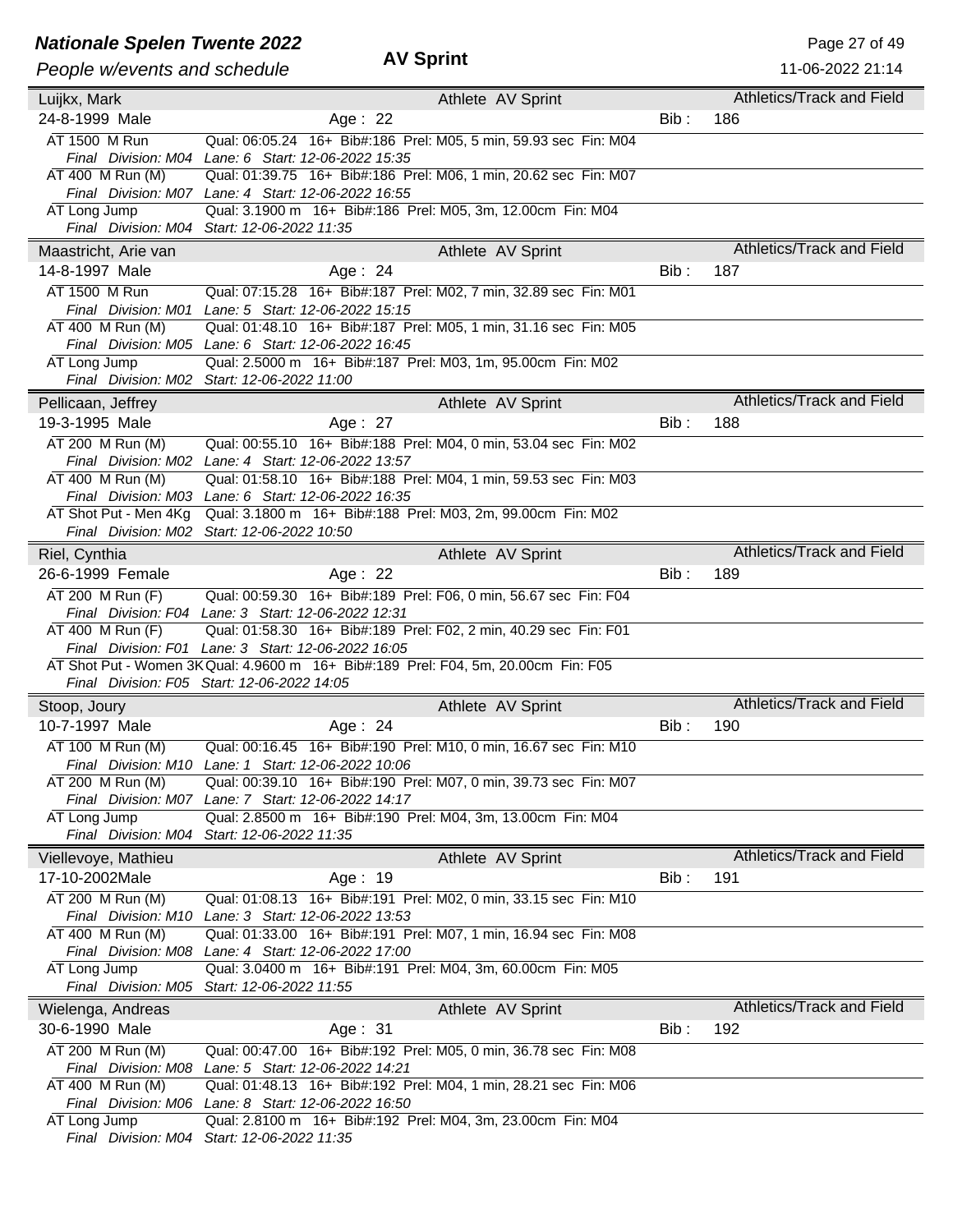## **Nationale Spelen Twente 2022**<br>**AV Sprint Page 28 of 49**<br>**AV Sprint Page 28 of 49**<br>**Page 28 of 49**

| <b>AV Sprint</b><br>People w/events and schedule |                                                                  |       | 11-06-2022 21:14          |
|--------------------------------------------------|------------------------------------------------------------------|-------|---------------------------|
| Willemsen, Martijn                               | Athlete AV Sprint                                                |       | Athletics/Track and Field |
| 3-7-2001 Male                                    | Age: $20$                                                        | Bib : | 193                       |
| AT 200 M Run (M)                                 | Qual: 00:32.51 16+ Bib#:193 Prel: M10, 0 min, 31.06 sec Fin: M12 |       |                           |
|                                                  | Final Division: M12 Lane: 7 Start: 12-06-2022 13:49              |       |                           |
| AT 400 M Run (M)                                 | Qual: 01:08.10 16+ Bib#:193 Prel: M10, 1 min, 22.74 sec Fin: M07 |       |                           |
|                                                  | Final Division: M07 Lane: 2 Start: 12-06-2022 16:55              |       |                           |
| AT Long Jump                                     | Qual: 3.9500 m 16+ Bib#:193 Prel: M07, 4m, 18.00cm Fin: M06      |       |                           |

*Final Division: M06 Start: 12-06-2022 12:15*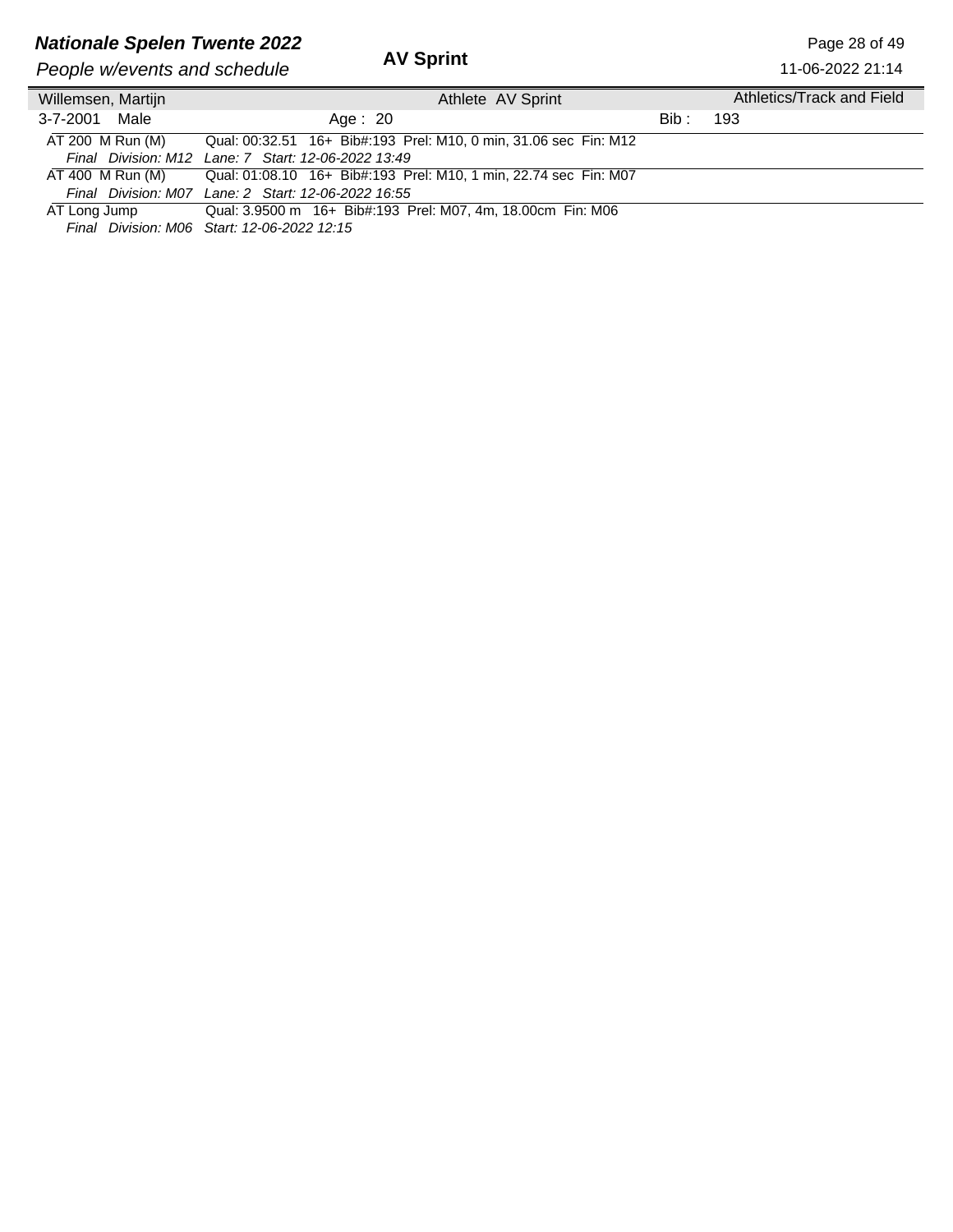## **Nationale Spelen Twente 2022**<br>**AV Zaanland** Page 29 of 49<br>**AV Zaanland** Page 2022 2022 2024

| People w/events and schedule | Av Zaaniand                                                                                                                              |         | 11-06-2022 21:14                 |
|------------------------------|------------------------------------------------------------------------------------------------------------------------------------------|---------|----------------------------------|
| Keizer, Bas                  | Athlete AV Zaanland                                                                                                                      |         | Athletics/Track and Field        |
| 7-7-1987 Male                | Age: 34                                                                                                                                  | Bib :   | 194                              |
| AT 100 M Run (M)             | Qual: 00:21.70 16+ Bib#:194 Prel: M05, 0 min, 19.41 sec Fin: M07                                                                         |         |                                  |
|                              | Final Division: M07 Lane: 7 Start: 12-06-2022 09:54                                                                                      |         |                                  |
| AT 200 M Run (M)             | Qual: 00:51.20 16+ Bib#:194 Prel: M05, 0 min, 44.58 sec Fin: M05                                                                         |         |                                  |
|                              | Final Division: M05 Lane: 7 Start: 12-06-2022 14:09<br>AT Mini Javelin 400gr MeQual: 9.3000 m 16+ Bib#:194 Prel: M02, 8m, 4.00cm Fin: M2 |         |                                  |
|                              | Final Division: M2 Start: 12-06-2022 12:30                                                                                               |         |                                  |
| Lem, Mark van der            | Athlete AV Zaanland                                                                                                                      |         | Athletics/Track and Field        |
| 12-7-1989 Male               | Age: 32                                                                                                                                  | Bib:    | 195                              |
| AT 100 M Run (M)             | Qual: 00:31.30 16+ Bib#:195 Prel: M03, 0 min, 25.63 sec Fin: M04                                                                         |         |                                  |
|                              | Final Division: M04 Lane: 3 Start: 12-06-2022 09:42                                                                                      |         |                                  |
| AT 200 M Run (M)             | Qual: 01:05.00 16+ Bib#:195 Prel: M02, 0 min, 53.39 sec Fin: M02                                                                         |         |                                  |
|                              | Final Division: M02 Lane: 5 Start: 12-06-2022 13:57                                                                                      |         |                                  |
|                              | AT Mini Javelin 400gr MeQual: 5.6500 m 16+ Bib#:195 Prel: M01, 6m, 29.00cm Fin: M1                                                       |         |                                  |
|                              | Final Division: M1 Start: 12-06-2022 12:20                                                                                               |         |                                  |
| Ritsma, Jitske               | Athlete AV Zaanland                                                                                                                      |         | Athletics/Track and Field        |
| 17-10-2001Female             | Age: 20                                                                                                                                  | Bib:    | 196                              |
| AT 100 M Run (F)             | Qual: 00:27.20 16+ Bib#:196 Prel: F04, 0 min, 28.55 sec Fin: F03                                                                         |         |                                  |
| AT 200 M Run (F)             | Final Division: F03 Lane: 5 Start: 12-06-2022 11:08<br>Qual: 01:04.00 16+ Bib#:196 Prel: F06, 0 min, 54.24 sec Fin: F04                  |         |                                  |
|                              | Final Division: F04 Lane: 4 Start: 12-06-2022 12:31                                                                                      |         |                                  |
|                              | AT Mini Javelin 300gr WcQual: 10.1000 m 16+ Bib#:196 Prel: F02, 10m, 6.00cm Fin: F02                                                     |         |                                  |
|                              | Final Division: F02 Start: 12-06-2022 09:40                                                                                              |         |                                  |
| Roos, Jordy                  | Athlete AV Zaanland                                                                                                                      |         | <b>Athletics/Track and Field</b> |
| 24-8-1992 Male               | Age: 29                                                                                                                                  | $Bib$ : | 197                              |
| AT 200 M Run (M)             | Qual: 01:04.00 16+ Bib#:197 Prel: M03, 0 min, 48.04 sec Fin: M04                                                                         |         |                                  |
|                              | Final Division: M04 Lane: 5 Start: 12-06-2022 14:05                                                                                      |         |                                  |
| AT 400 M Run (M)             | Qual: 02:30.00 16+ Bib#:197 Prel: M03, 1 min, 52.87 sec Fin: M03                                                                         |         |                                  |
| AT Shot Put - Men 4Kg        | Final Division: M03 Lane: 3 Start: 12-06-2022 16:35<br>Qual: 4.9000 m 16+ Bib#:197 Prel: M05, 4m, 40.00cm Fin: M04                       |         |                                  |
|                              | Final Division: M04 Start: 12-06-2022 11:20                                                                                              |         |                                  |
| Yutto, Sharon                | Athlete AV Zaanland                                                                                                                      |         | Athletics/Track and Field        |
| 17-8-1999 Female             | Age: 22                                                                                                                                  | $Bib$ : | 198                              |
| AT 200 M Run (F)             | Qual: 00:47.70 16+ Bib#:198 Prel: F07, 0 min, 37.33 sec Fin: F07                                                                         |         |                                  |
|                              | Final Division: F07 Lane: 3 Start: 12-06-2022 12:43                                                                                      |         |                                  |
| AT 400 M Run (F)             | Qual: 01:48.00 16+ Bib#:198 Prel: F03, 1 min, 40.33 sec Fin: F04                                                                         |         |                                  |
|                              | Final Division: F04 Lane: 3 Start: 12-06-2022 16:20                                                                                      |         |                                  |
|                              | AT Mini Javelin 300gr WcQual: 12.0000 m 16+ Bib#:198 Prel: F02, 12m, 31.00cm Fin: F02                                                    |         |                                  |

*Final Division: F02 Start: 12-06-2022 09:40*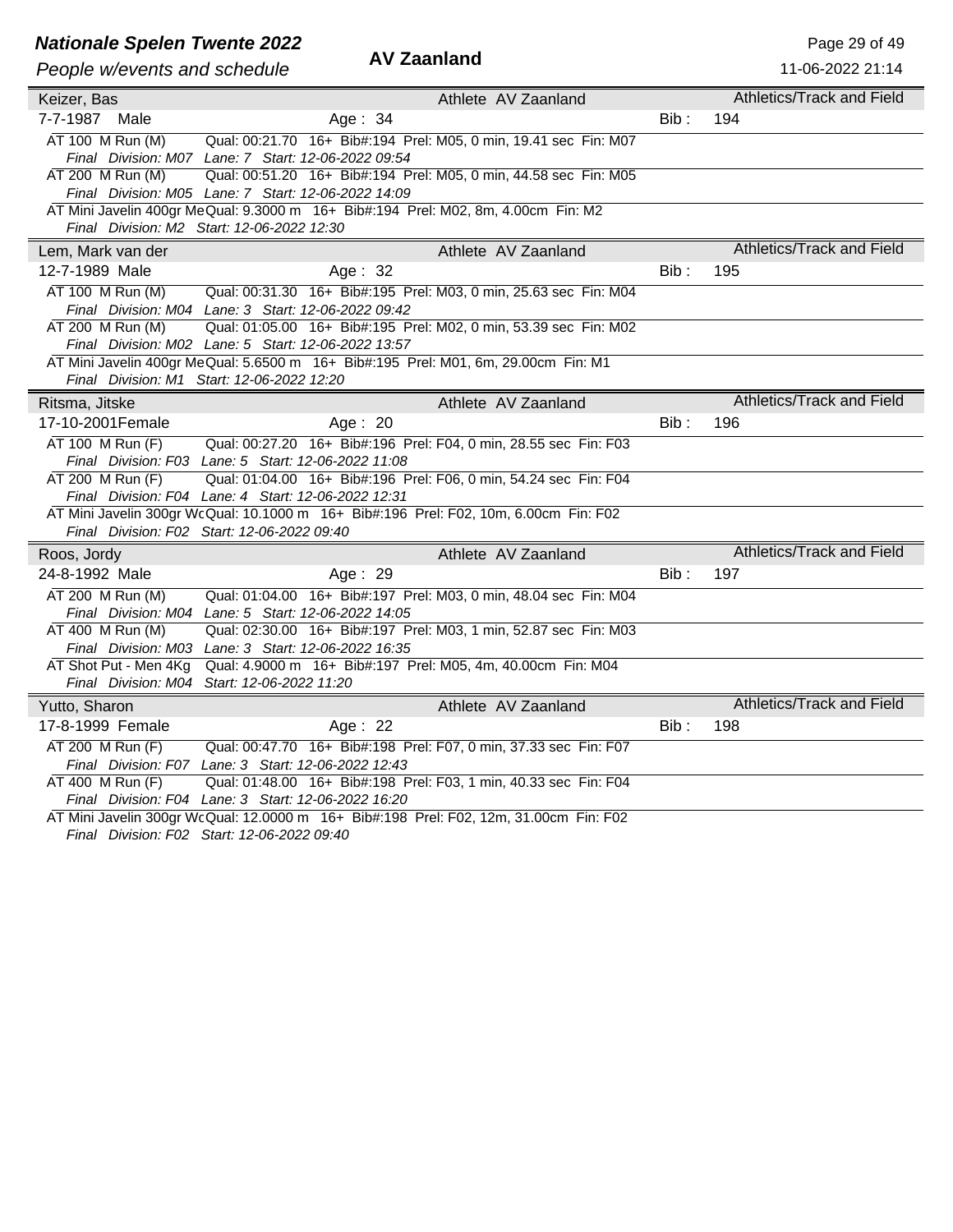#### **Nationale Spelen Twente 2022** AME **AND AND AND ALCORE 2008 ASSESSED AND Rage 30 of 49**

| AV Zuidwal |  |
|------------|--|
|------------|--|

| People w/events and schedule | <b>AV Zuidwal</b>                                                                                                                              |       | 11-06-2022 21:14          |
|------------------------------|------------------------------------------------------------------------------------------------------------------------------------------------|-------|---------------------------|
| Kuiper, Rens                 | Athlete AV Zuidwal                                                                                                                             |       | Athletics/Track and Field |
| 4-10-1987 Male               | Age: $34$                                                                                                                                      | Bib:  | 199                       |
|                              | AT 100 M Frame Runnin Qual: 00:15.00 16+ Bib#:199 Prel: M02, 0 min, 21.83 sec Fin: M01                                                         |       |                           |
|                              | Final Division: M01 Lane: 4 Start: 12-06-2022 10:45                                                                                            |       |                           |
|                              | AT 200 M Frame Runnin Qual: 00:35.00 16+ Bib#:199 Prel: M02, 0 min, 47.51 sec Fin: M02                                                         |       |                           |
|                              | Final Division: M02 Lane: 2 Start: 12-06-2022 14:45                                                                                            |       |                           |
|                              | AT Mini Javelin 400gr Me Qual: 3.0000 m 16+ Bib#:199 Prel: M01, 8m, 10.00cm Fin: M2                                                            |       |                           |
|                              | Final Division: M2 Start: 12-06-2022 12:30                                                                                                     |       |                           |
| Miltenburg, Steijn van       | Athlete AV Zuidwal                                                                                                                             |       | Athletics/Track and Field |
| 7-7-2005 Male                | Age: $16$                                                                                                                                      | Bib:  | 200                       |
| $AT 100$ M Run (M)           | Qual: 00:19.48 16+ Bib#:200 Prel: M06, 0 min, 19.75 sec Fin: M06                                                                               |       |                           |
|                              | Final Division: M06 Lane: 4 Start: 12-06-2022 09:50                                                                                            |       |                           |
| AT Long Jump                 | Qual: 2.5300 m 16+ Bib#:200 Prel: M03, 2m, 55.00cm Fin: M03                                                                                    |       |                           |
|                              | Final Division: M03 Start: 12-06-2022 11:15                                                                                                    |       |                           |
| Muilwijk, Desta              | Athlete AV Zuidwal                                                                                                                             |       | Athletics/Track and Field |
| 5-3-2005 Female              | Age: 17                                                                                                                                        | Bib:  | 201                       |
| AT 100 M Run (F)             | Qual: 00:17.22 16+ Bib#:201 Prel: F08, 0 min, 18.01 sec Fin: F08                                                                               |       |                           |
|                              | Final Division: F08 Lane: 4 Start: 12-06-2022 11:28                                                                                            |       |                           |
| AT 400 M Run (F)             | Qual: 01:39.61 16+ Bib#:201 Prel: F03, 1 min, 47.10 sec Fin: F03                                                                               |       |                           |
|                              | Final Division: F03 Lane: 4 Start: 12-06-2022 16:15<br>AT Shot Put - Women 3K Qual: 4.8600 m 16+ Bib#:201 Prel: F04, 4m, 96.00cm Fin: F05      |       |                           |
|                              | Final Division: F05 Start: 12-06-2022 14:05                                                                                                    |       |                           |
| Wisse, Amber                 | Athlete AV Zuidwal                                                                                                                             |       | Athletics/Track and Field |
| 29-11-2008Female             | Age: 13                                                                                                                                        | Bib : | 202                       |
|                              |                                                                                                                                                |       |                           |
|                              | AT 100 M Frame Runnin Qual: 00:15.00 8-15 Bib#:202 Prel: F01, 0 min, 27.51 sec Fin: F01<br>Final Division: F01 Lane: 4 Start: 12-06-2022 10:50 |       |                           |
|                              | AT 200 M Frame Runnin Qual: 00:40.00 8-15 Bib#:202 Prel: F01, 0 min, 58.12 sec Fin: F01                                                        |       |                           |
|                              | Final Division: F01 Lane: 2 Start: 12-06-2022 13:45                                                                                            |       |                           |
|                              | AT Shot Put - Women 3K Qual: 1.8000 m 12-15 Bib#:202 Prel: F01, 1m, 28.00cm Fin: F01                                                           |       |                           |
|                              | Final Division: F01 Start: 12-06-2022 09:30                                                                                                    |       |                           |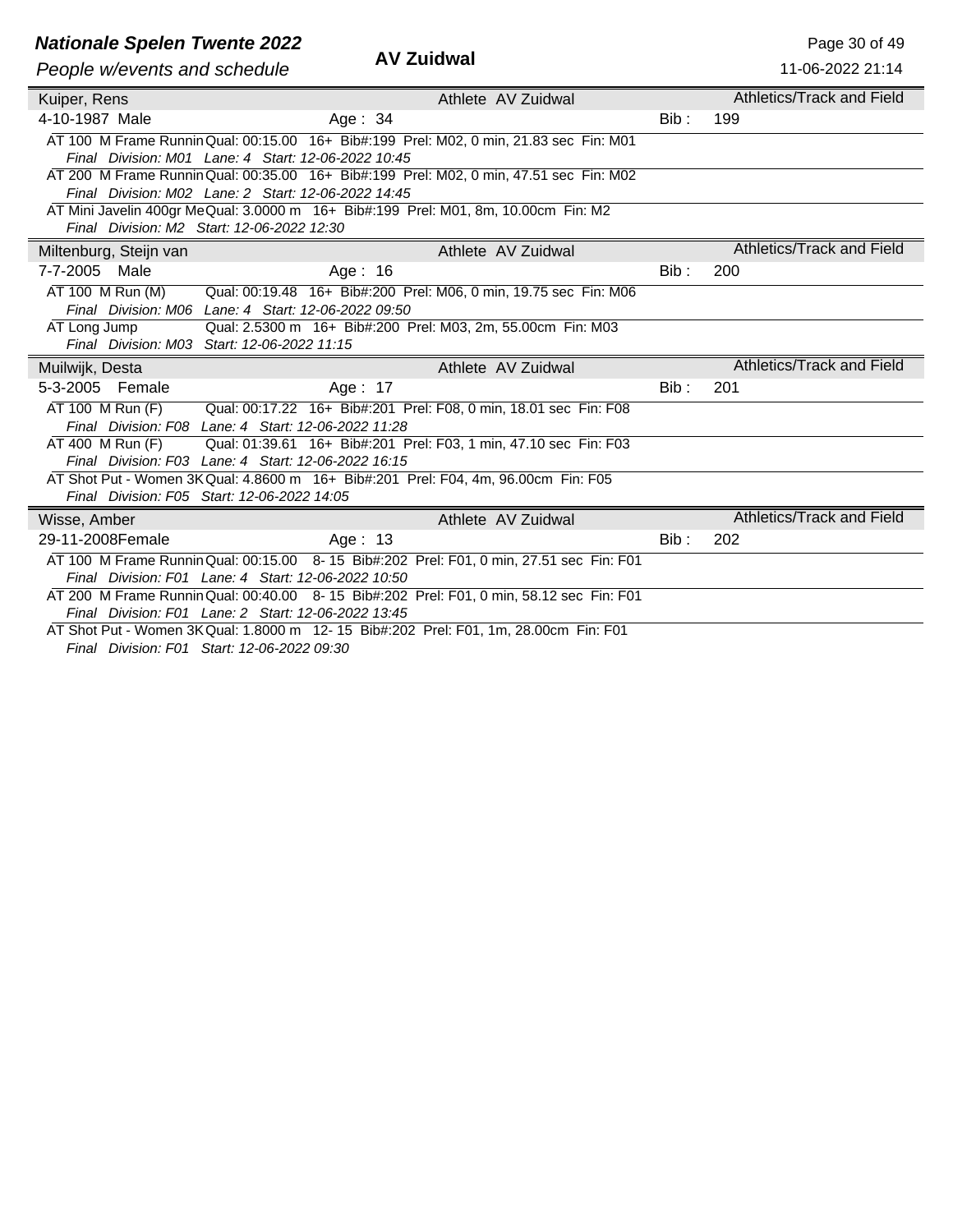## **Nationale Spelen Twente 2022**<br>**E.A.C. de Sperwers** Page 31 of 49

| People w/events and schedule                 | E.A.C. de Sperwers                                                                                                      |         | 11-06-2022 21:14                 |
|----------------------------------------------|-------------------------------------------------------------------------------------------------------------------------|---------|----------------------------------|
| Bruins, Ralph                                | Athlete E.A.C. de Sperwers                                                                                              |         | Athletics/Track and Field        |
| 4-10-1982 Male                               | Age: 39                                                                                                                 | $Bib$ : | 203                              |
| AT 100 M Run (M)                             | Qual: 00:21.22 16+ Bib#:203 Prel: M05, 0 min, 20.44 sec Fin: M06                                                        |         |                                  |
|                                              | Final Division: M06 Lane: 6 Start: 12-06-2022 09:50                                                                     |         |                                  |
| AT 200 M Run (M)                             | Qual: 00:53.35 16+ Bib#:203 Prel: M04, 0 min, 52.07 sec Fin: M03                                                        |         |                                  |
|                                              | Final Division: M03 Lane: 3 Start: 12-06-2022 14:01                                                                     |         |                                  |
|                                              | AT Shot Put - Men 4Kg Qual: 5.7100 m 16+ Bib#:203 Prel: M07, 4m, 94.00cm Fin: M05                                       |         |                                  |
|                                              | Final Division: M05 Start: 12-06-2022 15:05                                                                             |         |                                  |
| Burik, Robert van                            | Athlete E.A.C. de Sperwers                                                                                              |         | Athletics/Track and Field        |
| 3-2-1968 Male                                | Age: 54                                                                                                                 | Bib:    | 204                              |
| AT 200 M Run (M)                             | Qual: 00:35.10 16+ Bib#:204 Prel: M09, 0 min, 41.29 sec Fin: M06                                                        |         |                                  |
|                                              | Final Division: M06 Lane: 6 Start: 12-06-2022 14:13                                                                     |         |                                  |
| AT 400 M Run (M)                             | Qual: 01:23.56 16+ Bib#:204 Prel: M07, 1 min, 38.43 sec Fin: M04                                                        |         |                                  |
|                                              | Final Division: M04 Lane: 2 Start: 12-06-2022 16:40                                                                     |         |                                  |
| AT Long Jump                                 | Qual: 3.1000 m 16+ Bib#:204 Prel: M04, 2m, 48.00cm Fin: M03                                                             |         |                                  |
|                                              | Final Division: M03 Start: 12-06-2022 11:15                                                                             |         |                                  |
| Dijkgraaf, Karlijn                           | Athlete E.A.C. de Sperwers                                                                                              |         | Athletics/Track and Field        |
| 26-2-1984 Female                             | Age: $38$                                                                                                               | Bib:    | 205                              |
| AT 200 M Run (F)                             | Qual: 00:44.48 16+ Bib#:205 Prel: F08, 0 min, 47.77 sec Fin: F05                                                        |         |                                  |
|                                              | Final Division: F05 Lane: 4 Start: 12-06-2022 12:35                                                                     |         |                                  |
| AT 400 M Run (F)                             | Qual: 01:53.54 16+ Bib#:205 Prel: F03, 2 min, 6.53 sec Fin: F02                                                         |         |                                  |
|                                              | Final Division: F02 Lane: 4 Start: 12-06-2022 16:10                                                                     |         |                                  |
|                                              | AT Shot Put - Women 3K Qual: 5.8300 m 16+ Bib#:205 Prel: F05, 5m, 0.00cm Fin: F05                                       |         |                                  |
|                                              | Final Division: F05 Start: 12-06-2022 14:05                                                                             |         |                                  |
| Feijen, Melissa                              | Athlete E.A.C. de Sperwers                                                                                              |         | <b>Athletics/Track and Field</b> |
| 22-11-1993Female                             | Age: 28                                                                                                                 | Bib:    | 206                              |
| AT 100 M Run (F)                             | Qual: 00:19.28 16+ Bib#:206 Prel: F07, 0 min, 19.72 sec Fin: F07                                                        |         |                                  |
|                                              | Final Division: F07 Lane: 5 Start: 12-06-2022 11:24                                                                     |         |                                  |
| AT 400 M Run (F)                             | Qual: 01:50.28 16+ Bib#:206 Prel: F03, 2 min, 8.91 sec Fin: F02                                                         |         |                                  |
|                                              | Final Division: F02 Lane: 5 Start: 12-06-2022 16:10                                                                     |         |                                  |
|                                              | AT Shot Put - Women 3K Qual: 4.4300 m 16+ Bib#:206 Prel: F04, 4m, 42.00cm Fin: F04                                      |         |                                  |
|                                              | Final Division: F04 Start: 12-06-2022 13:45                                                                             |         |                                  |
| Garming, Hendri                              | Athlete E.A.C. de Sperwers                                                                                              |         | Athletics/Track and Field        |
| 5-11-1988 Male                               | Age: 33                                                                                                                 | Bib:    | 207                              |
| AT 100 M Run (M)                             | Qual: 00:15.37 16+ Bib#:207 Prel: M12, 0 min, 16.50 sec Fin: M10                                                        |         |                                  |
|                                              | Final Division: M10 Lane: 2 Start: 12-06-2022 10:06                                                                     |         |                                  |
| AT 400 M Run (M)                             | Qual: 01:17.51 16+ Bib#:207 Prel: M08, 1 min, 35.85 sec Fin: M04                                                        |         |                                  |
|                                              | Final Division: M04 Lane: 3 Start: 12-06-2022 16:40                                                                     |         |                                  |
| AT Long Jump                                 | Qual: 3.3000 m 16+ Bib#:207 Prel: M05, 2m, 94.00cm Fin: M03                                                             |         |                                  |
|                                              | Final Division: M03 Start: 12-06-2022 11:15                                                                             |         |                                  |
| Graver, Albert                               | Athlete E.A.C. de Sperwers                                                                                              |         | Athletics/Track and Field        |
| 18-12-1991Male                               | Age: 30                                                                                                                 | Bib:    | 208                              |
| AT 200 M Run (M)                             | Qual: 00:36.06 16+ Bib#:208 Prel: M08, 0 min, 36.53 sec Fin: M09                                                        |         |                                  |
| Final Division: M09                          | Lane: 1 Start: 12-06-2022 14:25                                                                                         |         |                                  |
| AT 400 M Run (M)                             | Qual: 01:23.41 16+ Bib#:208 Prel: M07, 1 min, 25.08 sec Fin: M06                                                        |         |                                  |
| Final Division: M06<br>AT Shot Put - Men 4Kg | Lane: 3 Start: 12-06-2022 16:50<br>Qual: 8.3300 m 16+ Bib#:208 Prel: M10, 8m, 37.00cm Fin: M11                          |         |                                  |
| Final Division: M11                          | Start: 12-06-2022 11:40                                                                                                 |         |                                  |
|                                              |                                                                                                                         |         | Athletics/Track and Field        |
| Hekhuis, Danick                              | Athlete E.A.C. de Sperwers                                                                                              |         |                                  |
| 30-5-2004 Male                               | Age: 18                                                                                                                 | Bib:    | 209                              |
| AT 100 M Run (M)                             | Qual: 00:14.14 16+ Bib#:209 Prel: M15, 0 min, 13.81 sec Fin: M15                                                        |         |                                  |
| AT 200 M Run (M)                             | Final Division: M15 Lane: 6 Start: 12-06-2022 10:26<br>Qual: 00:25.20 16+ Bib#:209 Prel: M14, 0 min, 28.92 sec Fin: M13 |         |                                  |
|                                              | Final Division: M13 Lane: 5 Start: 12-06-2022 14:33                                                                     |         |                                  |
| AT High Jump                                 | Qual: 1.5000 m 16+ Bib#:209 Prel: M02, 1m, 45.00cm Fin: M02                                                             |         |                                  |
|                                              | Final Division: M02 Start: 12-06-2022 11:25                                                                             |         |                                  |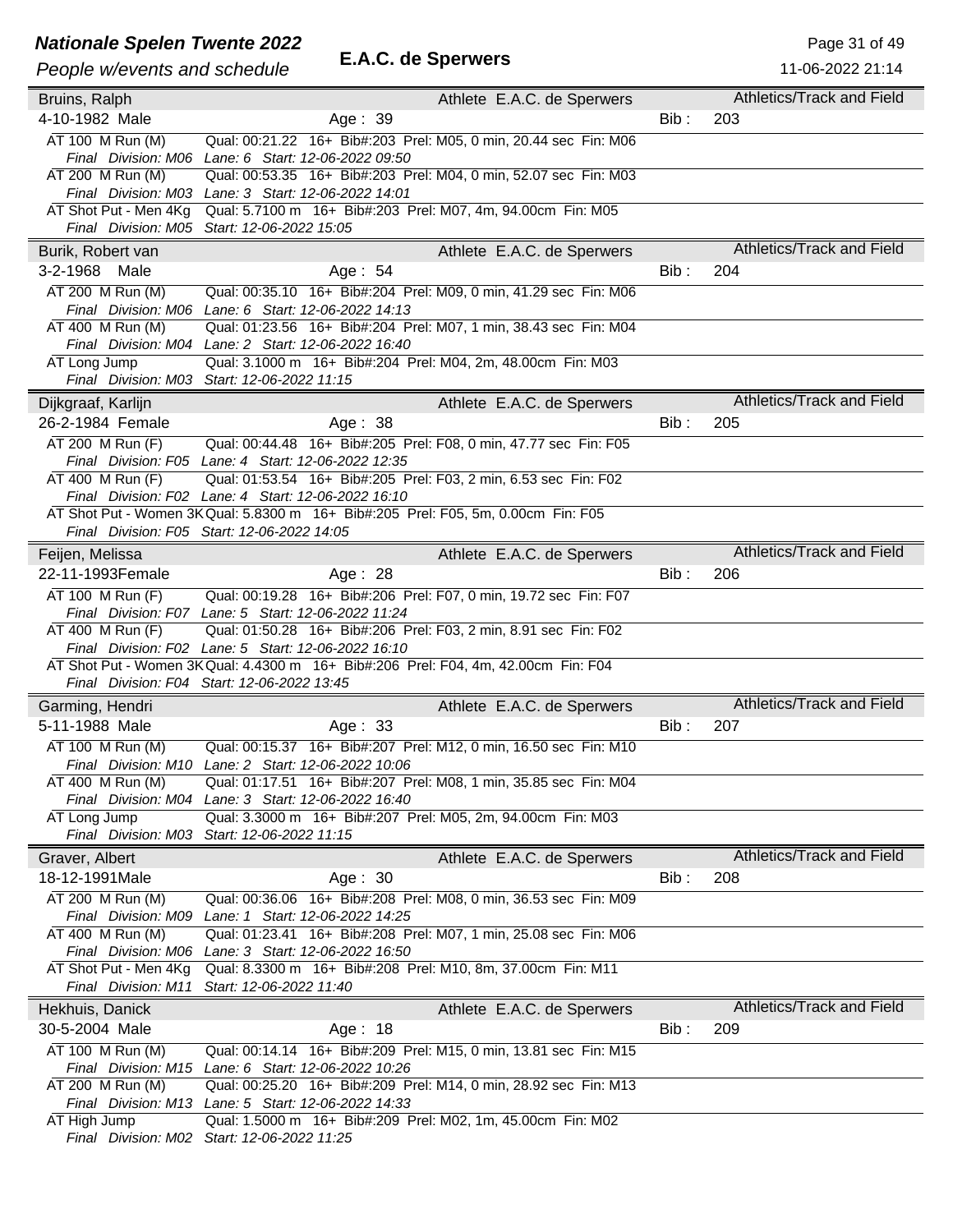# **Nationale Spelen Twente 2022**<br> **E.A.C. de Sperwers** Page 32 of 49<br>
Page 11.06.2022.31:14

### *People w/events and schedule* **E.A.C. de Sperwers**

| People w/events and schedule | E.A.C. de Sperwers                                                                                                                         |       | 11-06-2022 21:14          |
|------------------------------|--------------------------------------------------------------------------------------------------------------------------------------------|-------|---------------------------|
|                              | Athlete E.A.C. de Sperwers                                                                                                                 |       | Athletics/Track and Field |
| Hilbrands, Stephen           |                                                                                                                                            |       |                           |
| 1-11-2000 Male               | Age: 21                                                                                                                                    | Bib:  | 210                       |
| AT 1500 M Run                | Qual: 06:47.23 16+ Bib#:210 Prel: M03, 6 min, 36.51 sec Fin: M03                                                                           |       |                           |
|                              | Final Division: M03 Lane: 5 Start: 12-06-2022 15:25                                                                                        |       |                           |
| AT 400 M Run (M)             | Qual: 01:16.53 16+ Bib#:210 Prel: M08, 1 min, 36.07 sec Fin: M04                                                                           |       |                           |
| AT Long Jump                 | Final Division: M04 Lane: 6 Start: 12-06-2022 16:40<br>Qual: 2.4800 m 16+ Bib#:210 Prel: M03, 2m, 9.00cm Fin: M02                          |       |                           |
|                              | Final Division: M02 Start: 12-06-2022 11:00                                                                                                |       |                           |
|                              |                                                                                                                                            |       | Athletics/Track and Field |
| Hut, Sanne                   | Athlete E.A.C. de Sperwers                                                                                                                 |       |                           |
| 22-7-2003 Female             | Age: 18                                                                                                                                    | Bib:  | 211                       |
| $AT 100$ M Run $(F)$         | Qual: 00:18.17 16+ Bib#:211 Prel: F07, 0 min, 18.73 sec Fin: F08                                                                           |       |                           |
|                              | Final Division: F08 Lane: 7 Start: 12-06-2022 11:28                                                                                        |       |                           |
| AT 200 M Run (F)             | Qual: 00:40.30 16+ Bib#:211 Prel: F09, 0 min, 43.83 sec Fin: F06                                                                           |       |                           |
|                              | Final Division: F06 Lane: 3 Start: 12-06-2022 12:39<br>AT Mini Javelin 300gr WcQual: 9.2900 m 16+ Bib#:211 Prel: F01, 6m, 71.00cm Fin: F01 |       |                           |
|                              | Final Division: F01 Start: 12-06-2022 09:30                                                                                                |       |                           |
|                              |                                                                                                                                            |       | Athletics/Track and Field |
| Lasker, Leroy                | Athlete E.A.C. de Sperwers                                                                                                                 |       |                           |
| 13-12-1989Male               | Age: 32                                                                                                                                    | Bib : | 212                       |
| AT 100 M Run (M)             | Qual: 00:20.08 16+ Bib#:212 Prel: M06, 0 min, 21.00 sec Fin: M06                                                                           |       |                           |
|                              | Final Division: M06 Lane: 7 Start: 12-06-2022 09:50                                                                                        |       |                           |
| AT 400 M Run (M)             | Qual: 02:28.22 16+ Bib#:212 Prel: M03, 5 min, 24.84 sec Fin: M02                                                                           |       |                           |
| AT Shot Put - Men 4Kg        | Final Division: M02 Lane: 3 Start: 12-06-2022 16:30<br>Qual: 2.7700 m 16+ Bib#:212 Prel: M02, 2m, 48.00cm Fin: M01                         |       |                           |
|                              | Final Division: M01 Start: 12-06-2022 10:40                                                                                                |       |                           |
|                              |                                                                                                                                            |       | Athletics/Track and Field |
| Pastoor, Daan                | Athlete E.A.C. de Sperwers                                                                                                                 |       |                           |
| 25-10-1996Male               | Age: 25                                                                                                                                    | Bib:  | 214                       |
| AT 100 M Run (M)             | Qual: 00:20.48 16+ Bib#:214 Prel: M05, 0 min, 23.23 sec Fin: M05                                                                           |       |                           |
|                              | Final Division: M05 Lane: 7 Start: 12-06-2022 09:46                                                                                        |       |                           |
| AT 400 M Run (M)             | Qual: 02:31.33 16+ Bib#:214 Prel: M03, 1 min, 51.37 sec Fin: M03                                                                           |       |                           |
| AT Shot Put - Men 4Kg        | Final Division: M03 Lane: 4 Start: 12-06-2022 16:35<br>Qual: 5.0700 m 16+ Bib#:214 Prel: M06, 4m, 32.00cm Fin: M04                         |       |                           |
|                              | Final Division: M04 Start: 12-06-2022 11:20                                                                                                |       |                           |
|                              |                                                                                                                                            |       | Athletics/Track and Field |
| Stiekel, Meike               | Athlete E.A.C. de Sperwers                                                                                                                 |       |                           |
| 31-3-1990 Female             | Age: 32                                                                                                                                    | Bib:  | 215                       |
| AT 400 M Run (F)             | Qual: 01:43.07 16+ Bib#:215 Prel: F03, 2 min, 14.52 sec Fin: F02                                                                           |       |                           |
| AT 800 M Run                 | Final Division: F02 Lane: 6 Start: 12-06-2022 16:10                                                                                        |       |                           |
|                              | Qual: 04:13.57 16+ Bib#:215 Prel: F01, 5 min, 13.03 sec Fin: F1<br>Final Division: F1 Lane: 3 Start: 12-06-2022 17:15                      |       |                           |
| AT Long Jump                 | Qual: 2.4300 m 16+ Bib#:215 Prel: F03, 2m, 41.00cm Fin: F03                                                                                |       |                           |
|                              | Final Division: F03 Start: 12-06-2022 14:15                                                                                                |       |                           |
| Unij, Joyce                  | Athlete E.A.C. de Sperwers                                                                                                                 |       | Athletics/Track and Field |
| 16-2-1990 Female             | Age: 32                                                                                                                                    | Bib : | 216                       |
|                              |                                                                                                                                            |       |                           |
| AT 100 M Run (F)             | Qual: 00:17.51 16+ Bib#:216 Prel: F08, 0 min, 19.77 sec Fin: F07<br>Final Division: F07 Lane: 3 Start: 12-06-2022 11:24                    |       |                           |
| AT 400 M Run (F)             | Qual: 01:28.09 16+ Bib#:216 Prel: F04, 1 min, 42.82 sec Fin: F04                                                                           |       |                           |
|                              | Final Division: F04 Lane: 6 Start: 12-06-2022 16:20                                                                                        |       |                           |
| AT High Jump                 | Qual: 1.0500 m 16+ Bib#:216 Prel: F01, 0m, 90.00cm Fin: F01                                                                                |       |                           |
|                              | Final Division: F01 Start: 12-06-2022 10:10                                                                                                |       |                           |
| Uyten, Chris van             | Athlete E.A.C. de Sperwers                                                                                                                 |       | Athletics/Track and Field |
| 23-8-2004 Male               | Age: 17                                                                                                                                    | Bib:  | 217                       |
| AT 100 M Run (M)             | Qual: 00:16.20 16+ Bib#:217 Prel: M10, 0 min, 14.85 sec Fin: M13                                                                           |       |                           |
|                              | Final Division: M13 Lane: 1 Start: 12-06-2022 10:18                                                                                        |       |                           |
| AT 200 M Run (M)             | Qual: 00:31.21 16+ Bib#:217 Prel: M11, 0 min, 31.26 sec Fin: M11                                                                           |       |                           |
|                              | Final Division: M11 Lane: 4 Start: 12-06-2022 14:29                                                                                        |       |                           |
| AT High Jump                 | Qual: 1.2500 m 16+ Bib#:217 Prel: M01, 1m, 35.00cm Fin: M02                                                                                |       |                           |
|                              | Final Division: M02 Start: 12-06-2022 11:25                                                                                                |       |                           |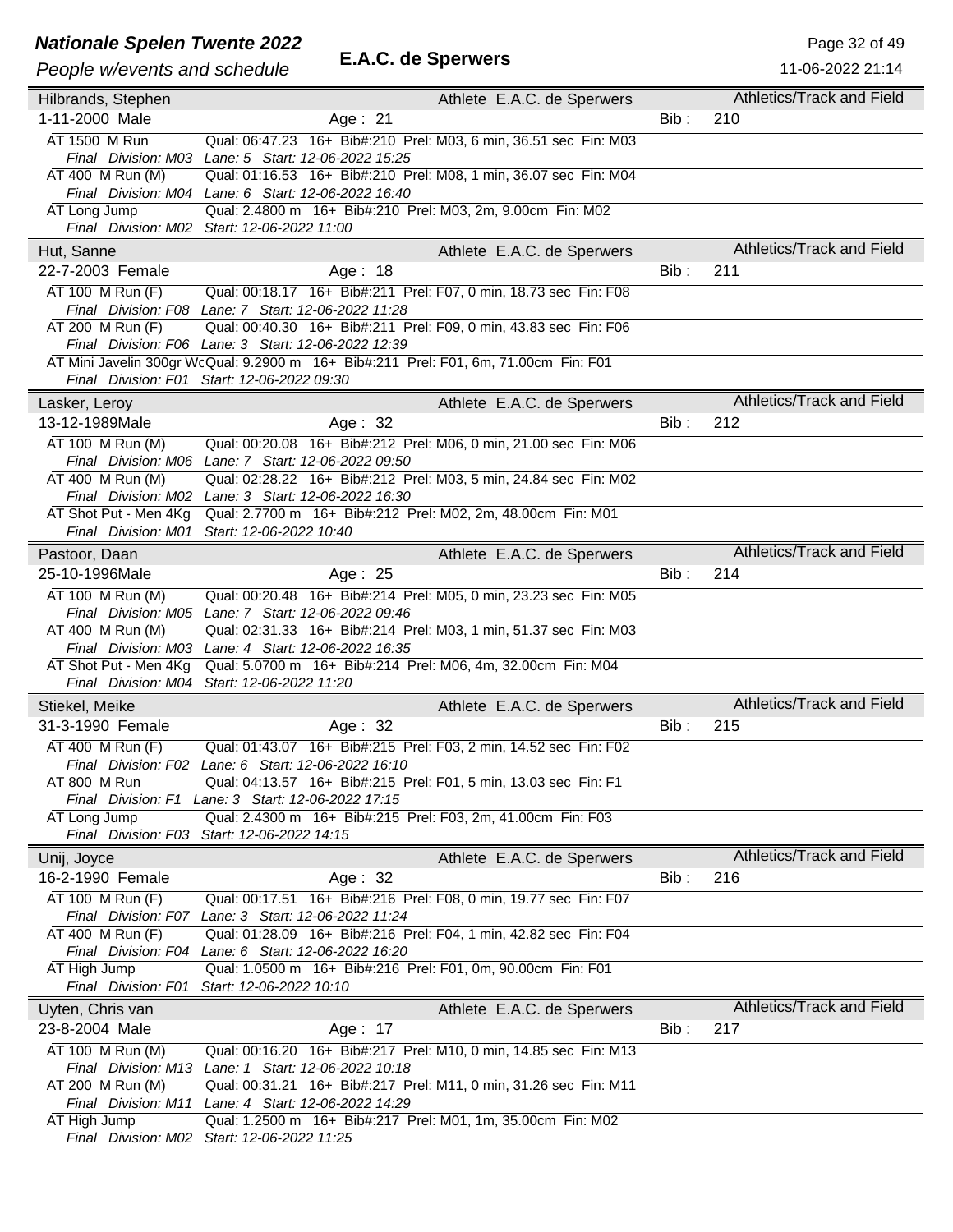# **Nationale Spelen Twente 2022**<br>Page 33 of 49<br>Poople w/overts and schodule **E.A.C. de Sperwers** 11-06-2022 11:14

**People w/events and schedule** 

| People w/events and schedule                        | E.A.C. GE OPEI WEIS                                                               |       | 11-06-2022 21:14          |
|-----------------------------------------------------|-----------------------------------------------------------------------------------|-------|---------------------------|
| Veenstra, Bertus                                    | Athlete E.A.C. de Sperwers                                                        |       | Athletics/Track and Field |
| 30-5-1988 Male                                      | Age: $34$                                                                         | Bib : | 218                       |
| AT 1500 M Run                                       | Qual: 06:43.24 16+ Bib#:218 Prel: M03, 6 min, 43.24 sec Fin: M02                  |       |                           |
|                                                     | Final Division: M02 Lane: 5 Start: 12-06-2022 15:05                               |       |                           |
|                                                     | AT 400 M Run (M) Qual: 01:20.39 16+ Bib#:218 Prel: M08, 1 min, 26.95 sec Fin: M06 |       |                           |
|                                                     | Final Division: M06 Lane: 1 Start: 12-06-2022 16:50                               |       |                           |
|                                                     | AT Shot Put - Men 4Kg Qual: 7.2500 m 16+ Bib#:218 Prel: M09, 6m, 89.00cm Fin: M09 |       |                           |
|                                                     | Final Division: M09 Start: 12-06-2022 15:45                                       |       |                           |
| Winkelman, Erik                                     | Athlete E.A.C. de Sperwers                                                        |       | Athletics/Track and Field |
| 2-9-1999 Male                                       | Age: $22$                                                                         | Bib : | 219                       |
| AT 100 M Run (M)                                    | Qual: 00:16.11 16+ Bib#:219 Prel: M11, 0 min, 17.84 sec Fin: M08                  |       |                           |
|                                                     | Final Division: M08 Lane: 5 Start: 12-06-2022 09:58                               |       |                           |
| AT 200 M Run (M)                                    | Qual: 00:36.50 16+ Bib#:219 Prel: M08, 0 min, 39.26 sec Fin: M07                  |       |                           |
| Final Division: M07 Lane: 2 Start: 12-06-2022 14:17 |                                                                                   |       |                           |
|                                                     |                                                                                   |       |                           |
|                                                     | AT Shot Put - Men 4Kg Qual: 8.1400 m 16+ Bib#:219 Prel: M10, 7m, 82.00cm Fin: M10 |       |                           |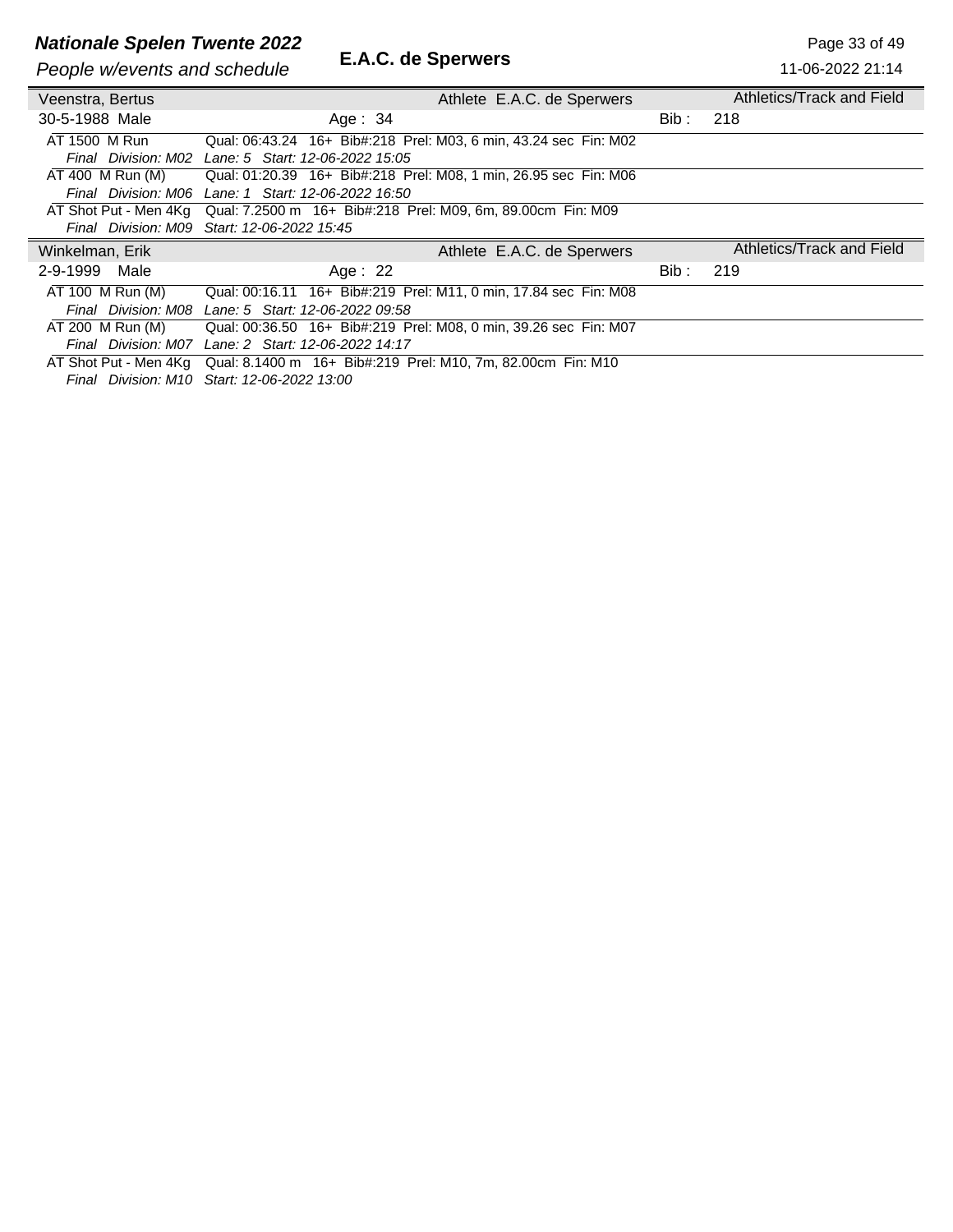## **Nationale Spelen Twente 2022 Page 34 of 49**<br> **HAC '63** Page 34 of 49

| People w/events and schedule | <b>HAC 63</b>                                                                      |         | 11-06-2022 21:14                 |
|------------------------------|------------------------------------------------------------------------------------|---------|----------------------------------|
| Bisschop, Reinier            | Athlete HAC '63                                                                    |         | Athletics/Track and Field        |
| 14-8-2011 Male               | Age: $10$                                                                          | Bib:    | 220                              |
| AT 100 M Run (M)             | Qual: 00:24.06 8-15 Bib#:220 Prel: M01, 0 min, 20.97 sec Fin: M01                  |         |                                  |
| Final Division: M01          | Lane: 5 Start: 12-06-2022 09:30                                                    |         |                                  |
| AT 400 M Run (M)             | Qual: 01:55.00 8-15 Bib#:220 Prel: M02, 1 min, 45.20 sec Fin: M01                  |         |                                  |
|                              | Final Division: M01 Lane: 3 Start: 12-06-2022 16:25                                |         |                                  |
| AT Long Jump                 | Qual: 1.7800 m 8-15 Bib#:220 Prel: M01, 2m, 33.00cm Fin: M01                       |         |                                  |
|                              | Final Division: M01 Start: 12-06-2022 10:45                                        |         |                                  |
| Boertien, Tygo               | Athlete HAC '63                                                                    |         | Athletics/Track and Field        |
| 12-12-2005Male               | Age: $16$                                                                          | Bib :   | 221                              |
| AT 100 M Run (M)             | Qual: 00:25.32 16+ Bib#:221 Prel: M04, 0 min, 24.06 sec Fin: M04                   |         |                                  |
|                              | Final Division: M04 Lane: 4 Start: 12-06-2022 09:42                                |         |                                  |
| AT 400 M Run (M)             | Qual: 02:27.18 16+ Bib#:221 Prel: M03, 2 min, 19.11 sec Fin: M02                   |         |                                  |
|                              | Final Division: M02 Lane: 4 Start: 12-06-2022 16:30                                |         |                                  |
| AT Shot Put - Men 4Kg        | Qual: 3.8700 m 16+ Bib#:221 Prel: M04, 4m, 8.00cm Fin: M03                         |         |                                  |
|                              | Final Division: M03 Start: 12-06-2022 11:05                                        |         |                                  |
| Kikkert, Bram                | Athlete HAC '63                                                                    |         | Athletics/Track and Field        |
| 5-10-2005 Male               | Age: 16                                                                            | Bib:    | 222                              |
| AT 100 M Run (M)             | Qual: 00:20.26 16+ Bib#:222 Prel: M05, 0 min, 20.57 sec Fin: M06                   |         |                                  |
|                              | Final Division: M06 Lane: 2 Start: 12-06-2022 09:50                                |         |                                  |
| AT 200 M Run (M)             | Qual: 01:02.00 16+ Bib#:222 Prel: M03, 0 min, 46.06 sec Fin: M05                   |         |                                  |
|                              | Final Division: M05 Lane: 8 Start: 12-06-2022 14:09                                |         |                                  |
| AT Shot Put - Men 4Kg        | Qual: 4.7700 m 16+ Bib#:222 Prel: M05, 4m, 95.00cm Fin: M05                        |         |                                  |
|                              | Final Division: M05 Start: 12-06-2022 15:05                                        |         |                                  |
| Siebelink, Nicol             | Athlete HAC '63                                                                    |         | <b>Athletics/Track and Field</b> |
| 5-9-1985 Female              | Age: $36$                                                                          | $Bib$ : | 223                              |
| AT 200 M Run (F)             | Qual: 00:38.00 16+ Bib#:223 Prel: F09, 0 min, 39.02 sec Fin: F07                   |         |                                  |
|                              | Final Division: F07 Lane: 2 Start: 12-06-2022 12:43                                |         |                                  |
| AT 800 M Run                 | Qual: 04:10.90 16+ Bib#:223 Prel: F01, 4 min, 8.20 sec Fin: F1                     |         |                                  |
|                              | Final Division: F1 Lane: 4 Start: 12-06-2022 17:15                                 |         |                                  |
|                              | AT Shot Put - Women 3K Qual: 8.2600 m 16+ Bib#:223 Prel: F06, 9m, 18.00cm Fin: F07 |         |                                  |

*Final Division: F07 Start: 12-06-2022 14:45*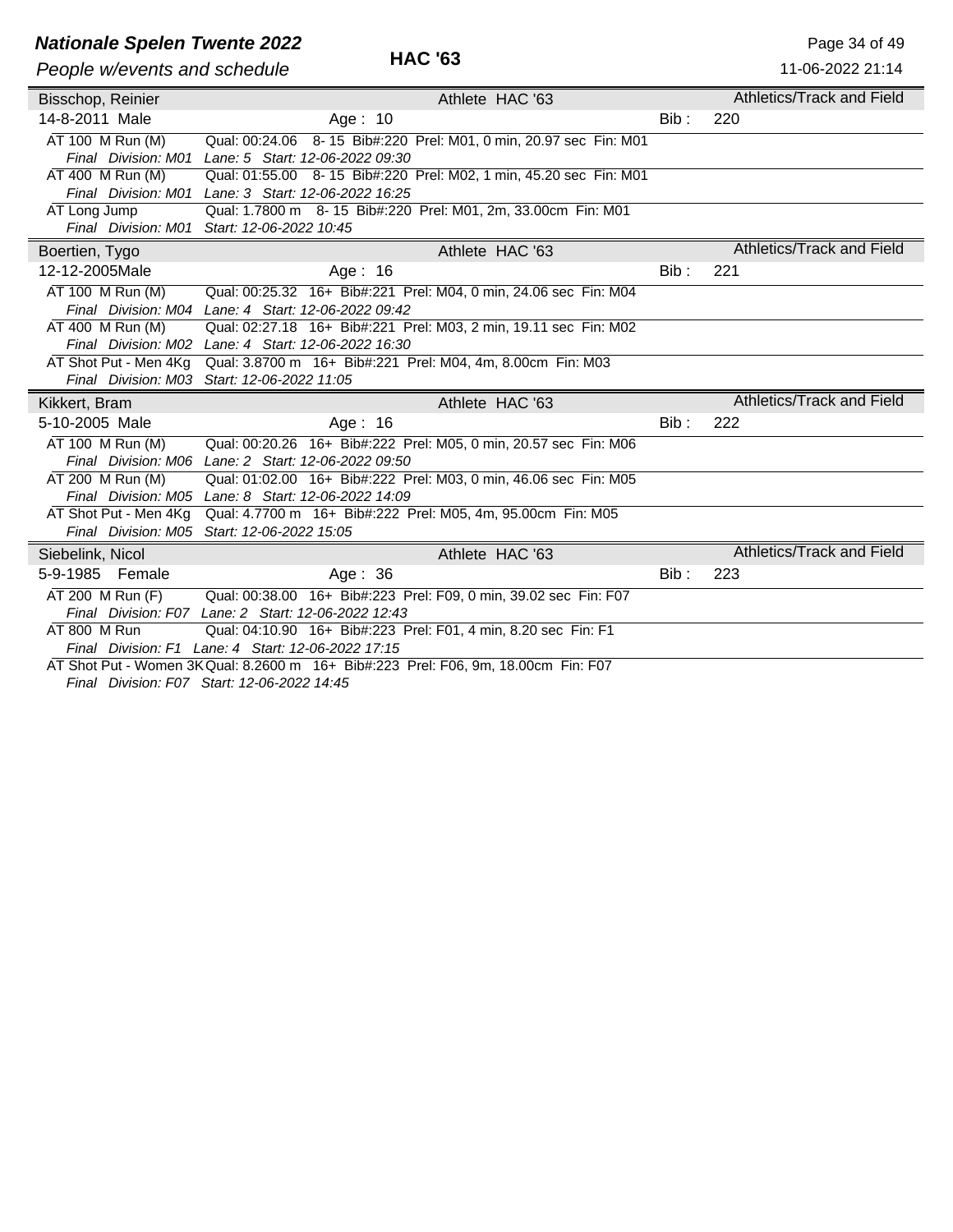## **Nationale Spelen Twente 2022**<br> **Hellas Utrecht** Page 35 of 49<br>
Page 35 of 49<br>
Page 2022 21:14

#### *People w/events and schedule* **Hellas Utrecht**

| People w/events and schedule | <b>Helias Utrecht</b>                                                                                                   |         | 11-06-2022 21:14                 |
|------------------------------|-------------------------------------------------------------------------------------------------------------------------|---------|----------------------------------|
| Aken, Wesley van             | Athlete Hellas Utrecht                                                                                                  |         | Athletics/Track and Field        |
| 17-10-1986Male               | Age: 35                                                                                                                 | $Bib$ : | 224                              |
| AT 100 M Run (M)             | Qual: 00:17.55 16+ Bib#:224 Prel: M09, 0 min, 18.51 sec Fin: M08                                                        |         |                                  |
|                              | Final Division: M08 Lane: 7 Start: 12-06-2022 09:58                                                                     |         |                                  |
| AT 200 M Run (M)             | Qual: 00:43.10 16+ Bib#:224 Prel: M06, 0 min, 40.86 sec Fin: M06                                                        |         |                                  |
|                              | Final Division: M06 Lane: 3 Start: 12-06-2022 14:13                                                                     |         |                                  |
| AT Shot Put - Men 4Kg        | Qual: 5.3500 m 16+ Bib#:224 Prel: M07, 5m, 14.00cm Fin: M05                                                             |         |                                  |
|                              | Final Division: M05 Start: 12-06-2022 15:05                                                                             |         |                                  |
| Camerijk, Tobias van         | Athlete Hellas Utrecht                                                                                                  |         | Athletics/Track and Field        |
| 26-5-1987 Male               | Age: 35                                                                                                                 | $Bib$ : | 226                              |
| AT 100 M Run (M)             | Qual: 00:17.70  16+ Bib#:226  Prel: M08, 0 min, 19.01 sec  Fin: M07                                                     |         |                                  |
|                              | Final Division: M07 Lane: 3 Start: 12-06-2022 09:54                                                                     |         |                                  |
| AT 200 M Run (M)             | Qual: 00:39.25 16+ Bib#:226 Prel: M07, 0 min, 42.87 sec Fin: M06<br>Final Division: M06 Lane: 1 Start: 12-06-2022 14:13 |         |                                  |
|                              | AT Shot Put - Men 4Kg Qual: 6.4600 m 16+ Bib#:226 Prel: M08, 5m, 99.00cm Fin: M07                                       |         |                                  |
|                              | Final Division: M07 Start: 12-06-2022 12:20                                                                             |         |                                  |
| Haberland, Jamie             | Athlete Hellas Utrecht                                                                                                  |         | <b>Athletics/Track and Field</b> |
| 9-9-1994 Male                | Age: 27                                                                                                                 | Bib:    | 227                              |
| AT 100 M Run (M)             | Qual: 00:24.00 16+ Bib#:227 Prel: M04, 0 min, 22.06 sec Fin: M05                                                        |         |                                  |
|                              | Final Division: M05 Lane: 5 Start: 12-06-2022 09:46                                                                     |         |                                  |
| AT 200 M Run (M)             | Qual: 00:52.00 16+ Bib#:227 Prel: M04, 0 min, 49.72 sec Fin: M03                                                        |         |                                  |
|                              | Final Division: M03 Lane: 5 Start: 12-06-2022 14:01                                                                     |         |                                  |
| AT Shot Put - Men 4Kg        | Qual: 5.0000 m 16+ Bib#:227 Prel: M05, 4m, 8.00cm Fin: M03                                                              |         |                                  |
|                              | Final Division: M03 Start: 12-06-2022 11:05                                                                             |         |                                  |
| Hoogaerts, Desmond           | Athlete Hellas Utrecht                                                                                                  |         | Athletics/Track and Field        |
| 22-6-1991 Male               | Age: $30$                                                                                                               | Bib:    | 228                              |
| AT 200 M Run (M)             | Qual: 00:31.75 16+ Bib#:228 Prel: M11, 0 min, 33.75 sec Fin: M10                                                        |         |                                  |
|                              | Final Division: M10 Lane: 7 Start: 12-06-2022 13:53                                                                     |         |                                  |
| AT 400 M Run (M)             | Qual: 01:15.35 16+ Bib#:228 Prel: M08, 1 min, 25.56 sec Fin: M06<br>Final Division: M06 Lane: 6 Start: 12-06-2022 16:50 |         |                                  |
| AT High Jump                 | Qual: 1.2500 m 16+ Bib#:228 Prel: M01, 1m, 15.00cm Fin: M01                                                             |         |                                  |
|                              | Final Division: M01 Start: 12-06-2022 15:10                                                                             |         |                                  |
| Maassen, Jaap                | Athlete Hellas Utrecht                                                                                                  |         | Athletics/Track and Field        |
| 10-5-1996 Male               | Age: 26                                                                                                                 | Bib:    | 229                              |
| AT 100 M Run (M)             | Qual: 00:14.65 16+ Bib#:229 Prel: M14, 0 min, 14.42 sec Fin: M14                                                        |         |                                  |
|                              | Final Division: M14 Lane: 2 Start: 12-06-2022 10:22                                                                     |         |                                  |
| AT 200 M Run (M)             | Qual: 00:31.15 16+ Bib#:229 Prel: M11, 0 min, 30.01 sec Fin: M12                                                        |         |                                  |
| AT Shot Put - Men 4Kg        | Final Division: M12 Lane: 4 Start: 12-06-2022 13:49<br>Qual: 5.9000 m 16+ Bib#:229 Prel: M07, 5m, 70.00cm Fin: M07      |         |                                  |
|                              | Final Division: M07 Start: 12-06-2022 12:20                                                                             |         |                                  |
| Oude Wansink, Alwin          | Athlete Hellas Utrecht                                                                                                  |         | Athletics/Track and Field        |
| 9-6-1992 Male                | Age: 30                                                                                                                 | $Bib$ : | 230                              |
| AT 200 M Run (M)             | Qual: 00:31.10 16+ Bib#:230 Prel: M12, 0 min, 36.30 sec Fin: M09                                                        |         |                                  |
|                              | Final Division: M09 Lane: 7 Start: 12-06-2022 14:25                                                                     |         |                                  |
| AT 400 M Run (M)             | Qual: 01:10.50 16+ Bib#:230 Prel: M09, 1 min, 31.31 sec Fin: M05                                                        |         |                                  |
|                              | Final Division: M05 Lane: 2 Start: 12-06-2022 16:45                                                                     |         |                                  |
| AT Long Jump                 | Qual: 3.5000 m 16+ Bib#:230 Prel: M06, 3m, 14.00cm Fin: M04                                                             |         |                                  |
|                              | Final Division: M04 Start: 12-06-2022 11:35                                                                             |         |                                  |
| Parzyscek, Nigel             | Athlete Hellas Utrecht                                                                                                  |         | Athletics/Track and Field        |
| 23-8-1990 Male               | Age: 31                                                                                                                 | Bib:    | 231                              |
| AT 100 M Run (M)             | Qual: 00:19.20 16+ Bib#:231 Prel: M07, 0 min, 18.76 sec Fin: M08                                                        |         |                                  |
|                              | Final Division: M08 Lane: 8 Start: 12-06-2022 09:58                                                                     |         |                                  |
| AT 200 M Run (M)             | Qual: 00:40.50 16+ Bib#:231 Prel: M07, 0 min, 44.42 sec Fin: M05<br>Final Division: M05 Lane: 2 Start: 12-06-2022 14:09 |         |                                  |
| AT Shot Put - Men 4Kg        | Qual: 5.7000 m 16+ Bib#:231 Prel: M07, 5m, 66.00cm Fin: M07                                                             |         |                                  |
|                              | Final Division: M07 Start: 12-06-2022 12:20                                                                             |         |                                  |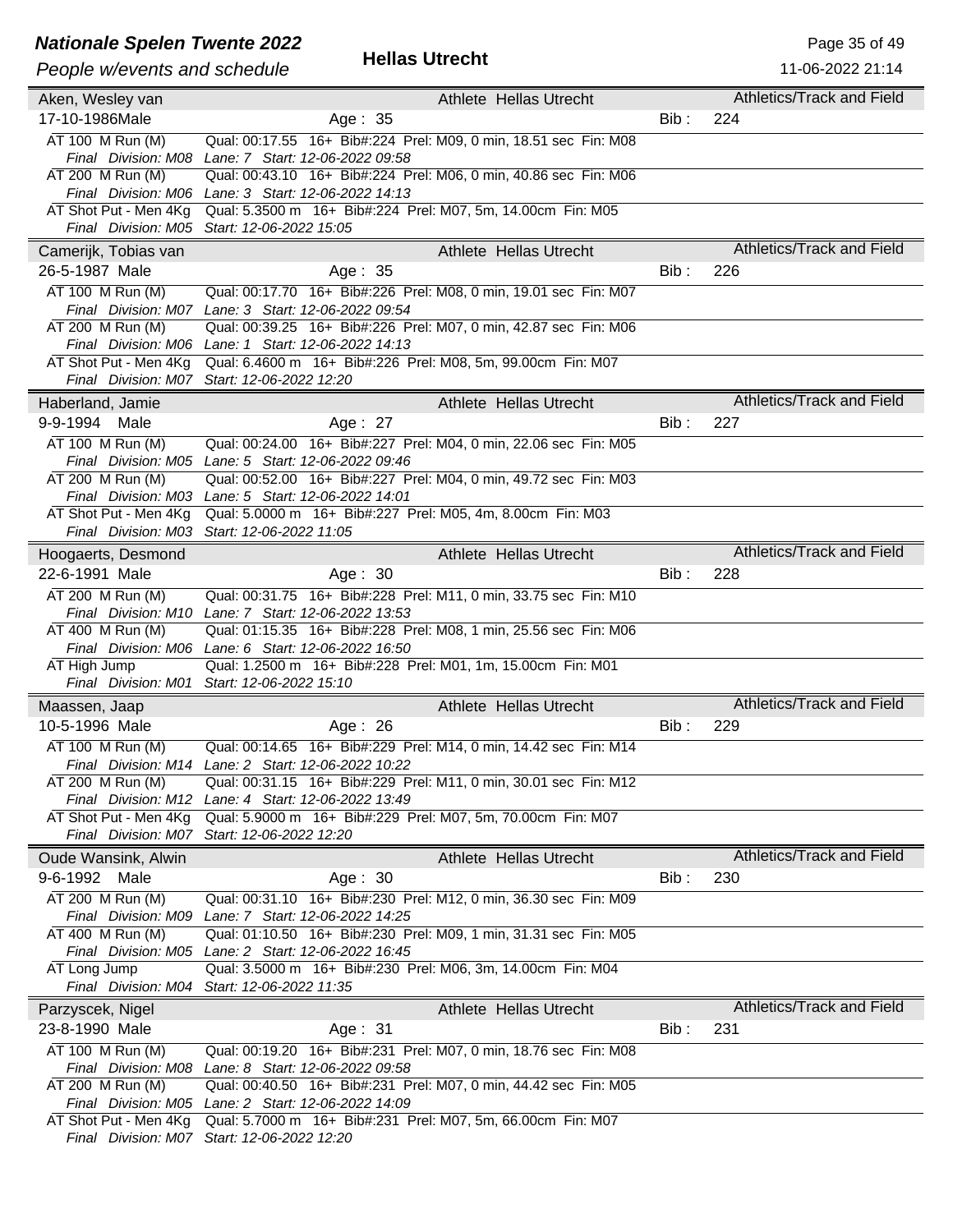### *Nationale Spelen Twente 2022* Page 36 of 49

| People w/events and schedule | <b>Hellas Utrecht</b>                                            |         | 11-06-2022 21:14          |
|------------------------------|------------------------------------------------------------------|---------|---------------------------|
| Scheffer, Fleur              | Athlete Hellas Utrecht                                           |         | Athletics/Track and Field |
| 7-4-1981 Female              | Age: 41                                                          | Bib : - | -232                      |
| AT 100 M Run (F)             | Qual: 00:32.50 16+ Bib#:232 Prel: F03, 0 min, 30.55 sec Fin: F03 |         |                           |
|                              | Final Division: F03 Lane: 3 Start: 12-06-2022 11:08              |         |                           |
| AT 400 M Run (F)             | Qual: 02:20.45 16+ Bib#:232 Prel: F01, 2 min, 25.87 sec Fin: F01 |         |                           |
|                              | Final Division: F01 Lane: 5 Start: 12-06-2022 16:05              |         |                           |

AT Shot Put - Women 3KQual: 4.3500 m 16+ Bib#:232 Prel: F03, 4m, 24.00cm Fin: F03 *Final Division: F03 Start: 12-06-2022 10:05*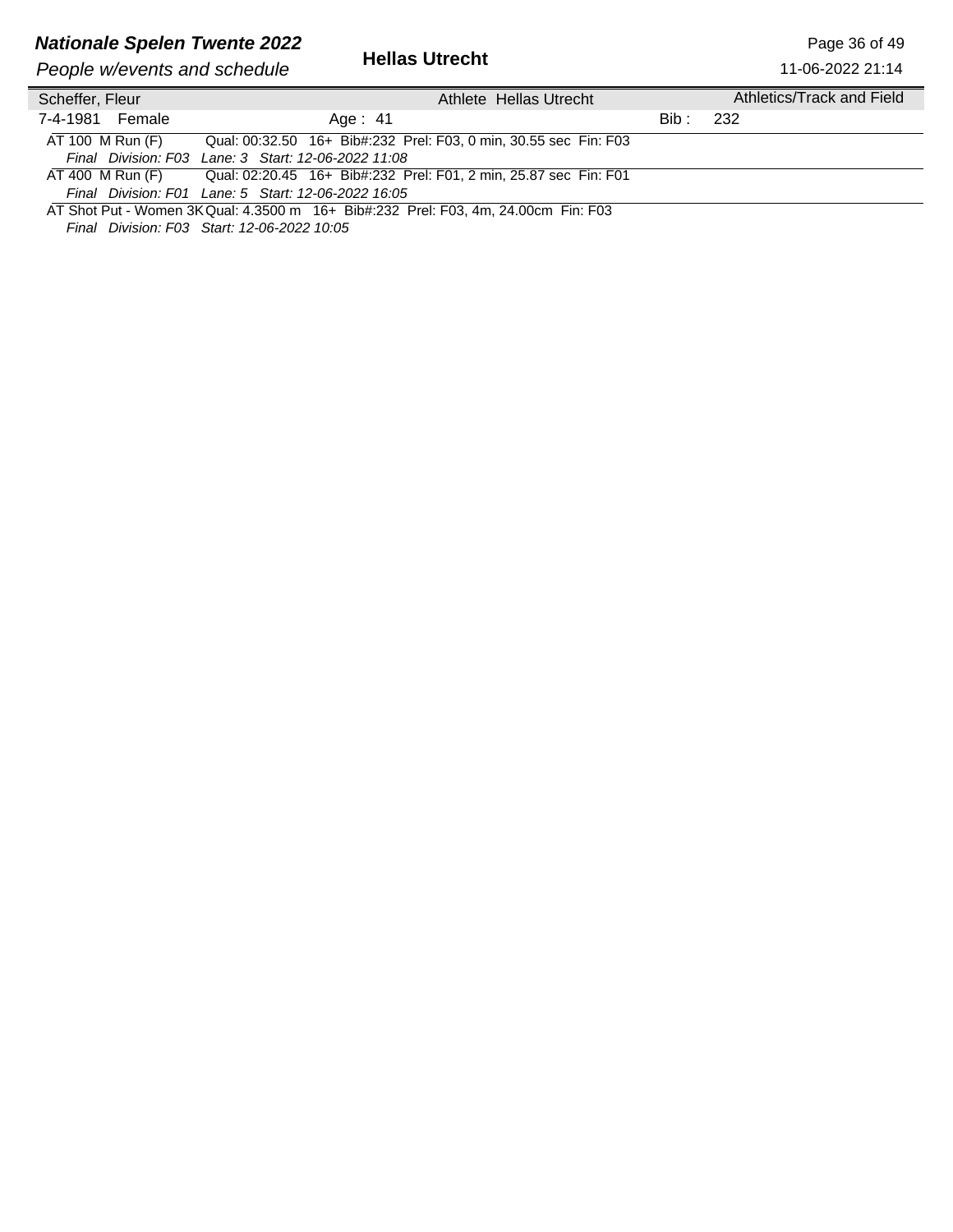# **Nationale Spelen Twente 2022**<br>Page 37 of 49<br>Peeple w/overts and schodule **Hengelose IJsclub** Peeple 11-06-2022 21:14

**People w/events and schedule** 

11-06-2022 21:14

| Ellenkamp, Maartje                                                                                                                                                                                                                                                                                      | Athlete Hengelose IJsclub                                                              |       | Athletics/Track and Field |
|---------------------------------------------------------------------------------------------------------------------------------------------------------------------------------------------------------------------------------------------------------------------------------------------------------|----------------------------------------------------------------------------------------|-------|---------------------------|
| 4-12-1987 Female                                                                                                                                                                                                                                                                                        | Age: 34                                                                                | Bib : | -233                      |
|                                                                                                                                                                                                                                                                                                         | AT 100 M Frame Runnin Qual: 00:19.63 16+ Bib#:233 Prel: F01, 0 min, 19.63 sec Fin: F01 |       |                           |
| Final Division: F01 Lane: 8 Start: 12-06-2022 10:50                                                                                                                                                                                                                                                     |                                                                                        |       |                           |
|                                                                                                                                                                                                                                                                                                         | AT 200 M Frame Runnin Qual: 00:38.17 16+ Bib#:233 Prel: F01, 0 min, 38.17 sec Fin: F01 |       |                           |
| $F(x+1, 0), f(x+1, 0) = F(x+1, 1) + F(x+1, 1) + F(x+1, 1) + F(x+1, 1) + F(x+1, 1) + F(x+1, 1) + F(x+1, 1) + F(x+1, 1) + F(x+1, 1) + F(x+1, 1) + F(x+1, 1) + F(x+1, 1) + F(x+1, 1) + F(x+1, 1) + F(x+1, 1) + F(x+1, 1) + F(x+1, 1) + F(x+1, 1) + F(x+1, 1) + F(x+1, 1) + F(x+1, 1) + F(x+1, 1) + F(x+1,$ |                                                                                        |       |                           |

*Final Division: F01 Lane: 4 Start: 12-06-2022 13:45*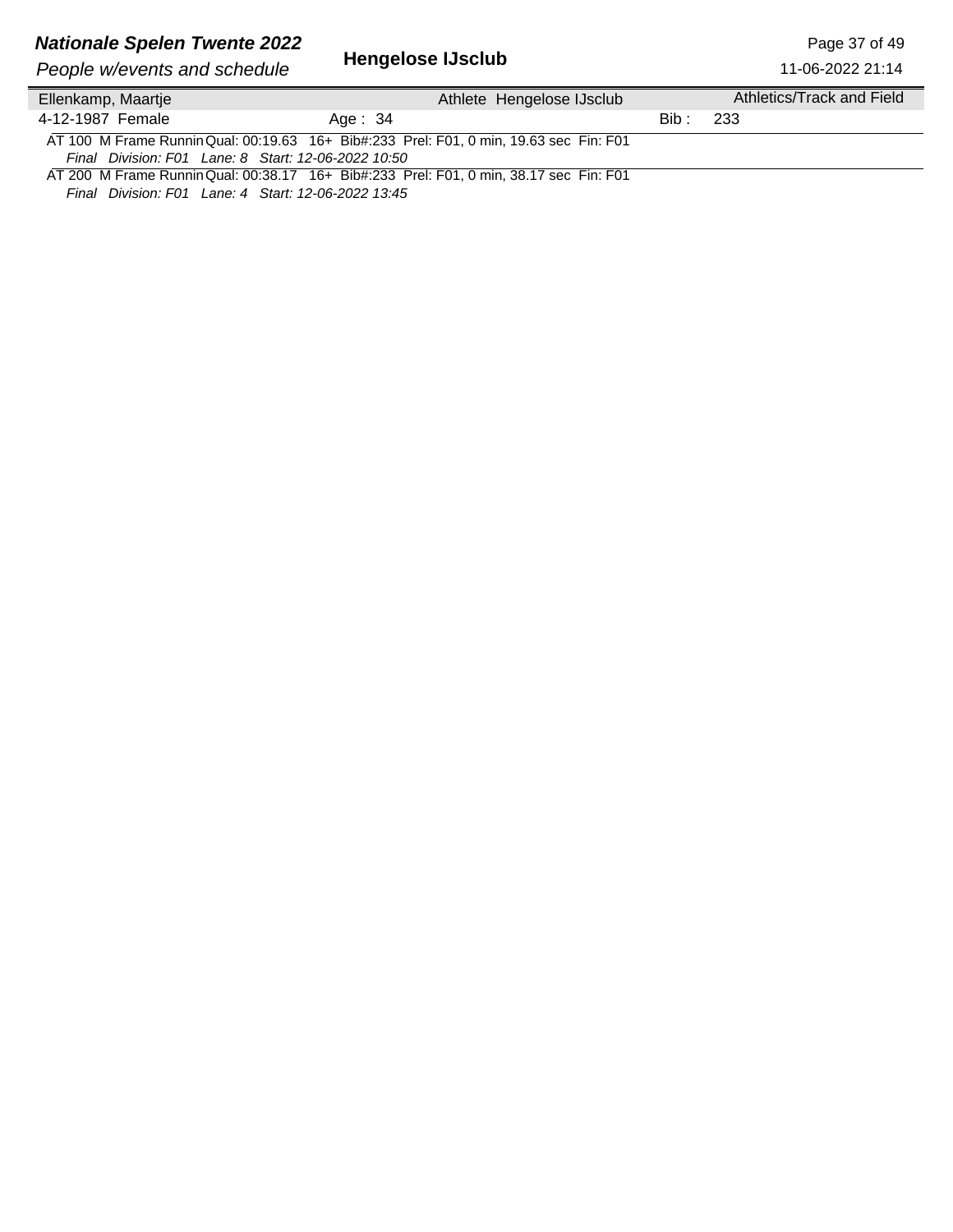| <b>Nationale Spelen Twente 2022</b> |                                                                   |         | Page 38 of 49                    |
|-------------------------------------|-------------------------------------------------------------------|---------|----------------------------------|
| People w/events and schedule        | <b>Iphitos</b>                                                    |         | 11-06-2022 21:14                 |
| Dekker, Antoine                     | Athlete Iphitos                                                   |         | Athletics/Track and Field        |
| 20-10-1997Male                      | Age: 24                                                           | $Bib$ : | 234                              |
| AT 1500 M Run                       | Qual: 06:40.00 16+ Bib#:234 Prel: M04, 6 min, 6.82 sec Fin: M03   |         |                                  |
|                                     | Final Division: M03 Lane: 3 Start: 12-06-2022 15:25               |         |                                  |
| Horst, Dennis ter                   | Athlete Iphitos                                                   |         | Athletics/Track and Field        |
| 26-12-2002Male                      | Age: 19                                                           | $Bib$ : | 235                              |
| AT 1500 M Run                       | Qual: 07:15.00 16+ Bib#:235 Prel: M02, 5 min, 54.06 sec Fin: M04  |         |                                  |
|                                     | Final Division: M04 Lane: 4 Start: 12-06-2022 15:35               |         |                                  |
| Horst, Remco ter                    | Athlete Iphitos                                                   |         | Athletics/Track and Field        |
| 5-7-1999<br>Male                    | Age: $22$                                                         | $Bib$ : | 236                              |
| AT 1500 M Run                       | Qual: 08:24.00 16+ Bib#:236 Prel: M01, 5 min, 58.80 sec Fin: M04  |         |                                  |
|                                     | Final Division: M04 Lane: 1 Start: 12-06-2022 15:35               |         |                                  |
| Huttenhuis, Roy                     | Athlete Iphitos                                                   |         | Athletics/Track and Field        |
| 24-8-1985 Male                      | Age: 36                                                           | Bib :   | 237                              |
| AT 1500 M Run                       | Qual: 07:34.00 16+ Bib#:237 Prel: M02, DNF Fin: M01               |         |                                  |
|                                     | Final Division: M01 Lane: 6 Start: 12-06-2022 15:15               |         |                                  |
| Kamsteeg, Niels                     | Athlete Iphitos                                                   |         | Athletics/Track and Field        |
| 4-2-1975 Male                       | Age: 47                                                           | Bib:    | 238                              |
| AT 1500 M Run                       | Qual: 08:05.00 16+ Bib#:238 Prel: M01, 6 min, 58.85 sec Fin: M01  |         |                                  |
|                                     | Final Division: M01 Lane: 4 Start: 12-06-2022 15:15               |         |                                  |
| Kirk, Deniece                       | Athlete Iphitos                                                   |         | <b>Athletics/Track and Field</b> |
| 18-3-1994 Female                    | Age: 28                                                           | $Bib$ : | 239                              |
| AT 800 M Run                        | Qual: 04:00.00 16+ Bib#:239 Prel: F02, 2 min, 34.48 sec Fin: F2   |         |                                  |
|                                     | Final Division: F2 Lane: 4 Start: 12-06-2022 17:25                |         |                                  |
| Knip, Bjorn                         | Athlete Iphitos                                                   |         | <b>Athletics/Track and Field</b> |
| 30-10-1995Male                      | Age: $26$                                                         | Bib:    | 240                              |
| AT 1500 M Run                       | Qual: 08:27.00 16+ Bib#:240 Prel: M01, 6 min, 36.59 sec Fin: M03  |         |                                  |
|                                     | Final Division: M03 Lane: 1 Start: 12-06-2022 15:25               |         |                                  |
| Schepers, Danny                     | Athlete Iphitos                                                   |         | <b>Athletics/Track and Field</b> |
| 28-10-2007Male                      | Age: $14$                                                         | Bib:    | 241                              |
| AT 1500 M Run                       | Qual: 07:55.00 8-15 Bib#:241 Prel: M01, 6 min, 24.39 sec Fin: M02 |         |                                  |
|                                     | Final Division: M02 Lane: 4 Start: 12-06-2022 15:05               |         |                                  |
| Spin, Andre                         | Athlete Iphitos                                                   |         | Athletics/Track and Field        |
| 21-2-1978 Male                      | Age: $44$                                                         | $Bib$ : | 242                              |
| AT 1500 M Run                       | Qual: 07:57.00 16+ Bib#:242 Prel: M01, 6 min, 46.98 sec Fin: M02  |         |                                  |
|                                     | $Final$ Division: $M02$ Lang: 1. Ctart: 12.06.2022.15:05          |         |                                  |

*Final Division: M02 Lane: 1 Start: 12-06-2022 15:05*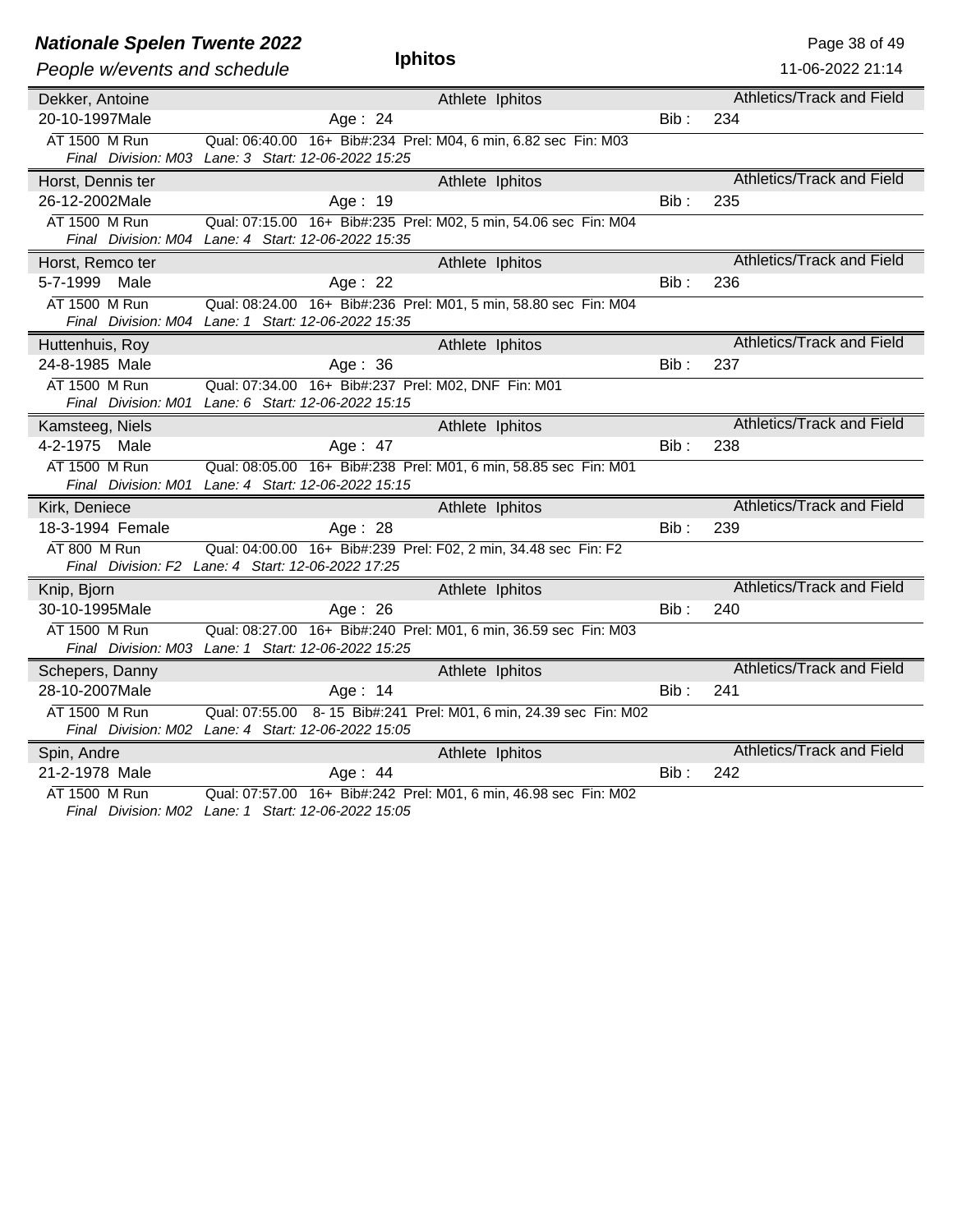### **Nationale Spelen Twente 2022 Page 39 of 49**

| People w/events and schedule       | Isala '96                                                                                                                          |       | 11-06-2022 21:14          |
|------------------------------------|------------------------------------------------------------------------------------------------------------------------------------|-------|---------------------------|
|                                    |                                                                                                                                    |       | Athletics/Track and Field |
| Dorgelo, Wijnold                   | Athlete Isala '96                                                                                                                  |       |                           |
| 27-11-2000Male                     | Age: 21                                                                                                                            | Bib : | 243                       |
| AT 200 M Run (M)                   | Qual: 00:37.00 16+ Bib#:243 Prel: M08, 0 min, 38.12 sec Fin: M07                                                                   |       |                           |
| AT 400 M Run (M)                   | Final Division: M07 Lane: 5 Start: 12-06-2022 14:17<br>Qual: 01:23.00 16+ Bib#:243 Prel: M07, 1 min, 32.89 sec Fin: M05            |       |                           |
|                                    | Final Division: M05 Lane: 1 Start: 12-06-2022 16:45                                                                                |       |                           |
|                                    | AT Shot Put - Men (8-11) Qual: 4.0000 m 16+ Bib#:243                                                                               |       | Scratched                 |
|                                    |                                                                                                                                    |       |                           |
|                                    | AT Shot Put - Men 4Kg Qual: 4.0000 m 16+ Bib#:243 Prel: M04, 3m, 91.00cm Fin: M03                                                  |       |                           |
|                                    | Final Division: M03 Start: 12-06-2022 11:05                                                                                        |       |                           |
| Hoekman, Cheyenne                  | Athlete Isala '96                                                                                                                  |       | Athletics/Track and Field |
| 3-9-2007 Female                    | Age: 14                                                                                                                            | Bib:  | 244                       |
| AT 100 M Run (F)                   | Qual: 00:18.80 8-15 Bib#:244 Prel: F01, 0 min, 18.35 sec Fin: F01                                                                  |       |                           |
| AT 200 M Run (F)                   | Final Division: F01 Lane: 4 Start: 12-06-2022 11:00<br>Qual: 00:38.00 8-15 Bib#:244 Prel: F03, 0 min, 39.25 sec Fin: F01           |       |                           |
|                                    | Final Division: F01 Lane: 4 Start: 12-06-2022 12:19                                                                                |       |                           |
|                                    | AT Shot Put - Women 3K Qual: 9.3500 m 12-15 Bib#:244 Prel: F06, 5m, 74.00cm Fin: F06                                               |       |                           |
|                                    | Final Division: F06 Start: 12-06-2022 14:25                                                                                        |       |                           |
| Kerke, Nathan van de               | Athlete Isala '96                                                                                                                  |       | Athletics/Track and Field |
| 3-4-2005<br>Male                   | Age: 17                                                                                                                            | Bib : | 245                       |
| AT 100 M Run (M)                   | Qual: 00:14.40  16+ Bib#:245  Prel: M14, 0 min, 13.44 sec Fin: M15                                                                 |       |                           |
|                                    | Final Division: M15 Lane: 5 Start: 12-06-2022 10:26                                                                                |       |                           |
| AT 1500 M Run                      | Qual: 06:08.00 16+ Bib#:245 Prel: M05, 5 min, 31.54 sec Fin: M05                                                                   |       |                           |
|                                    | Final Division: M05 Lane: 3 Start: 12-06-2022 15:45                                                                                |       |                           |
|                                    | AT Mini Javelin 400gr MeQual: 22.2000 m 16+ Bib#:245 Prel: M04, 18m, 97.00cm Fin: M4<br>Final Division: M4 Start: 12-06-2022 12:50 |       |                           |
|                                    |                                                                                                                                    |       | Athletics/Track and Field |
| Kroese, Mirthe<br>20-6-1997 Female | Athlete Isala '96                                                                                                                  | Bib:  | 246                       |
|                                    | Age: 24                                                                                                                            |       |                           |
| AT 100 M Run (F)                   | Qual: 00:19.90 16+ Bib#:246 Prel: F07, 0 min, 18.44 sec Fin: F08<br>Final Division: F08 Lane: 2 Start: 12-06-2022 11:28            |       |                           |
| AT 200 M Run (F)                   | Qual: 00:42.00 16+ Bib#:246 Prel: F09, 0 min, 39.82 sec Fin: F07                                                                   |       |                           |
|                                    | Final Division: F07 Lane: 7 Start: 12-06-2022 12:43                                                                                |       |                           |
|                                    | AT Shot Put - Women 3K Qual: 5.4300 m 16+ Bib#:246 Prel: F05, 5m, 74.00cm Fin: F06                                                 |       |                           |
|                                    | Final Division: F06 Start: 12-06-2022 14:25                                                                                        |       |                           |
| Stuij, Symon                       | Athlete Isala '96                                                                                                                  |       | Athletics/Track and Field |
| 6-7-1995 Male                      | Age: 26                                                                                                                            | Bib:  | 247                       |
| AT 100 M Run (M)                   | Qual: 00:14.40 16+ Bib#:247 Prel: M14, 0 min, 14.11 sec Fin: M14                                                                   |       |                           |
|                                    | Final Division: M14 Lane: 6 Start: 12-06-2022 10:22                                                                                |       |                           |
| AT 200 M Run (M)                   | Qual: 00:30.00 16+ Bib#:247 Prel: M12, 0 min, 31.53 sec Fin: M11<br>Final Division: M11 Lane: 3 Start: 12-06-2022 14:29            |       |                           |
| AT Long Jump                       | Qual: 3.5200 m 16+ Bib#:247 Prel: M06, 3m, 48.00cm Fin: M05                                                                        |       |                           |
|                                    | Final Division: M05 Start: 12-06-2022 11:55                                                                                        |       |                           |
| Tennekes, Luke                     | Athlete Isala '96                                                                                                                  |       | Athletics/Track and Field |
| 11-4-2002 Male                     | Age: 20                                                                                                                            | Bib : | 248                       |
| AT 100 M Run (M)                   | Qual: 00:17.00 16+ Bib#:248 Prel: M09, 0 min, 17.47 sec Fin: M09                                                                   |       |                           |
|                                    | Final Division: M09 Lane: 1 Start: 12-06-2022 10:02                                                                                |       |                           |
| AT 200 M Run (M)                   | Qual: 00:34.50 16+ Bib#:248 Prel: M09, 0 min, 37.04 sec Fin: M08                                                                   |       |                           |
|                                    | Final Division: M08 Lane: 6 Start: 12-06-2022 14:21                                                                                |       |                           |
| AT High Jump                       | Qual: 1.2500 m 16+ Bib#:248 Prel: M01, 1m, 25.00cm Fin: M01<br>Final Division: M01 Start: 12-06-2022 15:10                         |       |                           |
|                                    |                                                                                                                                    |       | Athletics/Track and Field |
| Vianen, Martijn van                | Athlete Isala '96                                                                                                                  |       |                           |
| 11-9-1999 Male                     | Age: 22                                                                                                                            | Bib:  | 249                       |
| AT 100 M Run (M)                   | Qual: 00:15.00 16+ Bib#:249 Prel: M13, 0 min, 15.11 sec Fin: M12<br>Final Division: M12 Lane: 3 Start: 12-06-2022 10:14            |       |                           |
| AT 200 M Run (M)                   | Qual: 00:31.00 16+ Bib#:249 Prel: M12, 0 min, 32.85 sec Fin: M11                                                                   |       |                           |
|                                    | Final Division: M11 Lane: 1 Start: 12-06-2022 14:29                                                                                |       |                           |
| AT High Jump                       | Qual: 1.3500 m 16+ Bib#:249 Prel: M02, 1m, 35.00cm Fin: M02                                                                        |       |                           |
|                                    | Final Division: M02 Start: 12-06-2022 11:25                                                                                        |       |                           |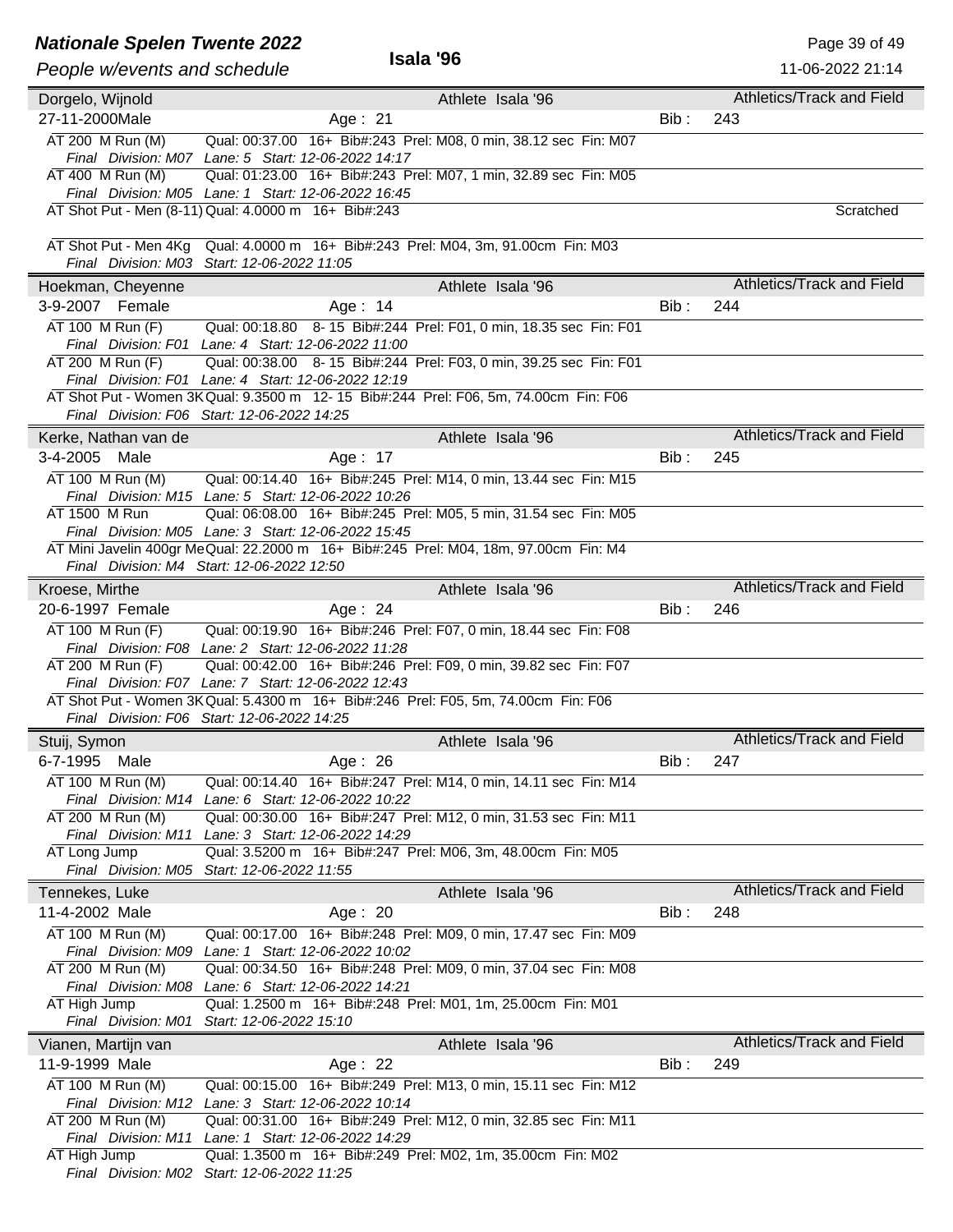## **Nationale Spelen Twente 2022 Page 40 of 49**<br>Page 40 of 49

**People w/events and schedule** 

11-06-2022 21:14

| Wursten, Anco    | Athlete Isala '96                                                                 |       | Athletics/Track and Field |
|------------------|-----------------------------------------------------------------------------------|-------|---------------------------|
| 5-6-1983 Male    | Age: 39                                                                           | Bib : | -250                      |
| AT 100 M Run (M) | Qual: 00:15.02 16+ Bib#:250 Prel: M12, 0 min, 14.66 sec Fin: M13                  |       |                           |
|                  | Final Division: M13 Lane: 3 Start: 12-06-2022 10:18                               |       |                           |
| AT 1500 M Run    | Qual: 06:47.00 16+ Bib#:250 Prel: M03, 6 min, 11.27 sec Fin: M03                  |       |                           |
|                  | Final Division: M03 Lane: 4 Start: 12-06-2022 15:25                               |       |                           |
|                  | AT Shot Put - Men 4Kg Qual: 7.3000 m 16+ Bib#:250 Prel: M09, 8m, 84.00cm Fin: M11 |       |                           |

*Final Division: M11 Start: 12-06-2022 11:40*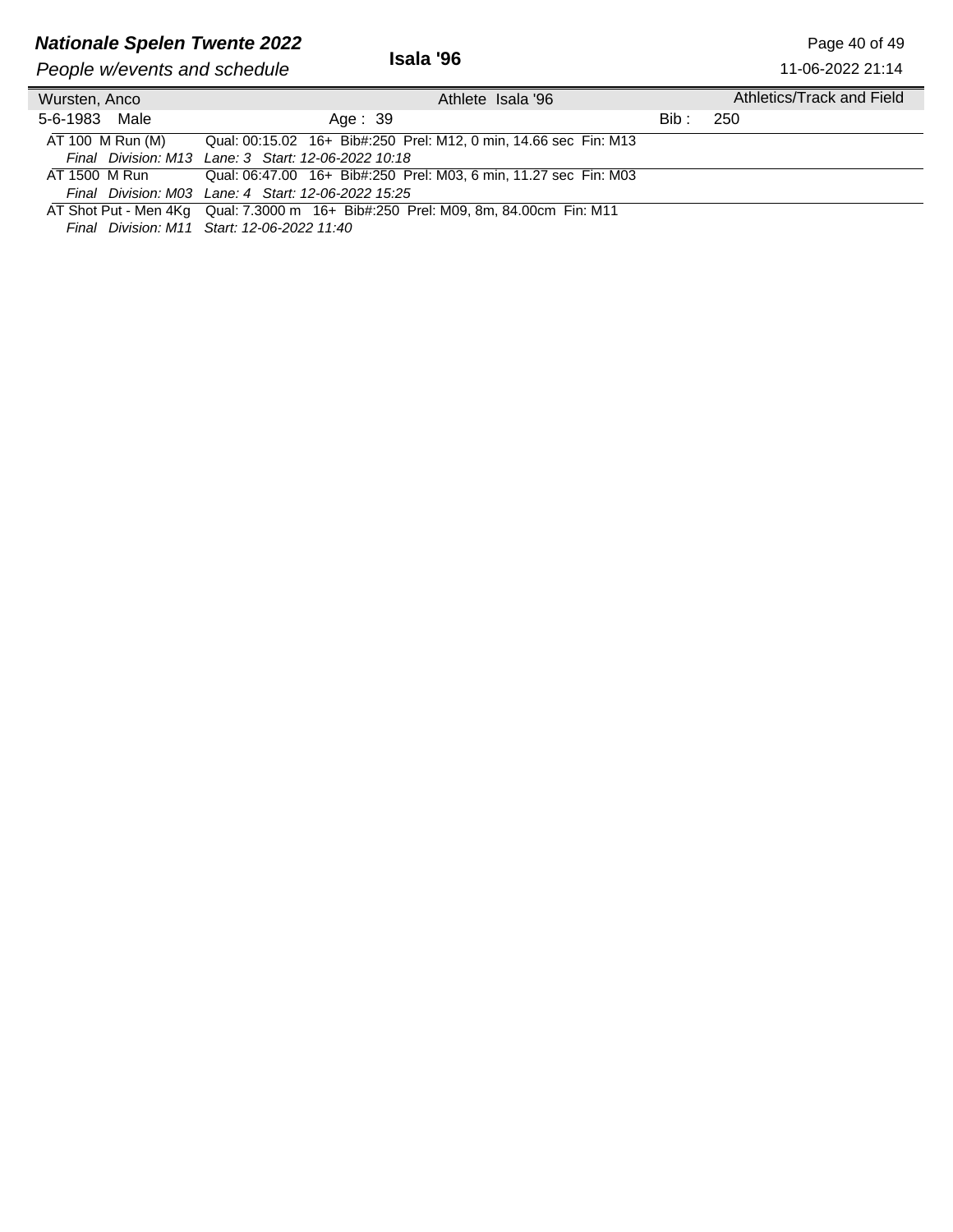# **Nationale Spelen Twente 2022**<br>**MPM Hengelo** Page 41 of 49

**People w/events and schedule** 

| People w/events and schedule            | <b>IVIFIVI HEILYEIU</b>                                                                                                                       |       | 11-06-2022 21:14          |
|-----------------------------------------|-----------------------------------------------------------------------------------------------------------------------------------------------|-------|---------------------------|
| Lange, Thijs de                         | Athlete MPM Hengelo                                                                                                                           |       | Athletics/Track and Field |
| 15-12-2009Male                          | Age: 12                                                                                                                                       | Bib : | 251                       |
| AT 50 M Run                             | Qual: 00:11.00 8-15 Bib#:251 Prel: C01, 0 min, 12.62 sec Fin: C02<br>Final Division: C02 Lane: 5 Start: 12-06-2022 11:44                      |       |                           |
| AT Softball Throw<br>Final Division: M1 | Qual: 10.0000 m 8-15 Bib#:251 Prel: M01, 12m, 19.00cm Fin: M1<br>Start: 12-06-2022 14:40                                                      |       |                           |
| Final Division: M01                     | AT Standing Long Jump Qual: 0.8500 m 8-15 Bib#:251 Prel: M01, 1m, 35.00cm Fin: M01<br>Start: 12-06-2022 10:20                                 |       |                           |
| Roeleveld, Friso                        | Athlete MPM Hengelo                                                                                                                           |       | Athletics/Track and Field |
| 22-9-1999 Male                          | Age: $22$                                                                                                                                     | Bib : | 252                       |
| AT 1500 M Run<br>Final Division: M06    | Qual: 05:13.70 16+ Bib#:252 Prel: M06, 5 min, 21.16 sec Fin: M06<br>Lane: 4 Start: 12-06-2022 15:55                                           |       |                           |
| AT 400 M Run (M)                        | Qual: 01:06.00 16+ Bib#:252 Prel: M10, 1 min, 4.59 sec Fin: M10<br>Final Division: M10 Lane: 3 Start: 12-06-2022 17:10                        |       |                           |
| Smit, Geeske                            | Athlete MPM Hengelo                                                                                                                           |       | Athletics/Track and Field |
| 21-2-2001 Female                        | Age: $21$                                                                                                                                     | Bib : | 253                       |
|                                         | AT 100 M Frame Runnin Qual: 00:17.00 16+ Bib#:253 Prel: F01, 0 min, 24.28 sec Fin: F01<br>Final Division: F01 Lane: 2 Start: 12-06-2022 10:50 |       |                           |
|                                         | AT 200 M Frame Runnin Qual: 00:33.00 16+ Bib#:253 Prel: F01, 0 min, 55.38 sec Fin: F01                                                        |       |                           |

*Final Division: F01 Lane: 6 Start: 12-06-2022 13:45*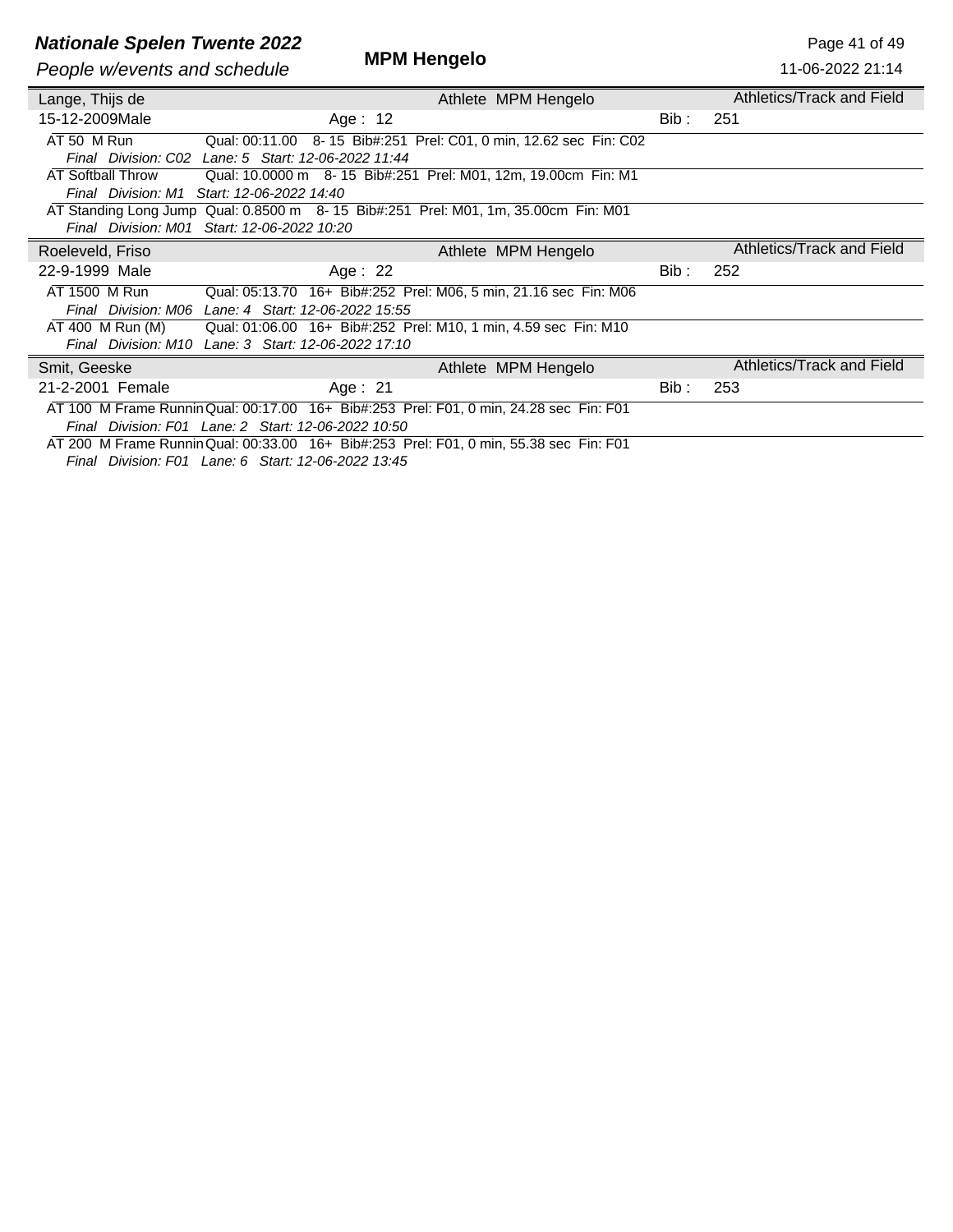#### **Nationale Spelen Twente 2022** Page 42 of 49

|                          | People w/events and schedule Uniy Friends Twente Atletiek                                                               | 11-06-2022 21:14          |
|--------------------------|-------------------------------------------------------------------------------------------------------------------------|---------------------------|
| Borkent, Anne            | Athlete Only Friends Twente Atletiek                                                                                    | Athletics/Track and Field |
| 3-12-2003 Female         | Age: 18<br>Bib:                                                                                                         | 257                       |
| AT 100 M Run (F)         | Qual: 00:00.00 16+ Bib#:257 Prel: F09, 0 min, 22.04 sec Fin: F06                                                        |                           |
|                          | Final Division: F06 Lane: 1 Start: 12-06-2022 11:20                                                                     |                           |
| AT 200 M Run (F)         | Qual: 00:00.00 16+ Bib#:257 Prel: F11, 0 min, 51.88 sec Fin: F05                                                        |                           |
|                          | Final Division: F05 Lane: 1 Start: 12-06-2022 12:35                                                                     |                           |
|                          | AT Shot Put - Women 3K Qual: 3.0000 m 16+ Bib#:257 Prel: F02, 4m, 54.00cm Fin: F04                                      |                           |
|                          | Final Division: F04 Start: 12-06-2022 13:45                                                                             |                           |
| Brink, Marjolein van den | Athlete Only Friends Twente Atletiek                                                                                    | Athletics/Track and Field |
| 15-7-1987 Female         | Age: $34$<br>Bib :                                                                                                      | 258                       |
| AT 100 M Run (F)         | Qual: 00:00.00 16+ Bib#:258 Prel: F09, 0 min, 22.83 sec Fin: F05                                                        |                           |
|                          | Final Division: F05 Lane: 5 Start: 12-06-2022 11:16                                                                     |                           |
| AT 200 M Run (F)         | Qual: 00:00.00 16+ Bib#:258 Prel: F11, 0 min, 53.59 sec Fin: F05                                                        |                           |
|                          | Final Division: F05 Lane: 8 Start: 12-06-2022 12:35                                                                     |                           |
|                          | AT Shot Put - Women 3K Qual: 0.0000 m 16+ Bib#:258 Prel: F05, 4m, 42.00cm Fin: F04                                      |                           |
|                          | Final Division: F04 Start: 12-06-2022 13:45                                                                             |                           |
|                          | AT Standing Long Jump Qual: 0.0000 m 16+ Bib#:258                                                                       | Scratched                 |
| Hietbrink, Ties          | Athlete Only Friends Twente Atletiek                                                                                    | Athletics/Track and Field |
| 27-12-1999Male           |                                                                                                                         |                           |
|                          | Age: 22<br>Bib :                                                                                                        | 259                       |
| AT 100 M Run (M)         | Qual: 00:00.00 16+ Bib#:259 Prel: M16, 0 min, 18.77 sec Fin: M07                                                        |                           |
| AT 200 M Run (M)         | Final Division: M07 Lane: 4 Start: 12-06-2022 09:54<br>Qual: 00:00.00 16+ Bib#:259 Prel: M14, 0 min, 39.78 sec Fin: M07 |                           |
|                          | Final Division: M07 Lane: 1 Start: 12-06-2022 14:17                                                                     |                           |
|                          | AT Mini Javelin 400gr MeQual: 0.0000 m 16+ Bib#:259 Prel: M04, 4m, 34.00cm Fin: M1                                      |                           |
|                          | Final Division: M1 Start: 12-06-2022 12:20                                                                              |                           |
| Otten, Julia             | Athlete Only Friends Twente Atletiek                                                                                    | Athletics/Track and Field |
| 23-7-2012 Female         | Age: $9$<br>Bib :                                                                                                       | 260                       |
| AT 100 M Run (F)         | Qual: 00:00.00 8-15 Bib#:260 Prel: F02, 0 min, 24.89 sec Fin: F01                                                       |                           |
|                          | Final Division: F01 Lane: 3 Start: 12-06-2022 11:00                                                                     |                           |
| AT 200 M Run (F)         | Qual: 00:00.00 8-15 Bib#:260 Prel: F04, 1 min, 7.36 sec Fin: F01                                                        |                           |
|                          | Final Division: F01 Lane: 3 Start: 12-06-2022 12:19                                                                     |                           |
|                          | AT Mini Javelin 300gr MeQual: 0.0000 m 8-15 Bib#:260 Prel: C01, 2m, 71.00cm Fin: C01                                    |                           |
|                          | Final Division: C01 Start: 12-06-2022 13:45                                                                             |                           |
| Pas, Manoa               | Athlete Only Friends Twente Atletiek                                                                                    | Athletics/Track and Field |
| 19-4-2005 Female         | Bib:<br>Age: 17                                                                                                         | 261                       |
| AT 100 M Run (F)         | Qual: 00:00.00 16+ Bib#:261 Prel: F09, 0 min, 17.11 sec Fin: F09                                                        |                           |
|                          | Final Division: F09 Lane: 7 Start: 12-06-2022 11:32                                                                     |                           |
| AT 200 M Run (F)         |                                                                                                                         |                           |
|                          | Qual: 00:00.00 16+ Bib#:261 Prel: F11, 0 min, 37.15 sec Fin: F07                                                        |                           |
|                          | Final Division: F07 Lane: 5 Start: 12-06-2022 12:43                                                                     |                           |
|                          | AT Shot Put - Women 3K Qual: 0.0000 m 16+ Bib#:261 Prel: F06, 5m, 33.00cm Fin: F05                                      |                           |
|                          | Final Division: F05 Start: 12-06-2022 14:05                                                                             |                           |
| Rouwendal, Maarten       | Athlete Only Friends Twente Atletiek                                                                                    | Athletics/Track and Field |
| 13-12-2001Male           | Age: 20<br>Bib :                                                                                                        | 262                       |
| AT 100 M Run (M)         | Qual: 00:00.00 16+ Bib#:262 Prel: M16, 0 min, 15.79 sec Fin: M11                                                        |                           |
| Final Division: M11      | Lane: 6 Start: 12-06-2022 10:10                                                                                         |                           |
| AT 200 M Run (M)         | Qual: 00:00.00 16+ Bib#:262 Prel: M14, 0 min, 35.30 sec Fin: M09                                                        |                           |
| AT Shot Put - Men 4Kg    | Final Division: M09 Lane: 5 Start: 12-06-2022 14:25<br>Qual: 0.0000 m 16+ Bib#:262 Prel: M11, 5m, 46.00cm Fin: M06      |                           |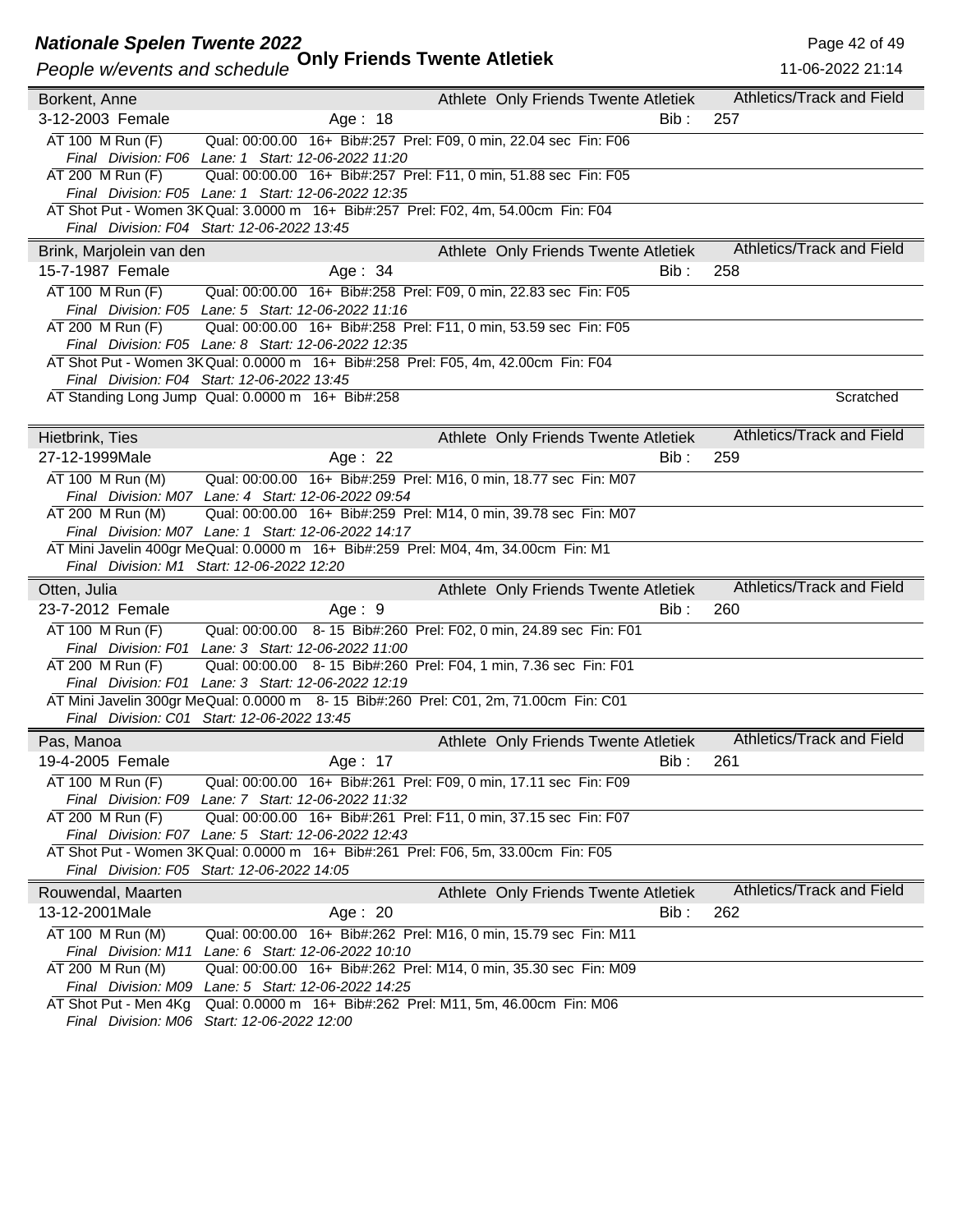#### **Nationale Spelen Twente 2022** Page 43 of 49

### *People w/events and schedule* **Only Friends Twente Atletiek**

| People w/events and schedule | <b>UTTLE LIGIUS I WEILLE ALIGUER</b>                                                    |                                                    |      | 11-06-2022 21:14          |
|------------------------------|-----------------------------------------------------------------------------------------|----------------------------------------------------|------|---------------------------|
| Strampel, Lauren             |                                                                                         | Athlete Only Friends Twente Atletiek               |      | Athletics/Track and Field |
| 25-3-2013 Female             | Age: $9$                                                                                |                                                    | Bib: | 263                       |
| AT 50 M Run                  | Qual: 00:00.00                                                                          | 8-15 Bib#:263 Prel: C01, 0 min, 16.85 sec Fin: C02 |      |                           |
|                              | Final Division: C02 Lane: 3 Start: 12-06-2022 11:44                                     |                                                    |      |                           |
|                              | AT Mini Javelin 300gr Me Qual: 0.0000 m 8- 15 Bib#:263                                  |                                                    |      | Scratched                 |
| <b>AT Softball Throw</b>     | Qual: 0.0000 m 8-15 Bib#:263 Prel: C02, 4m, 96.00cm Fin: C01                            |                                                    |      |                           |
| Final Division: C01          | Start: 12-06-2022 14:20                                                                 |                                                    |      |                           |
|                              | AT Standing Long Jump Qual: 0.0000 m 8-15 Bib#:263 Prel: C02, 0m, 75.00cm Fin: C02      |                                                    |      |                           |
|                              | Final Division: C02 Start: 12-06-2022 10:10                                             |                                                    |      |                           |
| Wes, Teun                    |                                                                                         | Athlete Only Friends Twente Atletiek               |      | Athletics/Track and Field |
| 24-7-2009 Male               | Age: 12                                                                                 |                                                    | Bib: | 264                       |
| AT 100 M Run (M)             | Qual: 00:00.00 8-15 Bib#:264 Prel: M02, 0 min, 22.05 sec Fin: M01                       |                                                    |      |                           |
|                              | Final Division: M01 Lane: 6 Start: 12-06-2022 09:30                                     |                                                    |      |                           |
| AT 200 M Run (M)             | Qual: 00:00.00 8-15 Bib#:264 Prel: M01, 0 min, 30.79 sec Fin: M01                       |                                                    |      |                           |
|                              | Final Division: M01 Lane: 4 Start: 12-06-2022 14:50                                     |                                                    |      |                           |
| AT Long Jump                 | Qual: 1.2500 m 8-15 Bib#:264 Prel: M01, 2m, 23.00cm Fin: M01                            |                                                    |      |                           |
|                              | Final Division: M01 Start: 12-06-2022 10:45                                             |                                                    |      |                           |
| Wilps, Thijs                 |                                                                                         | Athlete Only Friends Twente Atletiek               |      | Athletics/Track and Field |
| 25-5-2013 Male               | Age: 9                                                                                  |                                                    | Bib: | 265                       |
|                              | AT 100 M Frame Runnin Qual: 00:00.00 8-15 Bib#:265 Prel: M01, 0 min, 34.23 sec Fin: M01 |                                                    |      |                           |
|                              | Final Division: M01 Lane: 8 Start: 12-06-2022 10:45                                     |                                                    |      |                           |
|                              | AT 200 M Frame Runnin Qual: 00:00.00 8-15 Bib#:265 Prel: M01, 1 min, 13.10 sec Fin: M01 |                                                    |      |                           |
|                              | Final Division: M01 Lane: 4 Start: 12-06-2022 14:41                                     |                                                    |      |                           |
|                              | AT 50 M Frame Running Qual: 00:00.00 8-15 Bib#:265                                      |                                                    |      | Scratched                 |
|                              | AT Mini Javelin 300gr MeQual: 0.0000 m 8-15 Bib#:265 Prel: C01, 2m, 55.00cm Fin: C01    |                                                    |      |                           |
|                              | Final Division: C01 Start: 12-06-2022 13:45                                             |                                                    |      |                           |
| <b>AT Softball Throw</b>     | Qual: 0.0000 m 8-15 Bib#:265                                                            |                                                    |      | Scratched                 |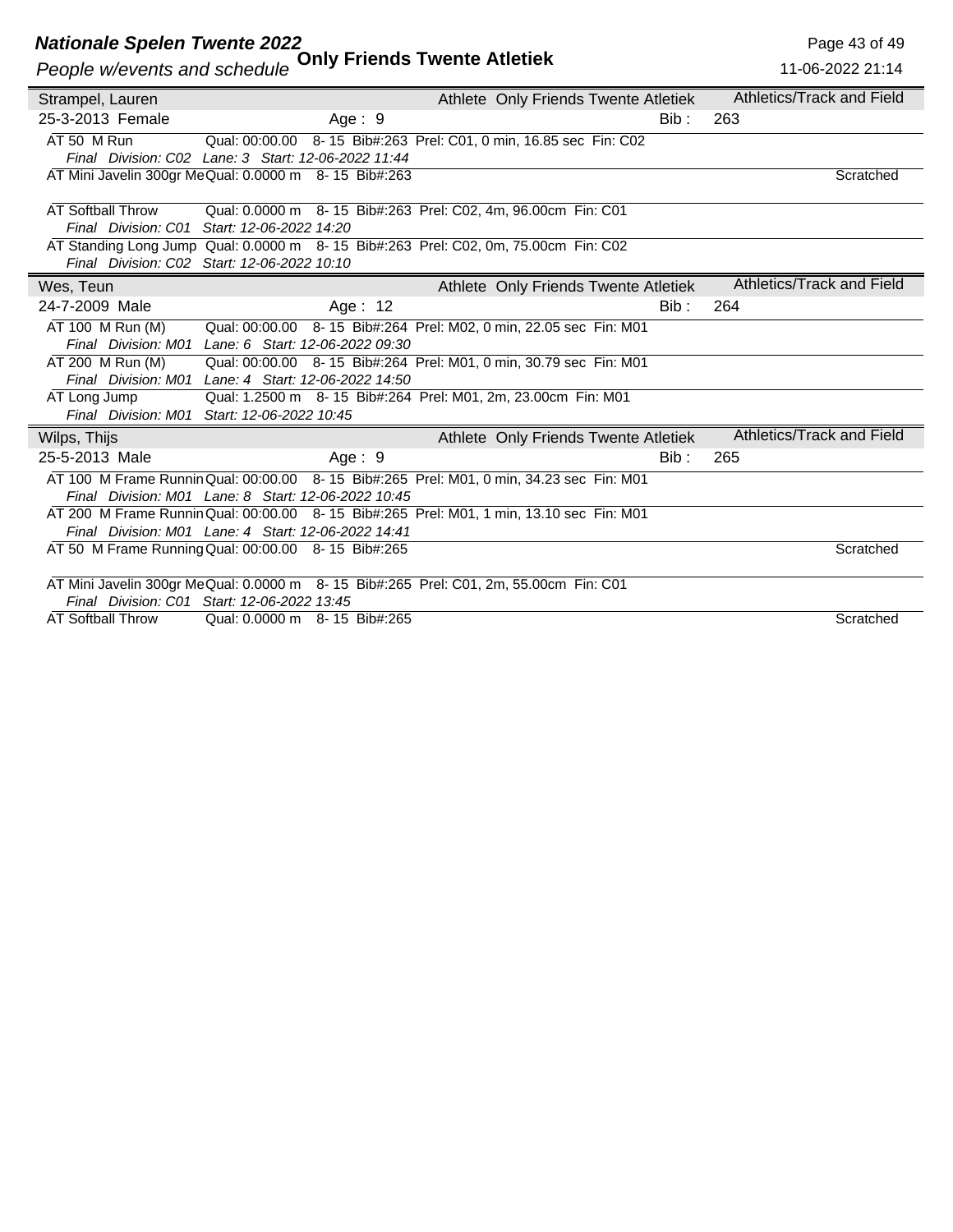# **Nationale Spelen Twente 2022**<br> **Duly Friends**<br>
Page 44 of 49<br>
Page 44 of 49<br>
Page 44 of 49<br>
11-06-2022 21:14

**People w/events and schedule** 

11-06-2022 21:14

| Horst, Niek ter     | Athlete Only Friends                                                               |       | Athletics/Track and Field |
|---------------------|------------------------------------------------------------------------------------|-------|---------------------------|
| 20-6-2011 Male      | Age: $10$                                                                          | Bib : | 255                       |
| AT 50 M Run         | Qual: 00:10.74 8-15 Bib#:255 Prel: C01, 0 min, 11.58 sec Fin: C02                  |       |                           |
|                     | Final Division: C02 Lane: 4 Start: 12-06-2022 11:44                                |       |                           |
| AT Softball Throw   | Qual: 2.9400 m  8-15  Bib#:255  Prel: C01, 10m, 26.00cm  Fin: M1                   |       |                           |
|                     | Final Division: M1 Start: 12-06-2022 14:40                                         |       |                           |
|                     | AT Standing Long Jump Qual: 1.2600 m 8-15 Bib#:255 Prel: C02, 0m, 96.00cm Fin: M01 |       |                           |
|                     | Final Division: M01 Start: 12-06-2022 10:20                                        |       |                           |
|                     |                                                                                    |       |                           |
| Lamur, Jamilla      | Athlete Only Friends                                                               |       | Athletics/Track and Field |
| 11-12-1997Female    | Age: $24$                                                                          | Bib : | 256                       |
| AT 100 M Run (F)    | Qual: 00:26.16 16+ Bib#:256 Prel: F04, 0 min, 25.60 sec Fin: F04                   |       |                           |
| Final Division: F04 | Lane: 3 Start: 12-06-2022 11:12                                                    |       |                           |
| AT 400 M Run (F)    | Qual: 00:51.52 16+ Bib#:256 Prel: F04, 2 min, 19.96 sec Fin: F02                   |       |                           |
| Final Division: F02 | Lane: 7 Start: 12-06-2022 16:10                                                    |       |                           |
| AT Long Jump        | Qual: 1.4500 m 16+ Bib#:256 Prel: F02, 1m, 10.00cm Fin: F02                        |       |                           |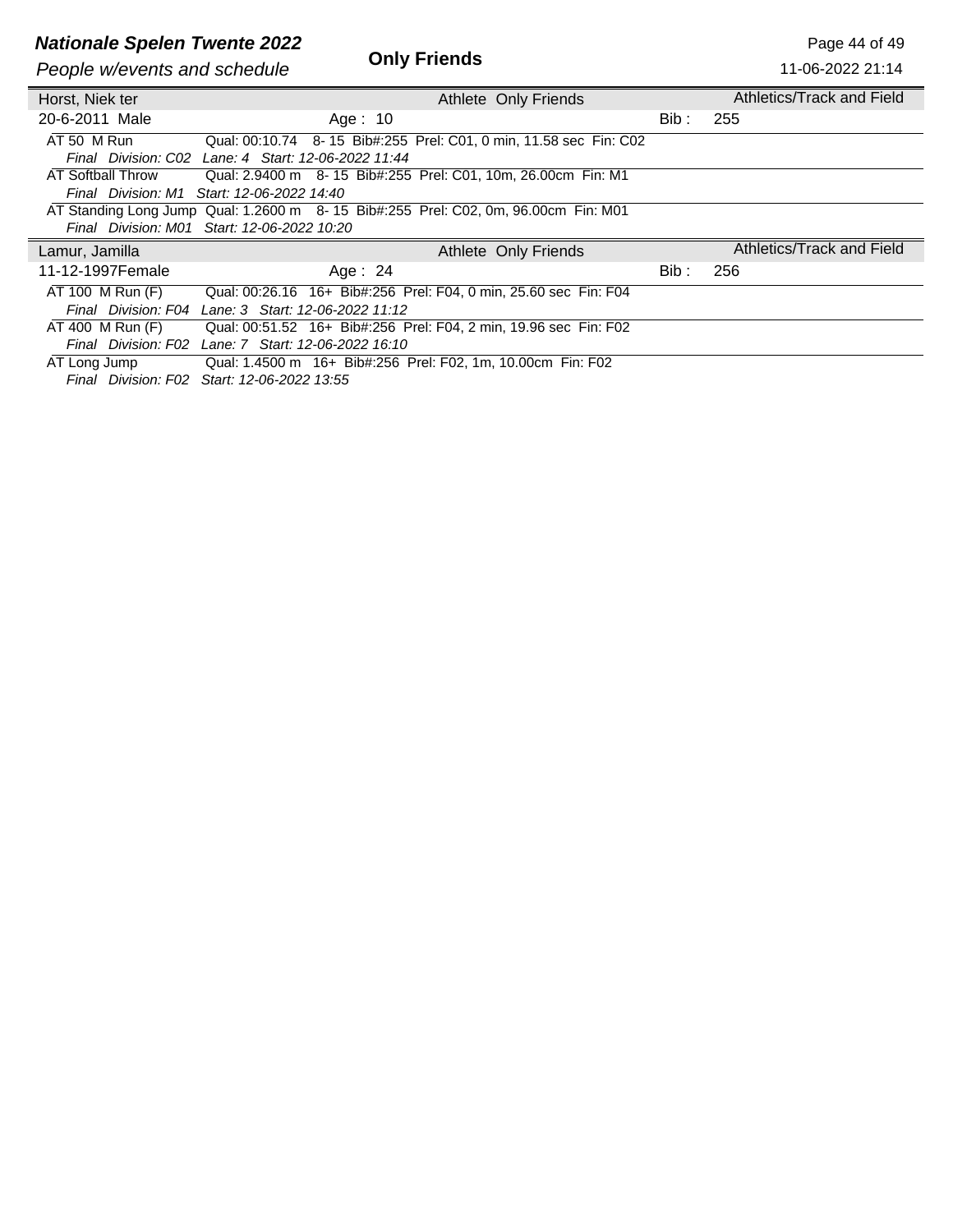#### **Nationale Spelen Twente 2022** 2 and the set of 49 and the set of 49 and the set of 49

### *People w/events and schedule* **Special Olympics Bonaire**

| People w/events and schedule | <b>Special Olympics Bonaire</b>                                  |                                  | 11-06-2022 21:14          |
|------------------------------|------------------------------------------------------------------|----------------------------------|---------------------------|
| Mauricio, Lixsandro          |                                                                  | Athlete Special Olympics Bonaire | Athletics/Track and Field |
| 14-5-1996 Male               | Age: $26$                                                        | Bib :                            | 266                       |
| AT 200 M Run (M)             | Qual: 00:32.00 16+ Bib#:266 Prel: M11, 0 min, 38.50 sec Fin: M07 |                                  |                           |
| Final Division: M07          | Lane: 6 Start: 12-06-2022 14:17                                  |                                  |                           |
| AT 400 M Run (M)             | Qual: 01:05.00 16+ Bib#:266 Prel: M10, 1 min, 42.60 sec Fin: M04 |                                  |                           |
|                              | Final Division: M04 Lane: 7 Start: 12-06-2022 16:40              |                                  |                           |
|                              |                                                                  |                                  |                           |
| Scherptong, Roel             |                                                                  | Athlete Special Olympics Bonaire | Athletics/Track and Field |
| Male<br>2-8-1997             | Age: $24$                                                        | Bib :                            | 267                       |
| AT 100 M Run (M)             | Qual: 00:18.00 16+ Bib#:267 Prel: M07, 0 min, 16.63 sec Fin: M10 |                                  |                           |
| Final Division: M10          | Lane: 7 Start: 12-06-2022 10:06                                  |                                  |                           |
| AT 200 M Run (M)             | Qual: 00:00.00 16+ Bib#:267 Prel: M14, 0 min, 36.23 sec Fin: M09 |                                  |                           |
| Final Division: M09          | Lane: 2 Start: 12-06-2022 14:25                                  |                                  |                           |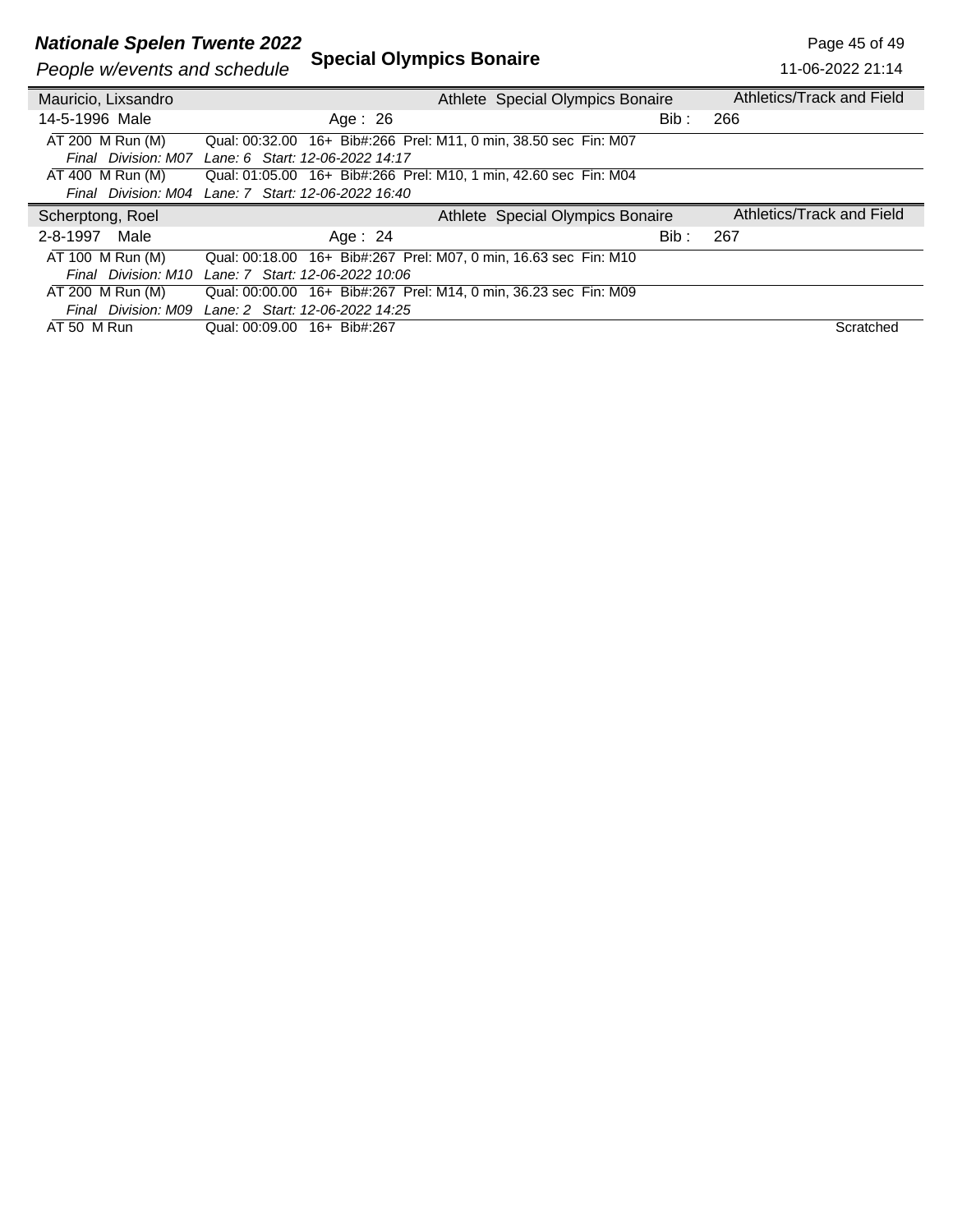## **Nationale Spelen Twente 2022**<br>**SV Raduga Enter** Page 46 of 49

*People w/events and schedule* 

| People w/events and schedule | SV Raduga Enter                                                  |       | 11-06-2022 21:14          |
|------------------------------|------------------------------------------------------------------|-------|---------------------------|
| Damhuis, Kelvin              | Athlete SV Raduga Enter                                          |       | Athletics/Track and Field |
| 12-3-1985 Male               | Age: 37                                                          | Bib : | 268                       |
| AT 100 M Run (M)             | Qual: 00:15.00 16+ Bib#:268 Prel: M13, 0 min, 14.82 sec Fin: M13 |       |                           |
| Final Division: M13          | Lane: 7 Start: 12-06-2022 10:18                                  |       |                           |
| AT 200 M Run (M)             | Qual: 00:35.00 16+ Bib#:268 Prel: M09, 0 min, 32.01 sec Fin: M11 |       |                           |
|                              | Final Division: M11 Lane: 2 Start: 12-06-2022 14:29              |       |                           |
| Stouw, Erwin van der         | Athlete SV Raduga Enter                                          |       | Athletics/Track and Field |
| 12-12-1988Male               | Age: $33$                                                        | Bib:  | 269                       |
| AT 100 M Run (M)             | Qual: 00:15.00 16+ Bib#:269 Prel: M13, 0 min, 15.69 sec Fin: M11 |       |                           |
|                              | Final Division: M11 Lane: 4 Start: 12-06-2022 10:10              |       |                           |
| AT 200 M Run (M)             | Qual: 00:45.00 16+ Bib#:269 Prel: M06, 0 min, 33.51 sec Fin: M10 |       |                           |
|                              | F' I B' ' ' ' ' ' A B' ' ' A BA BARA ' A FA                      |       |                           |

*Final Division: M10 Lane: 2 Start: 12-06-2022 13:53*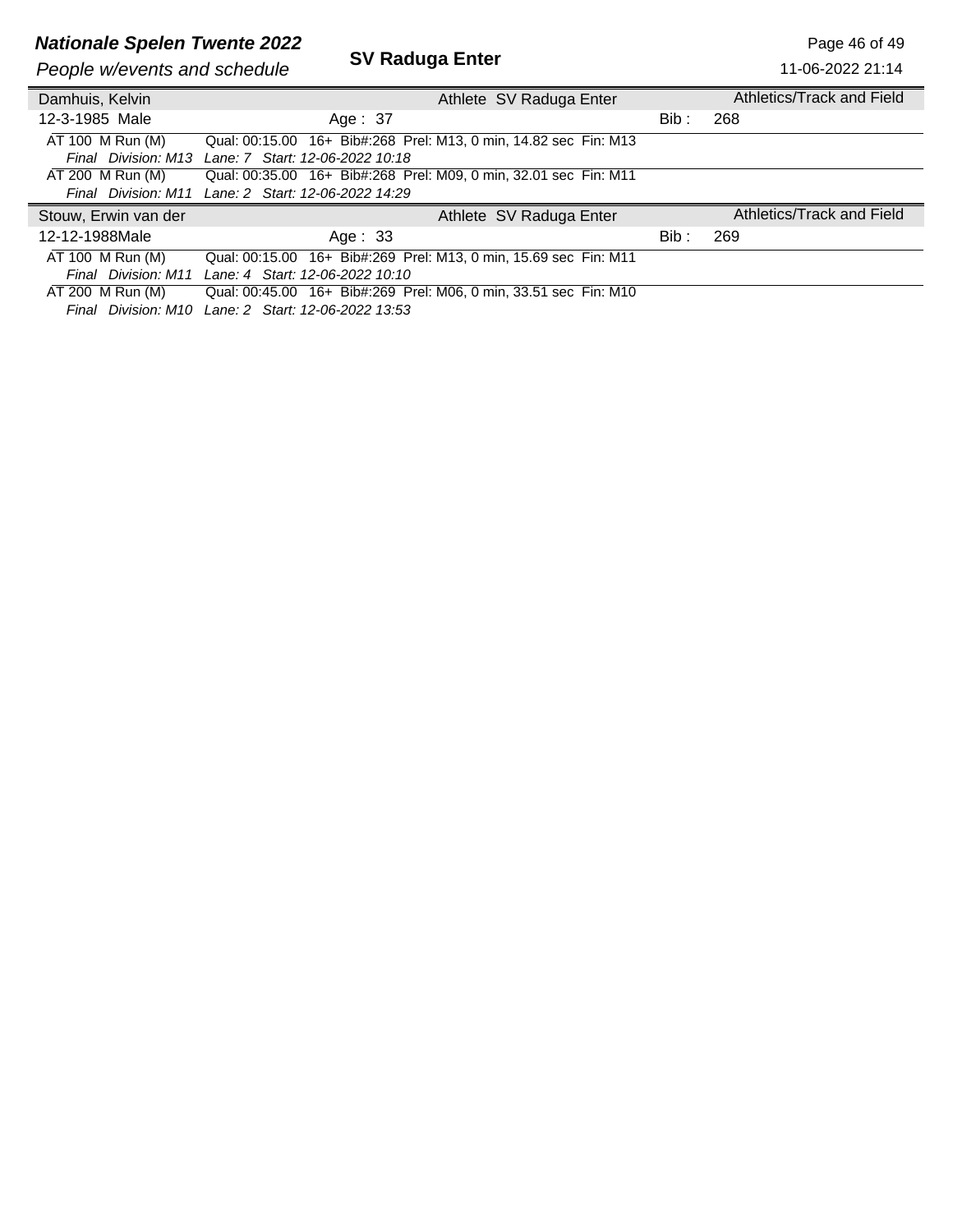### **Nationale Spelen Twente 2022** 2011 2012 2012 2014 2022

### *People w/events and schedule* **SV Veendam Atletiek**

|                        | <b>VECHUALLE AUGUGN</b><br>People w/events and schedule                                                                 |      | 11-06-2022 21:14                 |
|------------------------|-------------------------------------------------------------------------------------------------------------------------|------|----------------------------------|
| Beemsterboer, Rianne   | Athlete SV Veendam Atletiek                                                                                             |      | Athletics/Track and Field        |
| 5-9-1983 Female        | Age: 38                                                                                                                 | Bib: | 270                              |
| $AT 100$ M Run $(F)$   | Qual: 00:23.67 16+ Bib#:270 Prel: F05, 0 min, 25.10 sec Fin: F04                                                        |      |                                  |
|                        | Final Division: F04 Lane: 4 Start: 12-06-2022 11:12                                                                     |      |                                  |
| AT 200 M Run (F)       | Qual: 00:49.12 16+ Bib#:270 Prel: F07, 0 min, 56.41 sec Fin: F04                                                        |      |                                  |
|                        | Final Division: F04 Lane: 5 Start: 12-06-2022 12:31                                                                     |      |                                  |
| AT Long Jump           | Qual: 1.2000 m 16+ Bib#:270                                                                                             |      | Scratched                        |
|                        | AT Shot Put - Women 3K Qual: 3.1500 m 16+ Bib#:270 Prel: F02, 3m, 13.00cm Fin: F02                                      |      |                                  |
|                        | Final Division: F02 Start: 12-06-2022 09:45                                                                             |      |                                  |
| Bosman, Melanie        | Athlete SV Veendam Atletiek                                                                                             |      | Athletics/Track and Field        |
| 1-3-2002 Female        | Age: 20                                                                                                                 | Bib: | 271                              |
| AT 100 M Run (F)       | Qual: 00:22.56 16+ Bib#:271 Prel: F05, 0 min, 19.51 sec Fin: F08                                                        |      |                                  |
|                        | Final Division: F08 Lane: 8 Start: 12-06-2022 11:28                                                                     |      |                                  |
| AT 200 M Run (F)       | Qual: 00:44.48 16+ Bib#:271 Prel: F08, 0 min, 43.20 sec Fin: F06                                                        |      |                                  |
|                        | Final Division: F06 Lane: 5 Start: 12-06-2022 12:39                                                                     |      |                                  |
| AT High Jump           | Qual: 1.0000 m 16+ Bib#:271 Prel: F01, 1m, 0.00cm Fin: F01                                                              |      |                                  |
|                        | Final Division: F01 Start: 12-06-2022 10:10                                                                             |      |                                  |
| AT Long Jump           | Qual: 2.0000 m 16+ Bib#:271                                                                                             |      | Scratched                        |
| Dunning, Sander        | Athlete SV Veendam Atletiek                                                                                             |      | Athletics/Track and Field        |
| 31-5-1999 Male         | Age: 23                                                                                                                 | Bib: | 272                              |
| AT 100 M Run (M)       | Qual: 00:35.00 16+ Bib#:272 Prel: M03, 0 min, 26.69 sec Fin: M04                                                        |      |                                  |
|                        | Final Division: M04 Lane: 6 Start: 12-06-2022 09:42                                                                     |      |                                  |
| AT 200 M Run (M)       | Qual: 01:20.45 16+ Bib#:272 Prel: M02, 1 min, 0.93 sec Fin: M02                                                         |      |                                  |
|                        | Final Division: M02 Lane: 3 Start: 12-06-2022 13:57                                                                     |      |                                  |
| AT Long Jump           | Qual: 1.2000 m 16+ Bib#:272                                                                                             |      | Scratched                        |
|                        |                                                                                                                         |      |                                  |
| AT Shot Put - Men 4Kg  | Qual: 3.4200 m 16+ Bib#:272 Prel: M03, 3m, 55.00cm Fin: M02<br>Final Division: M02 Start: 12-06-2022 10:50              |      |                                  |
| Hut, Robin             | Athlete SV Veendam Atletiek                                                                                             |      | <b>Athletics/Track and Field</b> |
| $1 - 8 - 2001$<br>Male | Age: 20                                                                                                                 | Bib: | 273                              |
| AT 100 M Run (M)       | Qual: 00:14.73  16+ Bib#:273  Prel: M14, 0 min, 13.88 sec Fin: M14                                                      |      |                                  |
|                        | Final Division: M14 Lane: 5 Start: 12-06-2022 10:22                                                                     |      |                                  |
| AT 200 M Run (M)       |                                                                                                                         |      |                                  |
|                        | Qual: 00:30.41 16+ Bib#:273 Prel: M12, 0 min, 29.39 sec Fin: M13                                                        |      |                                  |
|                        | Final Division: M13 Lane: 3 Start: 12-06-2022 14:33                                                                     |      |                                  |
| AT Long Jump           | Qual: 4.5300 m 16+ Bib#:273 Prel: M08, 4m, 85.00cm Fin: M07                                                             |      |                                  |
|                        | Final Division: M07 Start: 12-06-2022 12:35                                                                             |      |                                  |
| Kers, Ferdinand        | Athlete SV Veendam Atletiek                                                                                             |      | Athletics/Track and Field        |
| 5-8-1987<br>Male       | Age: 34                                                                                                                 | Bib: | 274                              |
| AT 100 M Run (M)       | Qual: 00:16.32 16+ Bib#:274 Prel: M10, 0 min, 15.94 sec Fin: M11                                                        |      |                                  |
| Final Division: M11    | Lane: 1 Start: 12-06-2022 10:10                                                                                         |      |                                  |
| AT 200 M Run (M)       | Qual: 00:33.21 16+ Bib#:274 Prel: M10, 0 min, 36.86 sec Fin: M08<br>Final Division: M08 Lane: 3 Start: 12-06-2022 14:21 |      |                                  |
| AT Long Jump           | Qual: 3.8000 m 16+ Bib#:274                                                                                             |      | Scratched                        |
|                        |                                                                                                                         |      |                                  |
| AT Shot Put - Men 4Kg  | Qual: 8.0000 m 16+ Bib#:274 Prel: M10, 8m, 83.00cm Fin: M11                                                             |      |                                  |
| Final Division: M11    | Start: 12-06-2022 11:40                                                                                                 |      |                                  |
| Kuizinga, Peter        | Athlete SV Veendam Atletiek                                                                                             |      | Athletics/Track and Field        |
| $1 - 1 - 1977$<br>Male | Age: $45$                                                                                                               | Bib: | 275                              |
| AT 200 M Run (M)       | Qual: 00:40.23 16+ Bib#:275 Prel: M07, 0 min, 40.36 sec Fin: M07                                                        |      |                                  |
|                        | Final Division: M07 Lane: 8 Start: 12-06-2022 14:17                                                                     |      |                                  |
| $AT$ 400 M Run (M)     | Qual: 01:20.24 16+ Bib#:275 Prel: M08, 1 min, 31.10 sec Fin: M05<br>Final Division: M05 Lane: 3 Start: 12-06-2022 16:45 |      |                                  |
| AT Long Jump           | Qual: 2.0000 m 16+ Bib#:275                                                                                             |      | Scratched                        |

AT Shot Put - Men 4Kg Qual: 4.3000 m 16+ Bib#:275 Prel: M04, 6m, 43.00cm Fin: M08 *Final Division: M08 Start: 12-06-2022 12:40*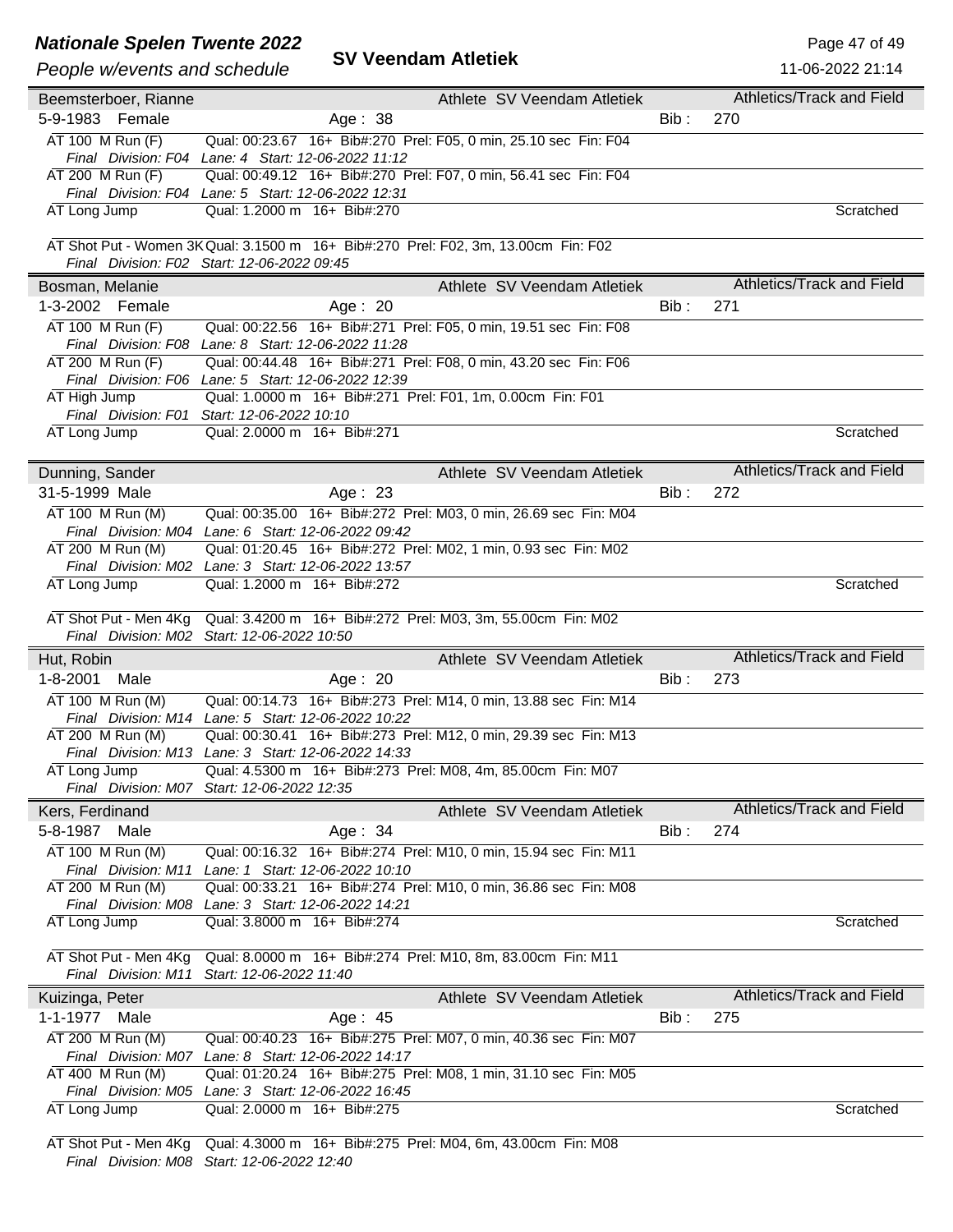## **Nationale Spelen Twente 2022**<br>**SV Veendam Atletiek** Page 48 of 49<br>**Page law twents and askedula SV Veendam Atletiek**

### *People w/events and schedule* **SV Veendam Atletiek**

11-06-2022 21:14

| People w/events and scriedule |                                                                                                                         |         |                                  | <u>11-00-2022 21.14</u> |
|-------------------------------|-------------------------------------------------------------------------------------------------------------------------|---------|----------------------------------|-------------------------|
| Laan, Ayden van der           | Athlete SV Veendam Atletiek                                                                                             |         | Athletics/Track and Field        |                         |
| 13-5-2014 Male                | Age: $8$                                                                                                                | $Bib$ : | 276                              |                         |
| AT 100 M Run (M)              | Qual: 00:15.56 8-15 Bib#:276 Prel: M02, 0 min, 19.60 sec Fin: M01                                                       |         |                                  |                         |
|                               | Final Division: M01 Lane: 4 Start: 12-06-2022 09:30                                                                     |         |                                  |                         |
| AT 200 M Run (M)              | Qual: 00:32.34 8-15 Bib#:276 Prel: M01, 0 min, 44.22 sec Fin: M01                                                       |         |                                  |                         |
|                               | Final Division: M01 Lane: 6 Start: 12-06-2022 14:50                                                                     |         |                                  |                         |
|                               | AT Mini Javelin 300gr MeQual: 2.0000 m 8-15 Bib#:276 Prel: C01, 4m, 93.00cm Fin: C01                                    |         |                                  |                         |
|                               | Final Division: C01 Start: 12-06-2022 13:45                                                                             |         |                                  |                         |
|                               | AT Mini Javelin 400gr Me Qual: 2.0000 m 8- 15 Bib#:276 Prel: M01                                                        |         |                                  | Scratched               |
|                               |                                                                                                                         |         |                                  |                         |
|                               | AT Shot Put - Men (8-11) Qual: 1.0000 m 8- 15 Bib#:276                                                                  |         |                                  | Scratched               |
|                               |                                                                                                                         |         | Athletics/Track and Field        |                         |
| Laan, Brigitte van der        | Athlete SV Veendam Atletiek                                                                                             |         |                                  |                         |
| 12-8-1993 Female              | Age: 28                                                                                                                 | Bib :   | 277                              |                         |
| AT 100 M Run (F)              | Qual: 00:16.28 16+ Bib#:277 Prel: F09, 0 min, 15.20 sec Fin: F09                                                        |         |                                  |                         |
|                               | Final Division: F09 Lane: 4 Start: 12-06-2022 11:32                                                                     |         |                                  |                         |
| AT 200 M Run (F)              | Qual: 01:10.65 16+ Bib#:277 Prel: F05, 0 min, 34.30 sec Fin: F08                                                        |         |                                  |                         |
|                               | Final Division: F08 Lane: 5 Start: 12-06-2022 12:47                                                                     |         |                                  |                         |
| AT High Jump                  | Qual: 1.1000 m 16+ Bib#:277                                                                                             |         |                                  | Scratched               |
|                               | AT Shot Put - Women 3K Qual: 6.3200 m 16+ Bib#:277 Prel: F05, 5m, 84.00cm Fin: F06                                      |         |                                  |                         |
|                               | Final Division: F06 Start: 12-06-2022 14:25                                                                             |         |                                  |                         |
| Laan, Ernesto van der         | Athlete SV Veendam Atletiek                                                                                             |         | <b>Athletics/Track and Field</b> |                         |
|                               |                                                                                                                         |         |                                  |                         |
| 2-2-2000 Male                 | Age: $22$                                                                                                               | Bib :   | 278                              |                         |
| AT 200 M Run (M)              | Qual: 00:30.94 16+ Bib#:278 Prel: M12, 0 min, 37.19 sec Fin: M08                                                        |         |                                  |                         |
|                               | Final Division: M08 Lane: 1 Start: 12-06-2022 14:21                                                                     |         |                                  |                         |
| AT 400 M Run (M)              | Qual: 01:33.73 16+ Bib#:278 Prel: M06, 1 min, 34.03 sec Fin: M04<br>Final Division: M04 Lane: 4 Start: 12-06-2022 16:40 |         |                                  |                         |
| AT High Jump                  | Qual: 1.0000 m 16+ Bib#:278                                                                                             |         |                                  | Scratched               |
|                               |                                                                                                                         |         |                                  |                         |
| AT Shot Put - Men 4Kg         | Qual: 6.5000 m 16+ Bib#:278 Prel: M08, 7m, 51.00cm Fin: M10                                                             |         |                                  |                         |
|                               | Final Division: M10 Start: 12-06-2022 13:00                                                                             |         |                                  |                         |
| Majoor, Demi                  | Athlete SV Veendam Atletiek                                                                                             |         | <b>Athletics/Track and Field</b> |                         |
| 1-4-1998 Female               | Age: 24                                                                                                                 | Bib:    | 279                              |                         |
| AT 100 M Run (F)              | Qual: 00:20.55 16+ Bib#:279 Prel: F06, 0 min, 21.40 sec Fin: F06                                                        |         |                                  |                         |
|                               | Final Division: F06 Lane: 7 Start: 12-06-2022 11:20                                                                     |         |                                  |                         |
| AT 200 M Run (F)              | Qual: 00:45.76 16+ Bib#:279 Prel: F08, 0 min, 48.98 sec Fin: F05                                                        |         |                                  |                         |
|                               | Final Division: F05 Lane: 6 Start: 12-06-2022 12:35                                                                     |         |                                  |                         |
| AT Long Jump                  | Qual: 1.2000 m 16+ Bib#:279                                                                                             |         |                                  | Scratched               |
|                               |                                                                                                                         |         |                                  |                         |
|                               | AT Shot Put - Women 3K Qual: 3.1000 m 16+ Bib#:279 Prel: F02, 3m, 21.00cm Fin: F02                                      |         |                                  |                         |
|                               | Final Division: F02 Start: 12-06-2022 09:45                                                                             |         |                                  |                         |
| Riemen, Tim                   | Athlete SV Veendam Atletiek                                                                                             |         | Athletics/Track and Field        |                         |
| 14-10-1994Male                | Age: 27                                                                                                                 | Bib:    | 280                              |                         |
| AT 100 M Run (M)              | Qual: 00:17.80 16+ Bib#:280 Prel: M08, 0 min, 17.86 sec Fin: M08                                                        |         |                                  |                         |
| Final Division: M08           | Lane: 3 Start: 12-06-2022 09:58                                                                                         |         |                                  |                         |
| AT 200 M Run (M)              | Qual: 00:40.24 16+ Bib#:280 Prel: M07, 0 min, 38.33 sec Fin: M07                                                        |         |                                  |                         |
|                               | Final Division: M07 Lane: 3 Start: 12-06-2022 14:17                                                                     |         |                                  |                         |
| AT High Jump                  | Qual: 1.0000 m 16+ Bib#:280                                                                                             |         |                                  | Scratched               |
| AT Long Jump                  | Qual: 2.4000 m 16+ Bib#:280 Prel: M03, 1m, 96.00cm Fin: M02                                                             |         |                                  |                         |
|                               | Final Division: M02 Start: 12-06-2022 11:00                                                                             |         |                                  |                         |
|                               |                                                                                                                         |         |                                  |                         |